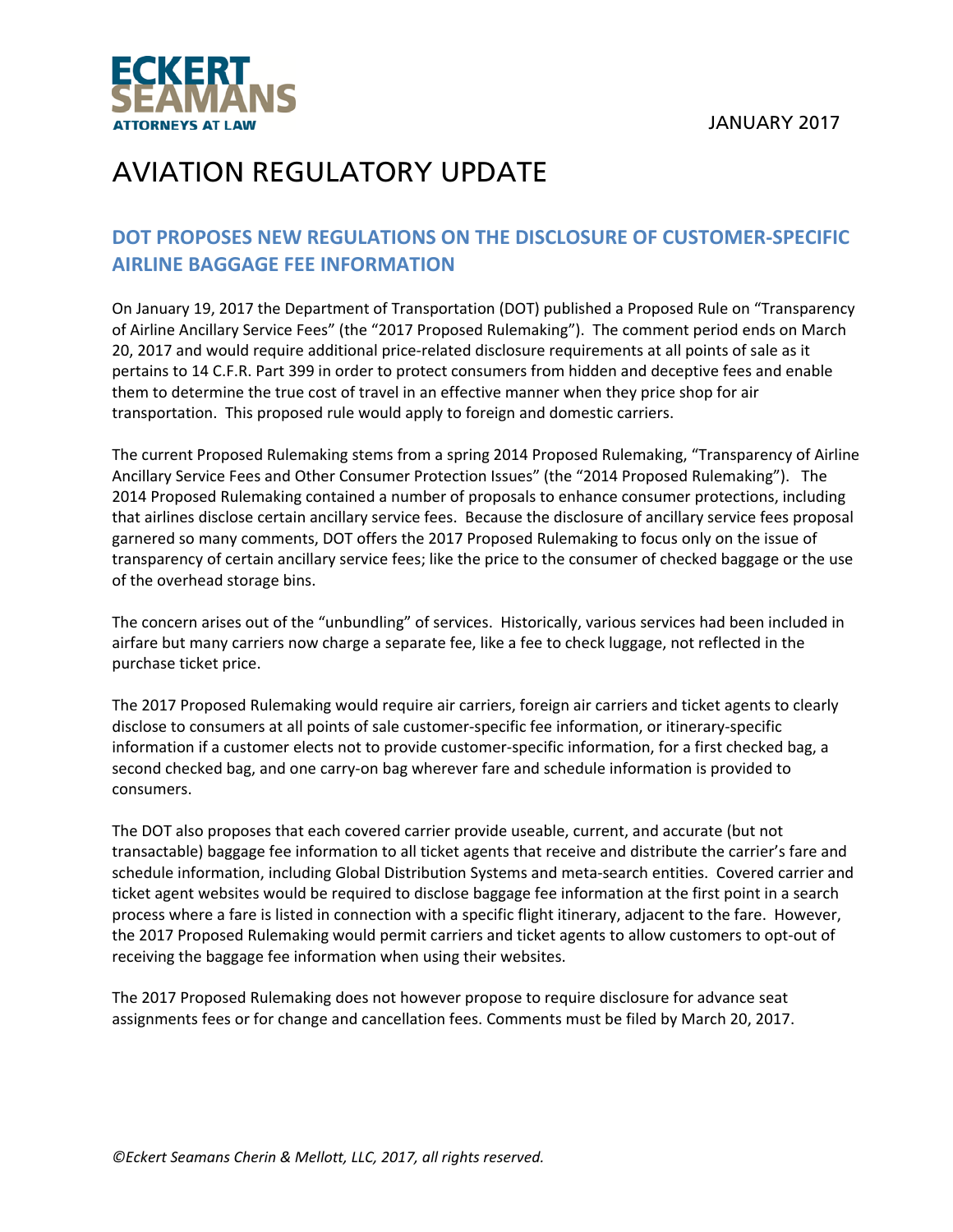

#### **REMINDER: PART 382 ANNUAL REPORTS DUE TO DOT JANUARY 30, 2017**

The U.S. Department of Transportation requires all carriers to report to DOT all disability‐related complaints for U.S. originating or destined passengers on a yearly basis. The 2016 annual report must be submitted no later than **January 30, 2017**.

Carriers that did not receive any written disability‐related complaints in 2016 are still required to file a "zero" report that shows no complaints. Failure to comply with the reporting requirement may subject a carrier to significant civil penalties.

Please let us know if you have questions or require any assistance in completing or filing this year's report with DOT.

### **DOT ISSUES GUIDANCE TO PREVENT DISCRIMINATION FOR AIRLINE PERSONNEL ON NON‐DISCRIMINATION IN AIR TRAVEL**

DOT recently published two documents to prevent discrimination in air travel. The first was a report for airline personnel, entitled *Guidance for Airline Personnel on Nondiscrimination in Air Travel*, (the "report"), that addresses the removal by airline personnel of passengers for safety or security reasons *before* takeoff. The report notes that DOT recognizes that an airline's decision to address passenger safety or security issues while airborne is often made quickly and with limited information. The Department also recognizes the difficult and important job of airlines to provide a safe and secure travel environment.

At the same time, however, DOT advised that a safe and secure travel environment is not the product of discriminatory practices. And, as a result, the report outlines scenarios to help airlines distinguish between events where a legitimate safety or security concern exists and events where airline concerns are based on assumptions and stereotypes related to a passenger's race, color, national origin, religion, sex or ancestry.

DOT encourages all airlines to implement comprehensive anti-bias training to help prevent and reduce incidents of unlawful discrimination. The Department also encourages airlines to incorporate antidiscrimination guidance into airline training programs. Finally, DOT states that the guidance offered in the report is not prescriptive and that there may be alternative "measures, techniques, or procedures that can be effective for preventing unlawful discrimination against air travelers."

The report suggests airlines adopt the acronym "BE FAIR" when an airline inquires about suspicious passenger behavior:

**B**e comprehensive: Conduct a comprehensive evaluation of the facts and circumstances at the time of the event. Airline personnel should ask the question: "If it were not for the passenger's race, color, national origin, religion, sex or ancestry, would I be concerned that the passenger's behavior rises to the level of a potential safety or security threat?"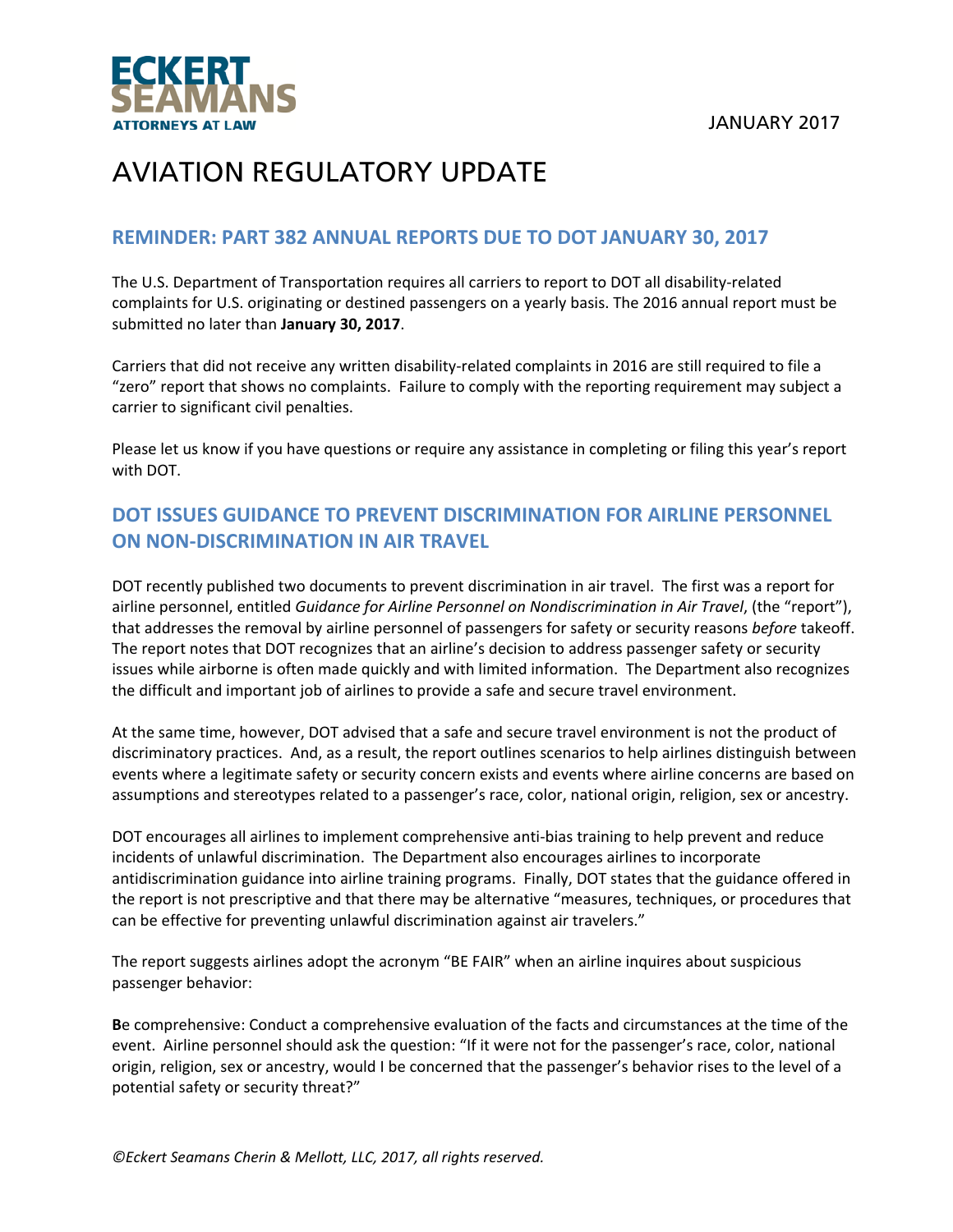

**E**nsure Effective Communication: Actively communicate with all interested parties (including the passenger(s) in question) to clarify all facts known at the time of the event.

Follow Airline Protocol and Decision‐Making Process: Follow airline protocol when conducting any safety or security inquiry.

**A**ssess Each Situation Individually: Focus on specific facts to ensure that any action is based on suspicious behavior is reasonable. Any action based only on a passenger's race, color, national origin, religion, sex or ancestry is not reasonable.

**I**nquire about the Potential Threat: Did the airline conduct its duty to investigate? **R**esolve and Remedy the Situation: Airlines should include an array of conflict resolution techniques and explain its decision to all persons involved, to include the affected passenger(s).

The second document, entitled *Passengers' Right to Fly Free from Discrimination*, uses a question‐and‐ answer format to assist the flying public understand their rights when flying on commercial airlines. In it, the Department advises that its various sub-agencies work in tandem to make sure that passengers are afforded the right to fly free from all forms of unlawful discrimination. In particular, DOT ensures that passengers will not be denied boarding or removed from a commercial airline because the passenger appears to be Muslim, Arab, Sikh and/or South Asian or because they speak Arabic, Farsi, or another foreign language. Also, a passenger cannot be denied boarding or removed because he or she reads what appears to be materials written in Arabic, Farsi or any other foreign language.

DOT also ensures that passengers are not denied boarding or removed from a commercial airline due to their style of clothing. For example, a woman cannot be denied the right to fly because she wears a head covering such as a veil and a man cannot be denied the right to fly because he wears a turban.

However, the Department does advise that there are situations where a passenger might lawfully be denied from travel on a commercial airline. The law allows for U.S. and foreign airlines to refuse passenger transport if the airline determines that the passenger is, or might be, a threat to safety or security. This safety determination is made by the pilot in command of the flight or other airline personnel (such as a Ground Security Coordinator). It is important to note that any decision to deny a passenger travel based on a safety concern cannot be supported by arbitrary evidence. This means that the airline must conduct a reasonable inquiry into the facts supporting any action to deny a passenger transport on its airline. The DOT suggests that airline personnel, such as the pilot in command, ask the following question when determining whether or not a passenger should be denied air transport: "*But for this person's perceived* race, color, national origin, religion, sex or ancestry, would I believe there is a need to remove this *passenger from the flight?*" If the answer is "no", then the removal of the passenger would likely be considered unlawful.

It is important to remember that the DOT is particularly concerned with a passenger's right to fly free from discrimination. However, the pilot in command of a commercial aircraft is ultimately responsible for the safety of the passengers on the aircraft. A pilot must make sure that any effort to deny a passenger transport on the aircraft is not determined only by the passenger's race, color, national origin, religion, sex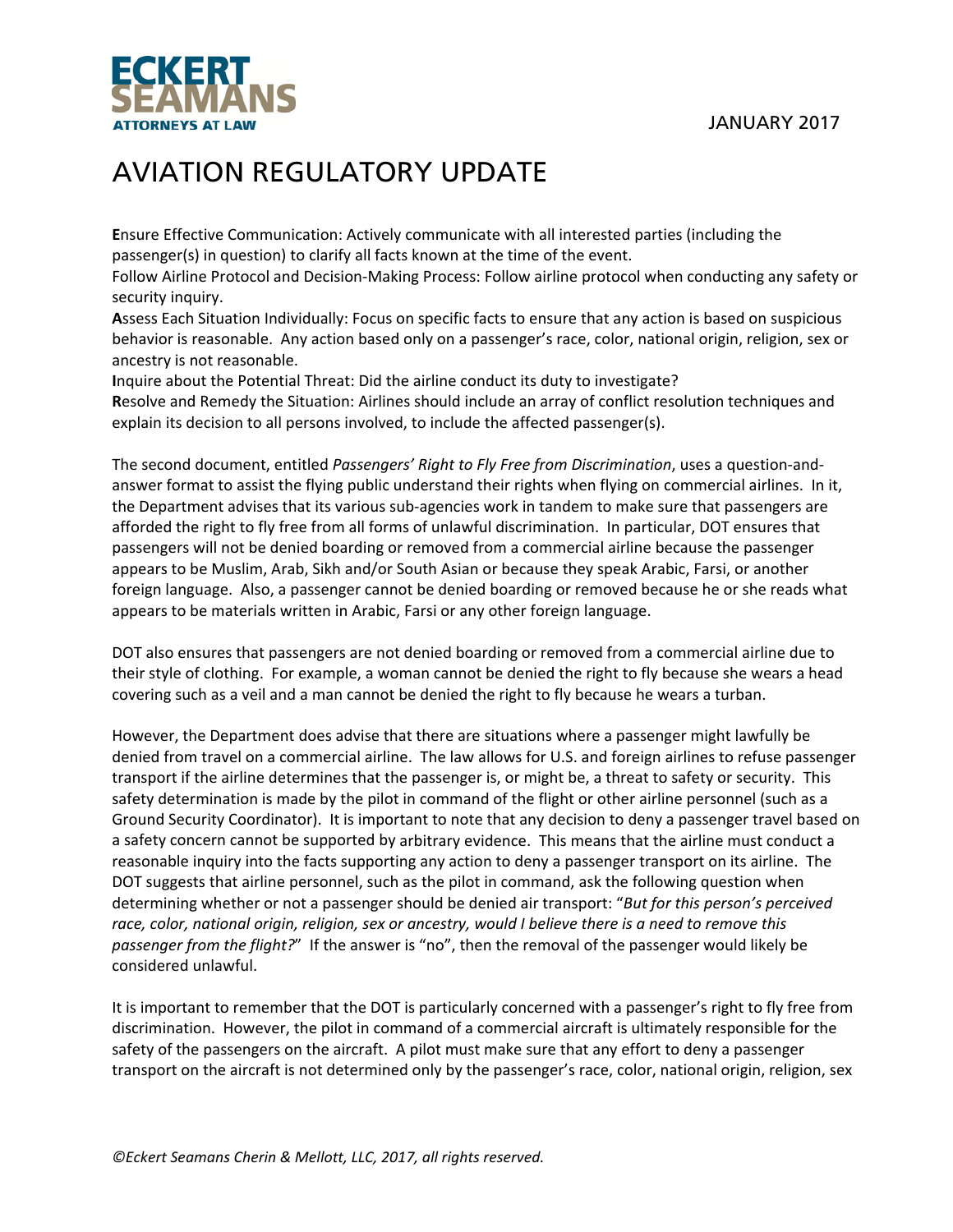JANUARY 2017



# AVIATION REGULATORY UPDATE

or ancestry. Instead, a determination to deny a passenger transport must be based on some other relevant factor that the airline official is aware of at the time of the incident.

### **UNITED SETTLES DOL LAWSUIT OVER BAGGAGE HANDLERS**

On December 27, 2016, the Occupational Safety and Health Administration (OSHA) announced a "precedent‐setting" agreement with United Airlines settling a lawsuit brought by the Department of Labor (DOL) over working conditions for the airline's baggage handlers.

The lawsuit was filed following a 2014 OSHA inspection at Newark Liberty International Airport, in which it determined that United's baggage handlers were exposed to various hazardous conditions that required them to repeatedly "bend, twist, reach and lift in ways that caused injuries." OSHA stated that from 2011 to early 2015, the airline's baggage handlers reported at least 622 musculoskeletal injuries. OSHA's inspection also revealed five hazardous activities and conditions in United's baggage‐handling operations that contributed to the high rate of injuries. These activities and conditions included:

- Employees being exposed to repeated bending, lifting and reaching hazards due to the presence of tubular bollards in front of conveyor belts.
- The use of dual-tier conveyor belts to transport baggage in the outbound baggage room that required employees to bend over or reach overhead to access and lift baggage.
- Manually loading and unloading gate-checked baggage at passenger jet bridges in the regional terminal.
- The use of hand-held scanners at the cargo bay entrance, which exposed employees to the hazards of repeated twisting, pushing, pulling and lateral motions with the arm extended from the body.
- Prolonged loading and unloading of baggage in confined areas of the aircraft cargo bay.

As part of the settlement, United agreed to install new conveyor belts for baggage that reduce employee exposure to hazards by minimizing the amount of lifting needed. United also agreed to hire an expert to evaluate potential injury risks at United's Newark Liberty operation and to make recommendations for improvement. United will be required to adopt these recommendations, or similar measures, and to form a safety committee consisting of the expert, management, and employee representatives. United has 90 days to complete the evaluation, and two years to implement recommendations.

### **OFAC ISSUE FIVE NEW FAQ'S REGARDING VESSEL TRANSACTIONS WITH CUBA**

On January 6, 2017 the Office of Foreign Assets Control (OFAC) of the U.S. Department of Treasury updated the Trade/Business section of its Frequently Asked Questions Related to Cuba (FAQs) document to add five questions and answers regarding vessel transactions with Cuba. The update specifically addressed the "180‐day Rule" which is a statutory restriction prohibiting "any vessel that enters a port or place in Cuba to engage in the trade of goods or the purchase or provision of services there from entering any U.S. port for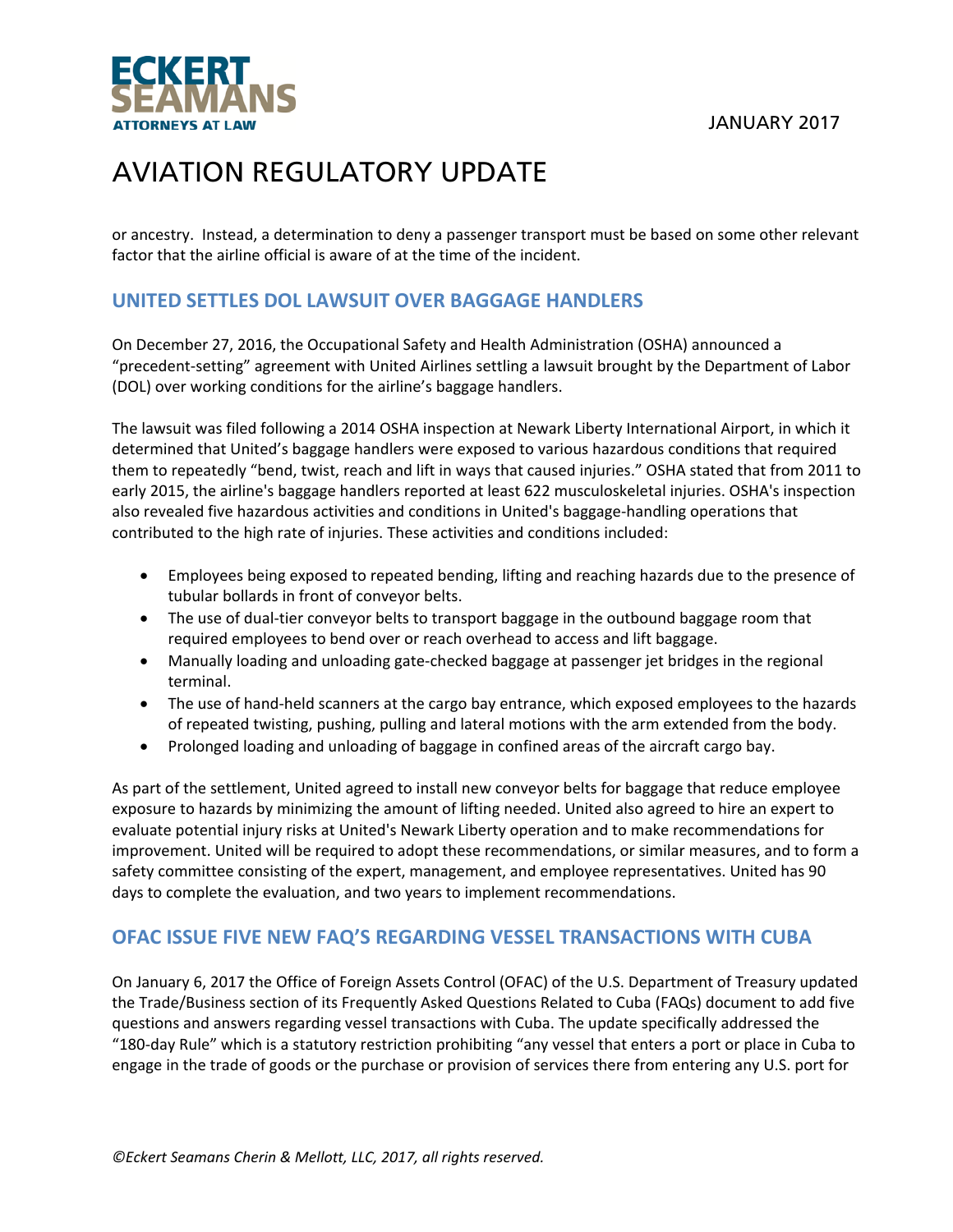

the purpose of loading or unloading freight for 180 days after leaving Cuba, unless otherwise authorized by OFAC."

Some of the new FAQs pertain to exceptions to the 180‐day rule, and OFAC has expanded its explanation regarding vessels that qualify for general licenses and that are not be subject to the 180‐day rule or the goods/passengers‐on‐board rule. Among the vessels that qualify for general license are those involved in transactions incident to "exportations from the US and re‐exportations of 100% US‐origin items to Cuba". The "goods/passengers‐on‐board rule" prohibits any vessel carrying "goods or passengers to or from Cuba or carrying goods in which Cuba or a Cuban national has an interest from entering a U.S. port with such goods or passengers on board, unless authorized or exempt."

The FAQs related to Cuba are questions 86 – 90, and they read as follows:

- What are the "180‐day rule" and the "goods/passengers‐on‐board rule?"
- Are there any exceptions to the 180-day rule and the goods/passengers-on-board rule?
- Do the exceptions to the 180-day rule authorize shipments to or from Cuba?
- If a foreign vessel is traveling to the United States via Cuba with cargo destined for the United States, may goods remain aboard the vessel for delivery to the United States while the vessel is docked in a Cuban port, and may that vessel and its cargo then enter the United States without being subject to the 180-day rule or the goods/passengers-on-board rule?
- May companies that use different ocean carriers as part of a broader shipping service utilizing code-sharing agreements take advantage of the exceptions to the "180-day rule?"

Please note that the OFAC's Cuba FAQs is an explanatory document, and does not have the force of law. It also does not supplement or modify Executive Orders, statutes, or regulations relating to Cuba. Should you have any specific questions regarding Cuba regulations, please don't hesitate to contact us for legal counsel.

The updated document is available at: https://www.treasury.gov/resourcecenter/sanctions/Programs/Documents/cuba\_faqs\_new.pdf

#### **DOT PUBLISHES DISABILITY‐RELATED TRAINING MATERIAL FOR AIRLINES AND PASSENGERS**

On January 11, 2017, DOT released a series of new disability-related training materials for airlines and passengers with disabilities on the four areas where the Department receives the greatest number of air travel disability complaints: wheelchair and guide assistance; stowage, loss, delay, and damage of wheelchairs and other mobility assistive devices; aircraft seating accommodations; and travel with service animals.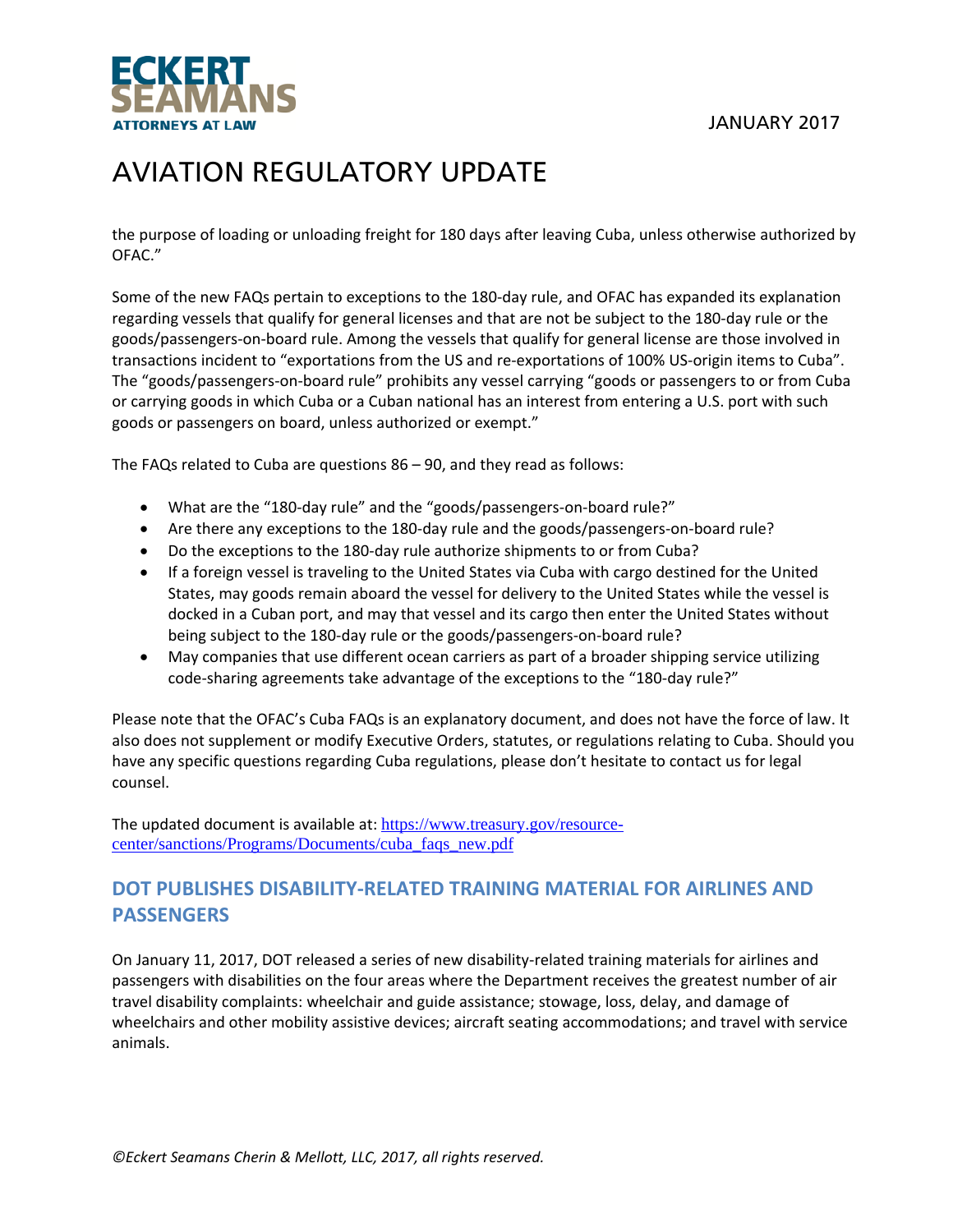

The material is intended to be an additional resource that airlines can use to supplement the disabilityrelated trainings that they are required to provide their employees and contractors under DOT rules. The new training materials also include companion pieces to provide passengers with disabilities information about their rights under the Air Carrier Access Act (ACAA) and DOT's rules.

The content includes two videos, downloadable brochures that can be printed or viewed on a mobile device, and a foldable accordion wheelchair/guided assistance tip sheet that airline personnel can carry and reference while assisting passengers with disabilities.

The material can be found here: https://www.transportation.gov/airconsumer/disability-training/

### **DHS ELIMINATES "WET FOOT/DRY FOOT" POLICY FOR CUBANS AND THE CUBAN MEDICAL PROFESSIONAL PAROLE PROGRAM**

On January 12, 2017 the U.S. Department of Homeland Security (DHS) announced the elimination of several policies relating to travel from Cuba. First, DHS is eliminating a special parole policy for arriving Cuban nationals commonly known as the "wet-foot/dry-foot" policy. "Wet-foot/dry-foot" refers to an understanding under which Cuban migrants traveling to the United States who are intercepted at sea ("wet foot") are returned to Cuba or resettled in a third country, while those who make it to U.S. soil ("dry foot") are able to request parole and, if granted, lawful permanent resident status under the Cuban Adjustment Act (CAA). The CAA became law on November 2, 1966. This means that Cuban nationals arriving in the United States as of January 12, 2017 will be treated as any other national from any other country for purposes of immigration status. Meaning, they will no longer be granted work permits and US Permanent Residence (Green Cards) within a year of arrival.

DHS is additionally eliminating a policy for Cuban medical professionals known as the Cuban Medical Professional Parole Program (CMPP). The CMPP allowed certain Cuban medical personnel in third countries (i.e., not Cuba or the United States) to apply for parole. Applicants under the CMPP program were required to show, at a U.S. Citizenship and Immigration Services office, or U.S. embassy or consulate, located in the third country, that they were medical professionals conscripted to study or work in a third country under the direction of the Cuban Government. Their immediate family members were also potentially eligible for parole.

DHS is also eliminating an exemption that previously prevented the use of expedited removal proceedings for Cuban nationals apprehended at ports of entry or near the border. The existing Cuban Family Reunification Parole Program, however, is not affected by this announcement and will remain in effect.

DHS explained that the policies being eliminated were historically justified "by certain unique circumstances, including conditions in Cuba, the lack of diplomatic relations between our countries, and the Cuban Government's general refusal to accept the repatriation of its nationals." However, considering the reestablishment of full diplomatic relations, Cuba's signing of a Joint Statement obligating it to accept the repatriation of its nationals who arrive in the United States after the date of the agreement, and other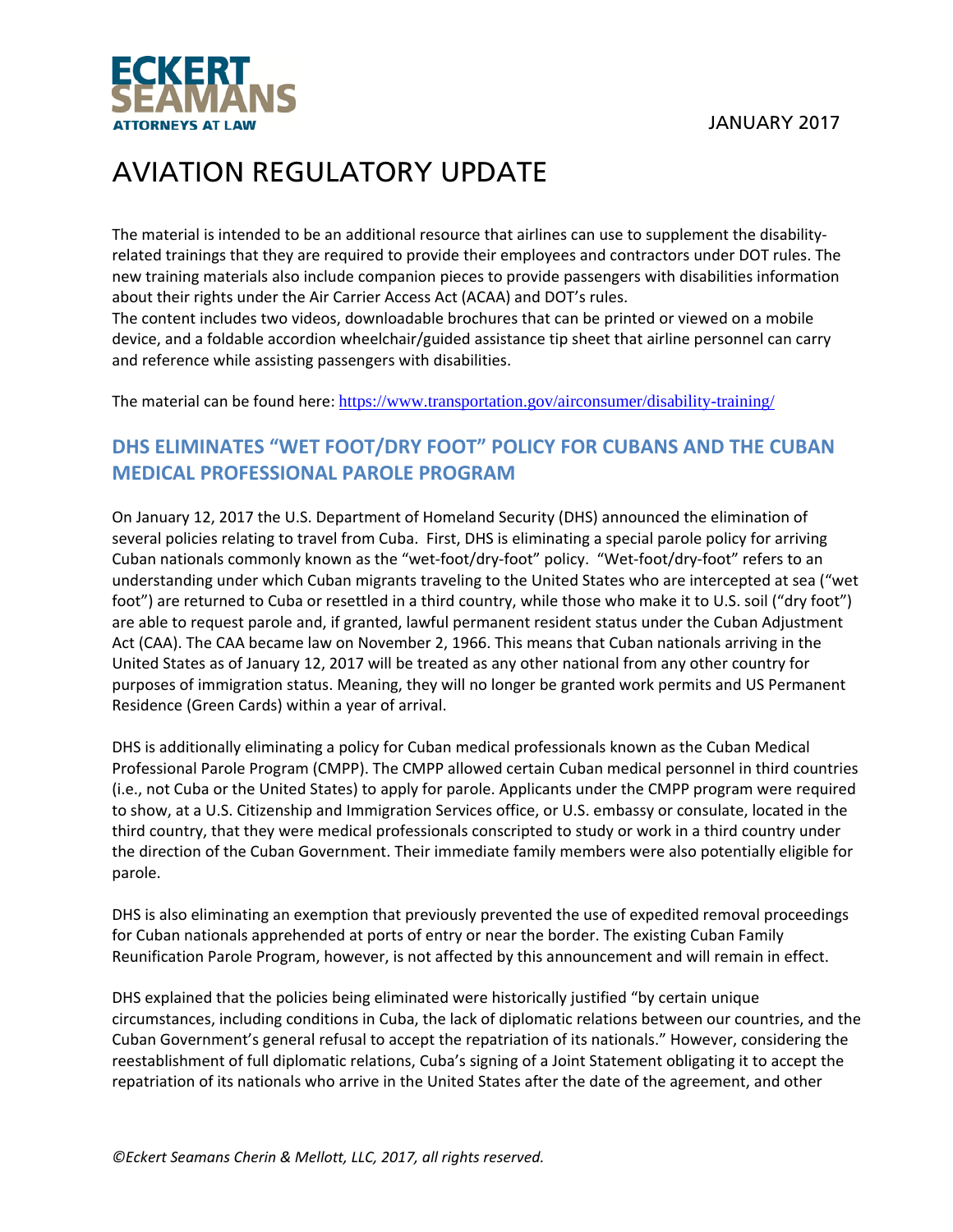

factors, DHS concluded that, with the limited exception of the Cuban Family Reunification Parole Program, the parole policies discussed above were "no longer warranted."

Information on these new developments is available at: https://www.gpo.gov/fdsys/pkg/FR-2017-01- 17/pdf/2017-00914.pdf

### **GEN. KELLY: 'GOOD IDEA' TO INCREASE VISA WAIVER SECURITY, GROW PRECLEARANCE**

On January 10, 2017, during his DHS confirmation hearing, Retired U.S. Marine Corps General John Kelly said that it is "a good idea" to expand security requirements for the Visa Waiver Program (VWP) and to continue expanding the PreClearance program to new foreign airports.

The Preclearance program allows travelers to clear customs and immigration before boarding planes in Canada, Ireland, Abu Dhabi and several Caribbean countries. Jeh Johnson, the current Secretary of Homeland Security, has begun talks to expand the program to another dozen airports.

The VWP (created by the Immigration Reform and Control Act of 1986) allows citizens of certain countries to visit the U.S. for less than 90 days for tourism and business purposes without the need to obtain a visa. Participating countries generally provide reciprocal visa‐free 90‐days travel to U.S. citizens for the same tourism and business purposes. The VWP has undergone several updates, however, "to adapt to current threats". These updates include a requirement that visitors seeking to visit the U.S. under the Program must obtain an authorization via the Electronic System for Travel Authorization (ESTA). ESTA collects travelers' biometric information and basic admissibility-related questions prior to travel to the US. In addition, the VWP has recently disallowed certain categories of individuals from eligibility. Such as, citizens of VWP countries "who have traveled to Iran, Iraq, Sudan, Libya, Somalia and Yemen after March 1, 2011."

### **IMO'S SECRETARY GENERAL "CONCERNED" THAT INCLUDING SHIPPING IN EU‐ETS WOULD SERIOUSLY IMPACT IMO'S WORK ON GHG REDUCTION**

On January 9, 2017, the International Maritime Organization (IMO) Secretary‐General Kitack Lim sent a letter to Martin Schulz (President of the European Parliament), Jean‐Claude Juncker (President of the European Commission) and Donald Tusk (President of the European Council) expressing his concern that "a final decision to extend the European Union Emissions Trading System (EU‐ETS) to shipping emissions would not only be premature but would seriously impact on the work of IMO to address greenhouse gas (GHG) emissions from international shipping."

On December 16, 2016, and to meet commitments under the Paris Agreement (ratified on October 5, 2016), the European Parliament's Environment, Public Health and Food Safety Committee proposed a new "Effort Sharing Regulation" or "Climate Action Regulation implementing the Paris Agreement" that will cover sectors outside of the scope of the EU‐ETS, including transport, agriculture, and emissions from international shipping This approach by EU‐ETS has the potential to be at odds with some of the IMO's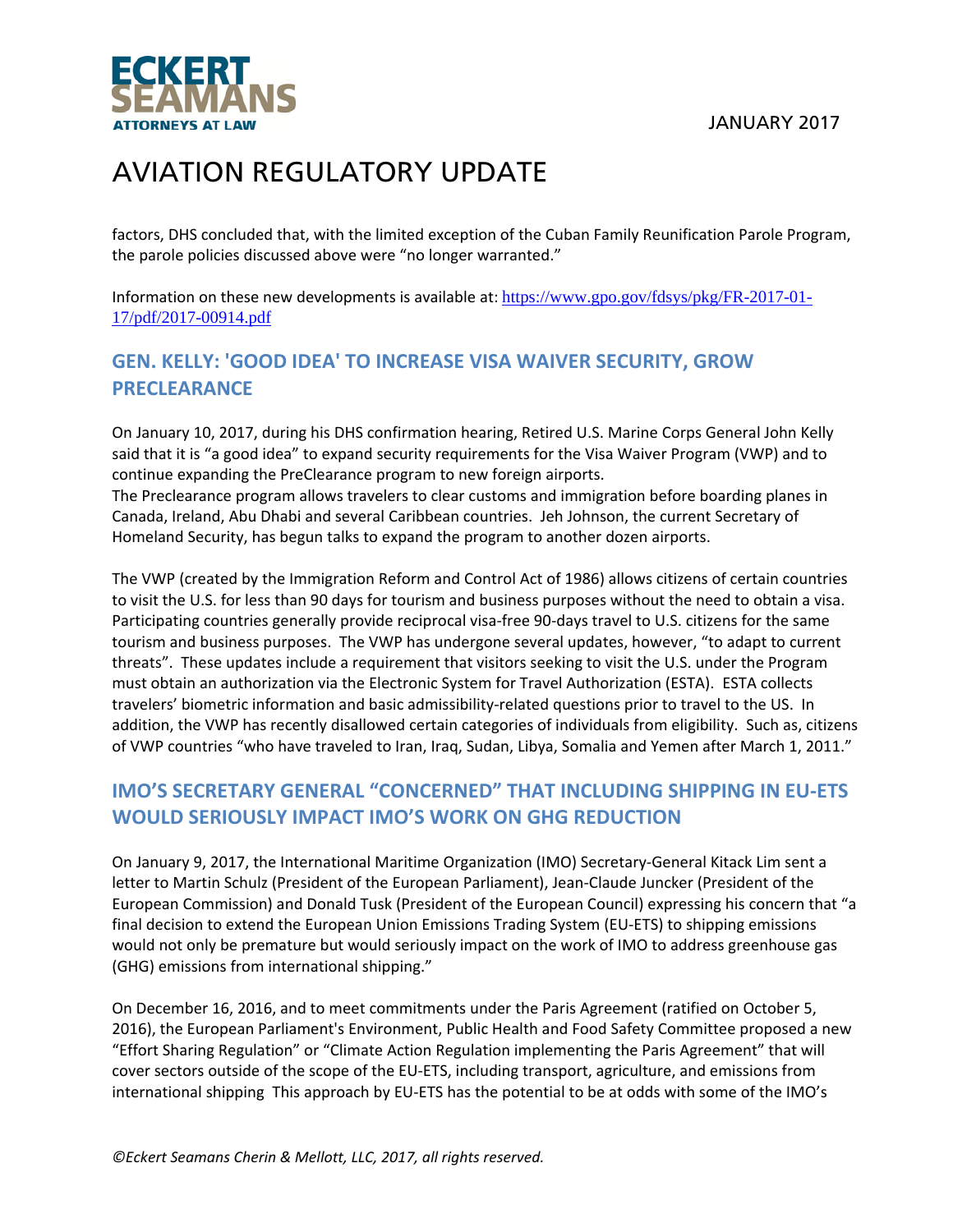

goals in the same area. The IMO is the specialized agency of the United Nations responsible for "safe and secure shipping and preventing marine and atmospheric pollution from ships."

This Effort Sharing Regulation stems from a 2013 strategy set out by the European Commission to progressively integrate maritime emissions into the EU's policy for reducing its GHG emissions. The strategy consists of 3 consecutive steps:

Step 1: Monitoring, reporting and verification (MRV) of CO2 emissions from large ships using EU ports – In 2013, the EU adopted MRV Shipping Regulation requiring large ships (over 5000 gross tones) at European Economic Area ports to monitor their CO2 emissions. It set out a compliance schedule as follows:

- By August 30, 2017 submit to an accredited MRV shipping verifier a Monitoring Plan;
- From January 1, 2018, monitor and report to an accredited MRV shipping verifier, data on each ships' CO2, fuel consumption and other parameters, so as to determine the ships' average energy efficiency;
- From 2019, by April 30 of each year submit electronically to the Commission satisfactorily verified Emissions report for each of the ships concerned;
- From 2019, by June 30 of each year ensure that, all ships having performed activities in the precedent reporting period and visiting EU ports, carry on board a document of compliance issued by an accredited MRV shipping verifier.

Step 2: Greenhouse gas reduction targets for the maritime transport sector. Step 3: Further measures, including market-based measures, in the medium to long term.

The Paris Agreement – which does not make reference to emissions from international shipping, sets out the goal to keep global temperature increase below two degrees Celsius, and to strive for no more than a 1, 5 degrees Celsius temperature increase. The Paris Agreement also requires that net‐zero emissions must be achieved in the second half of this century (2050).

### **FAA PROPOSES CIVIL PENALTIES FOR ALLEGED HAZARDOUS MATERIALS VIOLATIONS**

On January 12, 2017, the Federal Aviation Administration (FAA) proposed civil penalties against Jegs Automotive Inc. and Amazon.com, Inc., for \$201,250 and \$91,000, respectively, for allegedly violating hazardous materials regulations.

The FAA alleges that on May 7, 2016, Jegs Automotive (an automotive parts and supplies company) offered an undeclared hazardous material shipment to FedEx for air transportation from Delaware, Ohio, to Edgewater, Florida. The shipment at issue contained three 32‐ounce metal cans of race gas fuel concentrate, which is a flammable and toxic liquid.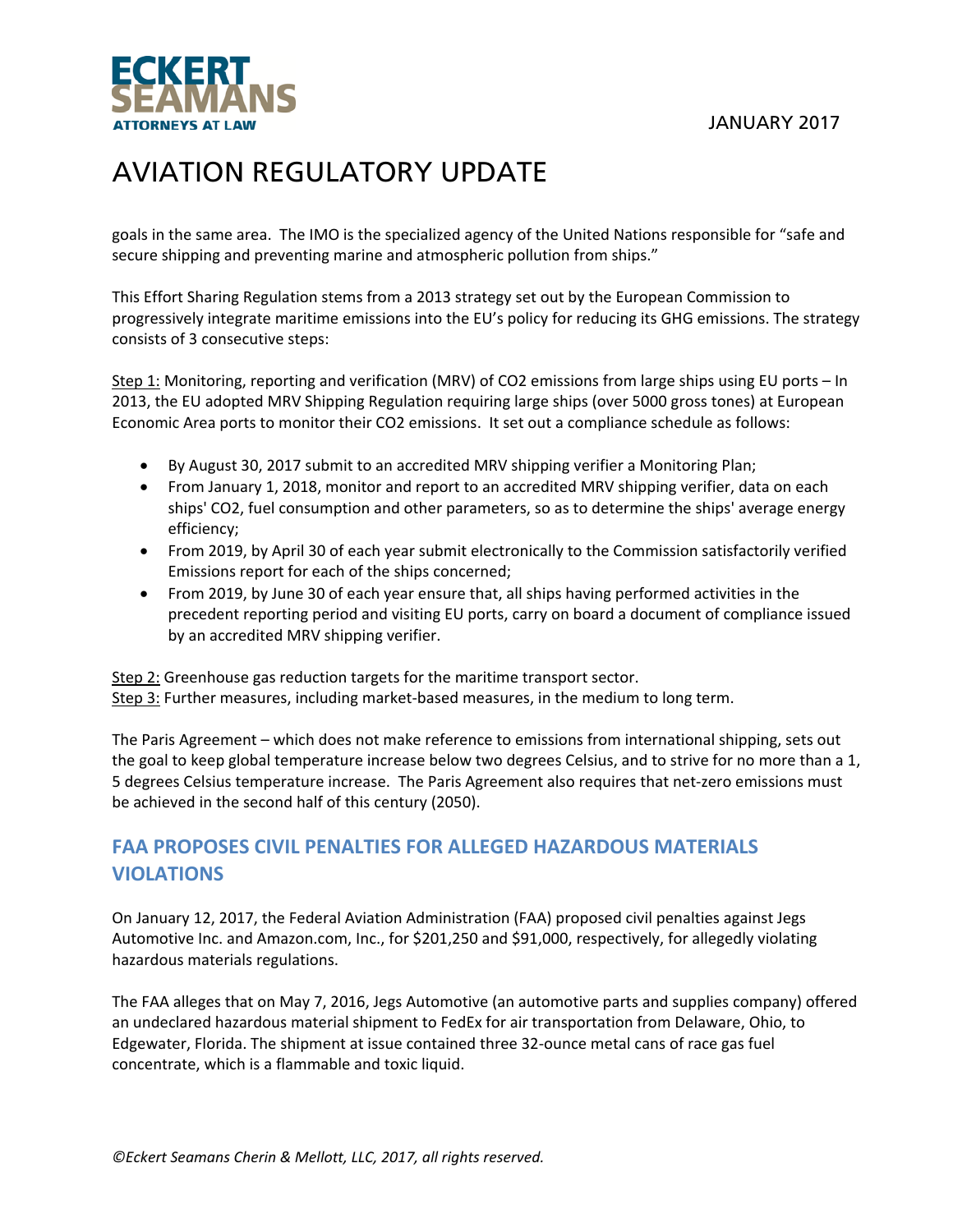



With regard to Amazon.com, the FAA alleges that Amazon offered an undeclared hazardous material shipment to FedEx for air transportation from Hebron, Kentucky to Marshall, Minnesota. The shipment at issue contained one 2.5 gallon plastic container of toxic clear diesel fuel and tank cleaner, concentrated formula, both of which are hazardous materials.

In each instance, the FAA alleges that shipments were not accompanied by a shipper's declaration for dangerous goods, were not properly marked, labeled or packaged, parties did not provide emergency response information with the shipment, and parties failed to ensure its employees had received required hazardous materials training. Amazon and Jegs have been in communication with the FAA about their respective cases.

### **FAA AND SKYPAN INTERNATIONAL, INC., REACH AGREEMENT ON UNMANNED AIRCRAFT ENFORCEMENT CASES**

On January 17, 2017, the U.S. Department of Transportation's Federal Aviation Administration (FAA) announced a comprehensive three-year settlement agreement with SkyPan International, Inc., of Chicago involving a \$1.9 million civil penalty that the FAA proposed against SkyPan in October 2015, the largest civil penalty the FAA has proposed against a UAS operator. The agreement resolves enforcement cases that alleged the company operated unmanned aircraft (UAS) in congested airspace over New York City and Chicago, and violated airspace regulations and aircraft operating rules.

SkyPan conducts aerial panoramic photography operations above private property in urban areas. The SkyPan's flights involved in the FAA settlement agreement were conducted before the FAA's first rule for commercial UAS operations, commonly referred to as Part 107, went into effect in August 2016, and some were conducted before the FAA began to issue exemptions to authorize commercial UAS operations in September 2014 under the Section 333 process. SkyPan obtained a section 333 Exemption in 2015.

Under the terms of the agreement, SkyPan agreed to pay a \$200,000 civil penalty and the FAA, in exchange, made no finding of violation. The company will pay an additional \$150,000 if it violates Federal Aviation Regulations in the next year, and \$150,000 more if it fails to comply with the terms of the settlement agreement. SkyPan also agreed to work with the FAA to release three public service announcements in the next 12 months to support the FAA's public outreach campaigns that encourage drone operators to learn and comply with UAS regulations.

This Aviation Regulatory Update is intended to keep readers current on matters affecting the industry, and is not intended to be legal advice. If you have any questions, please contact Evelyn Sahr at esahr@eckertseamans.com or *202‐659‐6622; Drew Derco at dderco@eckertseamans.com or 202‐659‐6665.*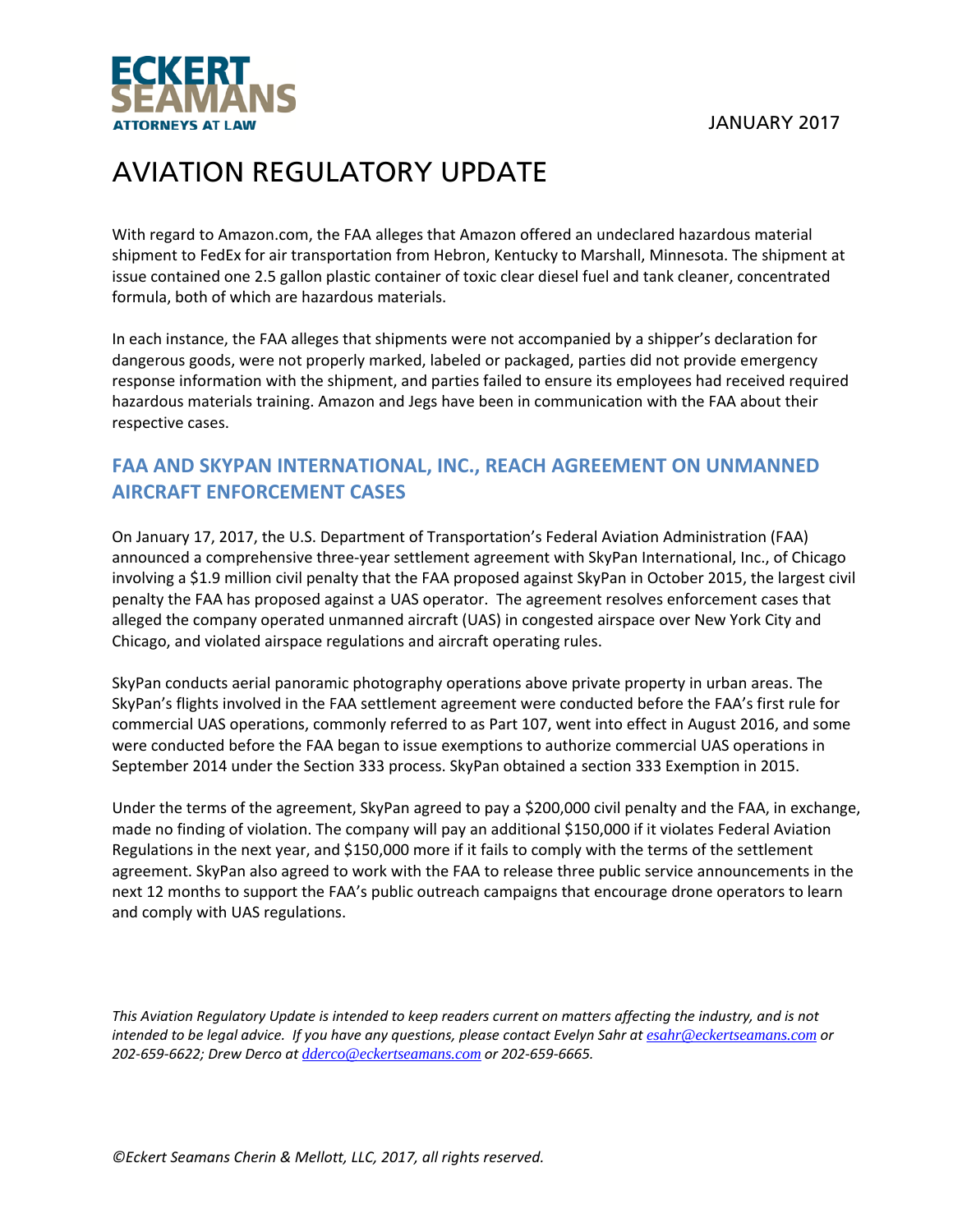

### **TRUMP ADMINISTRATION ISSUES EXECUTIVE ORDER ON REDUCING REGULATION AND CONTROLLING REGULATORY COSTS; ORDERS CREATION OF TASK FORCES**

On January 30, 2017, the Trump Administration published an Executive Order (EO) on "Reducing Regulation and Controlling Regulatory Costs." Notably, Section 2 of the EO states that "Unless prohibited by law, whenever an executive department or agency (agency) publicly proposes for notice and comment or otherwise promulgates a new regulation, it shall identify at least two existing regulations to be repealed." In complying with the EO, executive departments and agencies will be required to issue two "deregulatory" actions for each new significant regulatory action that imposes costs.

How the EO will affect existing and future rulemakings remains to be seen; however, the Director of the Office of Management and Budget did publish interim guidance on the EO, which addresses issues of coverage, and clarifies that the EO applies to "significant final regulations for which agencies issued a Notice of Proposed Rulemaking before noon on January 20, 2017". The interim guidance also addresses issues of accounting, processes and waiver.

More recently, on February 24, 2017, President Trump ordered government agencies to create regulatory task forces to begin identifying rules for elimination. According to the Administration, the move is a part of the assault on regulations that damage the economy according to the trump administration. The executive order specifically directs each agency to establish a task force to review existing regulations and rules that are costly and unnecessary to be repealed or modified.

The Executive Order is available at: https://www.whitehouse.gov/the‐press‐ office/2017/01/30/presidential‐executive‐order‐reducing‐regulation‐and‐controlling

The Interim Guidance is available at: https://www.whitehouse.gov/sites/whitehouse.gov/files/briefing‐ room/presidential‐actions/related‐omb‐ material/eo\_iterim\_guidance\_reducing\_regulations\_controlling\_regulatory\_costs.pdf

### **DOT EXTENDS COMPLIANCE DEADLINE FOR CERTAIN PROVISIONS IN ENHANCING AIRLINE PASSENGER PROTECTIONS III**

The U.S. Department of Transportation (DOT) has extended the deadline for complying with two provisions of its latest consumer protection rule, Enhancing Airline Passenger Protections III. Specifically, on February 14, 2017, the Department announced that the rule's requirements concerning codeshare disclosures and the prohibition of undisclosed flight display biases have been extended from February 15, 2017 to **March 17, 2017**.

As we have previously reported, the original compliance date for these requirements was December 5, 2016 and, after receiving petitions from Airlines for America (A4A) and Carson Wagonlit Travel, DOT agreed to initially extend this deadline to February 15th, 2017. The Department's latest decision to further extend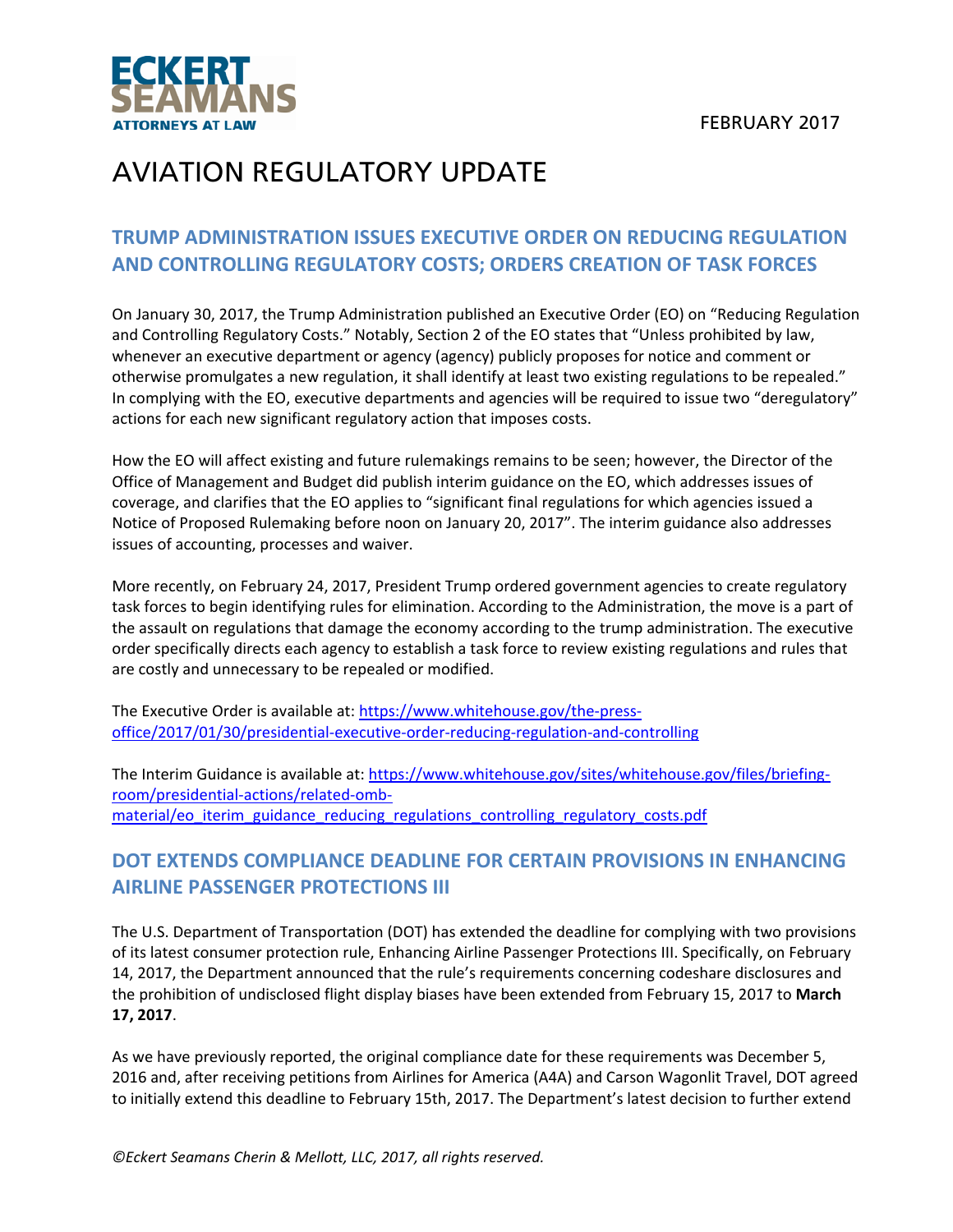

the compliance deadline was made in response to requests by A4A and Delta Air Lines (Delta) citing a January 20, 2017 White House memorandum to department heads directing a "Regulatory Freeze Pending Review," which instructs departments and agencies to temporarily postpone the effective date of regulations that have been "published in the Federal Register but have not taken effect." While DOT's latest extension covers the codeshare disclosure and display bias portions of the rule, it does not change the compliance deadlines for any other provisions of the Enhancing Airline Passenger Protections III.

A copy of DOT's notice is available at: https://www.transportation.gov/airconsumer/airline‐passenger‐ protections‐rule‐date‐extension.

#### **NAI SECURES OPERATIONAL APPROVAL FROM FAA**

On February 22, 2017, Norwegian Air International secured approval from the Federal Aviation Administration to conduct flights to the United States. The carrier's Part 129 Operations Specifications will allow it to provide international air transportation service to several mid‐sized U.S. cities including Newburgh, New York, Providence, Rhode Island, and Windsor Locks, Connecticut. Flights to these cities will be operated with Boeing 737‐800 aircraft and originate in Belfast, Bergen, Dublin, Cork, Shannon, and Edinburgh.

### **TRUMP ADMINISTRATION PROPOSES SOCIAL MEDIA CHECKS FOR CHINESE VISITORS**

In late 2016 former President Obama implemented a social media screening procedure for travelers entering the U.S. from Visa Waiver Program countries. The Trump Administration is now proposing to expand this to Chinese visitors to the United States.

In so doing, CBP agents would ask Chinese visitors to provide their social media handles or identifiers on common social media platforms like Facebook, Google+, Instagram, LinkedIn, and YouTube during the entry process. The disclosure would be completed online as part of the electronic system used by Chinese travelers holding long term business and visitors visas. According to the notice set for publication in the Federal Register, the question would be optional and those not wishing to provide such information would have their travel requests processed without negative interference.

Proponents of the proposal cite to homeland security concerns and the need to protect American citizens. Critics of the proposal are concerned about its impact on American travelers who visit other countries. Whereas many governments grant visas on a reciprocity basis, critics argue that other governments may begin requiring U.S. citizens to make similar disclosures when traveling abroad. Additionally, online privacy advocates and technology firms are wary of the privacy implications of this idea and the general effectiveness of this proposed practice as a whole.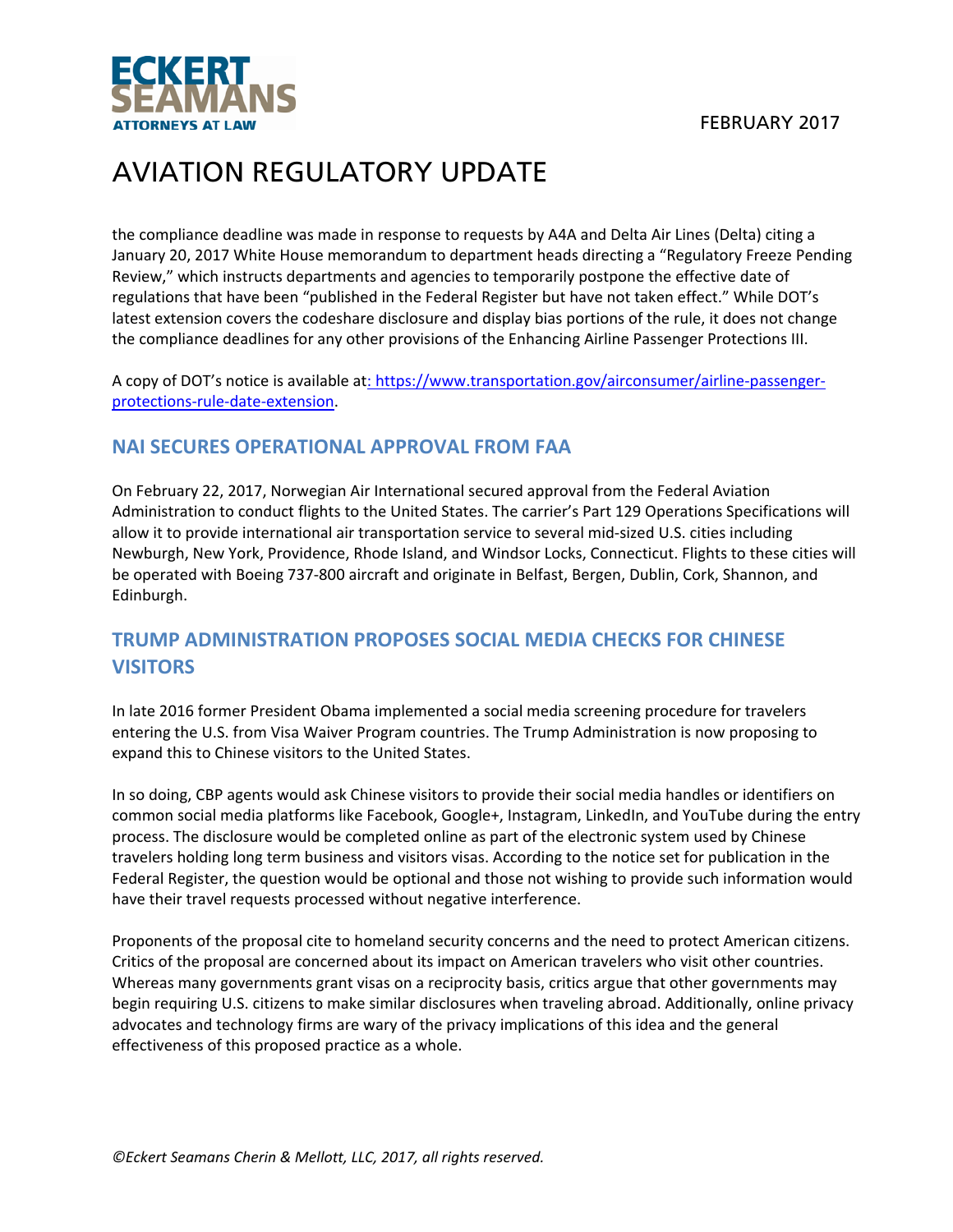

Following the proposal's publication in the Federal Register, interested parties will have 60 days to file public comments.

### **DOT FINES AIR INDIA \$115,000 FOR FAILING TO MAKE REQUIRED ANNOUNCEMENTS DURING DELAY**

The Department of Transportation recently fined Air India \$115,000 for allegedly violating 14 C.F.R. Part 259 and 49 U.S.C. ?41712 when it carrier failed to notify passengers that they were able to deplane an aircraft during a lengthy delay.

Specifically, Air India was scheduled to operate Flight 144 from Newark International Airport to Chhatrapati Shivaji International Airport on July 3, 2014. The aircraft experienced a mechanical problem after the boarding process had been completed and remained at the gate with the aircraft door open. Though the door remained open and passengers had the opportunity to deplane, the carrier's personnel did not inform those on board of their ability to get off the aircraft, as is required under 14 C.F.R. Part 259.4, which states that "every 30 minutes after scheduled departure and every 30 minutes after passengers will be notified that they have the opportunity to deplane an aircraft that is at the gate". The captain believed the mechanical problem would be solved within a short period and advised passengers of the problem and progress of the issue as it developed. However, no announcement regarding passenger's ability to leave the aircraft was made.

Air India's failure to notify passengers resulted in a penalty of \$115,000 and an order to cease and desist from any future violations to 14 CFR Part 259 and 49 U.S.C. ?41712.

#### **U.S. CDC AMENDS DOMESTIC AND FOREIGN QUARANTINE REGULATIONS**

On January 19, 2017, the U.S. Centers for Disease Control and Prevention (CDC) issued a final rule that amends its existing domestic and foreign quarantine regulations "to best protect the public health of the United States" from communicable diseases. Domestically, the amendment adds a mandatory requirement that commercial passenger flights report deaths or illnesses directly to the CDC. It also includes a provision that requires individuals traveling under a federal quarantine, isolation, or conditional release order to apply for and secure a travel permit before flying. Finally, the rule clarifies when an individual who is moving between U.S. states is "reasonably believed to be infected" with a quarantinable communicable disease in a "qualifying stage." These determinations are made when the CDC considers the need to apprehend or examine an individual for potential infection with a quarantinable communicable disease.

On the international side, the final rule includes new regulatory authority for the CDC Director to (1) prohibit the importation of animals, articles or products from designated foreign countries that pose a threat to public health; and (2) designate the foreign countries or places and the periods of time or conditions under which the introduction of imports into the U.S. should be suspended.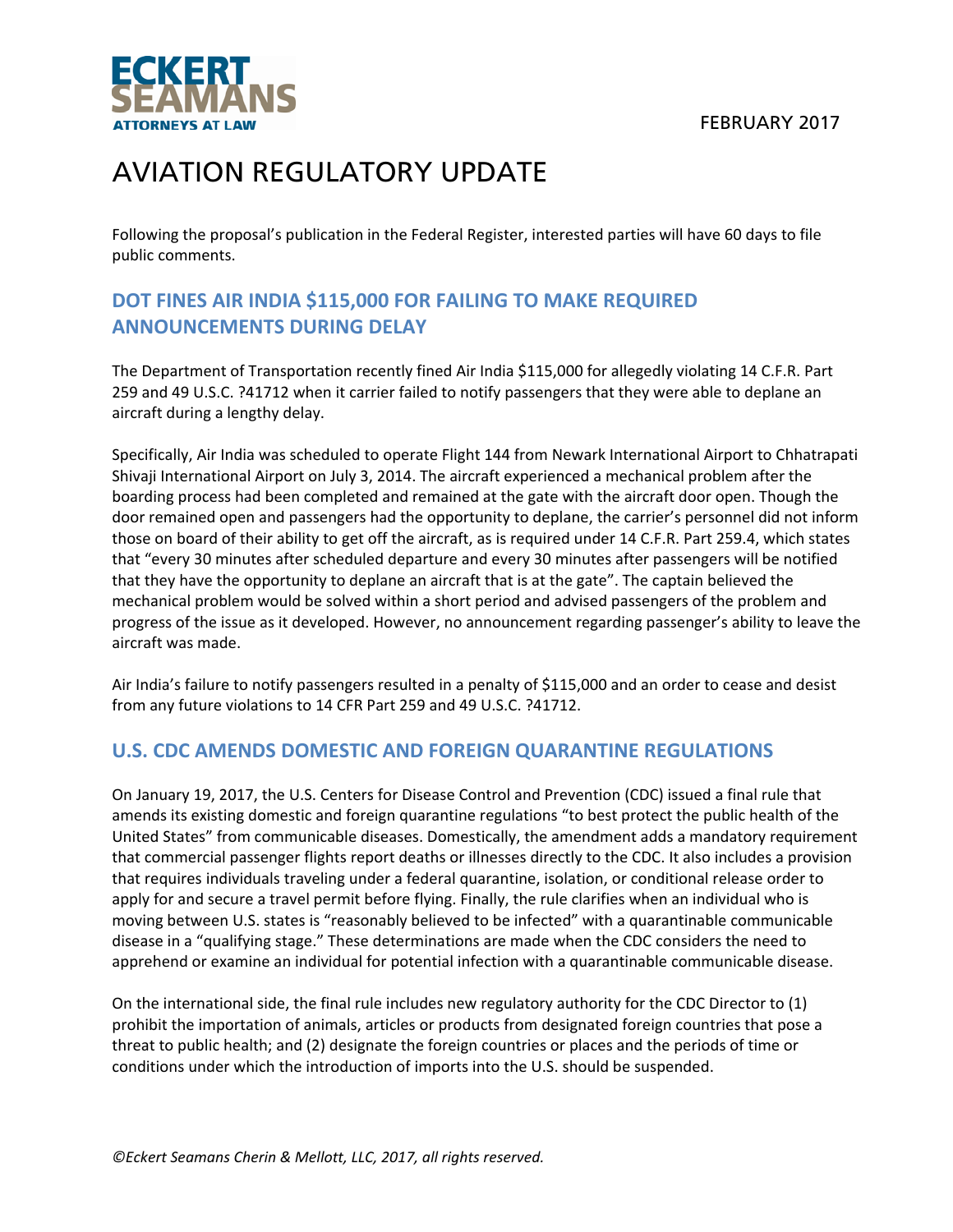FEBRUARY 2017



# AVIATION REGULATORY UPDATE

The rule took effect on February 21, 2017. A copy of the Final Rule is available at: https://www.regulations.gov/document?D=CDC‐2016‐0068‐15586

### **UNITED KINGDOM CONFIRMS PLAN TO SEEK OPEN SKIES WITH THE U.S. POST‐BREXIT**

On February 2, 2017 Theresa May, the Prime Minister of the United Kingdom (UK) and David Davis, Secretary of State for Exiting the European Union (EU), released a white paper that addresses specific topics regarding the UK's withdrawal (Brexit) from the EU.

Notably, the white paper assures the aviation sector that the UK will seek bilateral air services agreements with countries "like the US", where air services arrangements are currently covered by the existing U.S.‐EU Open Skies Agreement. As most of our readers know, the current U.S.‐EU Open Skies Agreement is incredibly liberalized, and permits any airline in the EU to fly to any point in the U.S. and vice versa. The agreement was significant for the UK when signed in 2007 because it opened up competition and transatlantic opportunities to London Heathrow Airport, to which access had previously been restricted under the prior U.S.‐UK bilateral (Bermuda II agreement).

The UK will begin the process of exiting the EU at the end of March 2017, when it plans to trigger Article 50 of the Treaty on European Union after a majority of votes on a June 2016 referendum were casted in favor of the UK leaving the EU.

A copy of the white paper is available at: http://www.politico.eu/wp‐ content/uploads/2017/02/The\_United\_Kingdoms\_exit\_from\_and\_partnership\_with\_the\_EU\_Web-2.pdf

### **HOUSE HOMELAND SECURITY COMMITTEE RELEASES "AMERICA'S AIRPORTS: THE THREAT FROM WITHIN" REPORT**

On February 6, 2017, the U.S. House of Representatives Homeland Security Committee released a report entitled "America's Airports: The Threat From Within."

The report makes nine recommendations to airports, airlines, DHS and their workers to mitigate against threats posed by terrorist and criminal elements seeking to infiltrate airport access points; most of which involved ways to further protect secured areas of airport facilities. According to the Committee's website, key findings of the report include:

- Inconsistencies across the aviation system as to how airport and air carrier security officials educate credentialed populations (i.e. personnel with access to secured areas) on responsibly using their access and reporting suspicious activities.
- Conflict between industry and government stakeholders makes it difficult to implement needed improvements to aviation security.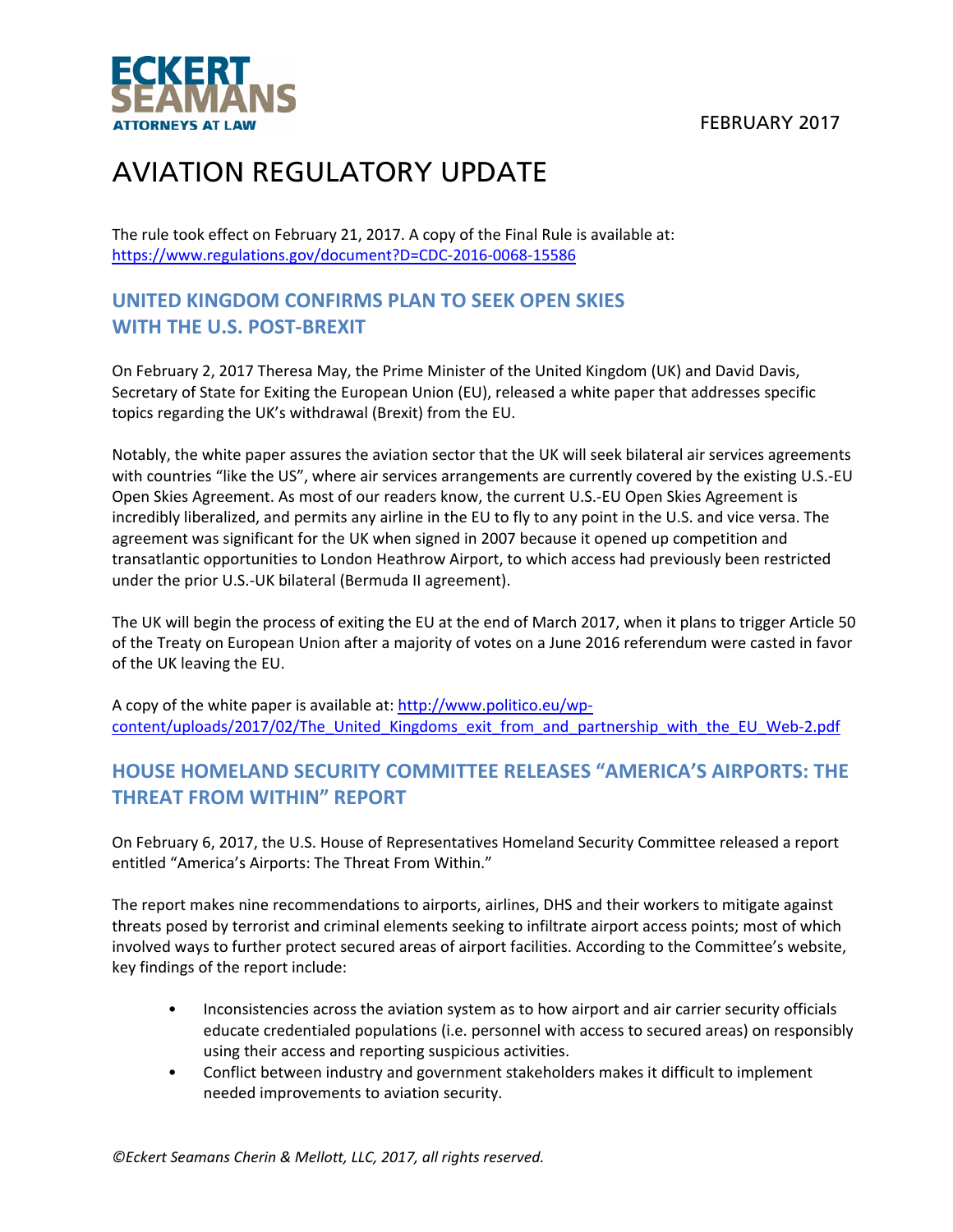

- A majority of airports do not have full employee screening at secure access points and are unable to demonstrate the security effectiveness of existing employee screening efforts.
- Recent insider threat examples are legitimate, such as an attempt to detonate a bomb at an airport, gun and drug smuggling, an expressed willingness to smuggle explosives, as well as employees who became involved in terrorist activities overseas.

The report can be found at: https://homeland.house.gov/wp-content/uploads/2017/02/Americas-Airports-The‐Threat‐From‐Within.pdf

### **TRANSPORTATION AND INFRASTRUCTURE COMMITTEE HOLDS FIRST HEARING OF THE 115TH CONGRESS**

On February 1, 2017, the 115th Congress held its first full hearing of the House Transportation and Infrastructure Committee, titled "Building a 21st Century Infrastructure for America." The goal of the hearing was to receive testimony concerning the challenges facing our Nation's current transportation infrastructure and to provide a vision for a modern 21st century transportation infrastructure. Leaders from five transportation and infrastructure corporations, including FedEx Corporation, Cargill, and BMW North America, participated in the hearing. Aviation‐related issues that were discussed included reforms to the existing air traffic control system (i.e. NextGen), U.S. Open Skies policy in the context of fair competition, the expansion of the application of Part 117 (Flight and Duty Time Limitations and Rest Requirements for Flightcrew) to the All-Cargo airline industry, and safety concerns.

President Trump has repeatedly stated that he plans to focus on infrastructure improvements so it will be interesting to see how the new Administration addresses these and other related issues. We will continue to keep our readers updated as to new developments in this area.

### **COURT RELIES ON MONTREAL CONVENTION'S "ACT OF PUBLIC AUTHORITY" LIABILITY EXCLUSION IN CARGO SPOILAGE CASE**

In Best Value Kosher Foods, Inc. v. American Airlines, Inc. (E.D.N.Y. Dec. 12, 2016), plaintiff Best Value arranged for cheese it had purchased in France to be shipped by American Airlines from Paris to New York. Upon arrival the cargo was stored by American at its JFK cargo facility but, due to delays in the U.S. Food and Drug Administration (FDA) and U.S. Customs and Border Protection (CBP) FDA inspection and clearance processes, was not picked up by Best Value for six days. The product was rendered unusable by this delay.

Best Value sued American in state court, alleging that American had an affirmative duty to properly store (i.e. refrigerate) the cargo upon its arrival at JFK but had failed to do so. The case was removed to Federal Court and ultimately dismissed. In granting summary judgment for American, the Court relied primarily on the Montreal Convention, finding that American was exempt from liability under Article 18(2), which provides that a carrier is not liable for cargo destruction, loss or damage due to "an act of public authority carried out in connection with the entry, exit or transit of the cargo."?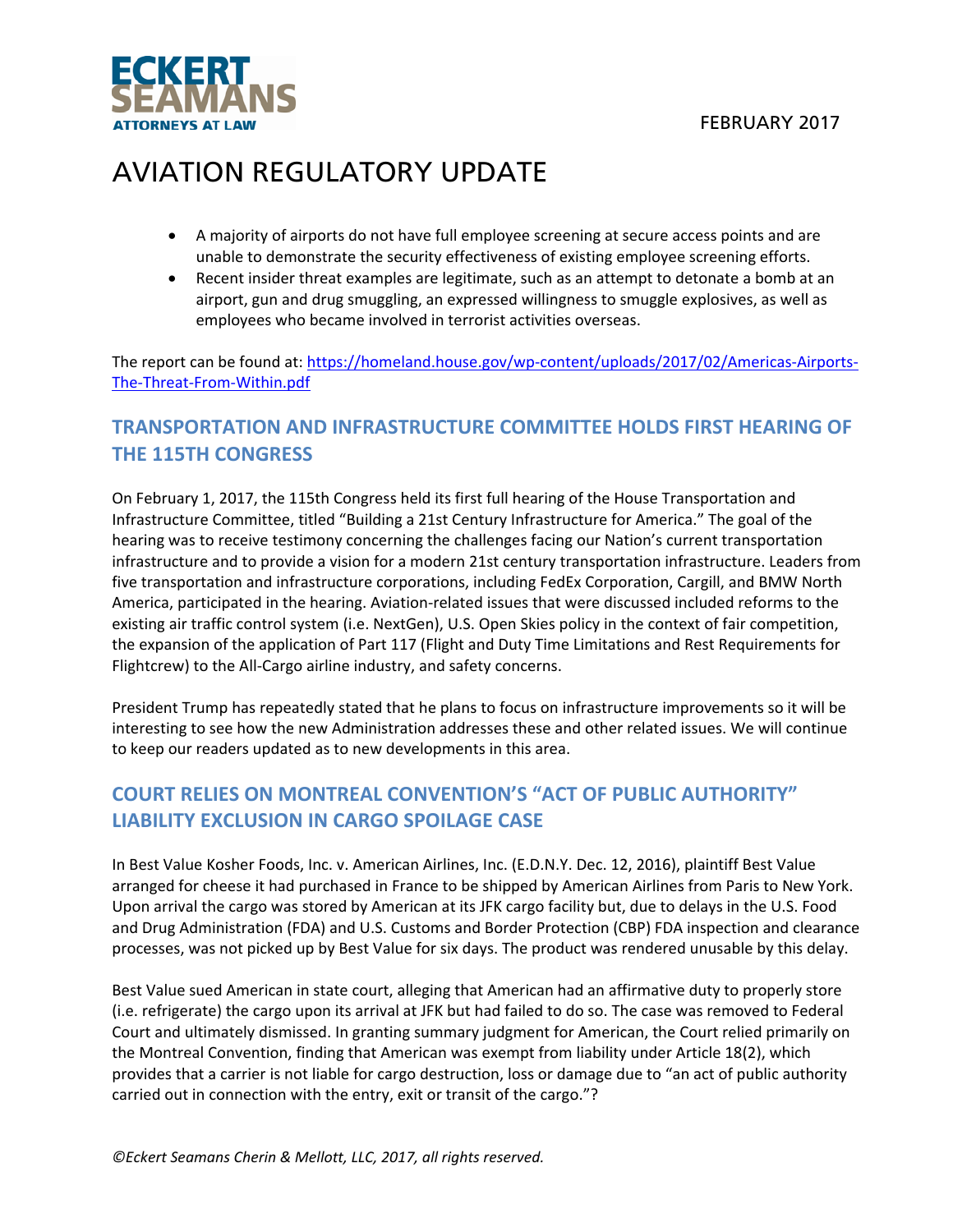

This is significant because the court determined that FDA and CBP inspections constitute "acts of public authority carried out in connection with the entry, exit or transit of the cargo" within the meaning of Article 18(2) of the Convention and that damage to the cargo at issue fell within the "act of public authority" liability exclusion. Moreover, the Court also found that, even if American had "some duty" to keep the cargo refrigerated, it was only obligated to use "reasonable care" to perform that duty and that six days was "too long to have expected American to keep the cheese at a low temperature."

This finding is an issue of first impression and should serve as strong precedent for the industry in future cargo claims against shippers.

This Aviation Regulatory Update is intended to keep readers current on matters affecting the industry, and is not intended to be legal advice. If you have any questions, please contact Evelyn Sahr at  $esahr@eckertseamans.com$  or *202‐659‐6622; Drew Derco at dderco@eckertseamans.com or 202‐659‐6665.*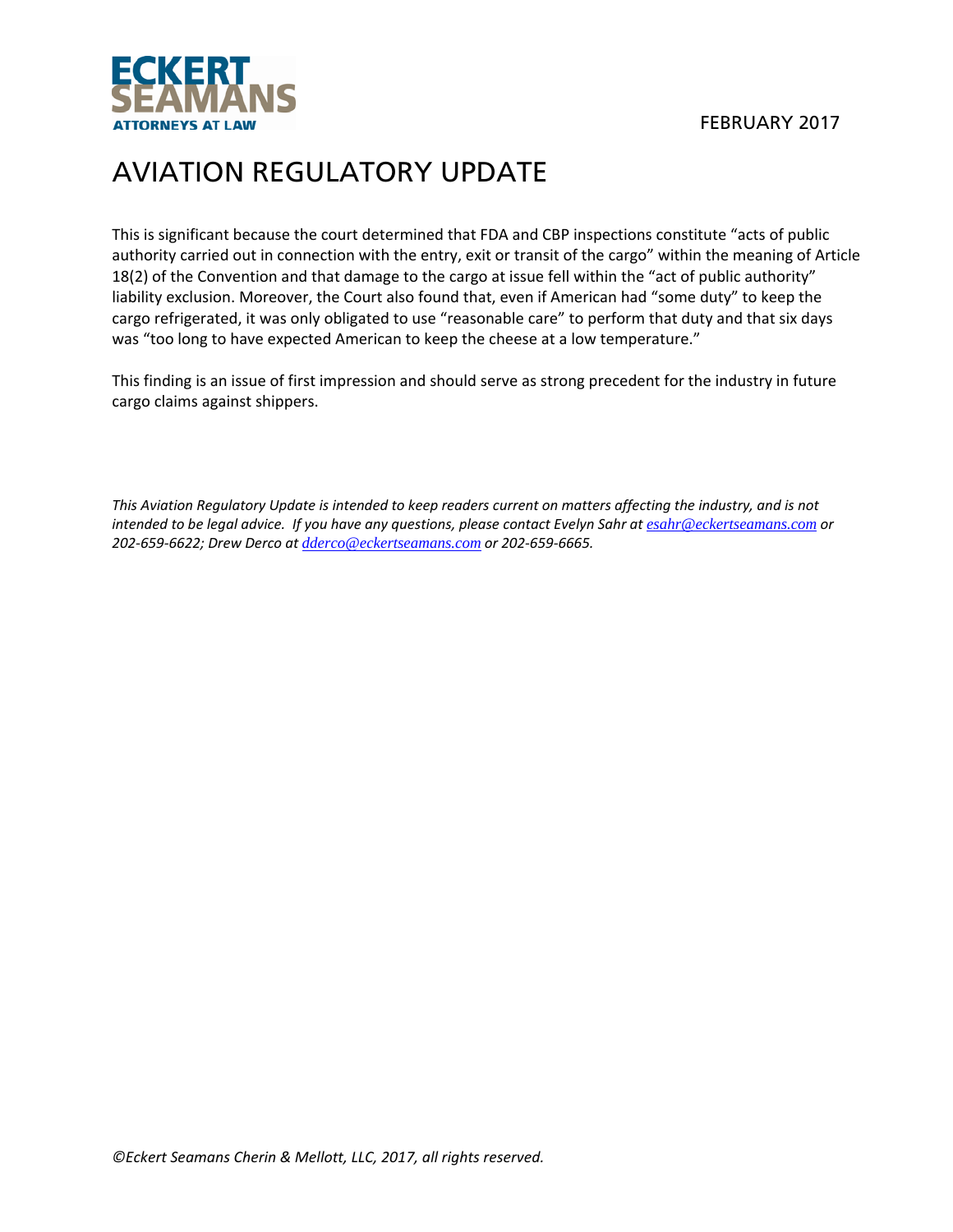

#### **TSA AND FAA ADDRESS CARRIAGE OF LITHIUM ION BATTERIES**

The Transportation Safety Administration (TSA) issued a Bulletin on March 14, 2017 that requires all non‐ medical electronics larger than a cell phone to be checked in the cargo hold of the airplane. The restriction applies to direct flights from the following countries and airports to the United States: Queen Alia (Jordan), Cairo (Egypt), Ataturk (Turkey), King Abdulaziz (Saudi Arabia), King Khalid (Saudi Arabia), Kuwait (Kuwait), Mohammed V (Morocco), Hamad (Qatar), Dubai and Abu Dhabi (UAE).

Further, all checked passenger luggage on select flights arriving from the above airports will be screened by the TSA (via machine or canine) before being reunited with the passenger. Passengers with connecting flights will then reclaim their luggage for transfer to their connecting flights.

TSA's new policy runs contrary to existing FAA and ICAO requirements for the safe transportation of lithium ion batteries. Following TSA's Bulletin, the FAA's New York Field Office on March 27, 2017 issued additional guidance regarding the safe stowage of lithium batteries on the affected flights. At a minimum, the guidance states that devices should be completely powered down; devices should be protected from damage during transport, including placement in some protective packaging or casing to prevent accidental activation; devices should be dispersed within the cargo hold; spare batteries are prohibited from checked baggage; passengers should be informed verbally to remove all batteries from their carry‐on baggage when the carry-ons are checked pursuant to the TSA Bulletin; during ticket purchase and check-in, passengers must be informed that spare lithium batteries are prohibited from checked baggage; and additional personnel training may be necessary.

#### **US AIRWAYS AND SABRE: THE END IS IN SIGHT**

Sabre Holdings Corp. and US Airways (now American Airlines Group) seem to be at the end of a long‐ running litigation over claims that Sabre violated Antitrust and Anticompetition rules. On March 21, 2017 a U.S. District Court Judge in Los Angeles denied Sabre's request to overturn a jury verdict that awarded \$15 million to US Airways.

Sabre, the largest Global Distribution Systems (GDS) provider for air bookings in North America, was accused by US Airways of hindering trade via forced unfavorable contracts terms. The lawsuit focused on a 2011 contract between the airline and online booking provider that required US Airways to supply Sabre with access to all of its seats so that travel agents could sell US Airways' seats to corporate and leisure customers.

The original jury verdict, awarded to US Airways in 2016, found that Sabre unreasonably restrained trade but that it had not conspired with other firms to cause injury to US Airways. US Airways successfully argued that Sabre's immense market share in the GDS industry placed US Airways at a disadvantage in the negotiation of the 2011 contract as 38 percent of US Airways' revenue was generated through Sabre sales while only a small amount of Sabre revenue was generated from US Airways ticket sales.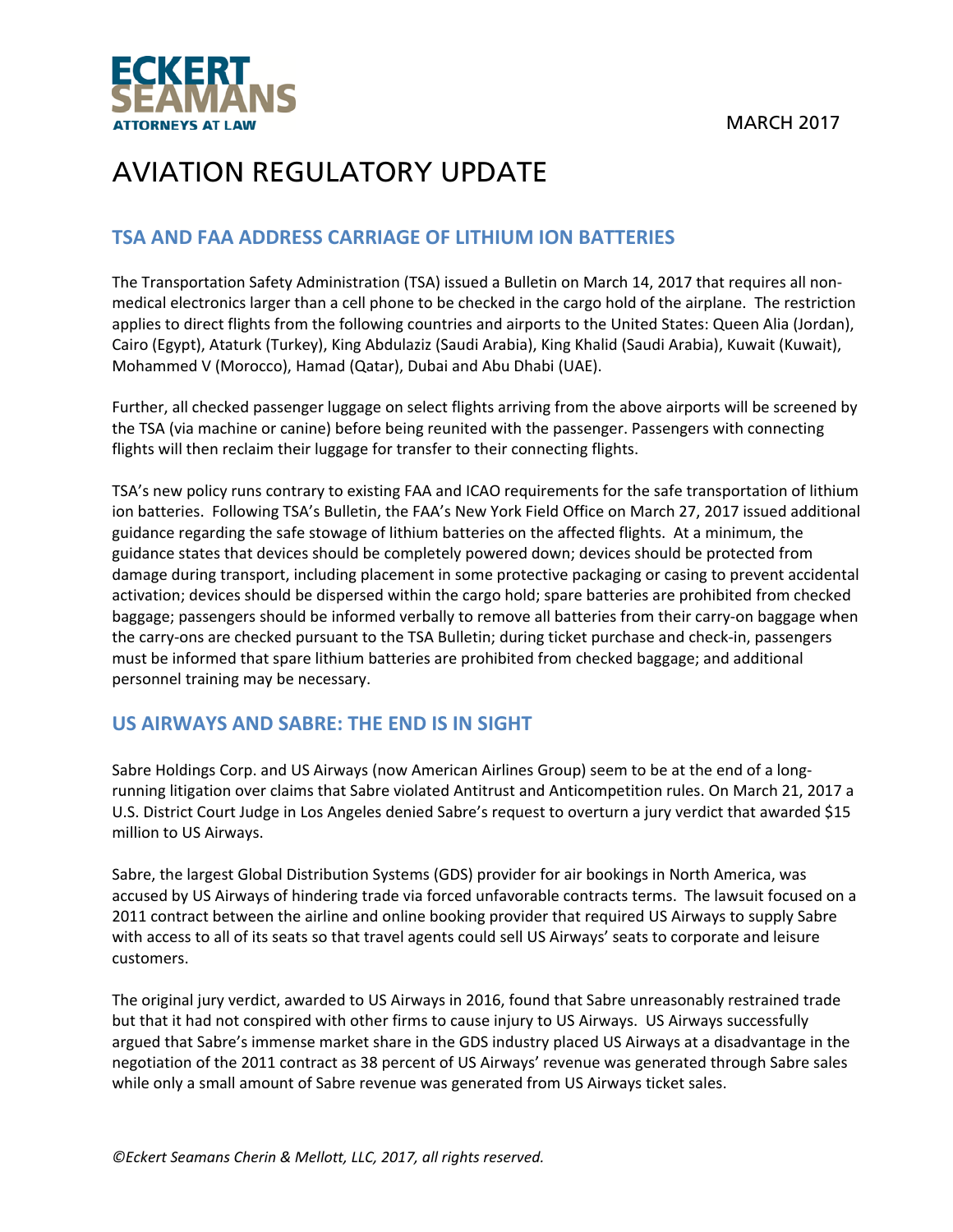MARCH 2017



# AVIATION REGULATORY UPDATE

US Airways has requested \$122 million in attorneys' fees for the six‐year litigation. The Court has yet to rule on the motion.

### **TRUMP SEEKS TO SIGNIFICANTLY RESHAPE TSA 9/11 FEE**

The Trump Administration is proposing to increase the September 11th airline security fee "to ensure that that cost of government services is not subsidized by taxpayers who do not directly benefit from these programs." While the Administration has not publicly stated the exact amount of the increase, it has noted that fees should be raised high enough to cover 75% of passenger security operations. Reports indicate that the current \$5.60 fee for each leg of a flight could rise as much as \$1.00. The higher fee is projected to generate \$40 billion over its first decade and contribute \$12.6 billion to deficit reduction. A4A has asked the D.C. Circuit Court of Appeals to review the fee hike and we expect to see significant opposition from airlines if the proposal moves forward.

In addition, the budget seeks to eliminate TSA grants to state and local jurisdictions to incentivize police patrols at airports because "[the patrols] should already be a high priority" and includes a reduction of the Visible Intermodal Prevention and Response team that patrols airports with bomb‐sniffing dogs.

With respect to DOT, the budget is calling for a 13% (\$2.4 billion) reduction in the Department of Transportation's (DOT) funding. This includes moving air traffic control from the Federal Aviation Administration to an independent, non‐governmental organization and eliminating the Essential Air Service (EAS) program, which subsidizes air carriers to operate unprofitable passenger routes to rural communities in the United States.

### **DEPARTMENT OF TRANSPORTATION EXTENDS COMPLIANCE DATE FOR MISHANDLED BAGGAGE FINAL RULE**

DOT has extended the compliance date for its final rule on reporting data for mishandled baggage and wheelchairs in aircraft cargo compartments from January 1, 2018 to January 1, 2019. This extension is in response to requests by Airlines for America (A4A) and Delta.

The final rule changes the mishandled‐baggage data that U.S. air carriers are required to report, from the number of Mishandled Baggage Reports (MBR) and the number of domestic passenger enplanements to the number of mishandled bags and the number of enplaned bags. DOT believes this adjusted reporting methodology will better educate the general public as to the actual percentage of bags that are mishandled. The rule also requires separate statistics for mishandled wheelchairs and scooters used by passengers with disabilities and transported in cargo compartments. This rule does not apply to foreign air carriers.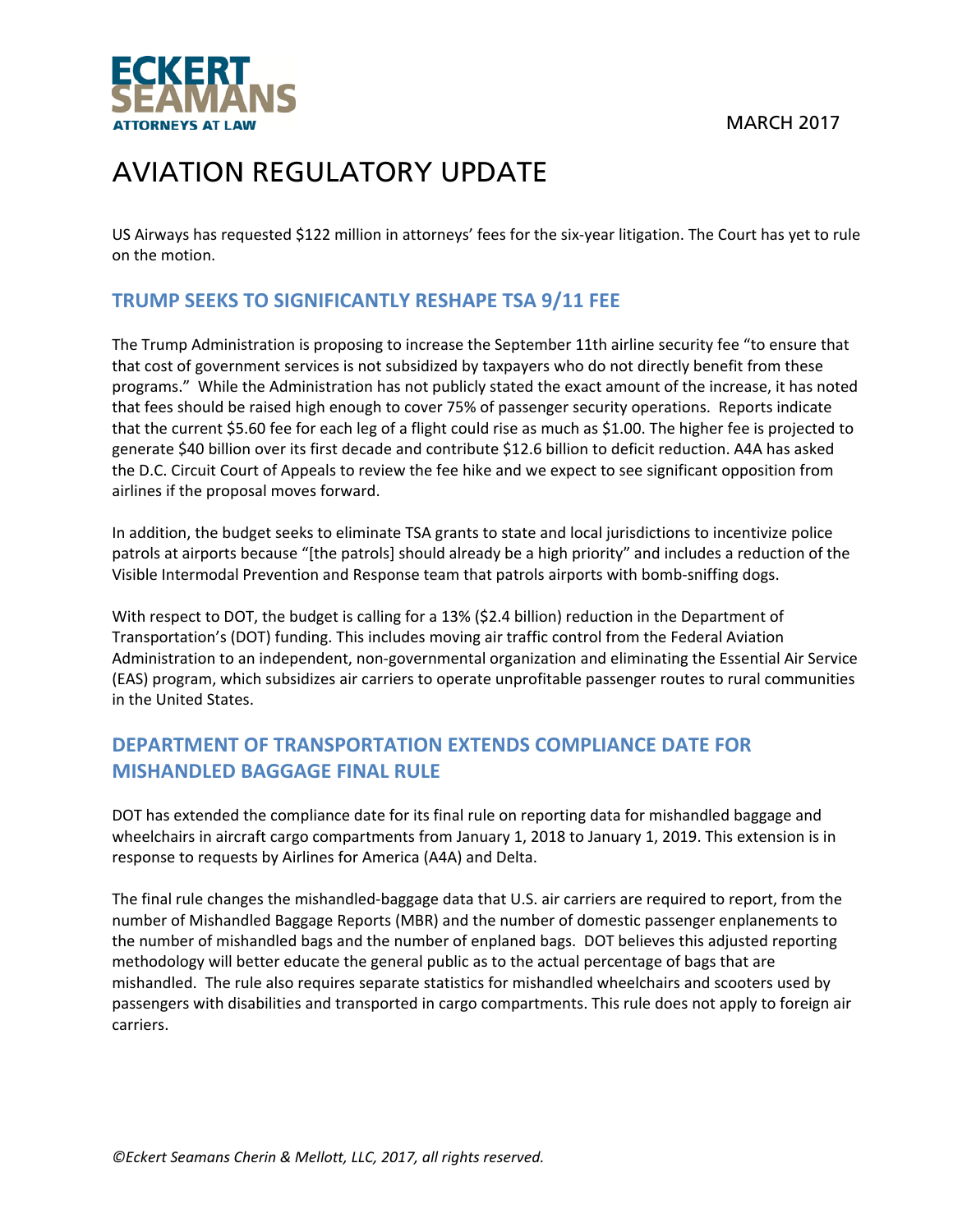

#### **NORWEGIAN AIR CAN INTERVENE IN DC CIRCUIT AIR PERMIT ROW**

On March 6, 2017 the D.C. Circuit held that Norwegian Air Shuttle ASA's Irish subsidiary, Norwegian Air International (NAI), can intervene in a suit brought by a coalition of pilots and flight attendant unions challenging DOT's decision to grant a foreign air carrier permit to Norwegian Air International to offer service to U.S. destinations.

The airline asked for permission to intervene in early February arguing that it has a fundamental and direct interest in the proceedings as its plans to operate as a foreign carrier to the U.S. would be upended if the order to grant the permit was reversed or vacated by the court.

Norwegian Air's bid to have its subsidiary serve U.S. markets has come under fire by numerous U.S. labor groups and others who claim the airline's questionable labor practices undercut employee's ability to unionize and bargain collectively. NAI filed its application for the permit in late 2013, but it was not granted until December 2016.

In its order, DOT stated that it had no choice but to issue the permit despite the controversy surrounding the application and the opposition from labor groups as well as foreign and domestic airlines. The decision came the same day that the European Union filed an arbitration claim against the U.S. for delaying its decision on NAI's application.

#### **ADA PREEMPTS PASSENGER'S NEGLIGENCE CLAIMS ARISING FROM IMPACT WITH VIDEO MONITOR**

A passenger is suing American Airlines after hitting her head on a video monitor on a flight from JFK to LAX. According to the complaint, the monitor "protruded from the wall in front of and above her seat" and "was painted to blend with the wall." The plaintiff claims to have sustained severe head and heart injuries due to the impact with the monitor and alleges entitlement to over \$11 million in compensatory damages and punitive damages exceeding \$21 million. The passenger also sought injunctive relief that American Airlines remove certain seats close to the monitors and paint the walls and monitors different colors.

American removed the case to federal court and asked for judgment on the grounds that the claims were preempted by 49 U.S.C. § 41713(b). In support of its motion, the airline submitted an affidavit from the engineering manager of its 767‐200 interiors group stating that the installation of the video monitor complied with federal regulations and industry practices.

The court analyzed American's argument and applied a three factor test, ultimately finding that: the positioning of an in‐flight monitor relates to an airline service; the plaintiff's claims concerning the placement of the monitors directly affects that service; and the placement of monitors near passenger seating was essential to the provision of safety-instruction videos and in-flight entertainment. Based on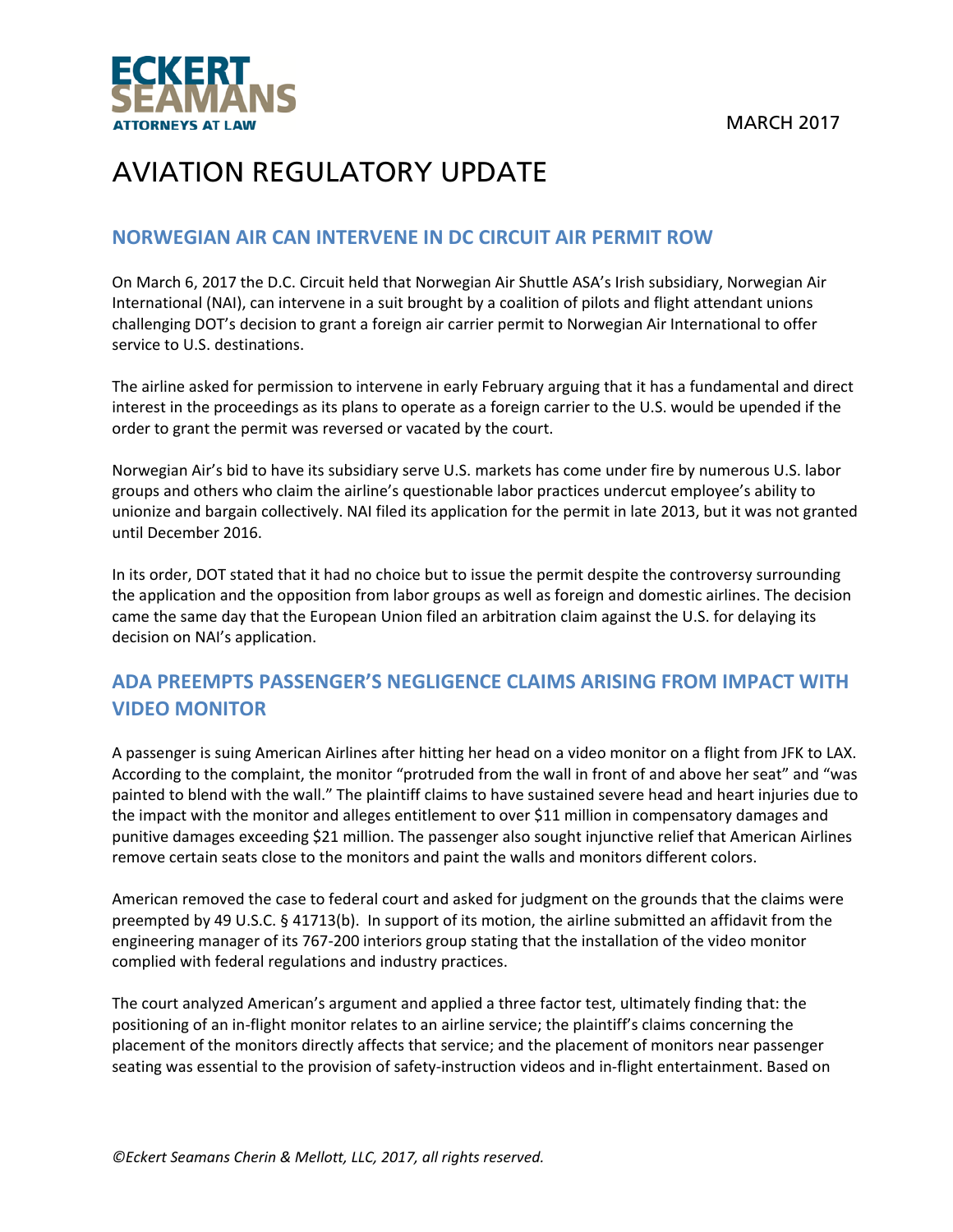MARCH 2017



## AVIATION REGULATORY UPDATE

these findings the court granted American's motion. On February 28, 2017 the plaintiff filed a notice of appeal. See Faewmino v. American Airlines, Inc. (S.D.N.Y. Jan. 30, 2017).

#### **DELTA FILES TRADEMARK SUIT OVER FRAUDULENT WEBSITE**

Delta Airlines Inc. has filed a complaint against the operators of a website at deltaairlinereservations.org where a handful of "John Does" are using Delta trademarks to defraud and confuse the public by impersonating the airline. The operators of the site even offer a call center through the website where they intentionally misrepresent to customers that they are doing business with Delta Airlines.

In its complaint, Delta notes that it has registered numerous block-letter and stylized marks with the U.S. Patent and Trademark Office, and the defendants have copied all of them for use on their website. The unauthorized use of Delta's marks has caused consumer confusion and the suit states it is deliberate, willful, and demonstrative of bad-faith intent to trade on the goodwill of Delta's marks. As a result of the alleged infringement, Delta states that it continues to suffer irreparable harm and damage to its reputation, according to the suit. The airline is seeking permanent injunctive relief, disgorgement of profits, actual or statutory damages, costs, and attorney fees. See Delta Airlines, Inc. v. John Does 1‐5 (N.D.Ga. Nov. 22, 2013).

#### **FAA MANDATES ADS‐B OUT BY 2020**

The FAA has mandated aircraft operated in controlled airspace be equipped with Automatic Dependent Surveillance‐Broadcast (ADS‐B) Out by January 1, 2020. To maintain access to the affected airspace, both domestic and foreign operators must comply with the requirements. The FAA has also stated that it will not extend the effective date of the rule as implementation is critical to the foundational element of the U.S. NextGen program.

ADS‐B Out is a precise satellite‐based surveillance system which uses GPS technology to determine an aircraft's location, airspeed, and additional relevant data to other properly equipped aircraft and ground stations as well as air traffic control.

The FAA has been working with the aviation industry to ensure awareness of the requirement. Notably, the U.S. government has presented a Working Paper to the ICAO 39th Assembly calling attention to the mandate and foreign regulatory authorities are being encouraged to require similar equipment modernization as soon as possible to avoid service disruption once the mandate becomes effective.

### **DELTA AIRLINES FINED \$90,000 FOR FAILURE TO ADEQUATELY PROVIDE FOOD AND WATER DURING TARMAC DELAYS**

The Department of Transportation fined Delta Airlines, Inc. \$90,000 for failing to provide food and water to passengers on four flight delays at JFK and ATL in July 2016.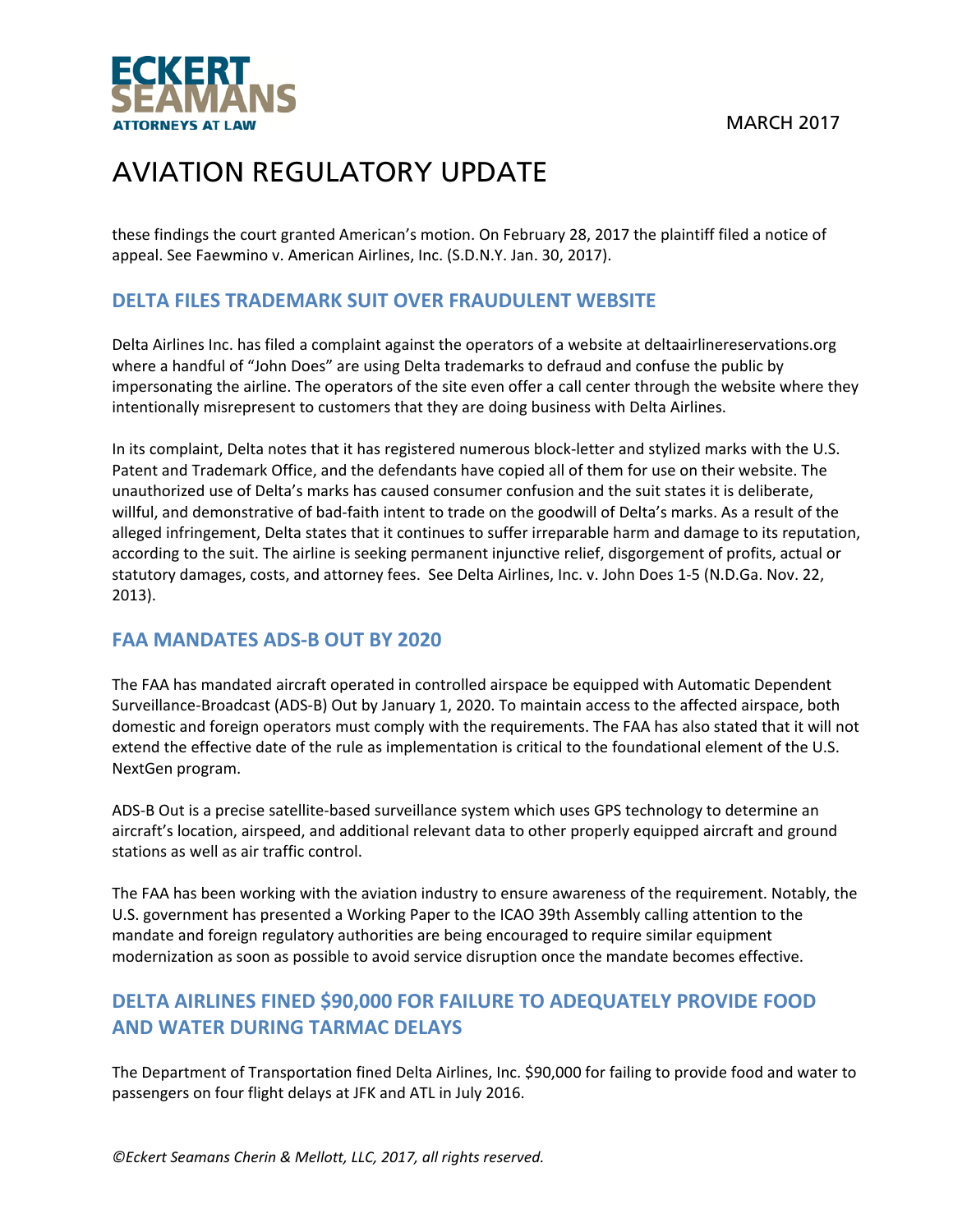

Pursuant to 14 CFR 259.4(b)(3) carriers are required to provide adequate food and water no later than two hours after the aircraft leaves the gate (in case of departure) or touches down (in case of arrival) if the aircraft remains on the tarmac. Section 259.4(b)(7) requires that carriers have sufficient resources to implement their contingency plan for lengthy tarmac delays.

Although water was served on each of these flights to all passengers, evidence indicated that there was limited or no food service provided. Delta acknowledged that the manner of distribution of snacks was not ideal and consented to a fine of \$90,000 and to an order to cease and desist from further violations.

### **VIRGIN ATLANTIC FINED FOR FULL‐FARE ADVERTISING VIOLATION**

DOT has fined Virgin Atlantic Airways Ltd. (Virgin) \$30,000 for violations of 14 C.F.R. Section 399.84(a), which requires that the first price quote for air transportation must state the entire price to be paid by the customer. Violating the regulation constitutes an unfair and deceptive practice in violation of 49 U.S.C. § 41712. The complaint, among other assertions, states that Virgin's description of "Taxes" on its "Rewards Flight" website did not make it sufficiently clear to consumers that the heading "Taxes" included taxes, fees and carrier‐imposed surcharges. Virgin's response argued that the "Taxes" heading was a mistake and that it was corrected the same day as the complainant's purchase.

In issuing the penalty, DOT relied on guidance it published in February 2012 which explains that that it is an unfair and deceptive practice in violation of section 41712 to include carrier‐imposed surcharges and other fees not imposed by a government under the label of "taxes," or under the label "taxes and fees". Virgin neither admitted nor denied the violations described above when it consented to a cease and desist order from DOT in addition to the \$30,000 fine.

### **SPIRIT FINED FOR FAILING TO MAKE REQUIRED NOTIFICATIONS DURING LENGTHY TARMAC DELAY**

Spirit Airlines, Inc. (Spirit) was recently fined \$60,000 for failing to inform passengers on a flight delayed at the gate that they had the opportunity to deplane. Under 14 C.F.R. 259.4(b)(6), covered carriers must provide notifications beginning 30 minutes after the scheduled departure time and every 30 minutes thereafter that passengers have the opportunity to deplane from an aircraft that is at the gate or another disembarkation area with the door open if the opportunity to deplane actually exists.

On December 27, 2015, Spirit Airlines flight 713 departed from Orlando International Airport (MCO) and was scheduled to land at George Bush Intercontinental Airport (IAH). The aircraft was diverted to Louis Armstrong New Orleans International Airport (MSY) due to bad weather. According to the consent order, after landing at MSY and reaching the gate, the aircraft door was opened. The aircraft remained at the gate with the door open for more than 30 minutes and passengers had the opportunity to deplane during this time. However, Spirit Airlines failed to notify passengers of this opportunity which resulted in a violation of the tarmac delay rule.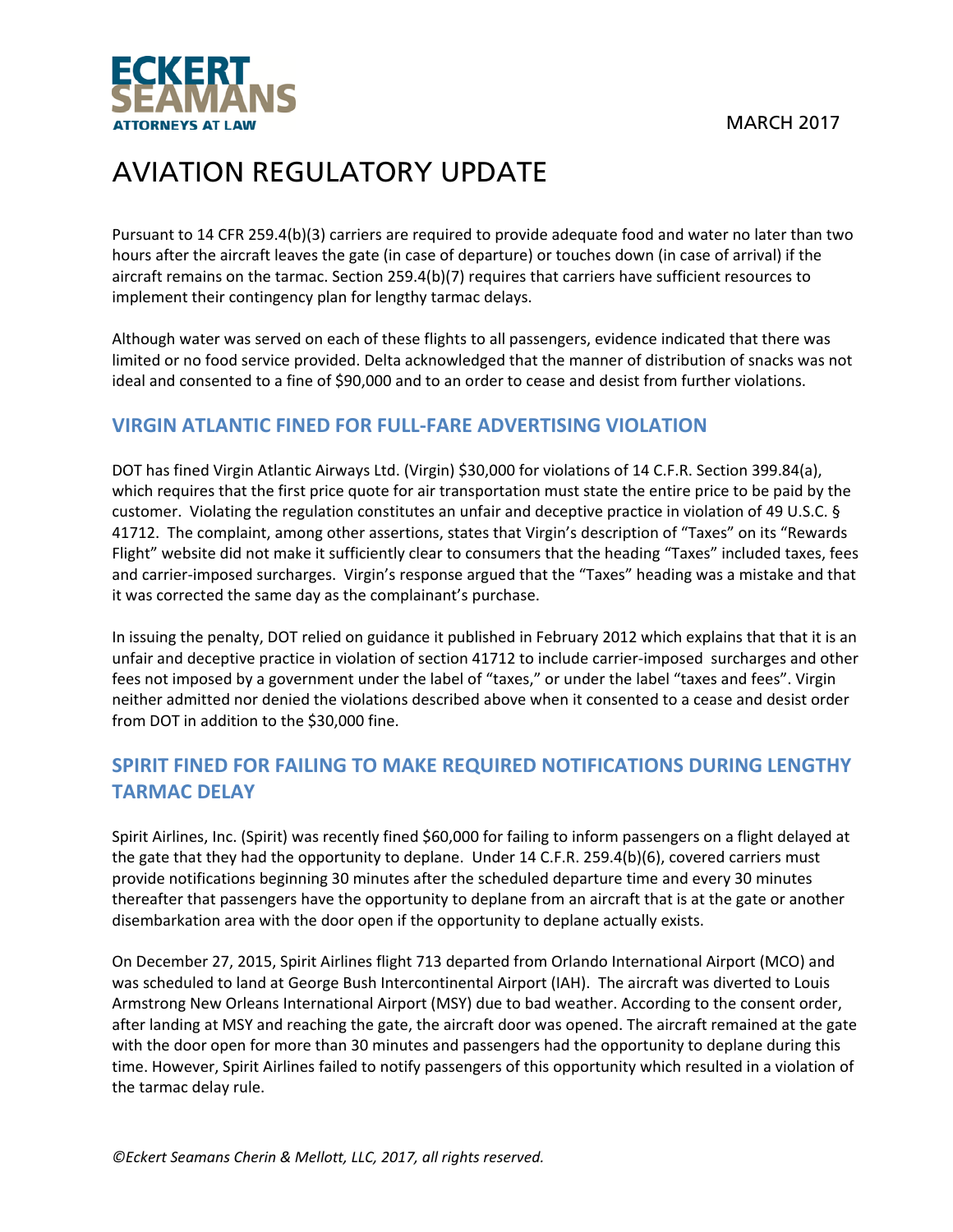

This Aviation Regulatory Update is intended to keep readers current on matters affecting the industry, and is not intended to be legal advice. If you have any questions, please contact Evelyn Sahr at esahr@eckertseamans.com or *202‐659‐6622; Drew Derco at dderco@eckertseamans.com or 202‐659‐6665.*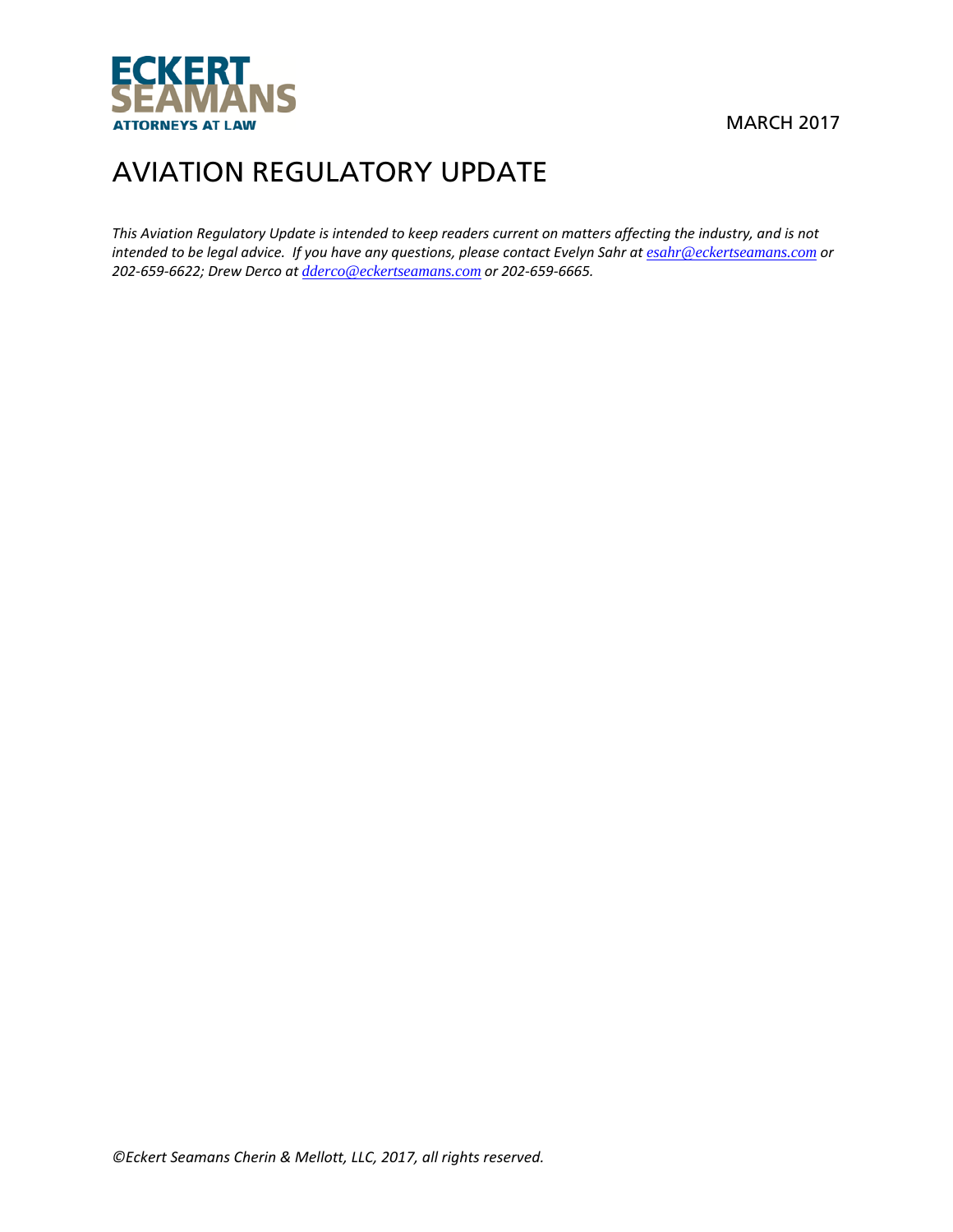



#### **CONGRESS TO INVESTIGATE AIRLINE CONSUMER ISSUES**

The House Transportation and Infrastructure Committee announced on April 19, 2017 that it plans to hold a hearing on airline consumer issues in the wake of a United Airlines passenger incident that went viral earlier in the month. The incident resulted from the removal of a seated and ticketed passenger on United Flight 3411 by law enforcement officers. The passenger, Dr. David Dao, allegedly suffered physical injuries after attempts by police to remove him from the aircraft. The House Committee has not announced a date for a public hearing.

United has confirmed that it will meet with Committee members to share the results of an internal review of the incident. United missed an April 20, 2017 deadline to respond to Senate Commerce Committee questions on the same incident. The airline plans to submit a report on April 27, 2017. The airline has said that it plans to share the results of the investigation directly with the Senate Committee.

#### **TRUMP TAPS LYFT EXEC FOR NUMBER THREE SPOT AT DOT**

President Trump has nominated Lyft general manager Derek Kan to serve as the Department of Transportation's under secretary of transportation for policy. While Kan appears to have limited prior experience in the aviation sector, he has been a member of Amtrak's board since 2015, previously served as a policy adviser to Senate Majority Leader Mitch McConnell (who is Secretary Chao's husband) and was the chief economist for the Senate Republican Policy Committee. If confirmed, Kan would be responsible for providing policy guidance for the Department, including how to deal with emerging technologies such as self‐driving cars, UAS, and NextGen.

The Trump administration has also nominated Jeffrey A. Rosen to be the Deputy Secretary of Transportation. Mr. Rosen was formerly the General Counsel at DOT from 2003‐2006. He also had responsibility for DOT's regulatory program, enforcement and litigation activities, legal issues relating to international activities involving transportation, legislative proposals, and he acted as counsel to then‐ Secretary Norman Mineta. Mr. Rosen will leave Kirkland & Ellis LLP in Washington to fulfill the role. Mr. Rosen has not yet been confirmed to the position.

### **PORT AUTHORITY OF NY AND NJ INTENDS TO IMPOSE AND USE PFCS AT EWR, JFK, LGA AND SWF**

The Port Authority of New York and New Jersey plans to impose new Passenger Facility Charges (PFCs) at JFK, EWR, LGA and SWF airports. The new PFCs are proposed to take effect at staggered dates in 2017 and 2018 and will be used to pay for renovations of LGA Terminal B, EWR Terminal A as well as roadway improvements at both airports. Carriers have until May 25, 2017 to provide written certification of their agreement or disagreement with the proposed PFC projects.

If you would like more information on the fees or the certification process, please contact us.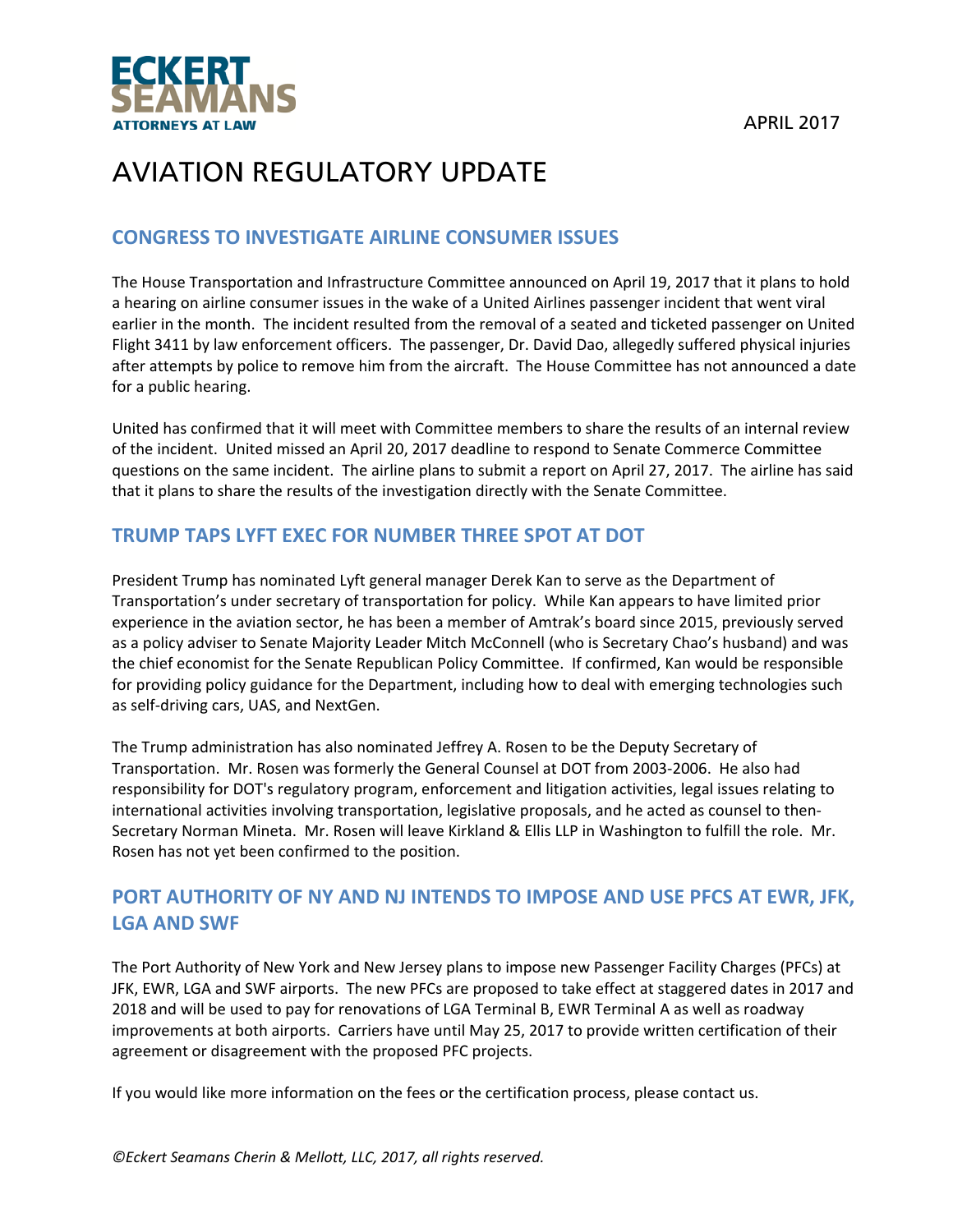

#### **14 STATES ASK DC DISTRICT COURT TO UPHOLD TRUMP'S 2‐FOR‐1 ORDER**

Public interest groups and other organizations have filed suit to stop a Trump Administration executive order which, starting in 2018, calls on the director of the White House Office of Management and Budget (OMB) to give each agency a budget for how much it can increase regulatory costs or cut regulatory costs. The President has advertised the "Presidential Executive Order on Reducing Regulation and Controlling Regulatory Costs" as requiring agencies to abolish two existing rules for every new one that is imposed. Public interest groups argue that the order and guidance from OMB failed to take into account the benefits of any new rules. Additionally, their lawsuit states that the order would force agencies to arbitrarily scrap existing rules to meet the cost cap set by the OMB and that requiring executive agencies to consider the costs of rulemaking conflicts with the principle of separation of powers.

On April 17, 2017 Alabama, Arizona, Arkansas, Georgia, Kansas, Louisiana, Michigan, Nevada, Oklahoma, South Carolina, Texas, West Virginia, Wisconsin and Wyoming moved to support the executive order. These states support the measure because it is likely to lessen the regulatory burden on the states and their residents. According to their amicus brief on behalf of the White House, submitted to U.S. District Court for the District of Columbia, between 2010 and 2015 the federal government averaged 57 significant regulations per year. The states argue that in 2012 alone, regulations cost businesses and individuals an estimated \$2.028 trillion in compliance costs.

These states disagree with the interest groups and note that other presidents have issued executive orders directing federal agencies to consider factors when exercising discretion in regards to regulation. The states believe that that there has been unnecessary growth in federal regulations and it has had a deleterious effect on the states and their citizens. The states argue that the one in, two out concept would help to solve this long term problem.

The case is Public Citizen Inc. et al. v. Donald Trump et al, case number 1:17‐cv‐00253, in the U.S. District Court for the District of Columbia.

#### **INHOFE CALLS FOR IMPROVED PROTECTIONS FOR PILOTS**

Sen. Jim Inhofe (R‐OK) recently introduced S.755, the Fairness for Pilots Act. The proposed bill would improve due process protections that already exist in the Pilot's Bill of Rights for General Aviation pilots, which was signed into law in 2012. Existing protections include a pilot's right to appeal a Federal Aviation Administration (FAA) decision through a merit‐based trial in federal court. The 2012 law also includes provisions to stop the NTSB from rubber stamping FAA penalties levied against pilots. According to Inhofe, only a small fraction of appeals brought to the NTSB result in the Board overturning the FAA's findings. The new bill seeks to increase transparency for pilots under FAA investigation or enforcement action by requiring the agency to inform the affected individuals of the specific event under investigation and to provide detailed documentation that is relevant to the investigation. The legislation is also intended to expedite updates to the Notice to Airmen (NOTAM) Improvement Program required in the current Pilot's Bill of Rights.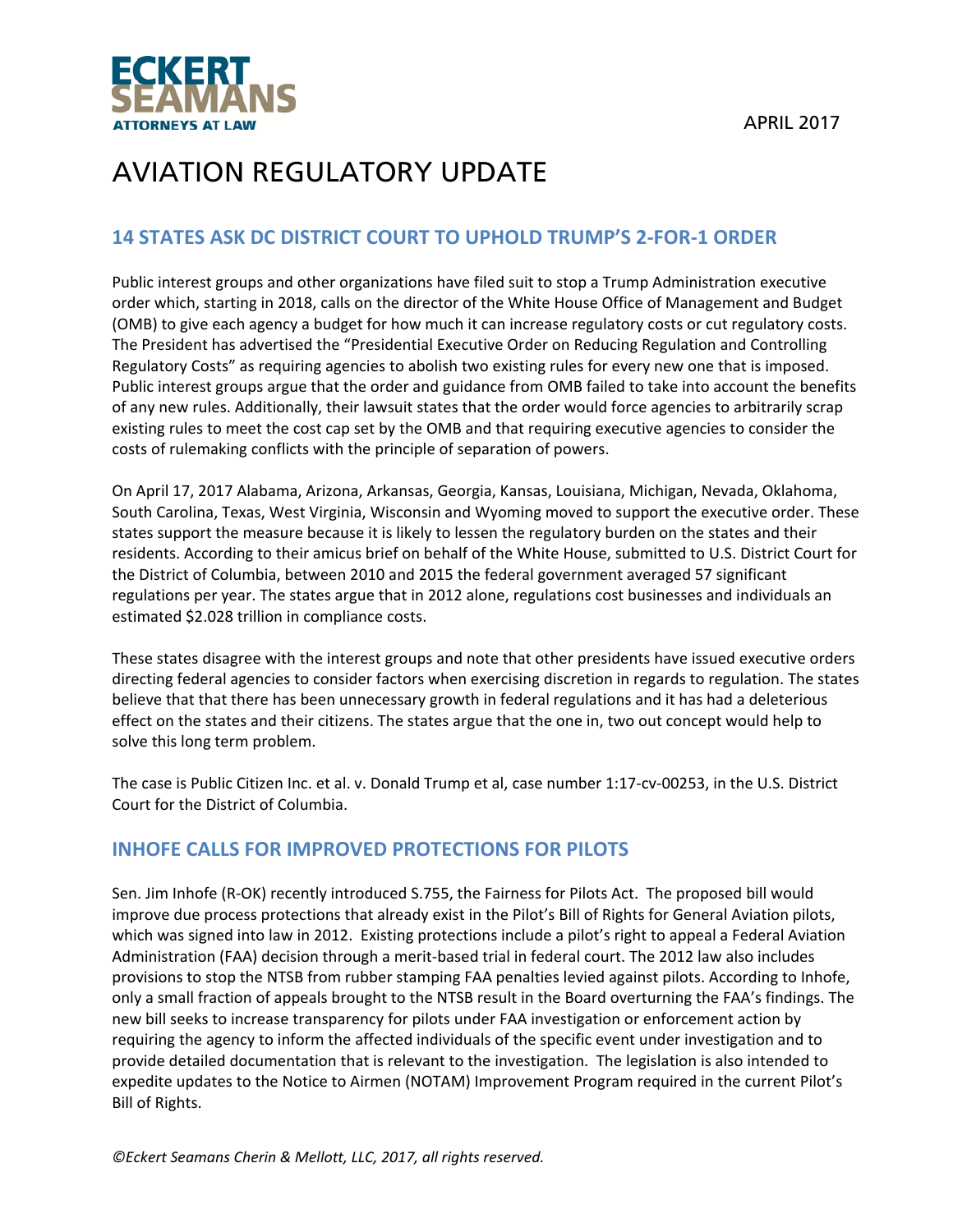

#### **FCC MOVES TO END PROPOSAL TO ALLOW CELLPHONE CALLS ON PLANES**

On April 10, 2017, FCC Chairman Ajit Pai moved to close the three year old proposal that would have allowed cellphone calls on airplanes. Former FCC Chairman Tom Wheeler, a Democrat, first proposed the idea of in‐flight calls in 2013. The plan would have relaxed the agency's rules on using certain frequencies on aircraft, allowing airlines to choose whether to enable mobile calls. The public was invited to comment on the proposal and there was overwhelming opposition to the divisive issue, particularly from airline pilots, flight attendants and passengers.

Separately, DOT proposed a rule in December 2016 that would require airlines to inform passengers prior to purchasing tickets whether their flight supported calling via wi‐fi on board the aircraft. DOT also sought comment on whether it should ban all voice calls on all U.S. flights. Currently, FCC rules prohibit the use of mobile devices on certain radio frequencies onboard aircraft, including for voice calls. However, the existing FCC rules do not cover wi-fi and other means by which it may become possible to make voice calls. Several airlines have asked DOT to delay action on in‐air mobile calling as it takes stock of the regulatory climate in the new administration.

#### **AIRLINES CONTINUE TO CHALLENGE LOCAL TAXES IN CALIFORNIA**

A California appellate court has held that numerous airlines, including Southwest, United, AirTran Airways, American Airlines, Envoy Air, JetBlue, and SkyWest Airlines, have not exhausted their administrative remedies when it comes to a dispute over claims by the carriers for tax refunds related to the storage of aircraft in the state.

The airlines are attempting to secure refunds for excess taxes allegedly paid on aircraft stored in 11 California counties, including Los Angeles, San Diego and Sacramento counties, and have filed 11 suits against the individual counties alleging that various local assessments on aircraft were void. The airlines unsuccessfully argued that the assessments are void because the local boards of each county do not possess the "special competence to decide" valuation and that the assessors did not have the proper figures to calculate economic obsolescence, or a form of depreciation. The appellate court ultimately ruled against the airlines, holding that they circumvented local tax equalization boards in their bid to avoid the taxes and must comply with the law like any other citizen.

The airlines will now have to plead their case directly to the local boards.

#### **DOT FINES PARADIGM JET MANAGEMENT \$30,000**

On April 7, 2017, DOT fined Paradigm Jet Management, Inc. (Paradigm) \$30,000 for engaging in unfair and deceptive trade practices in violation of 49 U.S.C. 41712. Paradigm entered into an arrangement with IBX Jets LLC (IBX) whereby Paradigm allowed its FAA safety authority to be used by IBX. IBX then used this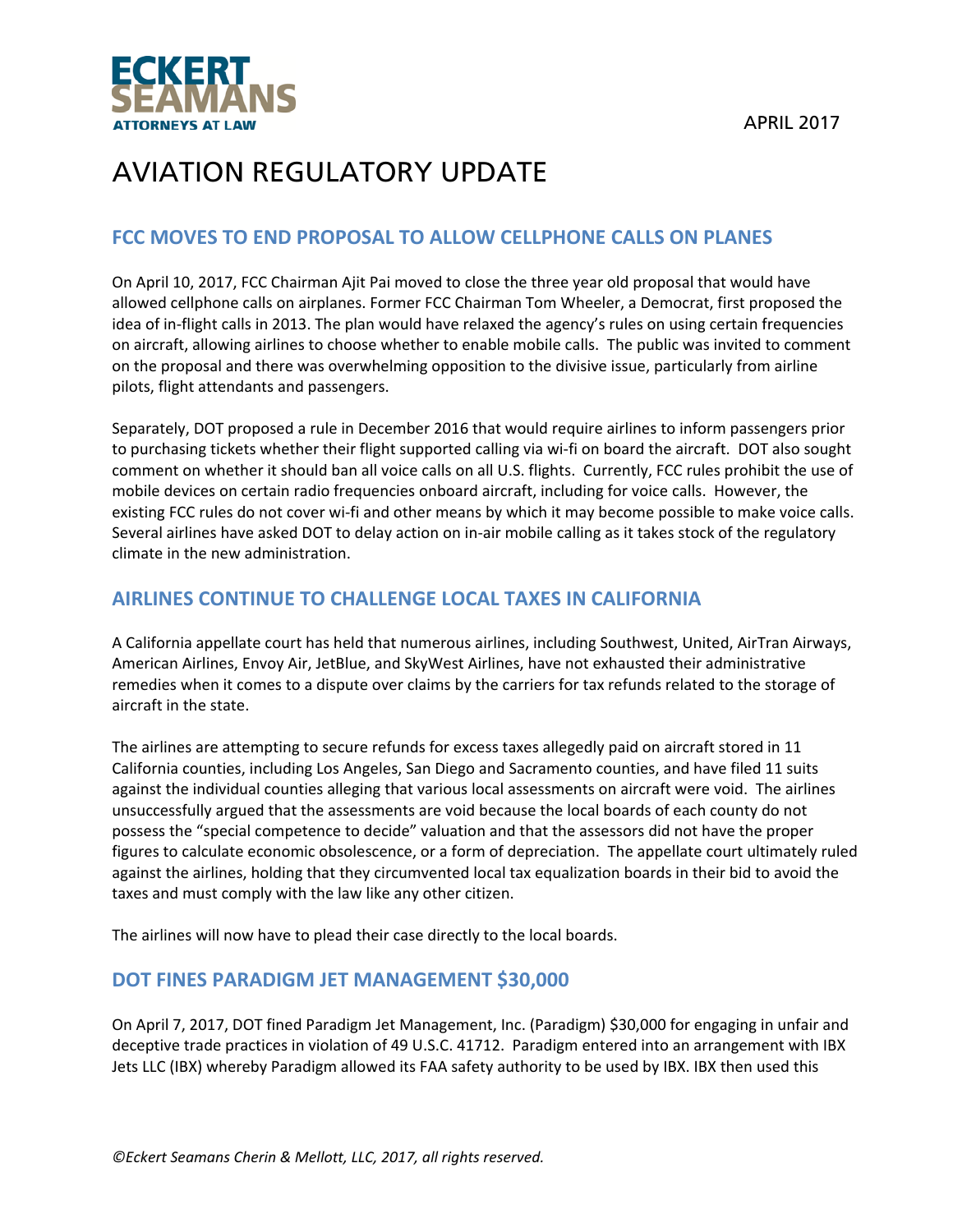

arrangement to engage in air transportation as an indirect air carrier without having economic authority of its own.

In order to engage directly or indirectly in air transportation, citizens of the United States must hold economic authority from the Department either in the form of a certificate of public convenience and necessity or through an exemption from the certificate requirement, such as those applicable to direct air carriers operating as air taxis or to indirect air carriers acting as public charter operators. This was not the case with IBX. In its Order, DOT reiterated that an entity that does not hold economic authority from DOT may not lawfully solicit and contract with a charter customer for air transportation and then separately contract with a direct air carrier to provide the air service it has promised to the charter customer. Notably, DOT emphasized that the "holding out" of air service as well as the operation of the air service in such a situation is an unfair and deceptive practice. According to DOT, "in isolation, IBX's behavior would have been extremely serious because it amounted to engaging in air transportation without a license. However, IBX's behavior was particularly pernicious, because it was done under the guise of lawful authority, a condition that would have been impossible without Paradigm's involvement."

DOT has initiated a separate investigation into IBX's activity.

#### **PRIVATE BOMB‐SNIFFING CANINES TO MEET NEW REQUIREMENTS**

The Transportation Security Administration (TSA) is pushing to regulate the certification of Explosive Detection Canine (EDC) teams owned, operated and trained by private companies. A TSA‐approved certification program would allow EDC teams to participate in cargo screening operations. The TSA currently operates the TSA Canine Training Center which "trains and deploys both TSA‐led and state and local law enforcement-led canine teams in support of day-to-day activities that protect the transportation domain [,]" according to the TSA website. The certification program does not call for EDCs to screen passenger aircraft.

The 2017 Department of Homeland Security Appropriations Bills also call for the use of EDCs to augment TSA capabilities. This ultimately permits private industry to use third‐party certified canines to meet TSA air cargo screening requirements in addition to the TSA Training Center. The bills were passed by both Houses of Congress. Most recently, TSA has conducted market surveys in order to assess the viability of EDCs working in conjunction with TSA canines. TSA has not announced a date for the certification program to go into effect. The use of specially trained dogs is one of several methods for screening air freight that are identified in the 9/11 Commission Recommendations Act that was passed by Congress in 2007.

If you would like information on private companies that provide this service, please contact us. Some have advised they will provide free demonstrations of the types of services they can offer.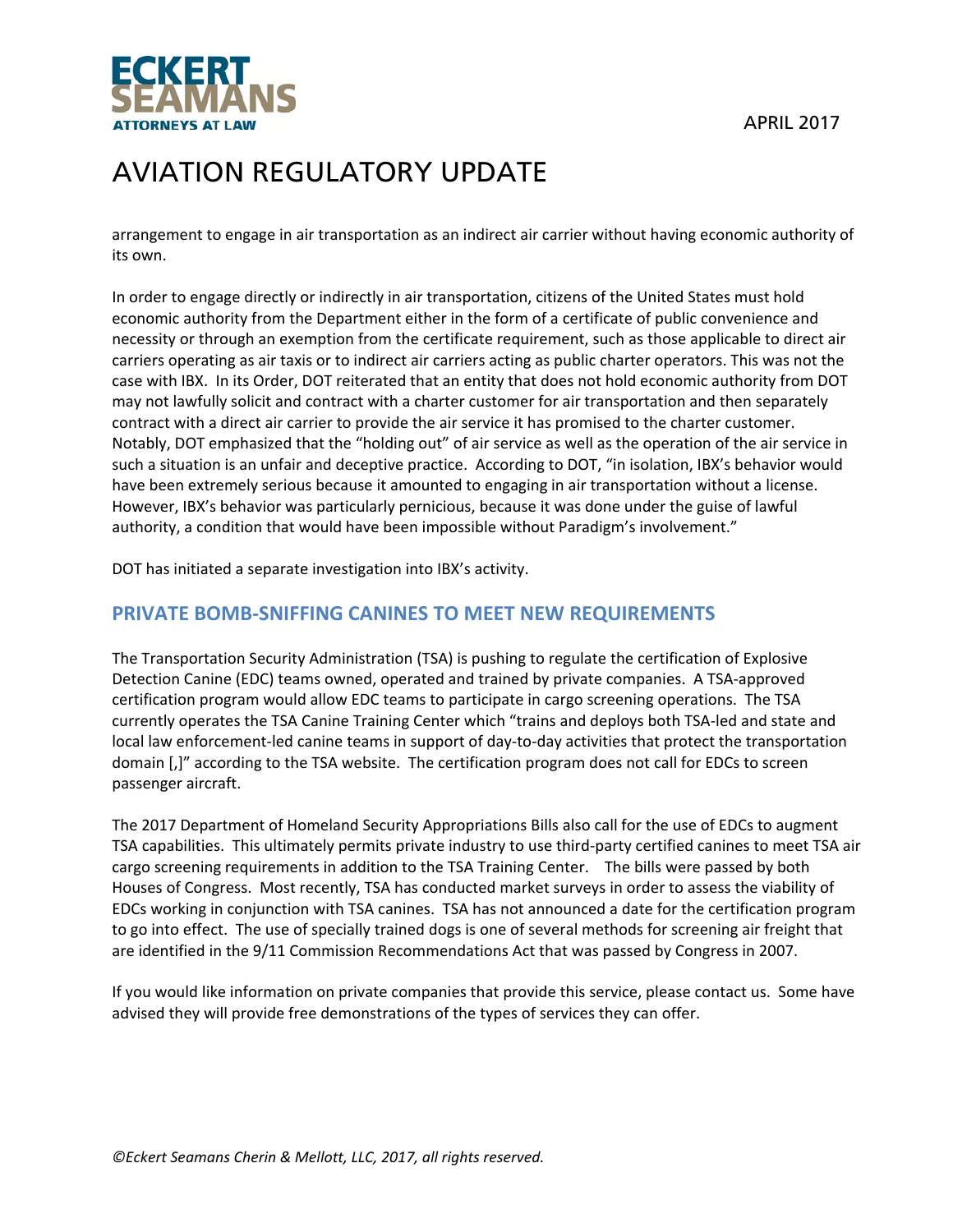

#### **US AIRWAYS DEFENDS \$122M ATTORNEY FEE BID IN SABRE ANTITRUST SUITE**

US Airways is defending its request for \$122 million in attorneys' fees for its \$15 million victory against Sabre in an antitrust dispute. The airline argued on April 17 in New York federal court that its legal fees are reasonable and in line with Sabre's own legal costs. Sabre argued that the airline should only receive \$13 million in legal fees since three of the four claims in the underlying suit were rejected and that a number of the specific decisions in the airline's legal strategy created unnecessary attorneys' fees. US Airways stated that the Clayton Act does not require a plaintiff to prevail on all motions and claims to be entitled to full recovery of fees. The court has not yet issued a ruling on the arguments.

#### **TEN‐YEAR PRICE‐FIXING MDL SAGA CONTINUES**

On April 14, 2017 the 9th Circuit Court of Appeals affirmed Judge Charles R. Breyer's (Northern District of California) grant of summary judgment to a group of plaintiffs in a suit against All Nippon Airways, EVA Airways and China Airlines, concerning allegations of price‐fixing on trans‐Pacific flights.

The airlines' defense was predicated on the filed rate doctrine, which is a judicially created rule that prevents collateral attacks on rates that are filed and/or regulated by the Department of Transportation (DOT) (or other state or federal agencies). In 2014, Judge Breyer held that fares actually filed with DOT were barred by the filed rate doctrine. However, for unfiled fares, fuel surcharges and discount fares, Judge Breyer's opinion ruled that airlines cannot avoid antitrust damages claims simply because DOT oversees the airlines' fares and surcharges. Rather, immunity would require that the airline actually file the fares and surcharges to DOT.

The 9th Circuit's recent opinion holds that if additional evidence is presented to show DOT did regulate the unfiled discount fares and surcharges then the district court would be required to rethink its finding. The litigation has been ongoing since 2007 and has involved several other airline defendants but many have since settled.

#### **ALLIED AVIATION DOES NOT MEET DEFINITION OF "CARRIER"**

On April 18, 2017, a D.C. Circuit panel rejected aviation fueling service Allied Aviation Service Company's (Allied) recent argument that it is a "carrier" subject to the National Mediation Board's (NMB) jurisdiction under the Railway Labor Act (RLA).

The issue stems from 2012 when a group of Allied supervisors at Newark Liberty International Airport tried to organize with the local International Brotherhood of Teamsters. The National Labor Relation Act in part bars supervisors from unionizing. However, the National Labor Relations Board (NLRB) previously found that most of the supervisors were supervisors in name only. The NLRB found that the employees did not perform any actual tasks that would demonstrate actual supervisory authority.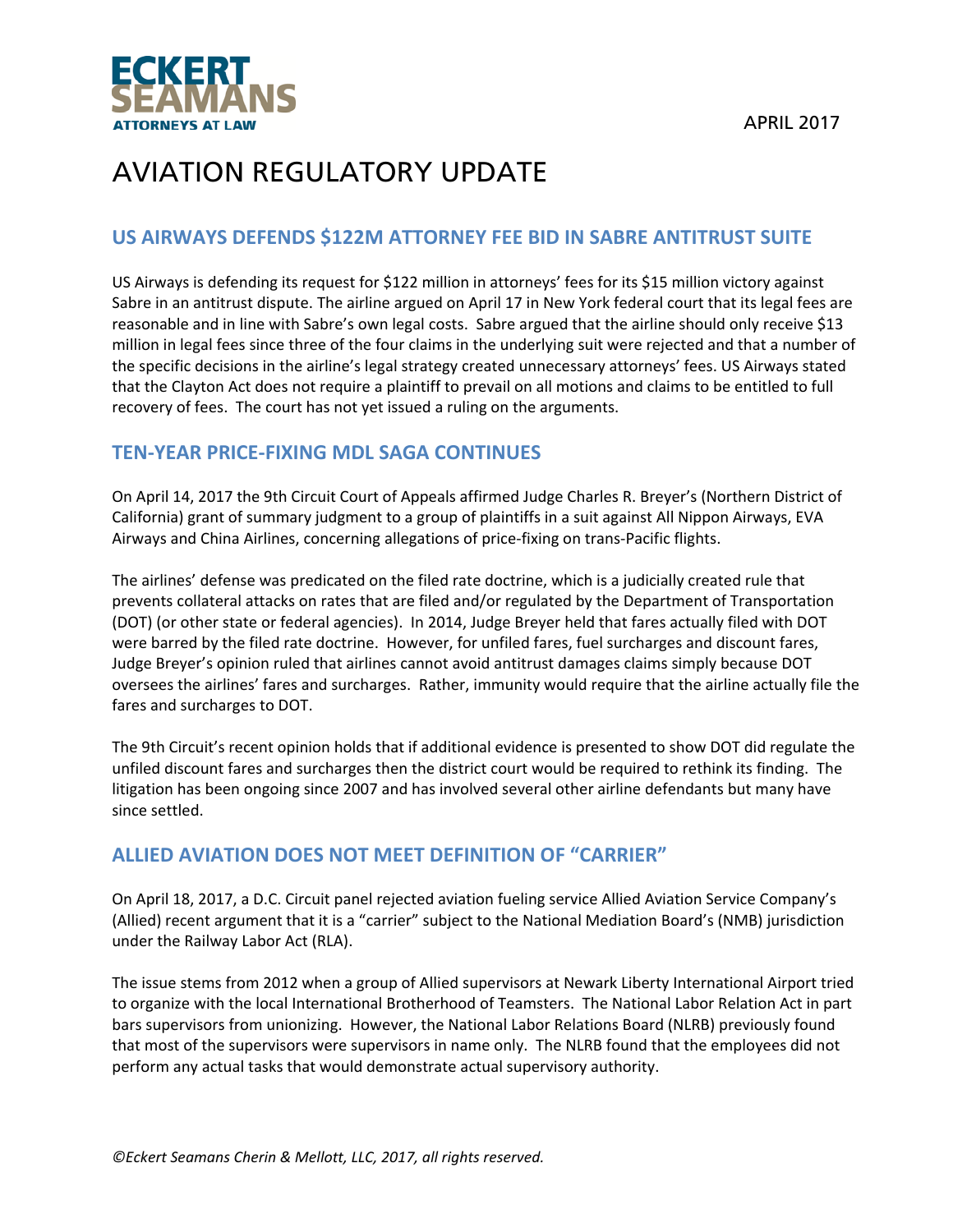

In response to the NLRB decision, Allied argued that it was subject to the RLA due to its status as a "carrier". The RLA gives the NMB jurisdiction over rail and air companies that transport passengers or cargo. In ruling on this theory, the D.C. Circuit panel used a two part test in determining whether Allied is a carrier (or to be so controlled by a carrier as to be outside the NLRB's reach). First, the panel determined whether the company is "directly or indirectly owned or controlled by … a carrier or carriers." Second, the panel would have weighed whether the company performs work that is "traditionally performed by employees of rail or air carriers." However, the D.C. Circuit found Allied failed the control prong, without having to reach the function prong. The court held that "Allied presented no evidence that it was under contract with any common carrier, nor did it identify any case in which an employer without a carrier contract was subject to RLA jurisdiction."

Judge Nina Pillard wrote, "[t]he record in this case confirms that the [NLRB] board's factual findings regarding carrier control were supported by substantial evidence." Further, "[a]llied presented no evidence that it was under contract with any common carrier, nor did it identify any case in which an employer without a carrier contract was subject to RLA jurisdiction."

Allied will now have to negotiate with non‐supervisory employees in further attempts to unionize. The D.C. Circuit ordered Allied to bargain with a unit certified by the National Labor Relations Board NLRB.

### **PHMSA INCREASES PENALTIES FOR HAZMAT VIOLATIONS**

The Pipeline and Hazardous Materials Safety Administration (PHMSA), a Department under DOT, is increasing maximum fines for violations related to the transportation of hazardous materials that result in death, serious illness or injury, or severe destruction of property from \$ 179,993 to \$182,877 per violation. It can also fine a maximum of \$78,376 for knowing violations of a less serious nature. This is an increase from \$77,114. The fine increases are a result of the Federal Civil Penalties Inflation Adjustment Act Improvements Act of 2015 which requires agencies to increase fines to account for inflation. PHMSA oversees all transporters of hazardous materials, including airlines.

This Aviation Regulatory Update is intended to keep readers current on matters affecting the industry, and is not intended to be legal advice. If you have any questions, please contact Evelyn Sahr at esahr@eckertseamans.com or *202‐659‐6622; Drew Derco at dderco@eckertseamans.com or 202‐659‐6665.*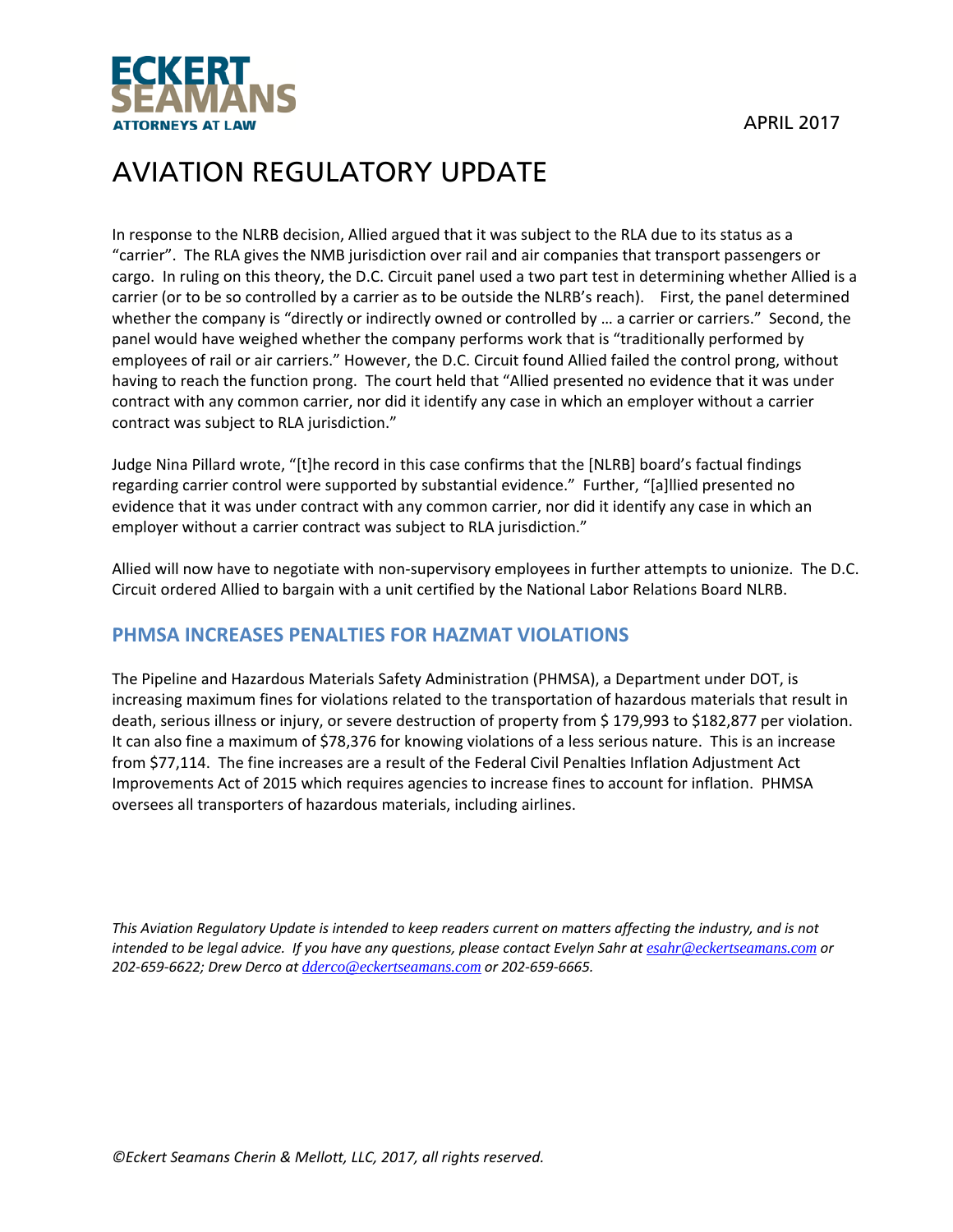



#### **AIRLINES AGREE TO SHORTEN CUSTOMER SERVICE CONTRACTS IN HOUSE HEARING**

A U.S. House of Representatives hearing on May 2, 2017 resulted in an agreement whereby several of the nation's top airlines will shorten customer service contracts for the benefit of consumers. Members of the House Transportation and Infrastructure Committee chided executives from United, Alaska, American and Southwest Airlines about their respective lengthy conditions of carriage. This was the first Congressional hearing after the now-famous April 9, 2017 denied boarding incident on a United Airlines flight.

The hearing focused specifically on airline overbooking and bumping policies that led to the April 9, 2017 event. Legislators stated that passengers rarely know the terms of passenger agreements at the time of ticket purchase and that the average consumer needs a simpler, more understandable contract so that they can meet the airlines on an equal contractual footing. As an example, United's Contract of Carriage is 46 pages long and Alaska's is 67 pages. As of May 24, 2017, United's Contract of Carriage has not yet been revised.

### **NINTH CIRCUIT HOLDS AIRLINE DEREGULATION ACT DOES NOT PREEMPT STATE PUTATIVE CLASS ACTION CLAIMS TO RECOVER \$15 BAGGAGE FEES**

The Ninth Circuit Court of Appeals ruled on May 3, 2017 that the federal Airline Deregulation Act, which preempts state laws "related to a price, route, or service of an air carrier[,]" does not preempt certain putative state‐law class action claims stemming from delayed baggage disputes. The named plaintiff sued US Airways in connection with its practice of retaining checked‐baggage fees it collected from passengers whose bags had been delayed or lost while in the airline's care. The plaintiff alleged that the airline breached the terms of its contract by refusing to refund the \$15 baggage fee. The Circuit Court held that the passenger's breach of contract claim was not preempted by the Airline Deregulation Act and remanded the case to federal district court in order to determine the case on the merits. Hon. Howard R. Lloyd, Magistrate Judge from the U.S. District Court of the Northern District of California, had previously granted the airline's motion to dismiss premised on the theory of federal preemption. The case is *Hickcox‐Huffman v. US Airways*.

### **D.C. CIRCUIT VACATES ELEMENTS OF FAA DRONE RULE**

The United States Court of Appeals for the District of Columbia Circuit recently vacated the Federal Aviation Administration's drone registration rule to the extent it applies to model aircraft. As background, in 2012, Congress passed a law prohibiting the FAA from promulgating "any rule or regulation regarding a model aircraft." In 2015, the FAA issued a rule requiring registration for drones, including model aircraft, in response to a 2012 Congressional mandate that the FAA establish a "comprehensive plan" to fully integrate commercial and recreational drones into the national airspace system.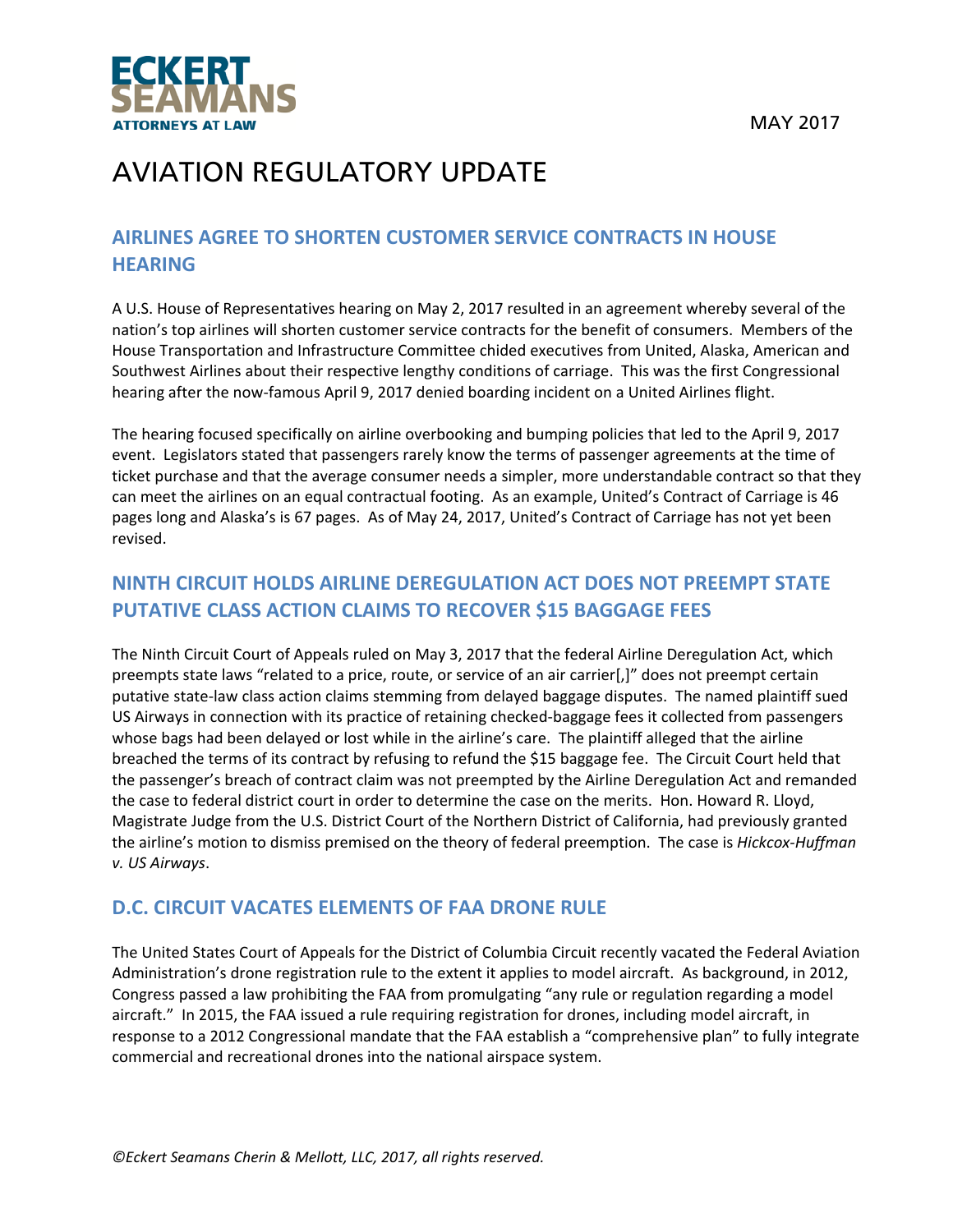

A 3‐judge panel of the D.C. Circuit vacated this rule, concluding that "statutory interpretation does not get much simpler" in light of the express Congressional mandate, and held that the "registration rule is unlawful as applied to model aircraft. "The lawsuit was filed by John A. Taylor, an individual hobbyist acting in a pro se capacity. Taylor also challenged an advisory circular limiting model aircraft operations in the Washington, D.C. region. The D.C. Circuit denied Taylor's petition for review of the advisory circular because it was filed outside the 60‐day judicial review timeline imposed by 49 U.S.C. § 46110. Taylor had admitted that he had not known about the advisory circular until the FAA began advertising it more than 60 days after it was issued. The D.C. Circuit noted that Taylor's position was "understandable" but concluded that precedent required "more than simply ignorance of the order" to qualify as reasonable grounds for a delay of complying with the 60‐day requirement of § 46110.

#### **SOUTHWEST TO END OVERBOOKING PASSENGERS**

Southwest Airlines CEO Gary Kelly stated in a May 16, 2017 interview with the Wall Street Journal that the airline sought ways to mitigate the risk of repeating the April 9, 2017 incident on United Airlines where a passenger was taken off of a flight after refusing to surrender his seat. Mr. Kelly explained that overbooking is a tool that airlines use to keep fares low. The practice capitalizes on bookings where passengers pay for transport but otherwise fail to appear for the scheduled flight. The airline is then able to sell the unused seat to a second passenger and is able to keep the fare paid by the absentee passenger.

In the interview, Mr. Kelly explained that the number of no-show passengers has decreased over the years to such a degree as to make the overbooking practice less lucrative than it had been in the past. Also, the CEO believes that ending the overbooking business model is "the right thing to do."

Southwest joins other airlines, like JetBlue, that do not overbook flights.

#### **BTC WRITES TO CONGRESS REGARDING AIRLINE PRICING**

In a letter to Members of Congress, the Business Travel Coalition (BTC) called for a meaningful review of existing grants of Antitrust Immunity (ATI) and a reevaluation of general ATI policy with the U.S. Department of Justice.

BTC cites that industry consolidation and collusion amongst Delta Airlines, American Airlines, and United Airlines (Big 3) has significantly increased the risk of lower competition which equates to artificially high fare prices and fewer consumer benefits.

The letter goes on to state that the Big 3 have been a primary proponent of an anti‐Open Skies campaign in protest of Emirates Airlines, Etihad Airways, and Qatar Airways (Gulf Carriers). The letter argues that Gulf Carriers charge market-based prices which are lower than the Big 3's artificially higher air fares. However, the Big 3 have not been able to provide an instance of Gulf Carriers providing below‐cost pricing in relation to government subsidies. Proof of such an allegation would be a violation of Article 12 of the U.S.‐United Arab Emirates and the U.S.‐Qatar Open Skies agreements. BTC claims that the lower‐priced fares by Gulf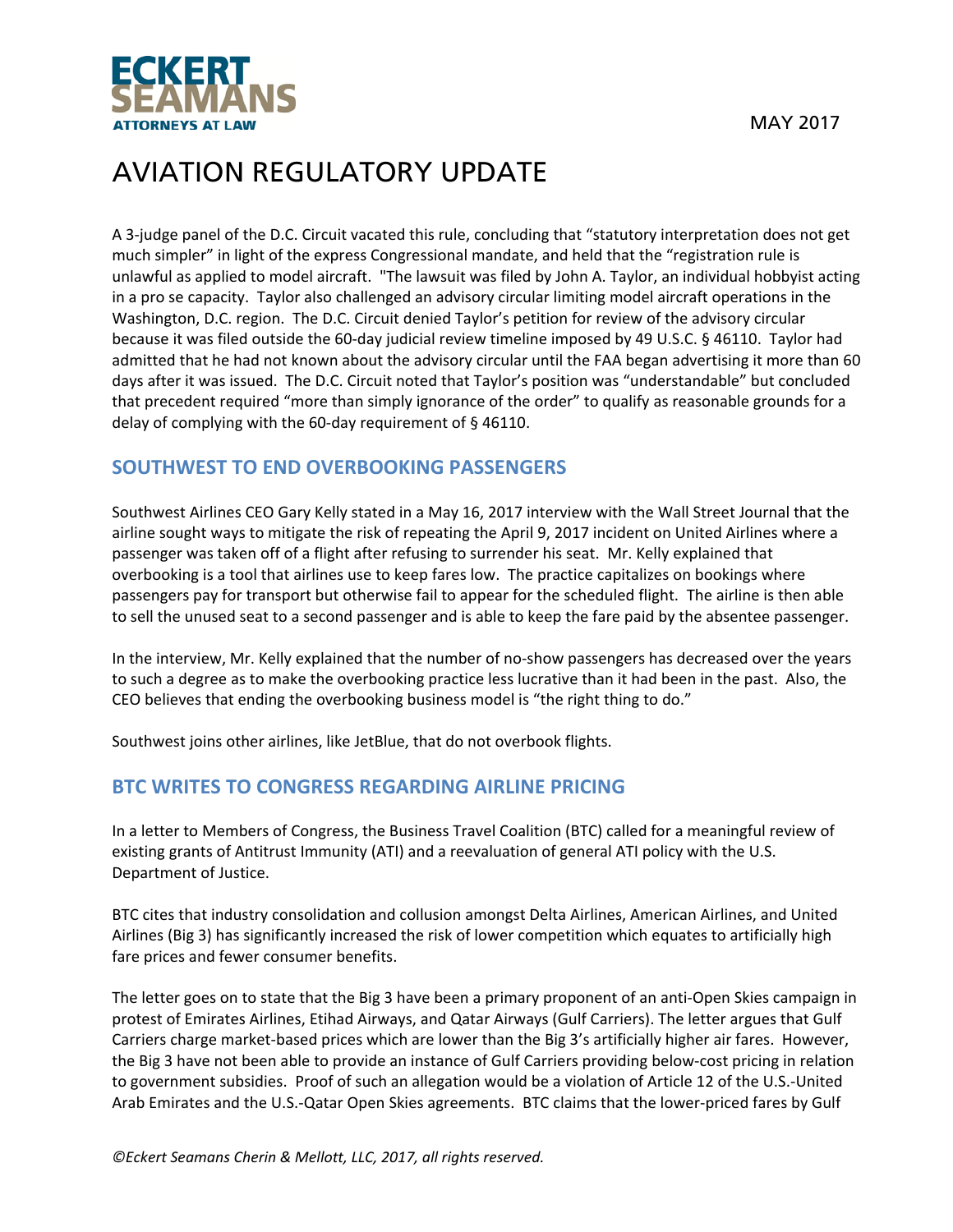



Carriers are a result of the fact they do not collude through ATI or charge oligopoly‐immunized fares with foreign joint venture (JV) partners.

The Business Travel Coalition asks that Congress and the Trump Administration rectify the mistake of prior administrations and take a hard look at airline pricing to fix this issue as the market is considerably less competitive than when the JV's were first granted ATI. The Trump Administration had not responded to the letter as of the date of this publication.

#### **AIRLINES' \$40M ANTITRUST DEAL UNFAIR, NINTH CIRCUIT HEARS APPEAL**

On April 21, 2017 Anna St. John of the Competitive Enterprise Institute objected to a \$39.5 million settlement ending antitrust claims in multidistrict litigation against Société Air France, S.A. (Air France). The original suit was brought in 2007 against several airlines, among them Air New Zealand, Singapore Airlines, and Continental Airlines, alleging that they fixed the fares on long-haul trans-pacific flights to Australia, New Zealand, and the Pacific Islands.

St. John argued to a Ninth Circuit panel that the settlement unfairly lumped the claims of customers who bought the tickets through travel agents with those who purchased directly from the airlines. She stated that U.S. District Court Judge Charles Breyer made a legal error by failing to evaluate the strengths of the different claims as required by the Ninth Circuit's 2003 Churchill Village decision and that of the US Supreme Court's 1999 *Ortiz v. Fibreboard Corp*. ruling which supported the premise that limited fund class actions are not appropriate for to litigate many unliquidated tort claims. She asked that subclasses be created with separate representatives to independently advocate in the interests of the different groups. The appeal also requested the court to consider a separate class for Japan Airlines travelers whose city of origin was abroad rather than domestic, arguing they siphoned money from domestic travelers.

Class counsel Christopher L. Lesbock cited the Third Circuit's 2010 *Sullivan v. DB Investments* case and said that the Ninth Circuit found that such issues were left to the discretion of district court judges. The Court will consider Ms. St. John's argument and a ruling has not been made as of May 24, 2017.

#### **BASICMED BEGINS**

Effective May 1, general aviation pilots can now fly under BasicMed without holding a Federal Aviation Administration (FAA) medical certificate. BasicMed is an alternative to the FAA's medical qualification process for third class medical certificates. General aviation pilots can now choose to use BasicMed or continue to use their existing FAA medical certificates. A pilot who chooses BasicMed will be required to complete a medical education course every two years and undergo a medical examination every four years. Pilots will also have to comply with other aircraft and operating restrictions.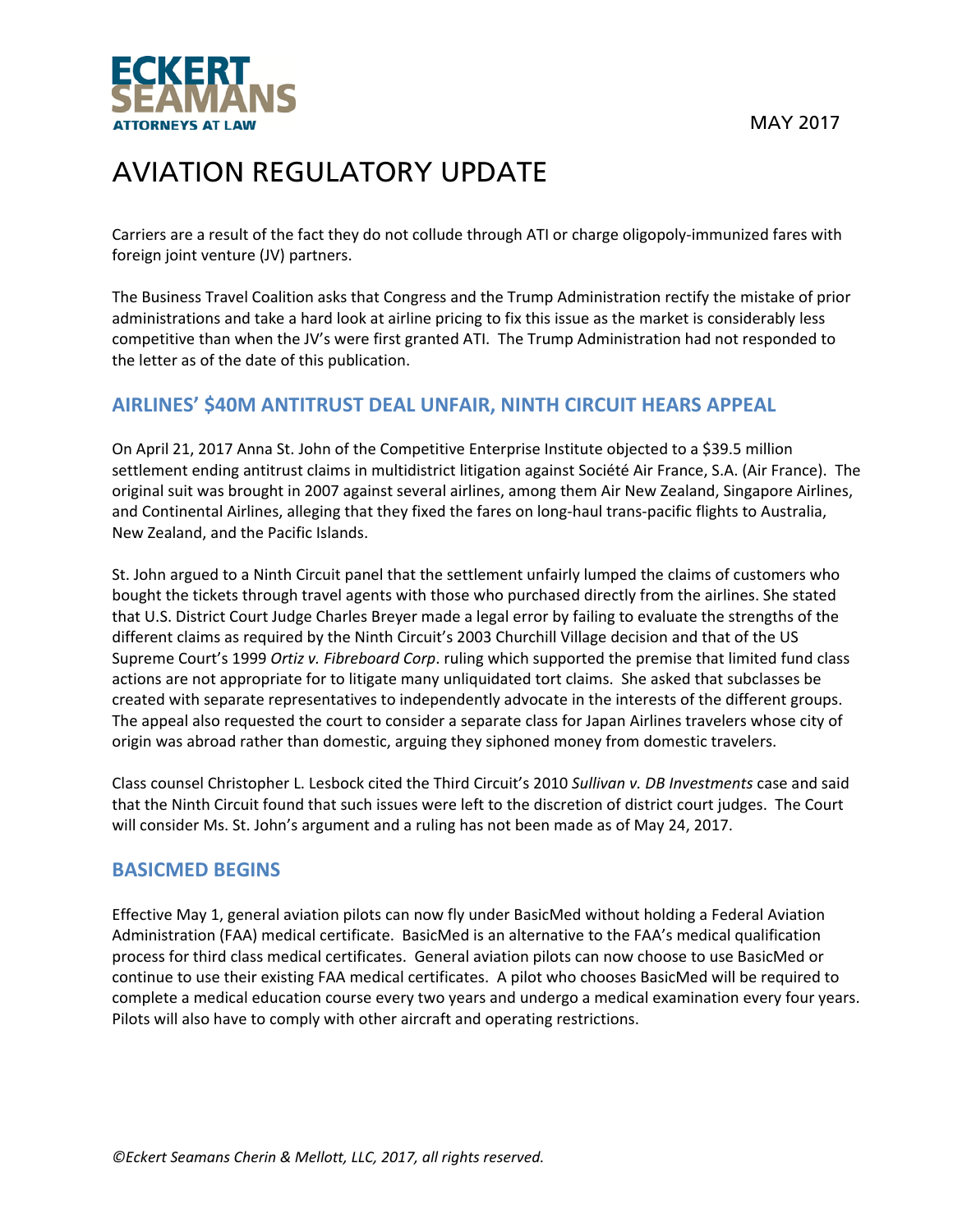

### **SUPREME COURT LIMITS "FORUM SHOPPING" IN PATENT‐INFRINGEMENT LAWSUITS**

The Supreme Court of the United States issued a decision in T*C Heartland LLC v. Kraft Food Group Brands, LLC* on May 22, 2017 that will limit "forum shopping" in patent‐infringement lawsuits against a variety of corporations. Prior to the *Heartland* case, a corporation could be sued for patent infringement virtually anywhere in the United States where its product was sold, even if the company did not have an office or retail presence in that state. As a result, certain jurisdictions became popular for patent-infringement cases. The Supreme Court's *Heartland* ruling will end this practice. Corporations can now only be sued in patent-infringement cases (1) in the state in which it is incorporated or (2) in a state where it sells its products and maintains a regular and established place of business, such as an office or store. The mere sale of a product in a state, if a corporation has no presence there, will no longer make that company subject to a patent‐infringement lawsuit in that state. The practical effect of the *Heartland* decision will be that certain "plaintiff haven" forums will see a decline in patent‐infringement lawsuits while other forums where many corporations are incorporated, such as Delaware, will likely see an increase.

#### **CONGRESSMEN ASK GAO TO STUDY CONSUMER PROTECTION RULES**

Representatives Peter DeFazio (D‐OR) and Rick Larsen (D‐WA) sent a joint letter to the Comptroller General of the Government Accountability Office (GAO) on May 2, 2017 in order to request a review of the U.S. Department of Transportation's (DOT) consumer protection rules for airlines. The letter notes earlier efforts by DOT to enhance consumer protection but questions the agency's decision when it "tabled" a rulemaking that would provide additional passenger protections in connection with the Trump administration's freeze on regulations. As a result, the Representatives ask GAO to "review the efficacy of existing protections and DOT oversight."

### **FAA PROPOSED \$63,000 CIVIL PENALTY AGAINST GLADWIN PAINT FOR ALLEGED HAZMAT VIOLATIONS**

On May 23, 2017 The Federal Aviation Administration proposed a \$63,000 penalty against Gladwin Paint Company of Arlington, Texas for alleged violations of the Hazardous Material Regulations.

The alleged action took place on May 11, 2016 when a box containing flammable paint was presented to FedEX to be shipped from Arlington, Texas to Abilene Texas. Gladwin's shipment did not have shipping papers describing the material, was not properly marked or labeled, was not packaged or in the proper condition for shipment, and did not include emergency response information. The FAA is also alleging that the company failed to provide required hazardous materials training to employees.

Gladwin has 30 days from receiving the FAA's letter to respond to the allegation.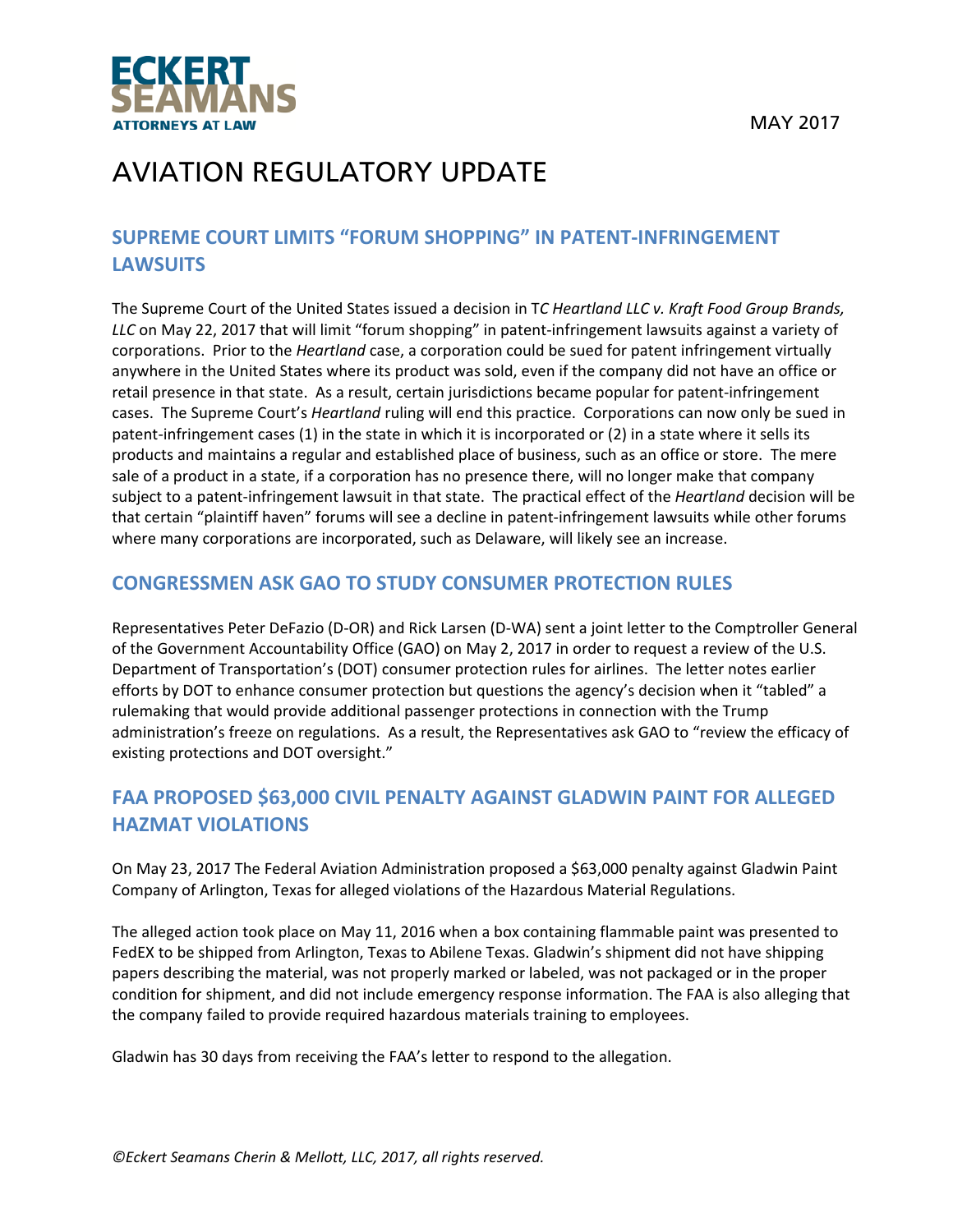

The GAO has not released a comment as to whether the study will be initiated.

This Aviation Regulatory Update is intended to keep readers current on matters affecting the industry, and is not intended to be legal advice. If you have any questions, please contact Evelyn Sahr at esahr@eckertseamans.com or *202‐659‐6622; Drew Derco at dderco@eckertseamans.com or 202‐659‐6665.*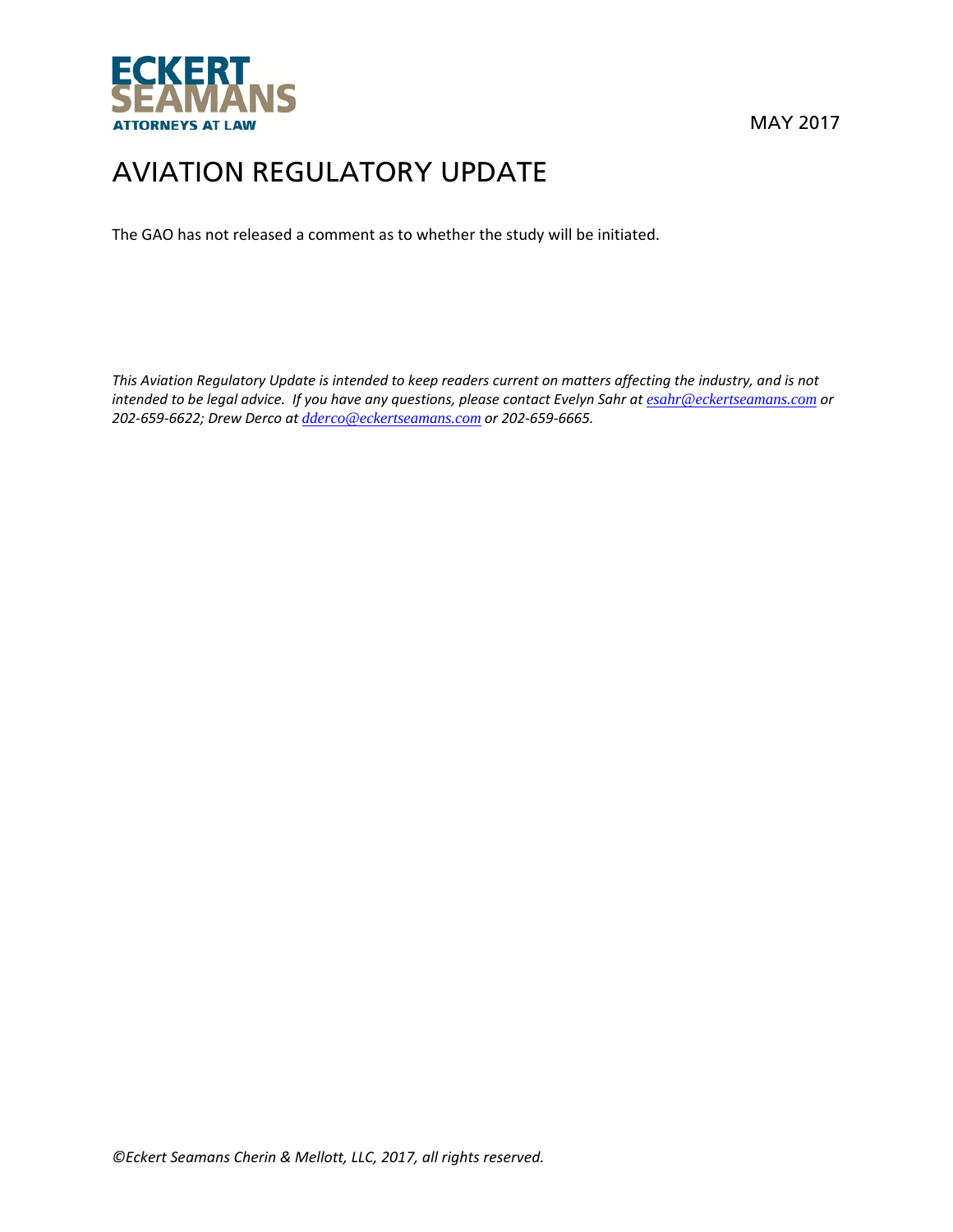

#### **DEPARTMENT OF HOMELAND SECURITY CHANGES COURSE ON "LAPTOP BAN"**

On Wednesday, June 28, 2017 the Department of Homeland Security (DHS) announced that every commercial flight bound for the U.S. will be forced to tighten its security procedures or else risk a complete ban on large electronic devices (devices larger than a smart phone) from both the cabin and the luggage compartments of the airplane.

The new requirements will apply to approximately 180 airlines operating at more than 280 airports in 150 countries that are the last point of departure for direct flight to the U.S.

Airlines that operate to the U.S. from 10 airports in the Middle East and North Africa can "escape" the so‐ called "laptop ban" if they comply with the new security measures. The new measures have not been fully released yet but could include a larger number of K‐9 units to detect bombs and other harmful devices, greater security presence around aircraft or the use of new electronic monitoring devices. Additional measures have the potential of creating longer wait times for passengers transiting security check points.

DHS officials have stated that the measures will differ by airport and that it is the responsibility of the airlines to inform passengers of new security procedures and how they might affect travel and wait times.

The situation remains fluid and more concrete details of the new security measures will likely become more available in the coming weeks.

#### **HOUSE AND SENATE LEADERS PRESENT FAA REAUTHORIZATION ACT**

On June 22, 2017, both the House of Representatives and the Senate introduced bills to reauthorize the Federal Aviation Administration (FAA). The agency's current authorization would otherwise expire this September without action by the federal government. The most prominent issue is the privatization of Air Traffic Control (ATC), which is supported by the President. Some of the highlights of each bill are as follows:

#### Senate:

- Consumer Protection and Air Travel Enhancements:
	- o Elimination of Limitation on Compensation for Involuntary Denied Boarding: Requires that within a year of the passage of the bill, the Department of Transportation (DOT) will review applicable laws that limit compensation that may be provided to a passenger who is denied boarding involuntarily.
	- o Protect Passengers from the Involuntary Denied Boarding Process: By prohibiting an air carrier (defined in the bill as a domestic or foreign air carrier) from denying boarding to a revenue passenger once he/she has been approved by the gate attendant to board unless the passenger poses a safety, security, or health risk to other passengers or engages in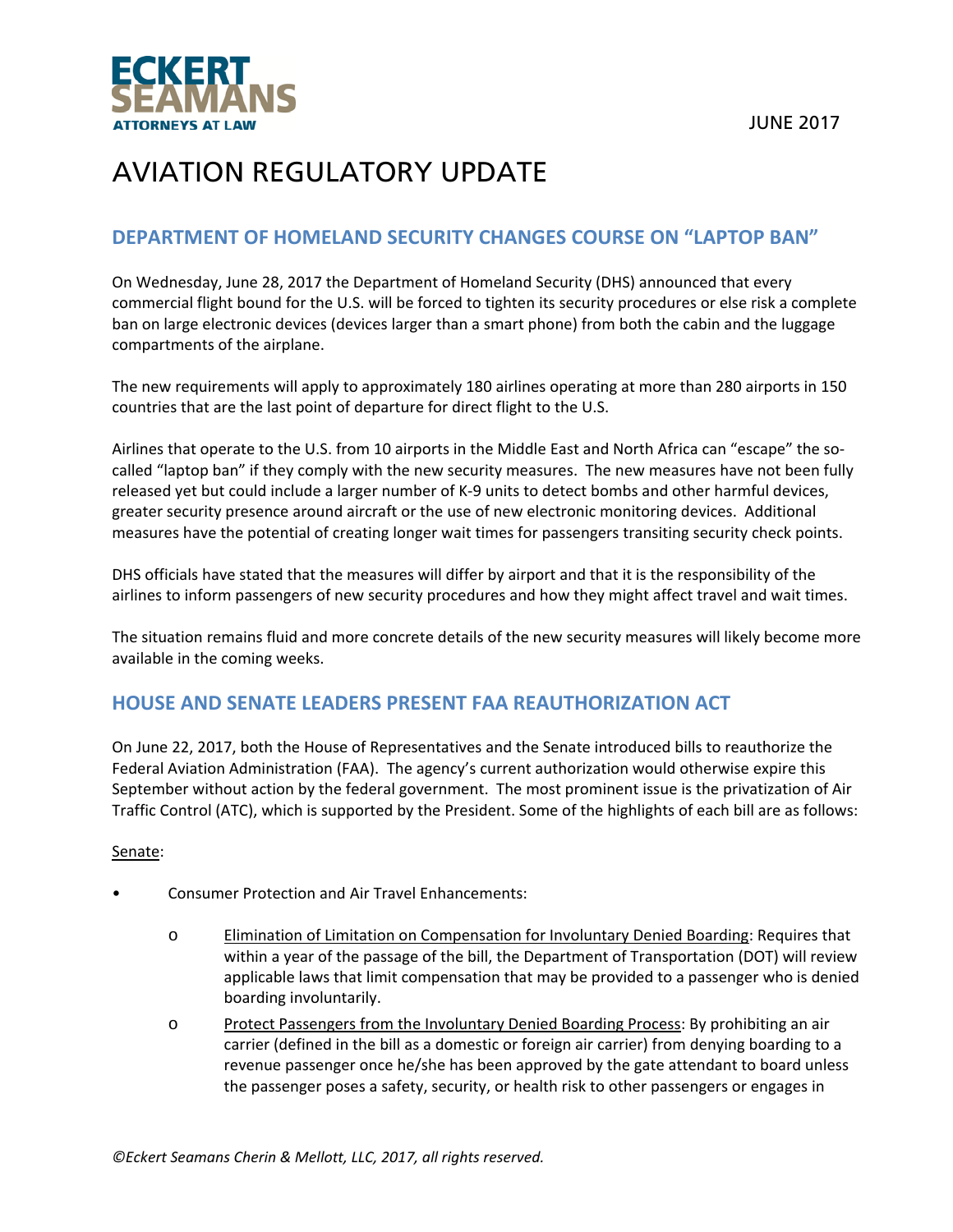

abusive or unlawful behavior. It also eliminates the dollar amount limitation on involuntary denied boarding compensation and requires that passenger receive information on their overbooking rights.

- o Advisory Committee for Aviation Consumer Protection (ACACP) is extended from September 30, 2017 to September 30, 2021. ACACP is an advisory body to the Department that is responsible for evaluating the Department's aviation consumer protection programs and recommending such new programs as may be needed. The ACACP was originally mandated by the FAA Modernization and Reform Act of 2012.
- o Refunds for Fees Not Honored by a Covered Air Carrier: Within one year, requires the Secretary of DOT must promulgate regulations that require each covered air carrier to promptly provide an automated refund to a passenger of any ancillary fees paid for services related to air travel that the passenger does not receive, including on the passenger's scheduled flight, on a subsequent replacement itinerary if there has been a rescheduling, or for a flight not taken by the passenger.
- o Disclosure of Fees to Passengers: Within one year, the Secretary of DOT must to promulgate regulations that require each covered air carrier to disclose to a consumer the baggage fee, cancellation fee, change fee, ticketing fee, and seat selection fee of that covered air carrier in a standardized format.
- o Seat Assignments: Within 15 months of the passage of the bill, the Secretary of DOT must complete such actions as may be necessary to require each covered air carrier and ticket agent to disclose to a consumer that seat selection for which a fee is charged is an optional service, and that if a consumer does not pay for a seat assignment, a seat will be assigned to the consumer from available inventory.
- o Consumer Complaint Process Improvement: DOT rules will requires each air carrier, foreign air carrier, and ticket agent to inform consumers of a carrier service, at the point of sale, that the consumer can file a complaint about that service with the carrier and with the Aviation Consumer Protection Division of DOT. Further, the same entities will be required to include on their website or other electronic service an active link and the email address, telephone number, and mailing address of the air carrier, foreign air carrier, or ticket agent, as applicable, for a consumer to submit a complaint to the carrier about the quality of service; notice that the consumer can file a com-plaint with the Aviation Consumer Protection Division; and an active link to the Internet Web site of the Aviation Consumer Protection Division.
- o Online Access to Aviation Consumer Protection Information: No later than 180 days after the date of enactment, the Secretary of DOT will complete an evaluation of the aviation consumer protection portion of DOT's public Internet Web site to identify any changes to the user interface that will improve usability, accessibility, consumer satisfaction, and website performance.
- o Enhance the Travel Experience of Passengers with Disabilities: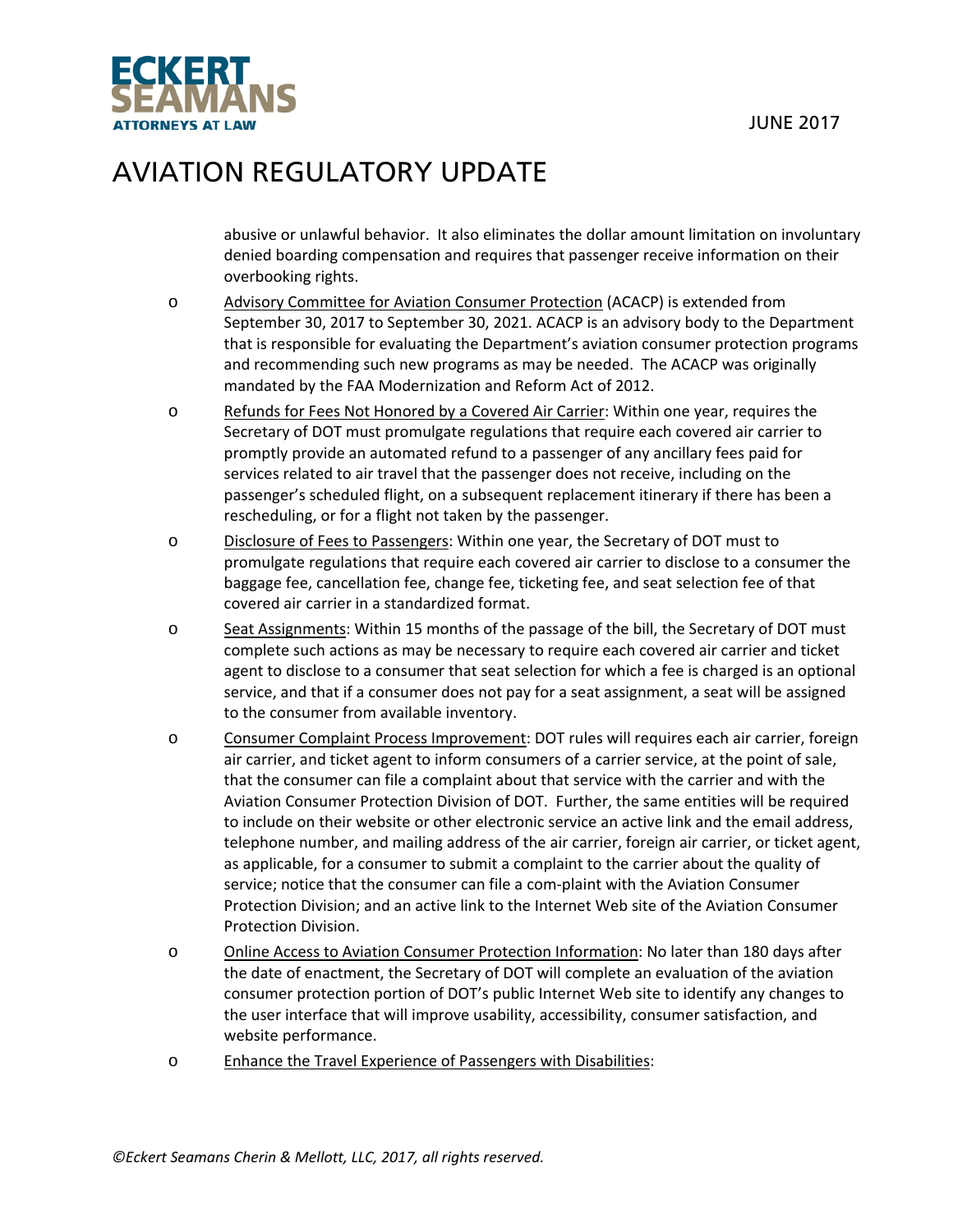

- DOT will conduct and report on a study of in-cabin wheelchair restraint systems within two years of the date of passage of the bill.
- **The Secretary will also establish an "Advisory Committee on the Air Travel** Needs of Passengers with Disabilities."
- The bill includes a requirement for DOT to review airline policies for traveling during pregnancy and, if appropriate, require air carriers to offer advance boarding to such passengers requesting assistance.
- Implements new delayed and damaged baggage reporting requirements for wheelchairs and mobility devices like scooters.
- By requiring a review of training and best practices by airports.
- Check-in and Seat Fees: Requires airlines to provide notice, when passengers buy a ticket and at the time of check‐in, that seating fees are optional and seats will be assigned free of charge prior to departure.
- Dimensions for Passenger Seats: Requires the Administrator of the FAA to initiate a proceeding to study the minimum seat pitch for passenger seats on aircraft operated by domestic air carriers.
- Delay and Cancellation Reporting: Directs DOT to review how airlines provide information on decisions to delay or cancel flights that may be fully or only partially due to weather‐related causes.
- Ancillary Services Refunds: Requires airlines to promptly return fees for ancillary services purchased, but not received (such a seat assignments, early boarding and carry‐on luggage).

 Air Traffic Control: The bill focuses on implementing recommendations made by independent government stakeholders to ensure a transition to a satellite‐based next generation ATC system. It will require that all ATC candidates receive an in‐person interview with the FAA before being approved for hire. It also follows up on recommendations made by the DOT Office of the Inspector General and GAO to improve NextGen transition management, mitigating risks to NextGen interoperability with foreign countries, and assess NextGen acquisition practices.

 General Aviation Safety: provides General Aviation airports more flexibility to facilitate infrastructure investment, applies the same medical certificate requirements to air balloon operators as other licensed pilots, and expands the rights of pilots in FAA enforcement proceedings.

 Lithium Ion Battery Transport: The bill includes new requirements on the bulk transfer of lithium batteries. Not later than 90 days after the date of enactment of passage of the bill, the DOT shall conform U.S. regulations on the air transport of lithium cells and batteries with the lithium cells in the 2015–2016 edition of the International Civil Aviation Organization's (ICAO) Technical Instructions (to include all addenda) including the revised standards adopted by ICAO which became effective on April 1, 2016.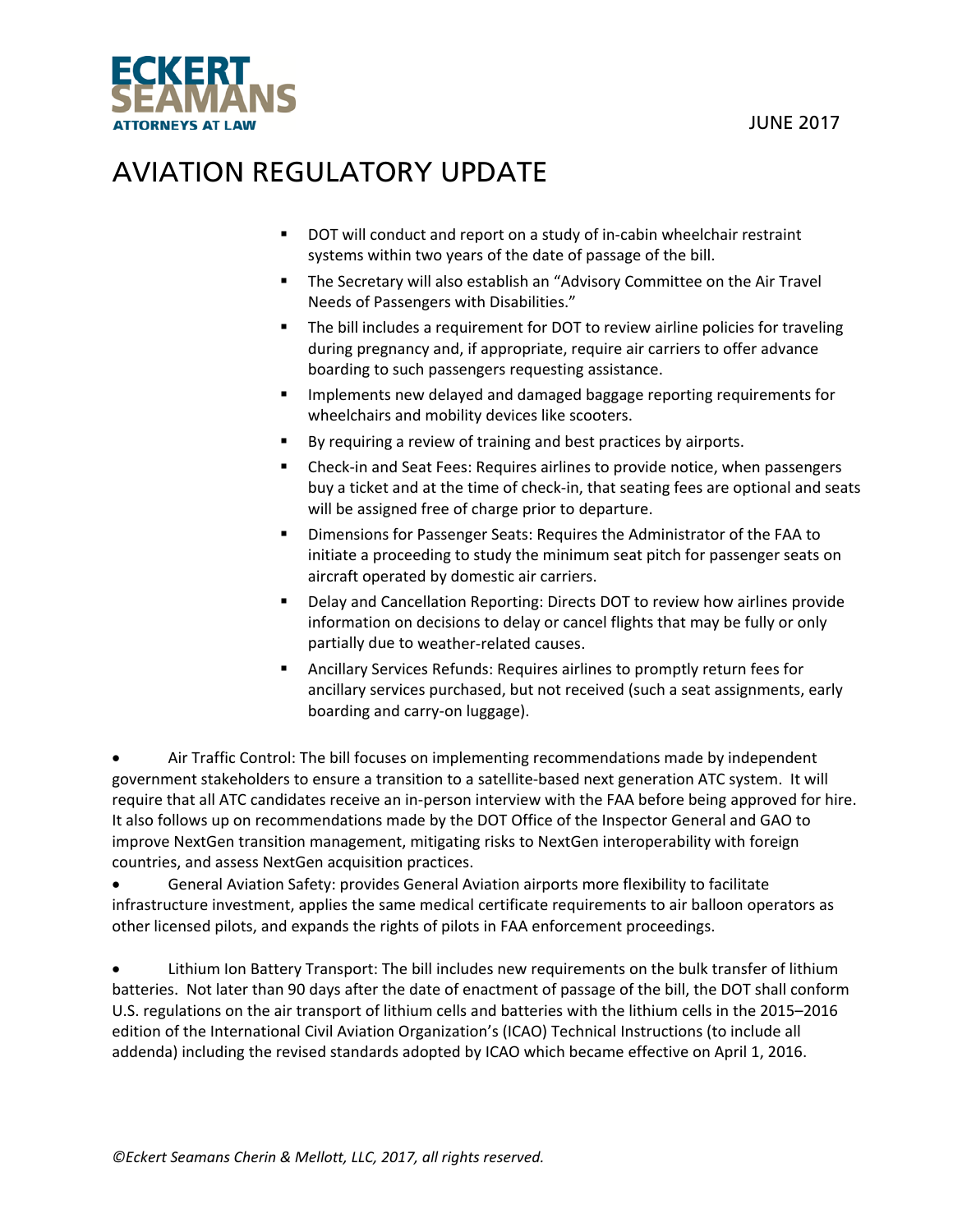



 Annual Report: Requires FAA to submit to Congress an annual report on its oversight of scheduled air carriers.

 Drone Safety: Addresses safety and privacy issues, criminalizes reckless drone behavior around manned aircraft and runways, authorizes FAA drone registration authority, and boosts enforcement while creating new opportunities for testing and promoting innovative uses.

 Aircraft Certifications and Reforms: Seeks to improve international competitiveness of U.S. aerospace manufacturing by improving the FAA's processes for certifying aircraft designs and modifications, as well as ensuring the benefits of such certification processes for manufacturers competing in global markets.

#### House of Representatives:

• Air Traffic Control: The highlight and major change introduced in the House bill is a push to move the Air Traffic Control (ATC) system away from the government and into a non‐profit federally chartered corporation. Under this proposal the board of directors of the proposed ATC corporation would consist of 13 members represented by one member each from large, regional and cargo carriers; one member from business aircraft interests; one from general aviation interests; one from air traffic controllers; one from airline pilots; and airports, among others. There would be two "at-large" directors chosen by the 11 other members.

#### • Consumer Protection:

- o Repeal of Full‐Fare Advertising Rule: The full‐fare advertising rule implemented by DOT in 2012 which requires that airlines, packagers and travel agents to post total ticket prices, including taxes and fees, in print and online advertising, would be repealed. The bill includes a provision that allows airlines and ticket agents to post base fares on websites and in advertisements, so long as other costs are separately disclosed.
- o Prohibit Certain Cell Phone Voice Communications: The bill would prohibit a passenger from engaging in voice communications using a telephone or tablet during scheduled passenger operations.
- o Protect Passengers from the Involuntary Denied Boarding Process: Declare involuntary denied boarding to be an "unfair and deceptive practice" under DOT rules. Airlines cannot remove a passenger if he or she is traveling on a confirmed reservation and is checked in for the flight prior to any deadline. The bill also eliminates maximum levels of compensation for passengers who are involuntarily denied boarding while also establishing a minimum level of compensation for the same, as determined by DOT.
- o Consumer Complaints Hotline: Requires the Secretary to periodically assess whether other forms of communications (like mobile phone apps) are a viable new means for passengers to communicate complaints.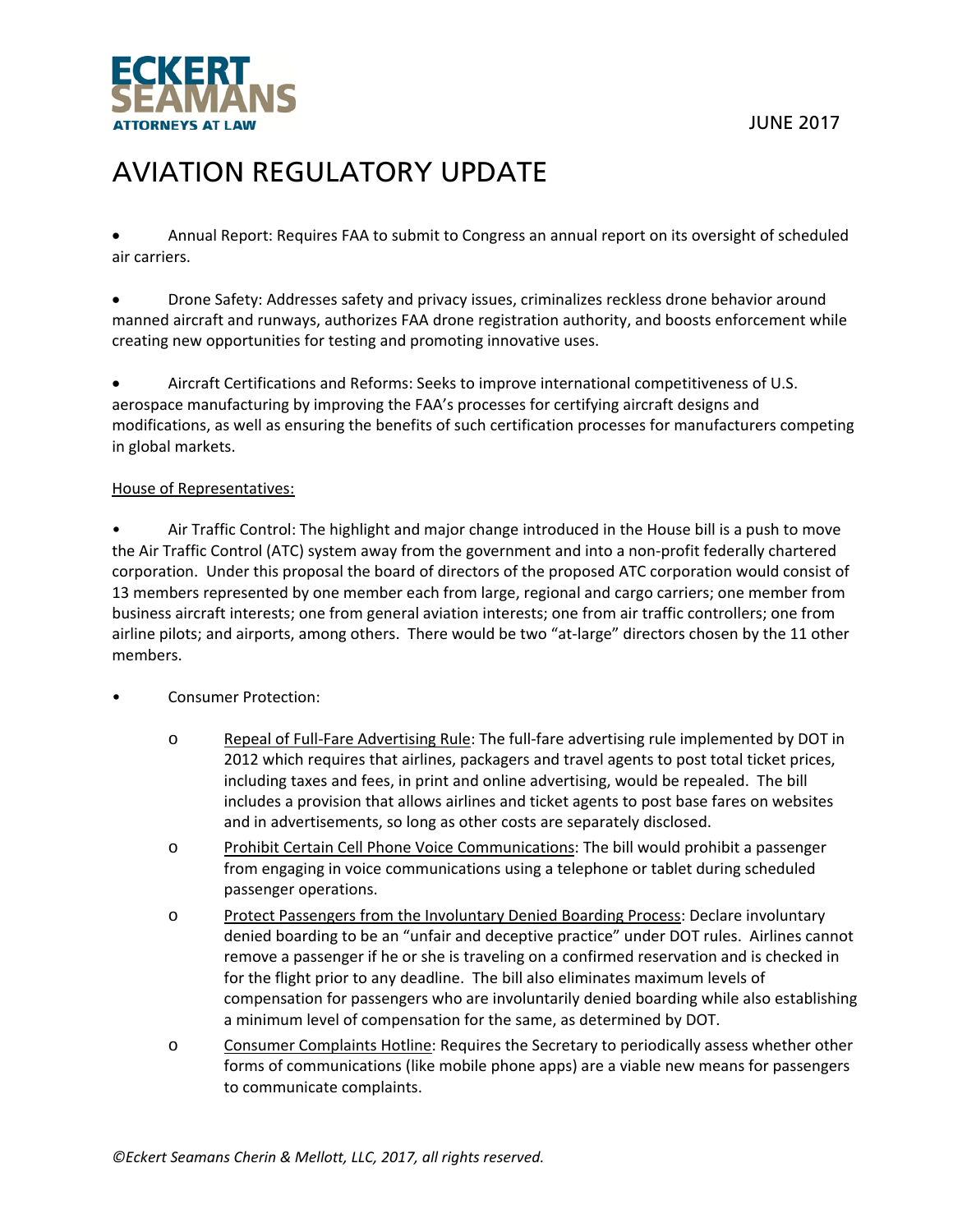

- o Communicate Widespread Disruptions: Foreign and domestic air carriers must immediately publish a clear statement indicating the cause for a passenger's disrupted travel plans and that the air carrier will provide certain services and make arrangements to ensure the passenger can continue on his or her journey.
- o Advisory Committee for Aviation Consumer Protection (ACACP) is extended from September 30, 2017 to September 30, 2023.
- o Improved Notification of Insecticide Use: Requires domestic and foreign carriers to disclose on their own internet site or through another means that the destination country may require to treat the passenger cabin with insecticides prior to flight.
- o Enhance the Travel Experience of Passengers with Disabilities:
	- The Secretary will establish a "Select Subcommittee for Aviation Consumers with Disabilities" to, among other things, identify the disability-related access barriers encountered by passengers with disabilities and recommend consumer protection improvements related to the air travel experience of passengers with disabilities.
	- DOT will conduct and report on a study of in-cabin wheelchair restraint systems within two years of the date of passage of the bill.

• Streamline FAA Certification Process: The bill would make the FAA certification process for aircraft and aviation products more efficient to help manufacturers bring products to market on time, and it would promote innovation and new aviation technologies that improve safety and efficiency.

• FAA Aviation Rulemaking Committee: Separately, the bill calls for the creation of an FAA Aviation Rulemaking Committee to revise flight duty and rest guidelines for Part 135 carriers based on scientific study and similar regulations for commercial airline pilots. The current duty and rest guidance for on‐ demand operators was last updated in the late 1950s.

### **SUPREME COURT TO HEAR APPEAL ON IMMIGRATION EXECUTIVE ORDER**

On June 26, 2017, the U.S. Supreme Court decided to hear a seminal case involving President Trump's second executive order on immigration. The executive order, which bars entry of certain foreign nationals into the United States from six designated countries (Iran, Libya, Somalia, Sudan, Syria, and Yemen) for a period of 90 days, was challenged in court almost immediately after it was announced and two federal appeals courts blocked critical parts of the order. In deciding to review the case, a divided Supreme Court ultimately stayed portions of the lower court injunctions that prevented any elements of the ban from coming into effect. The Supreme Court's decision is narrow, and only allows the ban to remain in place for individuals who do not have "a credible claim of a bona fide relationship with a person or entity in the United States." How this standard will be interpreted or enforced remains to be seen.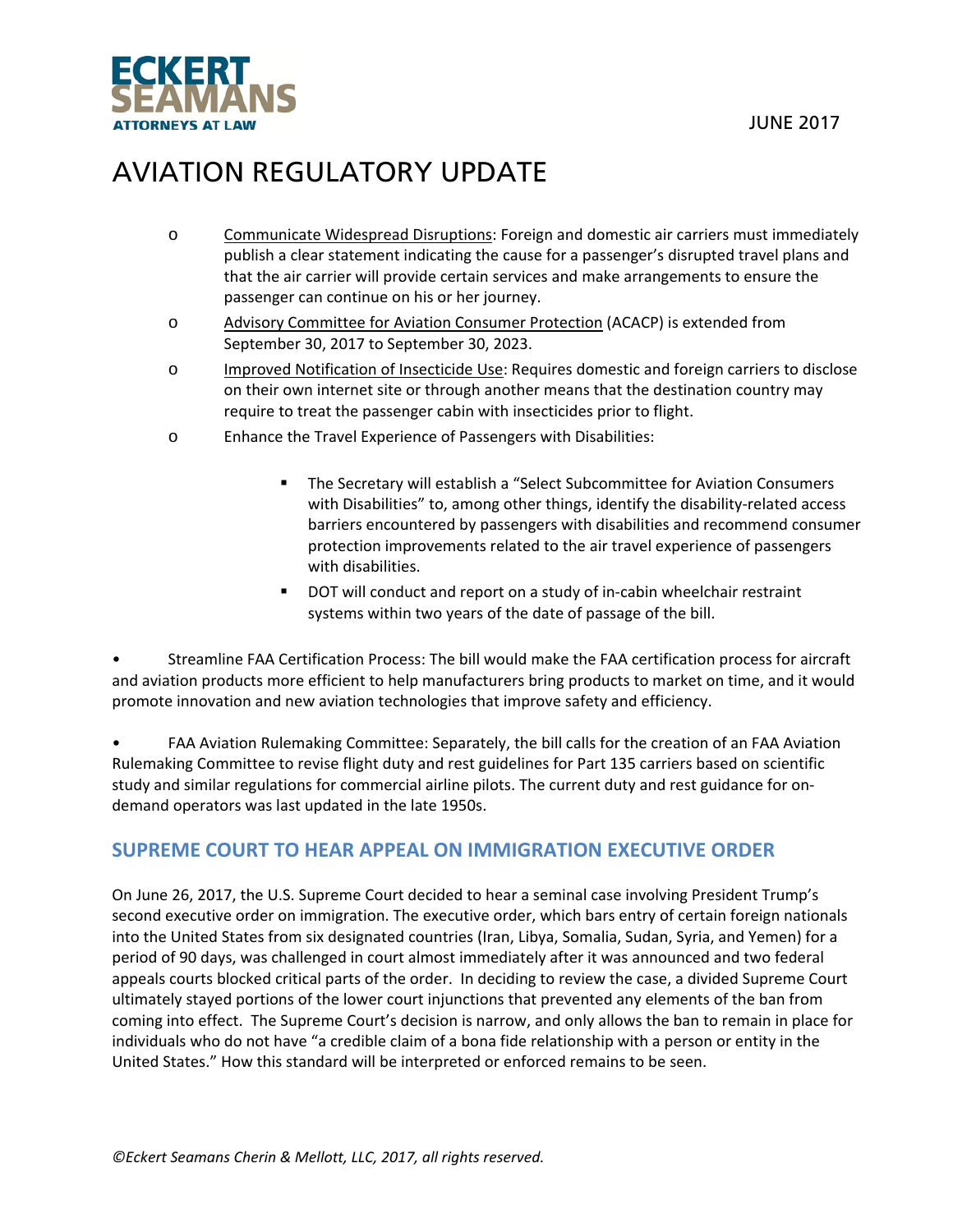

The President has argued that the restrictions are necessary for national security, and during oral argument, which is expected to take place in October 2017, the Court will consider the president's power to set national security priorities against the inherent need to protect individuals from discrimination based on their religion or national origin.

The Court's opinion can be found here: https://www.supremecourt.gov/opinions/16pdf/16-1436\_l6hc.pdf

### **PRESIDENT TRUMP ANNOUNCES DEPARTURE FROM OBAMA CUBA POLICY**

On June 16, 2017, President Trump announced a new initiative that would pare down former President Obama's business and travel policies with Cuba. The most significant change removes "individual people‐ to-people travel" between the U.S. and Cuba. The Office of Foreign Asset Control (OFAC), which enforces and administers economic and trade sanctions, announced that licenses instead will be issued for "group travel" "under the auspices of an organization… that sponsors such exchanges to promote people‐to‐ people contact." There are not currently any other planned changes to the other 11 general licenses authorizing travel to Cuba.

A second proposed change is that persons subject to U.S. jurisdiction who travel to Cuba will be prohibited from engaging in transactions with "certain identified Cuban military, intelligence, or security services." To assist in implementing this requirement, the State Department will issue a list of military affiliated entities, such those owned by the Grupo de Administración Empresarial S.A. (GAESA), with which direct transactions are generally prohibited; this is expected to include many of the military owned-hotels and other tourismrelated businesses in Cuba. It is being reported that airlines will be exempt from this restriction.

It should be noted that none of the above restrictions will take effect until the new OFAC regulations are issued, which are not expected before September. Additionally, according to the FAQ's issued by OFAC on the issue, any travel‐related transaction including direct transactions with entities related to the "Cuban military, intelligence, or security services" that may be implicated by the new Cuba policy will be permitted, provided that the transaction was initiated prior to the issuance of the forthcoming regulations although it remains to be seen how OFAC will address airlines' ability to enter into future contracts with military entities.

### **SECRETARY KELLY TESTIFIES ON DHS BUDGET REQUEST**

On May 25, 2017 DHS Secretary John F. Kelly provided testimony to the Senate Committee on Appropriations, Subcommittee on Homeland Security hearing titled "Review of the FY2018 Budget Request for the U.S. Department of Homeland Security".

Secretary Kelly stated that Biometrics are critical to an ongoing DHS identification and verification initiative. The Budget requests \$354 million to support biometric initiatives to assist with entry and exit at ports with the goal of making air travel more secure, convenient, and easier by improving technology and decreasing the possibility of human error when scanning baggage, passengers and cargo for threats.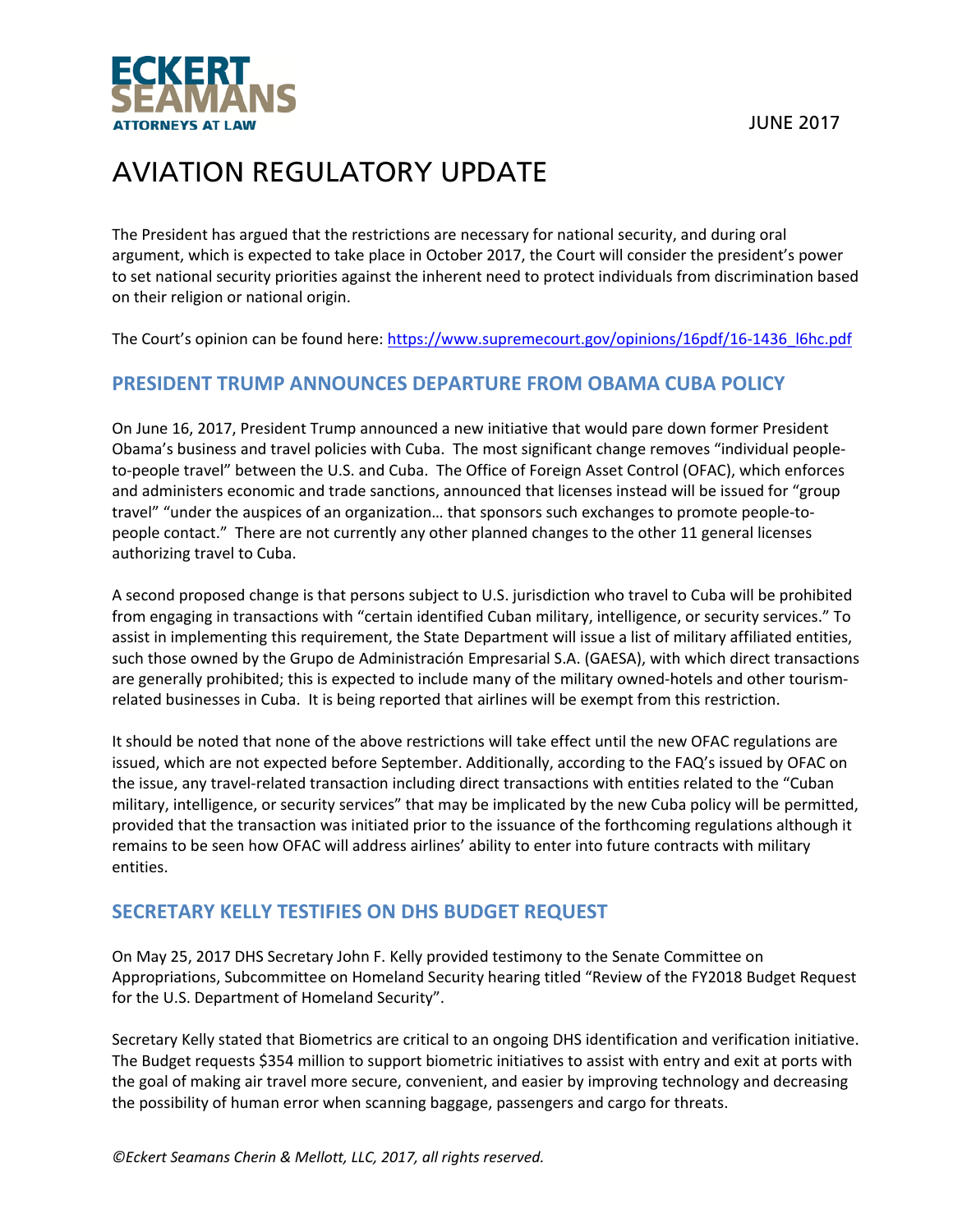



The Secretary also outlined that the Budget will include \$277.2 million for checked baggage screening and explosives detection equipment and \$77 million for research in explosives screening, threat assessments and detection capabilities.

Finally, the Secretary announced that TSA will cease staffing airport exit lanes, "which will enable placement of an additional 629 TSA Officers at the checkpoints. This solution reflects risk-based analysis; TSA Officers are specially trained to ensure no metallic or non‐metallic threat items make it onboard planes. Their security screening skills and expertise are not being put to good use while staffing airport exit lanes, and this is a waste of taxpayer dollars." The Secretary did not elaborate as to who would staff the exit lanes in the future.

The Secretary's testimony outlines the spending initiatives that DHS will implement according to the President's proposed budget which may change after Congress votes on a budget; likely later this summer.

## **USTOA COMMENTS ON TRANSPARENCY OF AIRLINE ANCILLARY FEES AND OTHER CONSUMER PROTECTION ISSUES**

On May 31, 2017, the United States Tour Operators Association (USTOA) wrote to Secretary of Transportation Elaine Chao in regards to the imposition of additional customer service standards on air transportation ticket agents via the Department's Air Transportation Consumer Protect Requirements for Ticket Agents (Consumer Rule IV) rulemaking.

This rule, if promulgated, would require large ticket agents to adopt and adhere to intrusive minimum customer service standards governing the timing of ticket refunds; the holding/cancellation of reservation within 24 hours of booking; the disclosure of carrier cancellation policies, aircraft seating configurations and lavatory availability; the timing for communicating carrier‐initiated itinerary changes; and the handling of customer complaints.

In its letter, USTOA argues that Consumer Rule IV would, among other things, impose "complex and, ultimately, unnecessary, customer service standards on 'large ticket agents' selling air transportation, notwithstanding the fact that ticket agents consistently have accounted for an exceedingly small fraction of consumer complaints to the Department." The letter also notes that Consumer Rule IV is based on an outdated regulatory analysis which uses data that is between six and ten years old. USTOA also notes that even though ticket agents sell almost half of all airline tickets, they account for a small share of the written complaints received by DOT. For example, the letter notes that in 2016, DOT received 17,904 consumer complaints, of which only 362 (2.0%) involved ticket agents. And the average for 2014 and 2015 was 1.8%.

USTOA argues that the record for Consumer Rule IV does not indicate a deficiency among ticket agents that would warrant such "extraordinarily intrusive regulatory expansion" which could stifle newer approaches developed by retail seller of air transportation for the handling of customer service issues. The letter urges the Department not to impose standards for dictating ticket agent customer service levels. Specifically, that that mandatory ticket agent customer service standards are unwarranted and that any required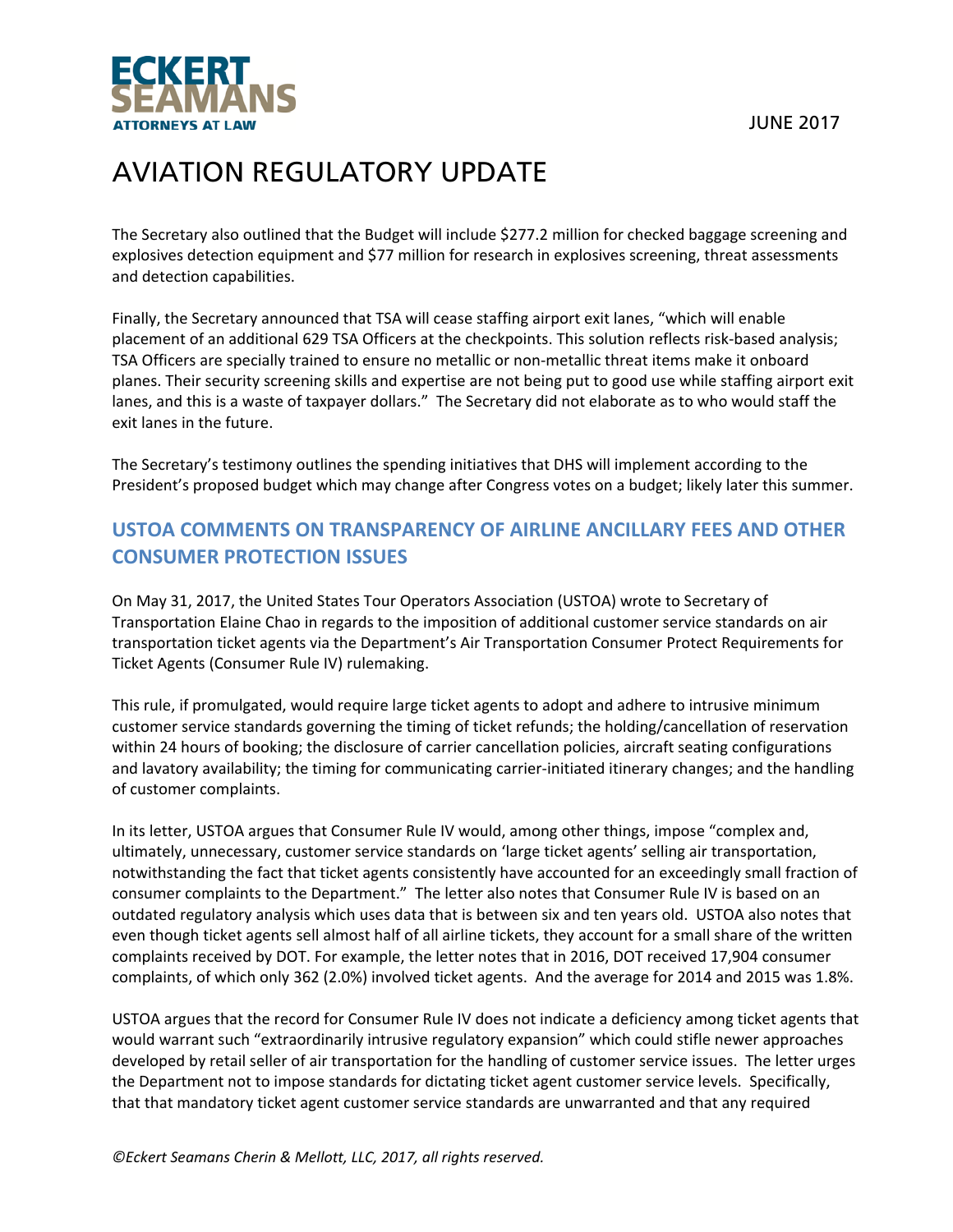

standards would require large ticket agents to "adhere to intrusive minimum customer service standards". However, USTOA writes that if DOT decides to proceed with Consumer Rule IV then the DOT ought to conduct a Regulatory Impact Analysis and re‐open the public comment period to take a "fresh look" at the need for regulation of ticket agents.

## **SENATOR CORNYN PUSHES FOR SECURITY MEASURES AT AIRPORTS SERVED BY IRANIAN CARRIER**

Senator John Cornyn (R‐TX) on June 12, 2017 stated on the Senate floor that he plans to push for the DHS to increase security at airports served by Mahan Air—an Iranian air carrier. Cornyn said that he will offer a bipartisan amendment to an Iran sanctions bill that would require DHS to compile a list of airports where Mahan operates and make recommendations for increasing security at those facilities.

Although Mahan Air does not fly to any U.S. destinations, Cornyn believes that the airline's operation to European destinations is a security threat to Americans traveling abroad.

## **DENIED BOARDING COMPLAINT: JACKSON AND JACKSON V. AMERICAN AIRLINES**

Renee and Bryan Jackson have filed a complaint against American Airlines for the airline's alleged refusal to transport the couple at Dallas Fort Worth Airport (DFW).

According to the complaint, dated June 18, 2017, American Airlines' refused to transport Bryan and Renee Jackson on their connecting flight AA2497 at DFW airport the evening of April 9, 2015. The couple alleges that after disembarking from their first flight, the couple immediately proceeded to the gate for the connecting flight and stopped briefly to confirm the departing gate number from a screen. Ms. Jackson made multiple attempts to engage a gate agent about the connecting flight but was rebuffed. The agent purportedly refused to speak with the Jacksons or accept their boarding passes. For nearly thirty minutes, the Jacksons were ignored and/or shunned until departure time.

The complaint alleges that "after being involuntarily denied boarding, every gate agent the Jacksons encountered that evening was either cavalier or perfunctory in providing assistance."

The complaint requests, among other things, a denied boarding compensation payment to each passenger and that appropriate civil penalties be imposed.

## **DOT REQUESTS INPUT ON UNNECESSARY RULES THAT IMPEDE TRANSPORTATION INFRASTRUCTURE PROJECTS**

On June 9, 2017, DOT announced a review of "its existing policy statements, guidance documents, and regulations to identify unnecessary obstacles to transportation infrastructure projects." In order to remove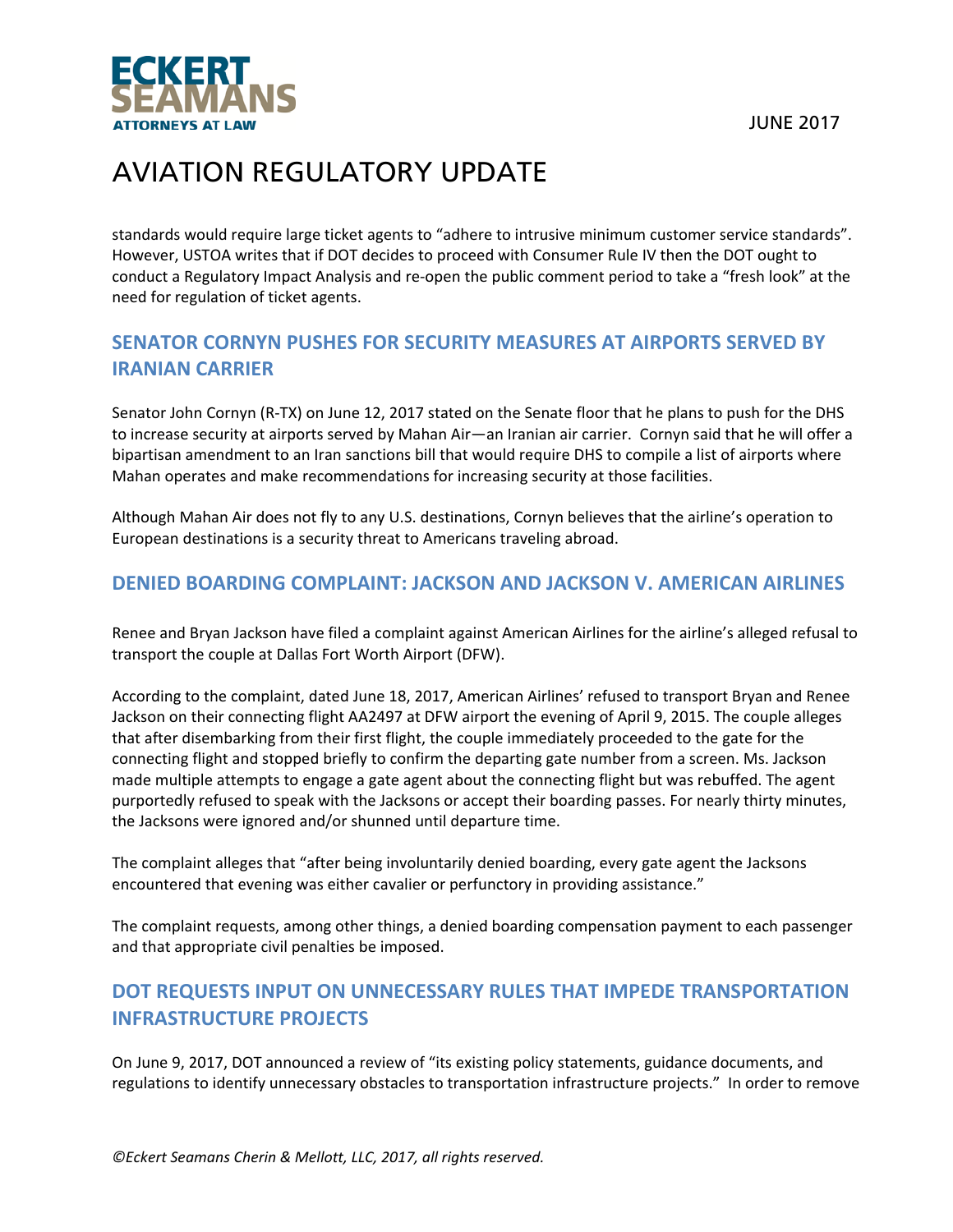



a rule, agencies are required to go through the same Public Notice, Comment Period, and Public Hearing rules under 15 CFR Section 930.128 as are required to promulgate a new rule.

The comment period is open until July 24, 2017.

DOT is particularly interested in comments on any DOT requirement that unjustifiably delays or prevents surface, maritime, and aviation transportation infrastructure projects. This would include, but not be limited to, interpretations found in policy statements or guidance documents issued from the Office of the Secretary of Transportation (OST) and the following Operating Administrations: FAA; the Federal Highway Administration (FHWA); the Federal Railroad Administration (FRA); the Federal Transit Administration (FTA); the Maritime Administration (MARAD); and the Pipeline and Hazardous Materials Safety Administration (PHMSA).

### **PETITION FOR RULEMAKING: PASSENGER RIGHT TO RECORD**

On June 19, 2017, two individuals filed a Petition for a Rulemaking under 14 CFR 302.16 "to request that the Department reject airlines' improper attempts to prohibit recordings by passengers of events onboard common carriage aircraft and their interactions with staff."

The Petition requests, among other things, that DOT issue rules indicating that:

1. Passenger recordings, subject to reasonable conditions, are in the public interest;

2. Recordings made to resolve bona fide disputes are presumptively in the public interest;

3. Recordings made from a place where a passenger has a right to be, without interfering with airline personnel, are presumptively in the public interest; and

4. The mere fact that a recording preserves statements of airline personnel, or shows airline or airport equipment, does not render the recording improper or impermissible.

Interested parties now have the opportunity to comment on the Petition.

### **AIRPORTS URGE TRUMP ADMINISTRATION TO INCREASE CAP ON PFC FEES**

Two major industry trade groups representing U.S. airports sent a letter to President Trump, requesting that the current \$4.50 cap on passenger facility charges (PFC) be increased. PFC charges are added to every ticket in order to fund airport improvement projects. However, the American Association of Airport Executives and Airports Council International described the federal cap as "outdated" and "unnecessary" and argued that removing the cap could be a way for airports to raise money for infrastructure improvements. The two groups have proposed raising the PFC fee, which has not been raised in over 15 years, to \$8.50 per ticket to allow airports to focus on capital intensive projects and reduce reliance on the federal government for infrastructure projects.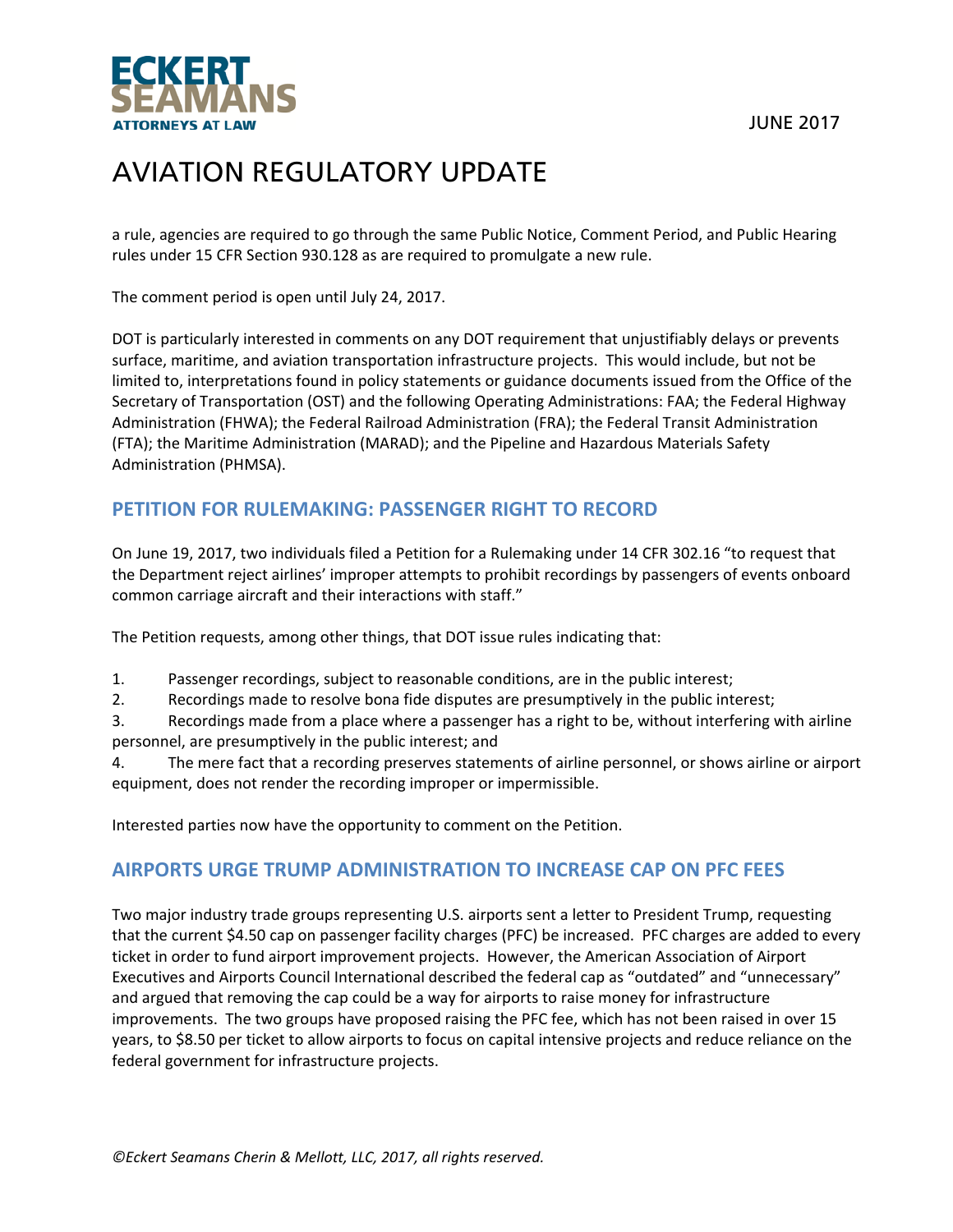

## **DELTA ORDERED TO PAY \$120,000 FOR INACCURACIES IN ANNUAL ANIMAL REPORT**

Delta Airlines has been issued a consent order by the Department of Transportation to pay \$120,000 as a result of inaccurate reporting in its annual animal report provided to the Aviation Consumer Protections Division (ACPD) in January 2016. Delta submitted its animal report for the 2015 year in January 2016 reporting it had transported a total of 98,779 animals. In February 2016 Delta contacted the Department and noted concern in the methodology used by carriers when reporting, and stated the annual animal report was flawed. Delta reviewed its records and concluded that it's previously reported number of animals transported for 2015 was wrong, and the correct number was 159,747. The Department's Office of Aviation Enforcement Proceeding performed an investigation into the drastic change in the numbers reported. The carrier reviewed its calculations and changed the number of animals reported for a third time. The total this time was only 96,630.

As a result of Delta's inaccurate reporting and concern from the Department and several carriers about the accuracy of the data, the publication of the Air Traffic Consumer Report was delayed. This deprived the traveling public of data to be used when determining which carrier to choose when transporting an animal. Delta regrets the misstep and notes that this was the first year in which these reports were required, and actions were not performed in bad faith. The airline has indicated corrective actions and intends to improve its reporting process moving forward.

### **UNITED FACES \$435,000 PENALTY FOR AIRWORTHINESS VIOLATION**

The FAA proposed a \$435,000 penalty on June 9, 2017 alleging that United Airlines operated an aircraft that was not in an airworthy condition. The incident relates to a replaced fuel pump pressure switch on a Boeing 787 that failed to undergo FAA‐required safety inspections prior to the aircraft's return to service.

United operated 23 domestic flights using the aircraft in question; including two flights even after the FAA notified the airline that the aircraft was out of compliance. United has asked to meet with the FAA to discuss the allegations.

### **REMINDER ABOUT ADDING AIRCRAFT TO PART 129 OPERATIONS SPECIFICATIONS**

Just a reminder that when fleet changes are made, new aircraft are acquired, or new U.S. destinations are added, carriers must notify and/or submit documentation to the FAA. Absent emergency circumstances, this information should be submitted at least 30 days in advance to give FAA sufficient time to update the operations specification.

This Aviation Regulatory Update is intended to keep readers current on matters affecting the industry, and is not intended to be legal advice. If you have any questions, please contact Evelyn Sahr at esahr@eckertseamans.com or *202‐659‐6622; Drew Derco at dderco@eckertseamans.com or 202‐659‐6665.*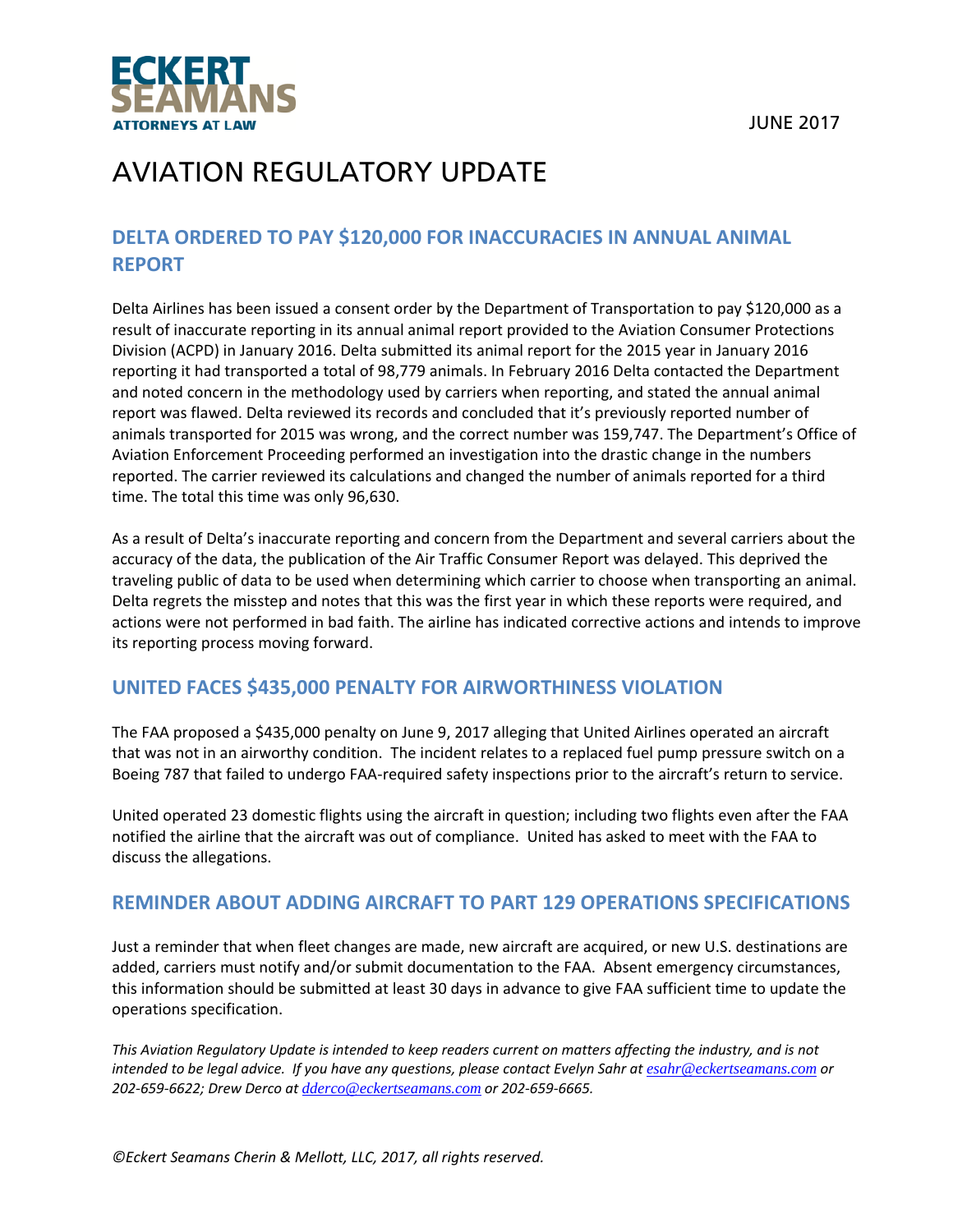



## **DOT ISSUES CONSUMER PROTECTION PENALTIES AGAINST DELTA, FRONTIER, AND AMERICAN**

#### **Delta Air Lines**

On July 21, 2017, the United States Department of Transportation (DOT) fined Delta Air Lines \$200,000 and, after reviewing the airline's Standard Operating Procedures (SOP) for Damage and Liability for Baggage Recovery, directed it to cease and desist from misclassifying and misreporting mishandled baggage claims filed by passengers.

As background, 9 U.S.C. § 41708 authorizes the Secretary of Transportation to require air carriers to submit reports to the Department and 14 C.F.R. Part 234 requires each reporting carrier to file with the Department, on a monthly basis, information about the number of mishandled baggage reports (MBRs) it receives from passengers. This information is then compiled and published in the Department's monthly Air Travel Consumer Report, which ranks the reporting carriers based on various performance criteria, including the rate of MBR per 1,000 enplaned passengers.

Delta's SOP stated that if an agent was unable to settle a mishandled baggage claim with a customer they were to create an entry in Delta's "WorldTracer" for the claim. Delta uses World Tracer to calculate its mishandled baggage reports as required by Part 234. A DOT investigation determined that certain reports were not properly entered into WorldTracer. This affected the accuracy of Delta's data on mishandled baggage and, by extension, the Department's Air Travel Consumer Report that is available to the public. DOT stated that Delta's actions in this regard contradict DOT's mandatory reporting requirements, and is an unfair and deceptive practice and an unfair method of competition in violation of 49 U.S.C. § 41712.

#### **Frontier Airlines**

DOT fined Frontier Airlines \$400,000 on July 21, 2017, for violations of the Department's oversales and denied boarding rules (14 C.F.R. Part 250), as well as a rule that requires air carriers to provide passengers with disabilities assistance in enplaning and deplaning, preboarding and moving within the terminal (14 C.F.R. Part 382).

As background, Part 250 permits airlines to sell more tickets for a flight than there are seats available on the aircraft to be used for that flight. This allows carriers to fill seats that would otherwise have remained empty due to "no shows," thereby achieving operational efficiencies including revenue enhancement for carriers, and resulting in benefits for passengers as a whole by enabling carriers to offer them lower fares. However, in the event a flight is oversold and passengers are unable to fly, DOT regulations mandate compensation and other protections for passengers who are involuntarily denied boarding.

Here, in the course of an investigation, DOT staff reviewed approximately 200 complaints received by the carrier in calendar years 2014 and 2015. Among these files, it identified a significant number of instances in which the complaint file indicated that Frontier involuntarily denied boarding to eligible passengers but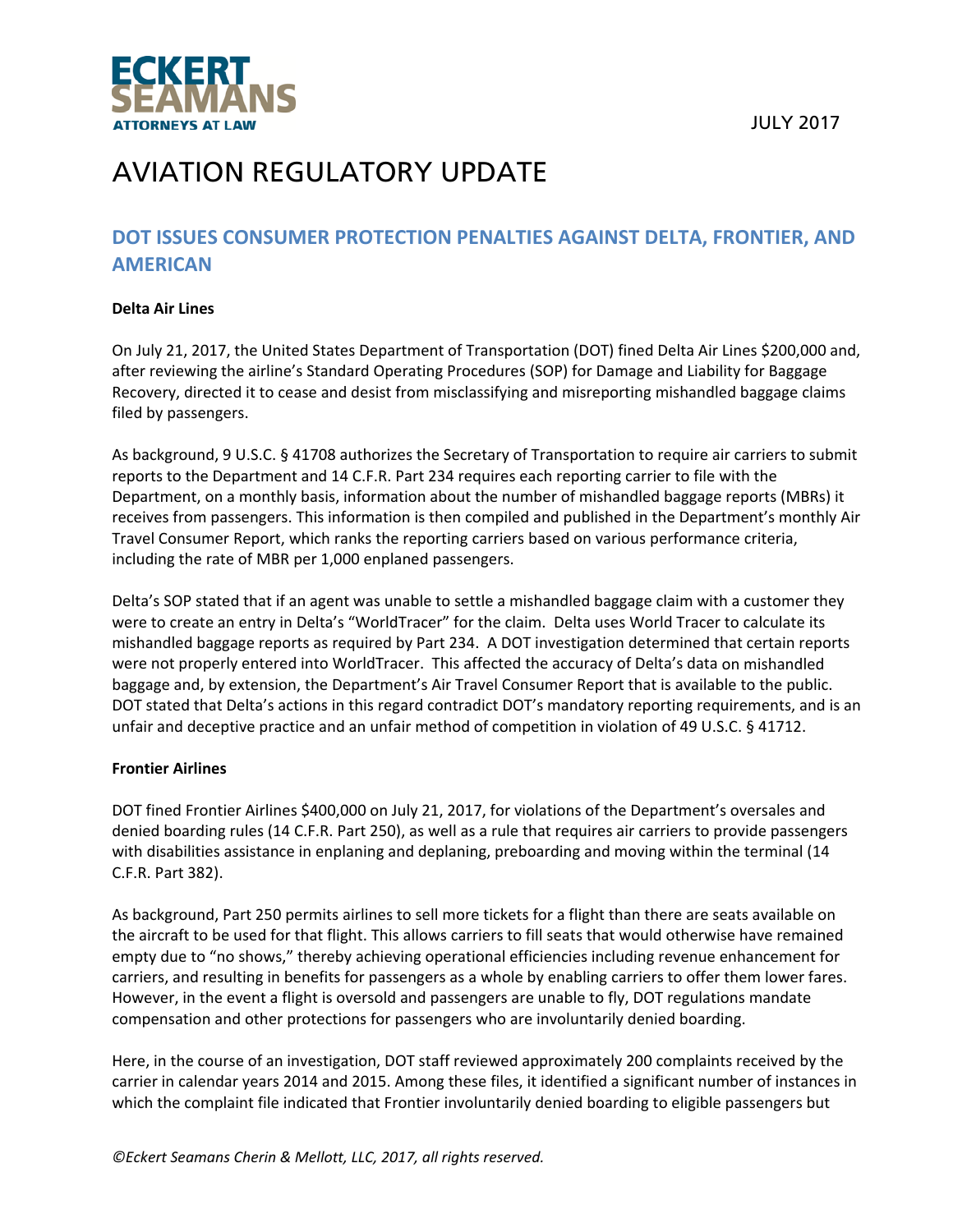

failed to do the following: advise them of their rights to cash or check DBC payments, furnish a written notice to these passengers as required by §250.9, provide proper DBC in a timely manner, or solicit volunteers before denying boarding of passengers involuntarily. Additionally, during on‐site airport inspections conducted in September 2016 by DOT Enforcement Office staff, some Frontier agents, when asked about the handling of oversale situations, informed Enforcement Office staff that only vouchers, rather than cash or a check, are offered as involuntary denied boarding compensation.

For Frontier's Part 382 violations, DOT staff reviewed approximately 375 disability-related complaints from calendar years 2014 and 2015, including complaints received by the carrier and directly by the Department. Its investigation revealed that a disproportionate amount of complaints involving Part 382‐required wheelchair assistance showed that Frontier admitted a violation to the passenger's allegations in the carrier's written response to that passenger. This resulted in an "exorbitantly high rate of violations". Specifically, the Enforcement Office found a high percentage of instances in which Frontier acknowledged that the carrier failed to provide adequate and timely wheelchair assistance to passengers with disabilities in moving within the terminal, in preboarding the aircraft, and in enplaning and deplaning the aircraft. DOT determined that Frontier's actions violated Part 382's requirements that passengers with disabilities receive "prompt" enplaning and deplaning assistance, which inherently includes assistance in moving within the terminal and connecting assistance, if requested.

DOT ultimately determined that the array of violations warranted a \$400,000 fine and ordered Frontier to cease‐and‐desist from future violations.

#### **American Airlines**

Also on July 21, 2017, DOT fined American Airlines \$250,000 for allegedly failing to process a "significant" number of refund requests in a timely manner, in violation of the Truth in Lending Act's Regulation Z (12 C.F.R. Part 226). Regulation Z, and DOT's implementing rule, 14 C.F.R. Part 374, require that airlines transmit a credit statement for a passenger refund to the credit card issuer within seven business days of receipt of full documentation for the refund requested.

Furthermore, American adopted a customer commitment regarding refunds, which was made available on its website. In its customer commitment, American stated that refunds would be provided within seven business days of receipt of the required refund information for credit card transactions, and within 20 business days of receipt of the required information for cash purchases.

A DOT investigation determined that American failed to adhere to this commitment on numerous occasions (i.e. it failed to process refunds in a timely manner). While American asserted that the delays resulted from integration issues with the American Airlines and US Airways Refunds and Customer Relations, the Department nevertheless determined that American's failure to timely process refunds constituted an unfair and deceptive practice and an unfair method of competition in violation of 49 U.S.C. § 41712.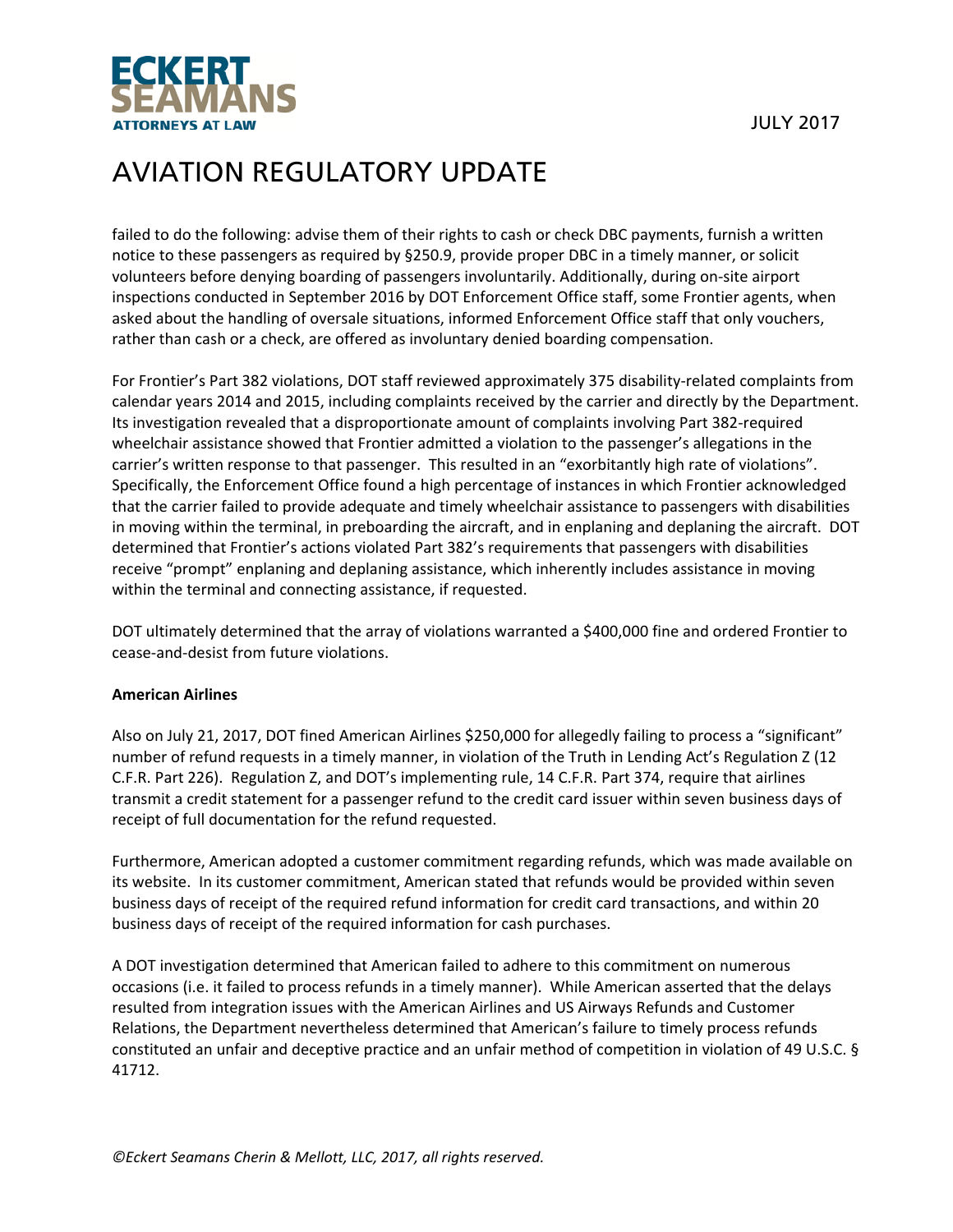

## **TRUMP ADMINISTRATION ISSUES DOT REGULATORY AGENDA FOR 2017**

On July 20, 2017, the Trump Administration issued its first unified regulatory agenda for departments and agencies throughout the federal government, including DOT. The DOT agenda provides guidance on which regulations the Department will work on during the current year. As with any regulatory initiative, Congressional action may impact the Administration's agenda as some regulations are required by Congressional mandates.

The following rules are expected to be addressed in 2017

#### • Accessible In‐Flight Entertainment and Accessible Lavatories on Single‐Aisle Aircraft

Both of these issues have been discussed at length in past versions of this update, and are the result of last year's RegNeg proceeding, which brought together stakeholders from the industry, manufacturers, advocacy groups, and DOT to discuss these and other disability‐related issues.

The new rulemaking would address whether carriers should be required to ensure that the same in‐flight entertainment available to all passengers is accessible to passengers with disabilities. Under a new regulation certain content displayed on aircraft IFE systems would be captioned to provide access to deaf and hard of hearing passengers.

Second, the rulemaking would consider whether carriers should be required to provide accessible lavatories on certain new single aisle aircraft. This would likely involve a requirement that airlines take a number of steps to improve the accessibility of these lavatories within three years after the effective date of the rule but will not be required to increase their size.

• Modernizing Payment of Denied Boarding Compensation

If implemented, this rulemaking would increase flexibility for airlines by amending 14 C.F.R. Part 250 to allow airlines to use prepaid or stored value cards, or other equivalent electronic payment media, in lieu of check or cash payment to compensate passengers who are denied boarding involuntarily due to oversales.

#### • Improving Accuracy of Flight Cancellation Reporting

This rule would revise the process through which flight cancellations are reported to DOT, so as to eliminate from reports all technical cancellations (the cause of the cancellation or delay was due to circumstances within the airline's control, like maintenance or crew problems, aircraft cleaning, baggage loading, fueling, etc.) of code‐share flights as reported by a marketing carrier when a flight was scheduled to be operated by one code‐share partner of the reporting carrier but was actually operated by another codeshare partner. This change would ensure that a marketing (i.e. non‐metal) carrier does not have to report a cancelled flight to the Department in situations when a flight number, operating carrier, or aircraft changes, but the flight still operates according to its published schedule.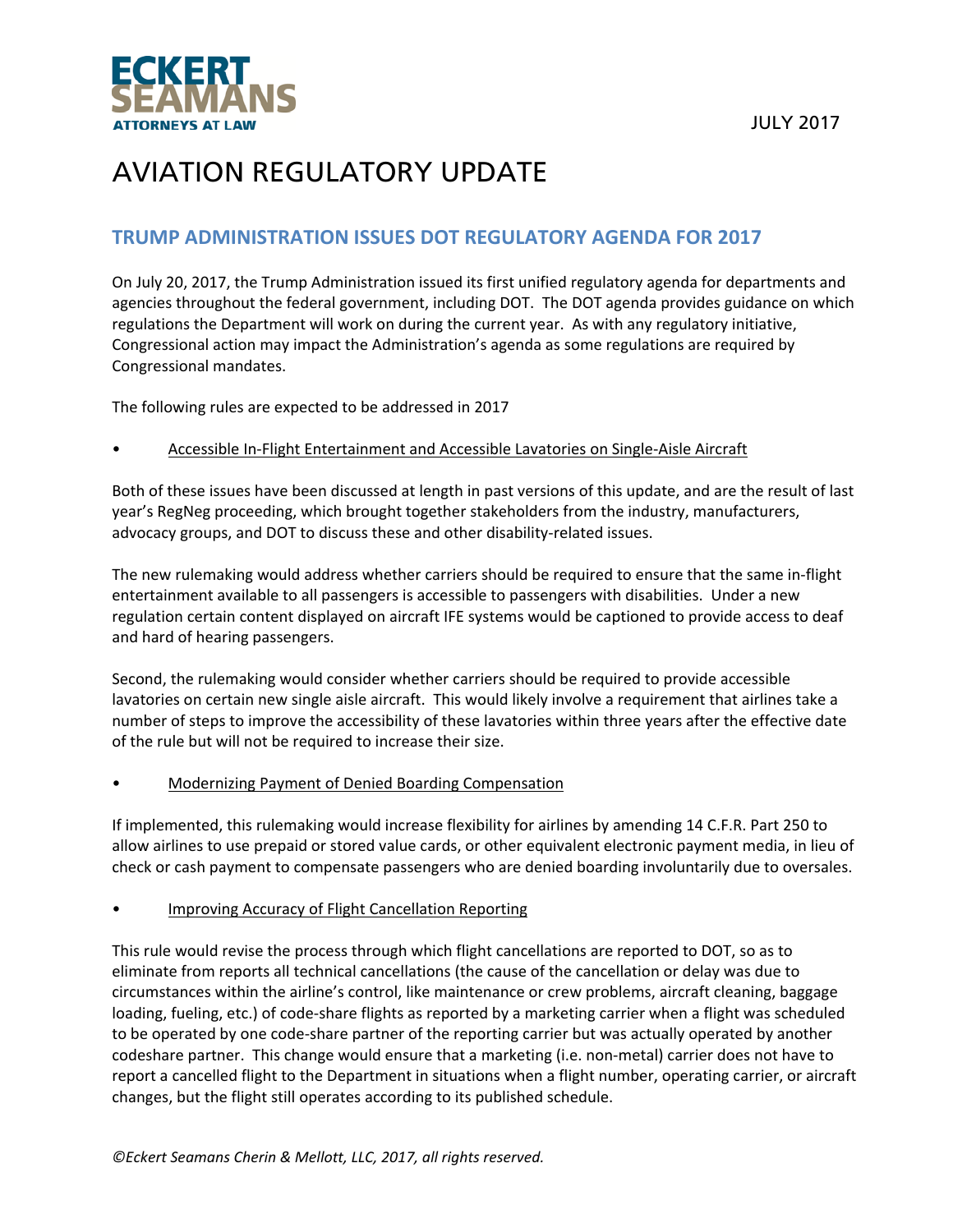

#### • Revisions to Denied Boarding Compensation, Domestic Baggage Liability Limits

This rule would implement inflation adjustments to the maximum Denied Boarding Compensation and Domestic Baggage Liability Limits as required by the respective rules. Specifically, this final rule would raise the maximum denied boarding compensation amounts that have been in effect since August 2015. In accordance with 14 C.F.R. § 254.6, this final rule would also raise the minimum liability limit air carriers may impose for mishandled baggage in domestic air transportation. The new figures have not yet been released by DOT. Currently, the maximum denied boarding compensation is \$1,350. The limit on mishandled baggage in domestic air transportation is currently \$2,750 per occurrence.

The Trump Administration Regulatory plan for 2017 has suspended or deferred action indefinitely on the following DOT‐related issues:

- Carrier‐Supplied Medical Oxygen, Service Request Reporting, and Seating Accommodations with Extra Legroom
- Use of Mobile Wireless Devices for Voice Calls on Aircraft
- Reporting Ancillary Airline Passenger Revenues
- Refunding Baggage Fees for Delayed Checked Bags
- Transparency of Airline Ancillary Service Fees
- Air Transportation Consumer Protection Requirements for Ticket Agents
- Traveling by Air with Service Animals

### **U.S. ENDS "LAPTOP BAN" FOR MIDDLE EASTERN AIRLINES**

The Transportation Security Administration (TSA) announced on July 17, 2017 that all 10 nations that were originally subject to a ban on laptops for direct flights to the United States now comply with heightened Department of Homeland Security (DHS) security standards. As a result, passengers are able to travel with personal electronic devices (PEDs), like laptops, in the main cabin from those countries (see below). Further, on July 21, 2017, the Department of Homeland Security (DHS) posted to its website that "[t]here are currently no airlines under restrictions for large personal electronic devices. The [TSA] has lifted the restrictions on large personal electronic devices for the ten airports/nine airlines in the Middle East and North Africa, which were announced in March. These airports and airlines have also successfully implemented the first phase of enhanced security measures."

The original restriction was imposed by the DHS on flights to the U.S. originating from ten Middle Eastern and North African airports: Dubai International Airport and Abu Dhabi International Airport in the UAE, Hamad International Airport in Doha, Queen Alia International Airport in Amman, Cairo International Airport, Ataturk International Airport in Istanbul, King Abdulaziz International Airport in Jeddah, Kuwait International Airport, and Mohammed V International Airport in Casablanca.

DHS also confirmed that all ten airports have implemented "enhanced security measures". The new requirements include enhanced passenger screening at foreign airports, increased security protocols around aircraft and in passenger areas and expanded canine screening. They affect 325,000 airline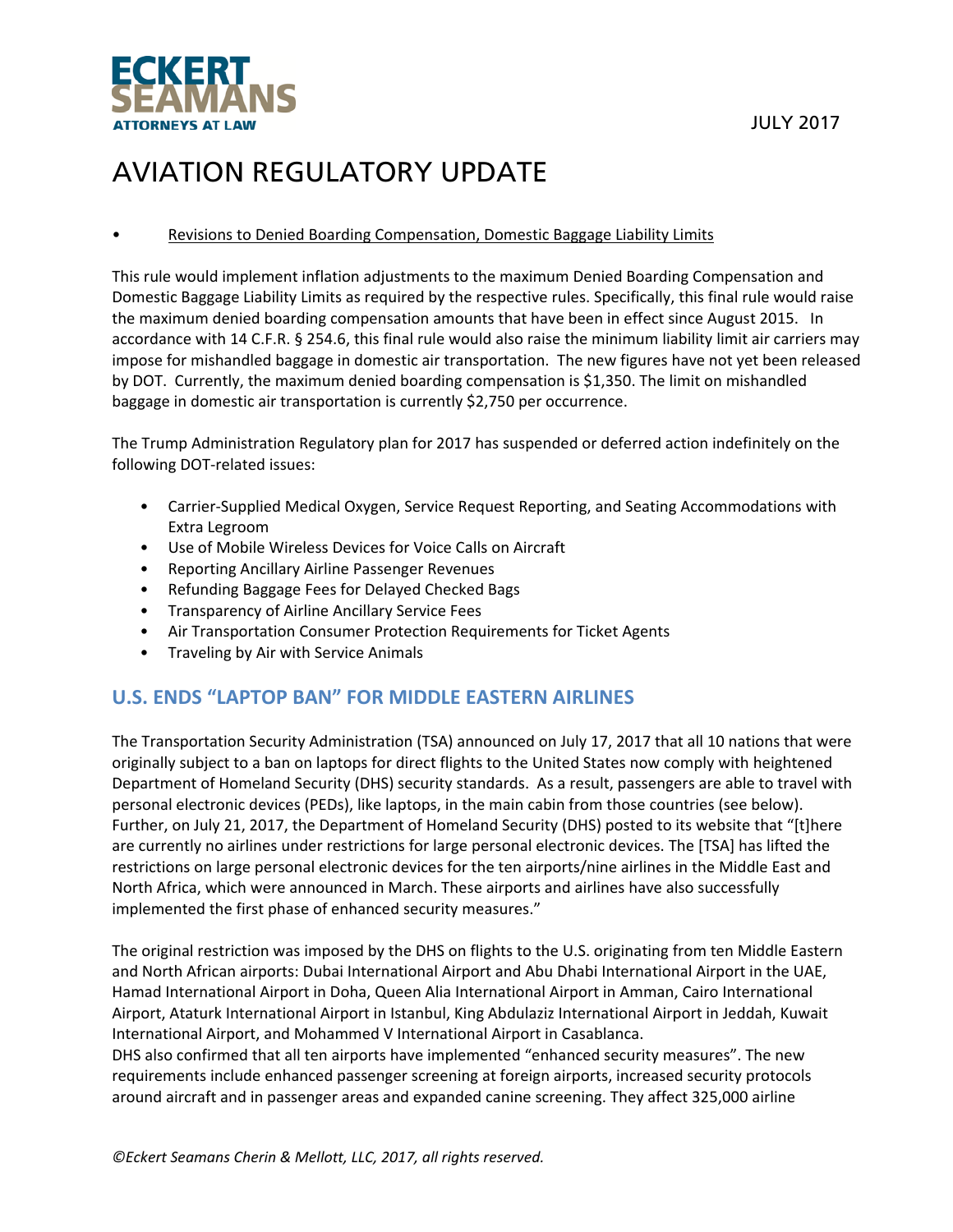

passengers on about 2,000 commercial flights arriving daily in the United States, on 180 airlines from 280 airports in 105 countries. DHS had also announced that international airports have 120 days to comply with other security measures, including enhanced screening of airline passengers.

## **TREASURY DEPARTMENT ISSUES NEW FAQ'S REGARDING CUBA**

On July 25, 2017, the Department of Treasury's Office of Foreign Assets Control (OFAC) issued new and updated frequently asked questions (FAQs) in furtherance of President Trump's June 16, 2017 announcement that his administration would undertake a different diplomatic approach to Cuba than the previous administration. Most importantly, OFAC, which enforces and administers economic and trade sanctions, states in the FAQs that any changes mentioned in President Trump's June speech "do not take effect until the new regulations are issued…in the coming months".

As we reported in our June 2017 Newsletter, the most significant change removes "individual people‐to‐ people travel" between the U.S. and Cuba. OFAC announced that licenses instead will be issued for "group travel" "under the auspices of an organization… that sponsors such exchanges to promote people‐to‐ people contact." There are not currently any other planned changes to the other 11 general licenses authorizing travel to Cuba. The FAQs state that U.S. airline travel to Cuba will not change because the new policy will not affect the means by which persons subject to U.S. jurisdiction may purchase airline tickets for travel to Cuba.

Further, the State Department will publish a list of entities with which direct transactions "generally will not be permitted". More guidance on conducting business in Cuba will accompany the new regulations which will be released on a yet-to-be determined date.

The full and updated July 25, 2017 FAQs are:

### **1. How will OFAC implement the changes to the Cuba sanctions program announced by the President on June 16, 2017? Are the changes effective immediately?**

OFAC will implement the Treasury‐specific changes via amendments to its Cuban Assets Control Regulations. The Department of Commerce will implement any necessary changes via amendments to its Export Administration Regulations. OFAC expects to issue its regulatory amendments in the coming months. The announced changes do not take effect until the new regulations are issued.

### 2. What is individual people-to-people travel, and how does the President's announcement impact this **travel authorization?**

Individual people‐to‐people travel is educational travel that: (i) does not involve academic study pursuant to a degree program; and (ii) does not take place under the auspices of an organization that is subject to U.S. jurisdiction that sponsors such exchanges to promote people‐to‐people contact. The President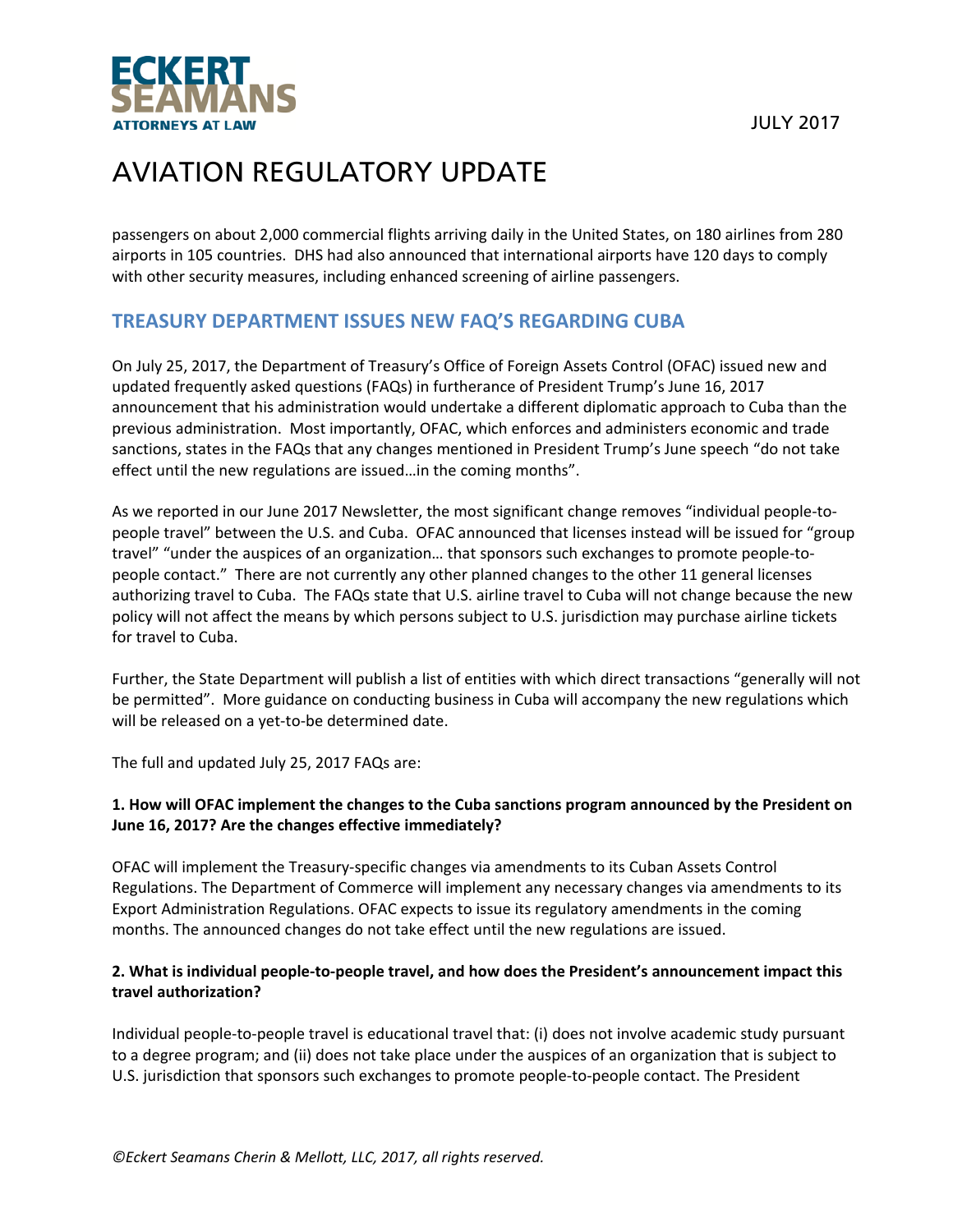

instructed Treasury to issue regulations that will end individual people‐to‐people travel. The announced changes do not take effect until the new regulations are issued.

#### **3. Will group people‐to‐people travel still be authorized?**

Yes. Group people‐to‐people travel is educational travel not involving academic study pursuant to a degree program that takes place under the auspices of an organization that is subject to U.S. jurisdiction that sponsors such exchanges to promote people-to-people contact. Travelers utilizing this travel authorization must: (i) maintain a full-time schedule of educational exchange activities that are intended to enhance contact with the Cuban people, support civil society in Cuba, or promote the Cuban people's independence from Cuban authorities, and that will result in meaningful interaction between the traveler and individuals in Cuba; and (ii) be accompanied by an employee, consultant, or agent of the sponsoring organization, who will ensure that each traveler maintains a full-time schedule of educational exchange activities. In addition, the predominant portion of the activities engaged in by individual travelers must not be with prohibited officials of the Government of Cuba or prohibited members of the Cuban Communist Party (as defined in the regulations). Once OFAC issues the new regulations, new individual people‐to‐people travel will not be authorized.

#### **4. Will organizations subject to U.S. jurisdiction that sponsor exchanges to promote people‐to‐people contact be required to apply to OFAC for a specific license?**

No. To the extent that proposed travel falls within the scope of an existing general license, including group people‐to‐people educational travel, persons subject to U.S. jurisdiction may proceed with sponsoring such travel without applying to OFAC for a specific license. It is OFAC's policy not to grant applications for a specific license authorizing transactions where a general license is applicable.

Once the State Department publishes its list of entities and subentities with which direct transactions will not be authorized and OFAC issues its regulations, no new transactions, including travel‐related transactions, may be initiated with these identified entities and subentities. Prior travel arrangements that may involve these entities or subentities will still be authorized. See FAQ 8.

### 5. How do the changes announced by the President on June 16, 2017 affect individual people-to-people **travelers who have already begun making their travel arrangements (such as purchasing flights, hotels, or rental cars)?**

The announced changes do not take effect until OFAC issues new regulations. Provided that the traveler has already completed at least one travel-related transaction (such as purchasing a flight or reserving accommodation) prior to the President's announcement on June 16, 2017, all additional travel‐related transactions for that trip would also be authorized, including if the trip occurs after OFAC issues new regulations, provided the travel‐related transactions are consistent with OFAC's regulations as of June 16, 2017. Once the State Department publishes its list of entities and subentities with which direct transactions will not be authorized and OFAC issues its regulations, no new transactions may be initiated with these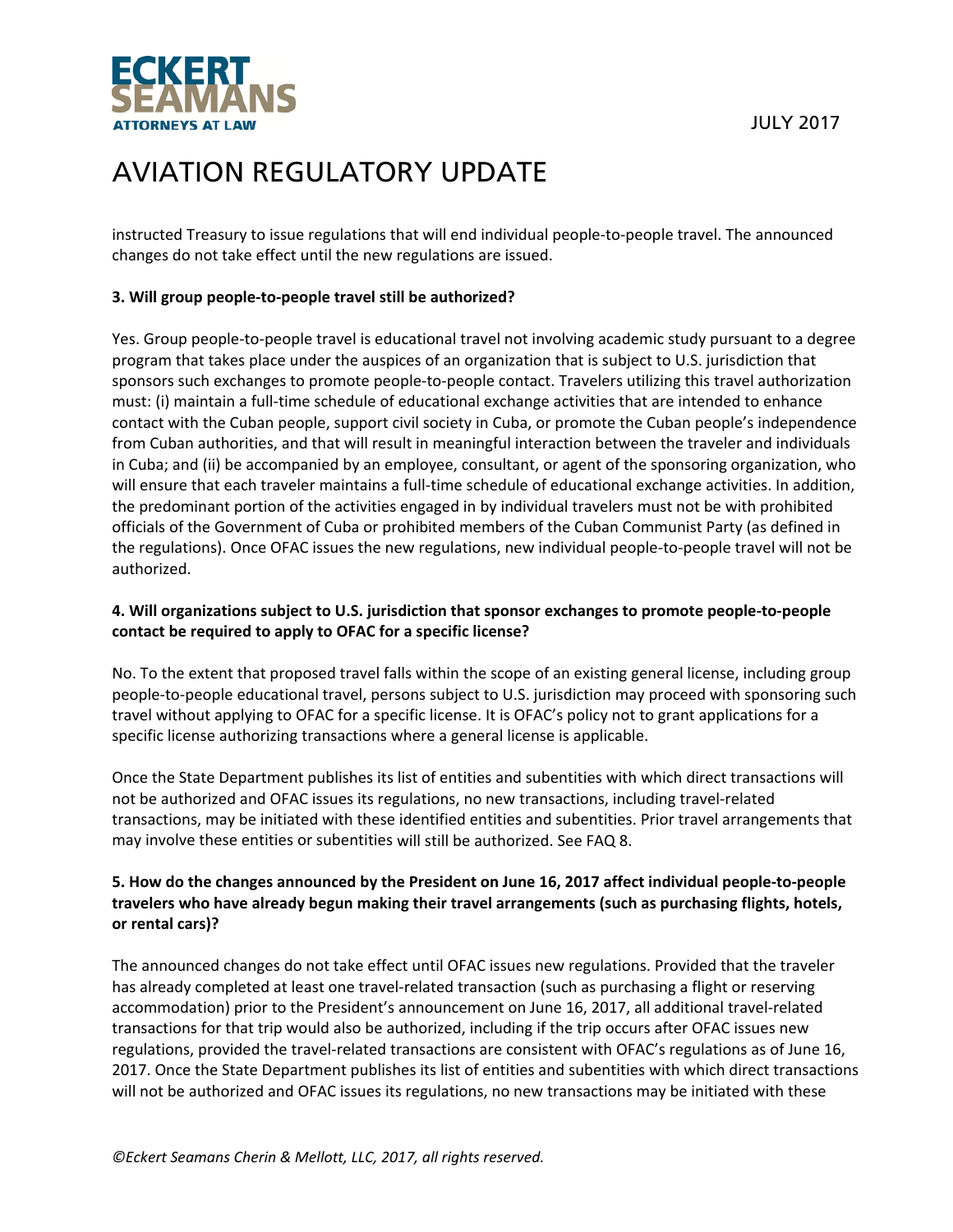



identified entities and subentities. Prior travel arrangements that may involve these entities or subentities will still be authorized. See FAQ 8.

### **6. How does the new policy impact other authorized travel to Cuba by persons subject to U.S. jurisdiction?**

The new policy will also impact certain categories of educational travel as well as travel under support for the Cuban people, as set forth in the National Security Presidential Memorandum signed by the President on June 16, 2017. In addition, following the issuance of OFAC's regulatory changes, travel‐related transactions with prohibited entities identified by the State Department will not be permitted, unless otherwise authorized by OFAC. Guidance will accompany the issuance of the new regulations.

### 7. Will persons subject to U.S. jurisdiction be required to apply to OFAC for a specific license to engage in **Cuba‐related travel and transactions consistent with the other authorized categories of travel?**

To the extent that proposed travel falls within the scope of an existing general license, persons subject to U.S. jurisdiction may proceed with such travel without applying to OFAC for a specific license. It is OFAC's policy not to grant applications for a specific license authorizing transactions where a general license is applicable. Once the State Department publishes its list of entities and subentities with which direct transactions will not be authorized and OFAC issues its regulations, no new transactions may be initiated with these identified entities and subentities. Prior travel arrangements that may involve these entities or subentities will still be authorized. See FAQ 8.

### 8. How do the changes announced by the President on June 16, 2017 affect authorized travelers to Cuba **whose travel arrangements may include direct transactions with entities related to the Cuban military, intelligence, or security services that may be implicated by the new Cuba policy?**

The announced changes do not take effect until OFAC issues new regulations. Consistent with the Administration's interest to avoid negatively impacting Americans for arranging lawful travel to Cuba, any travel‐related arrangements that include direct transactions with entities related to the Cuban military, intelligence, or security services that may be implicated by the new Cuba policy will be permitted provided that those travel arrangements were initiated prior to the State Department listing of the entity or subentity. Once the State Department adds an entity or subentity to the list, new direct financial transactions with the entity or subentity will not be permitted, unless authorized by OFAC.

### **9. How do the changes announced by the President on June 16, 2017 affect companies subject to U.S. jurisdiction that are already engaged in the Cuban market and that may undertake direct transactions with entities related to the Cuban military, intelligence, or security services that may be implicated by the new Cuba policy?**

The announced changes do not take effect until OFAC issues new regulations. Consistent with the Administration's interest in not negatively impacting American businesses for engaging in lawful commercial opportunities, Cuba‐related commercial engagement that includes direct transactions with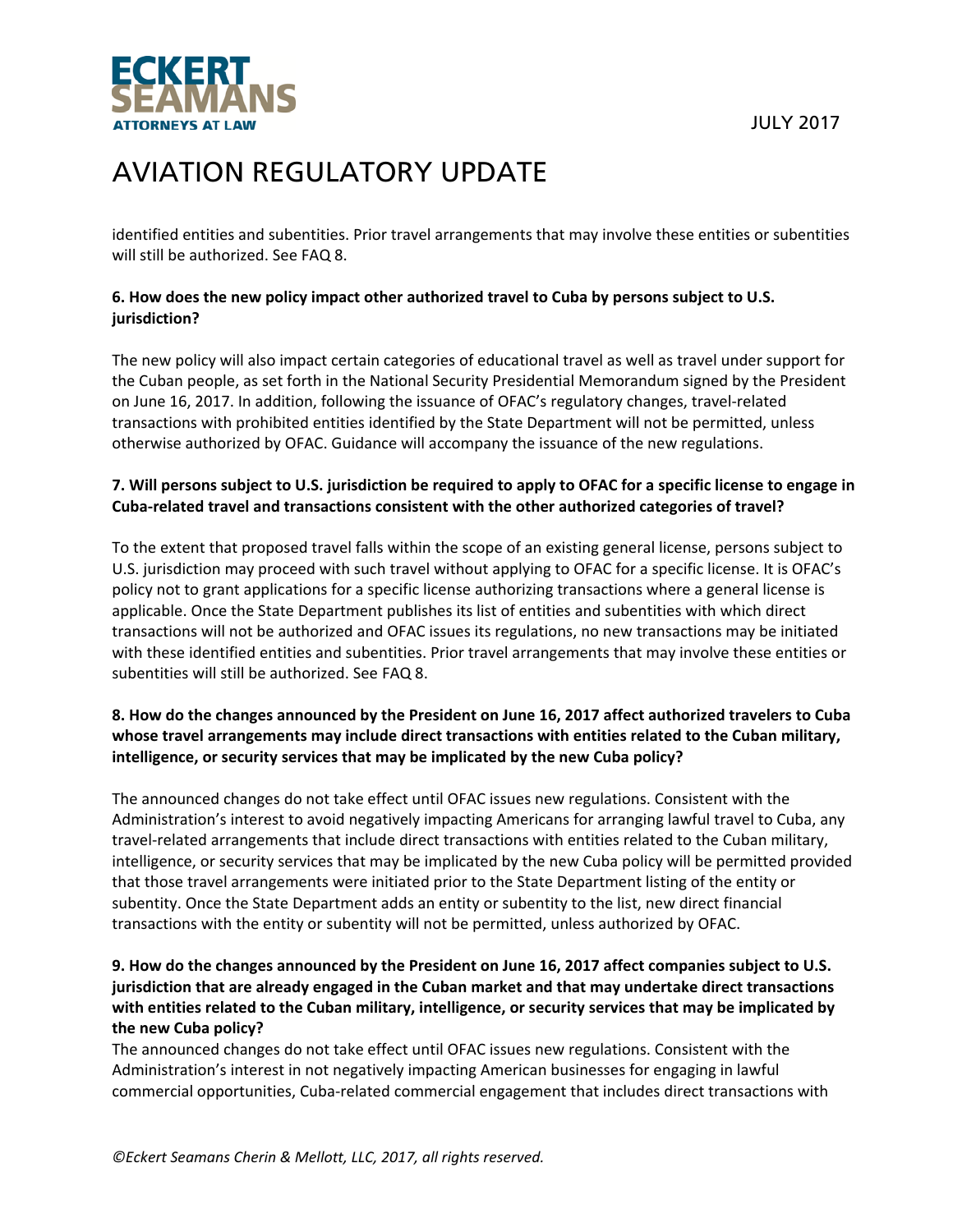

entities and subentities related to the Cuban military, intelligence, or security services that may be implicated by the new Cuba policy will be permitted after the issuance of new regulations by OFAC, provided that those commercial engagements were in place prior to the issuance of the forthcoming regulations. For example, businesses will be permitted to continue with transactions outlined in contingent or other types of contractual arrangements agreed to prior to the issuance of the new regulations, consistent with other CACR authorizations.

### **10. Does the new policy affect the means by which persons subject to U.S. jurisdiction may purchase airline tickets for authorized travel to Cuba?**

No. The new policy will not change the means by which persons subject to U.S. jurisdiction traveling to Cuba pursuant to the 12 categories of authorized travel may purchase their airline tickets.

#### **11. Can I continue to send authorized remittances to Cuba?**

Yes. The announced policy changes will not change the authorizations for sending remittances to Cuba. Additionally, the announced changes include an exception that will allow for transactions incidental to the sending, processing, and receipt of authorized remittances to the extent they would otherwise be restricted by the new policy limiting transactions with certain identified Cuban military, intelligence, or security services. However, consistent with the President's policy announcement, changes will be made to the definition of prohibited members of Government of Cuba that may exclude certain persons from receipt of such remittances.

#### **12. How will the new policy impact existing OFAC specific licenses?**

The forthcoming regulations will be prospective and thus will not affect authorized transactions under existing specific licenses, unless explicitly noted.

#### **13. How will U.S. companies know if a Cuban counterpart is affiliated with a prohibited entity or subentity in Cuba?**

The State Department will be publishing a list of entities and subentities with which direct transactions generally will not be permitted. Guidance will accompany the issuance of the new regulations. The announced changes do not take effect until the new regulations are issued.

#### 14. Is authorized travel by cruise ship or passenger vessel to Cuba impacted by the new Cuba policy?

Persons subject to U.S. jurisdiction will still be able to engage in authorized travel to Cuba by cruise ship or passenger vessel.

Following the issuance of OFAC's regulatory changes, travel-related transactions with prohibited entities and subentities identified by the State Department generally will not be permitted. Guidance will accompany the issuance of the new regulations.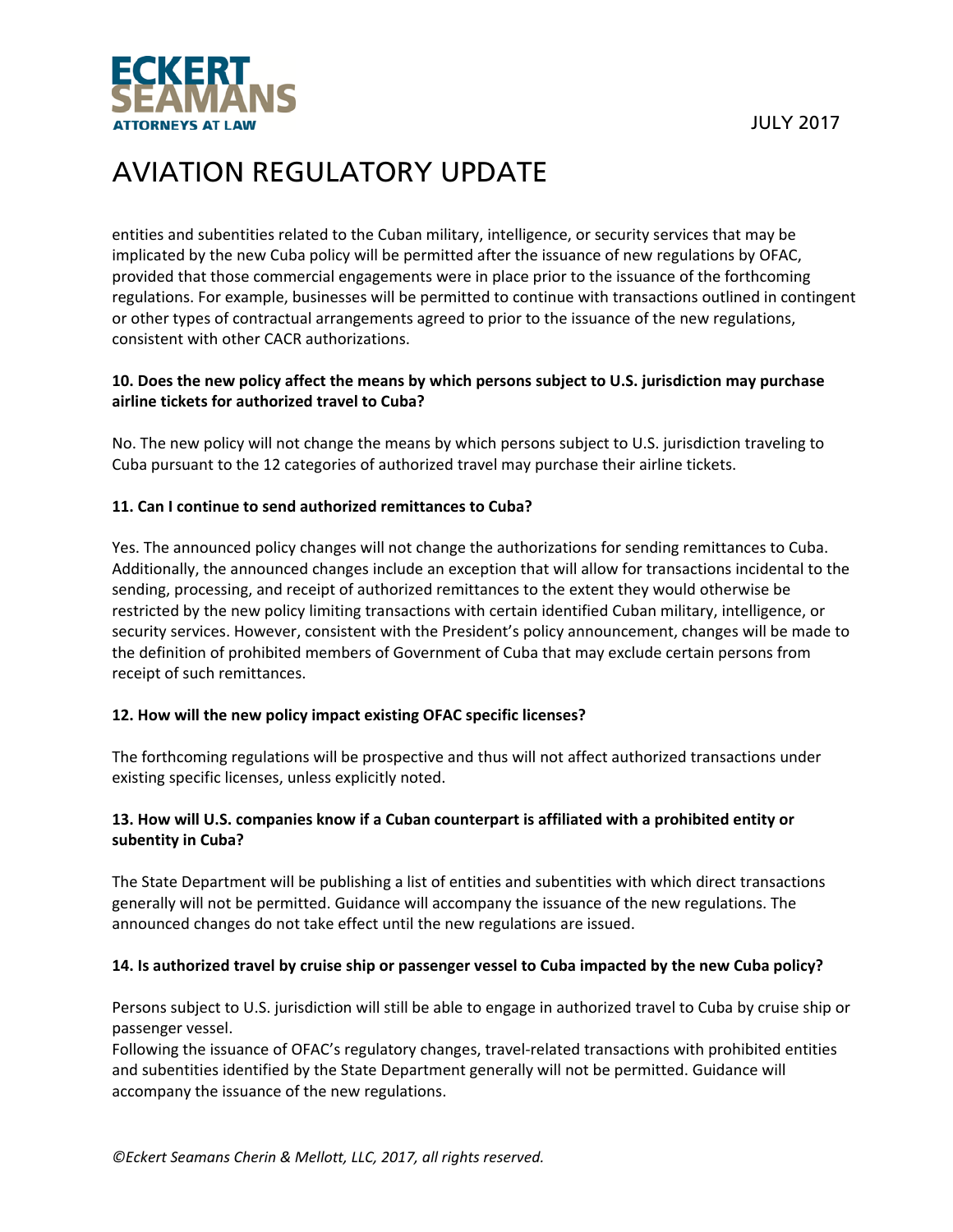



## **U.S. IMPOSES NEW SANCTIONS ON IRAN**

On July 18, 2017, President Trump issued new sanctions against 18 Iranian entities and individuals for supporting the Islamic republic's "ballistic missile program, military procurement and outside armed groups[.]" The sanctions freeze any assets the targets may have in the U.S. and prevents Americans from doing business with them.

The Treasury Department placed sanctions on seven entities and five individuals for their support of the Iranian military and the Islamic Revolutionary Guard Corps, as well as two Iranian companies allegedly engaged in international hacking efforts and two men connected to the company. The individuals, Mohammed Saeed Ajily and Mohammed Reza Rezakhah, are alleged by the Treasury and in federal court documents to have stolen defense software from a U.S. company for sale in Iran by Ajily's company, Ajily Software Procurement Group. A related company is also a target of sanctions.

The full list of entities on the sanctions list, as published by OFAC, includes:

- ABASCIENCE TECH CO. LTD.;
- ANDISHEH VESAL MIDDLE EAST COMPANY;
- ISLAMIC REVOLUTIONARY GUARD CORPS AEROSPACE FORCE SELF SUFFICIENCY JIHAD ORGANIZATION (a.k.a. ISLAMIC REVOLUTIONARY GUARD CORPS AEROSPACE FORCE RESEARCH AND SELF SUFFICIENCY JEHAD ORGANIZATION;
- ISLAMIC REVOLUTIONARY GUARD CORPS RESEARCH AND SELF‐SUFFICIENCY JEHAD ORGANIZATION (a.k.a. ISLAMIC REVOLUTIONARY GUARD CORPS RESEARCH AND SELF‐SUFFICIENCY JIHAD ORGANIZATION; a.k.a. ISLAMIC REVOLUTIONARY GUARD CORPS SELF‐SUFFICIENCY JEHAD ORGANIZATION);
- QESHM MADKANDALOO SHIPBUILDING COOPERATIVE CO (a.k.a. MAD KANDALU COMPANY; a.k.a. MAD KANDALU SHIPBUILDING COOPERATIVE; a.k.a. MAD KANDALU SHIPBUILDING COOPERATIVE QESHM; a.k.a. MADKANDALOU COMPANY);
- RAMOR GROUP (a.k.a. RAMOR DIS TICARET VE INSAAT YATIRIM ANONIM SIRKETI);
- RAYAN ROSHD AFZAR COMPANY (a.k.a. RAYAN ROSHD COMPANY; a.k.a. "RAYAN ROSHD");
- RAYBEAM OPTRONICS CO. LTD.;
- RAYTRONIC CORPORATION, LIMITED; and
- SUNWAY TECH CO., LTD.

### **DOT FINES TAP AIR PORTUGAL \$100,000 FOR TARMAC DELAY**

On July 6, 2017 DOT and TAP Air Portugal agreed to a consent order involving a significant tarmac delay violation. Specifically, DOT found that TAP failed to adhere to the assurances in its contingency plan for lengthy tarmac delays regarding deplaning of passengers, provision of adequate food, and access to operable lavatories during a lengthy delay at Boston's Logan International Airport (BOS). DOT fined TAP \$100,000 and ordered the carrier to cease and desist from future similar violations.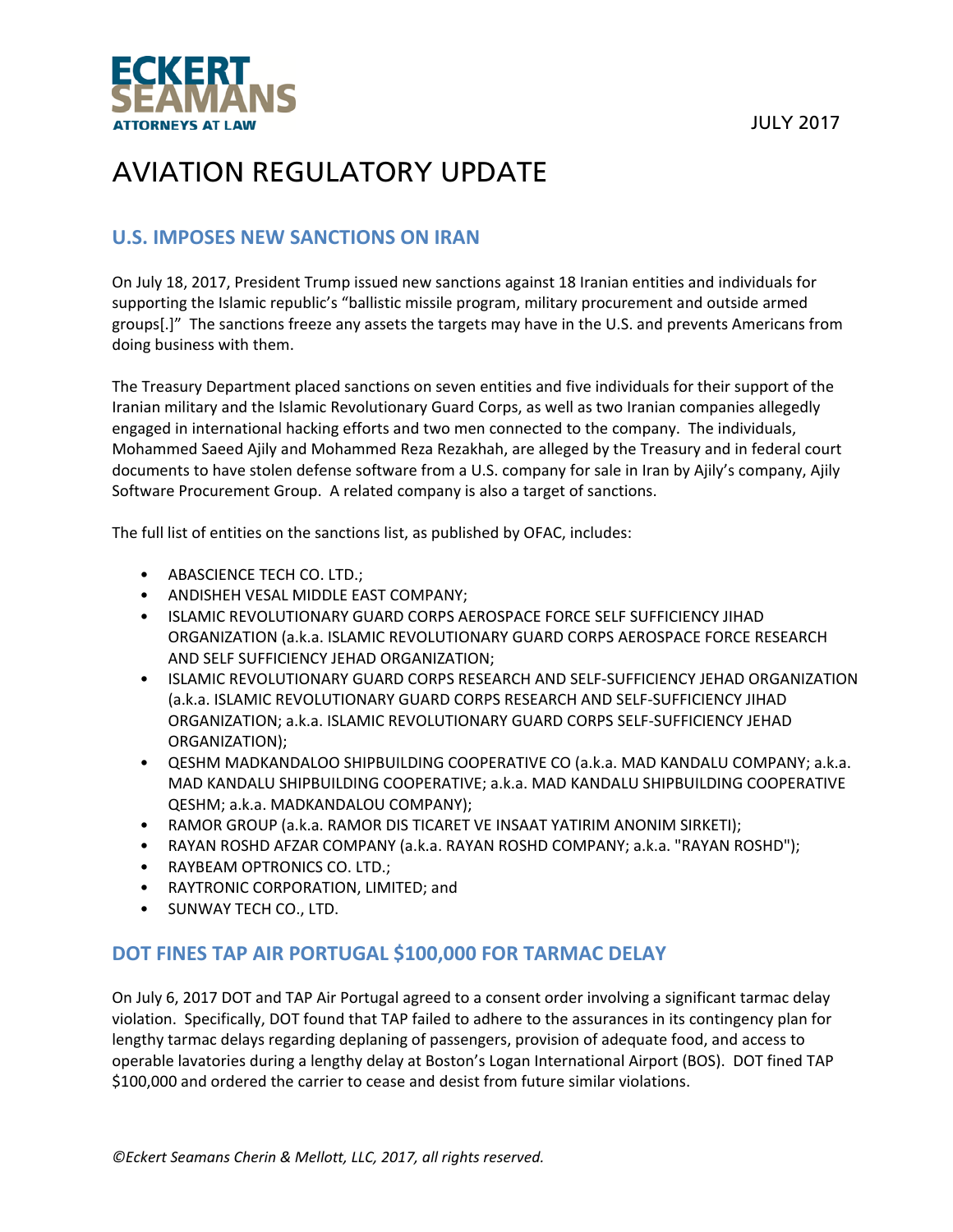

The 4‐hour and 26‐minute tarmac delay occurred on July 25, 2016, after TAP Flight 213 was diverted to BOS due to thunderstorms in the New York City-area. Flight 213, which was originally bound for Newark Liberty International Airport (EWR) was one of 19 flights diverted to Boston that evening, but it and one other were the only flights to experience an extended tarmac delay. DOT determined that TAP chose not to cancel the flight, which would have allowed them to use a gate at BOS, "despite its awareness of both the congestion at BOS and significant passenger discomfort onboard the aircraft due to the failure of the aircraft's auxiliary power unit (APU), which resulted in a lack of air conditioning for nearly two hours during the delay. During that period, law enforcement boarded the aircraft at TAP's request due to multiple agitated passengers." TAP blamed the delay on "perfect storm" events outside its control, which resulted in the shutdown of all three major New York City‐area airports and resulted in TAP 213 being one of the last to divert to Boston, which resulted in strained facilities at Logan.

## **FAA PROPOSES \$63,000 CIVIL PENALTY AGAINST TERRAZZO USA FOR ALLEGED HAZARDOUS MATERIALS VIOLATIONS**

On June 28, 2017, the FAA proposed a \$63,000 civil penalty against Terrazzo USA (Terrazzo) and Associated, Inc. for allegedly violating the Hazardous Materials Regulations. The allegation holds that on June 23, 2016 Terrazzo tendered to UPS a box holding corrosive liquid for shipment by air. Workers at the UPS sort facility in Austin, Texas, later discovered the shipment was leaking. The package was not accompanied by shipping papers providing a proper description of the material or emergency response information. It was also not properly marked, labeled, packaged, described or in the proper condition for shipping to prevent the release of hazardous material. The FAA also states that Terrazzo failed to train its employees regarding hazardous materials. Terrazzo has 30 days from receipt of the FAA's enforcement letter to respond to the agency.

This Aviation Regulatory Update is intended to keep readers current on matters affecting the industry, and is not intended to be legal advice. If you have any questions, please contact Evelyn Sahr at esahr@eckertseamans.com or *202‐659‐6622; Drew Derco at dderco@eckertseamans.com or 202‐659‐6665.*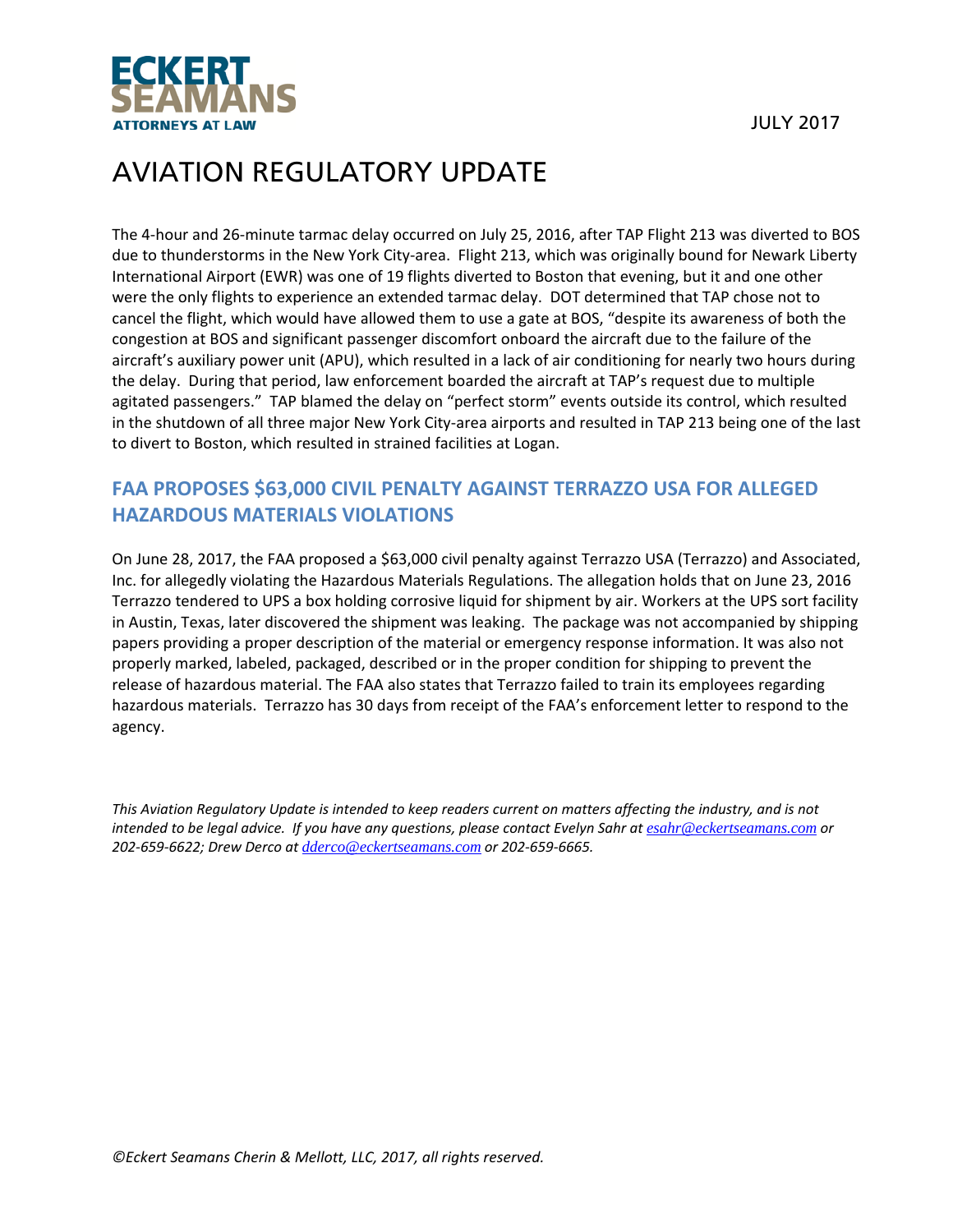August 2017



## AVIATION REGULATORY UPDATE

## **UNITED STATES COURT OF APPEALS ORDERS FAA TO ADDRESS PASSENGER SAFETY CONCERNS REGARDING DECREASED SEAT DIMENSIONS**

On July 28, 2017, the U.S. Court of Appeals for the District of Columbia Circuit, in a case it called "the Case of the Incredible Shrinking Airline Seat" ruled, in part, in favor of the passenger rights organization, FlyersRights, holding that the Federal Aviation Administration (FAA) failed to cite any studies or tests to corroborate its conclusions that seat size did not present a safety or security concern.

FlyersRights had petitioned the FAA to issue rules governing the minimum requirements for seat sizes and spacing on commercial passenger aircraft and to create an advisory committee to assist and advise the FAA on this issue. The organization provided evidence that airline seat and spacing dimensions have steadily decreased in size in the last several decades, particularly in economy‐class, where some seat pitches are as small as 28 inches with widths at 17 inches. FlyersRights expressed concern that the decrease in seat size, coupled with the increase in passenger size since the 1960's, imperiled passengers' health and safety by impeding emergency egress. The FAA denied the request but failed to cite any studies or tests to corroborate its representations to the contrary.

The Court found that when the FAA responds to a petition exposing a life-and-death safety concern, it must adequately explain the facts and policy concerns and those facts must have some basis in the record. While the FAA cited certain studies to the Court, it did not address how increased passenger size interacts with the current seat dimensions to affect emergency egress. The Court further held that "[as] a matter of basic physics, at some point seat and passenger dimensions would become so squeezed as to impede the ability of passengers to extricate themselves from their seats and get over to an aisle. The question is not whether seat dimensions matter, but when." Finally, the Court was concerned because the FAA claimed that emergency evacuation tests were successfully run with seat dimensions as small as those being used by commercial airlines today but the tests were not provided to the Court.

The matter was sent back to the FAA for a "properly reasoned disposition" of the organization's safety concerns.

### **TRUMP ADMINISTRATION IMPOSES NEW SANCTIONS ON VENEZUELA**

In clear opposition to the regime of Venezuelan President Nicholas Maduro, the Trump Administration on July 31, 2017 hit Maduro with sanctions just one day after he declared a victory that would reportedly allow him to consolidate his power.

Effective July 31, 2017, the U.S. Treasury Department put a freeze on all of President Maduro's assets that are subject to U.S. jurisdiction. The new sanctions also bar U.S. citizens from dealing with President Maduro. Interestingly, Maduro joins a small fraternity of just a few heads of state to be sanctioned by the U.S. government. Others include Syrian President Bashar al‐Assad, North Korea's Supreme Leader Kim Jong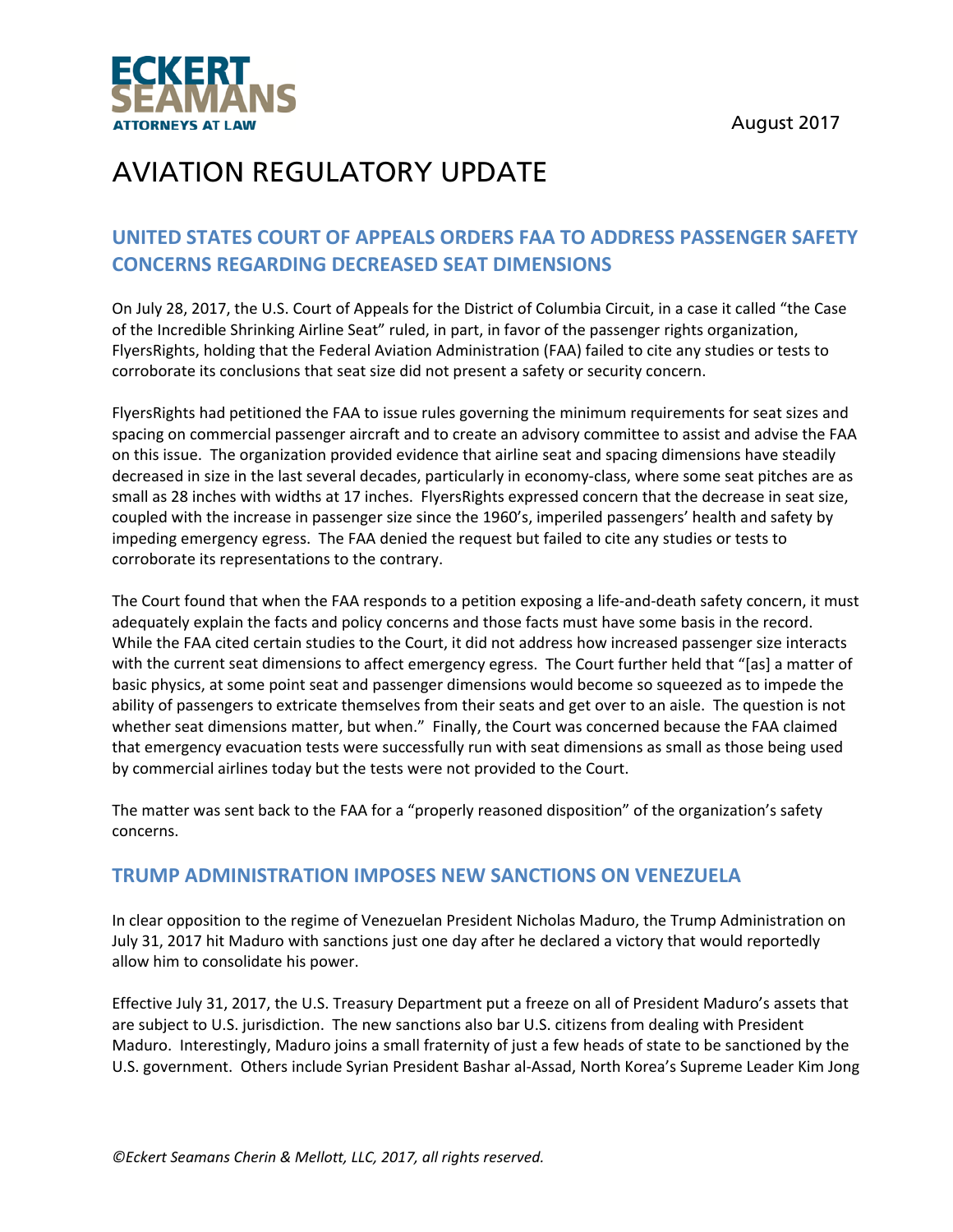



Un, Zimbabwe's President Robert Mugabe, former Yugoslav President Slobodan Milosevic, and Manuel Noriega, the former military dictator of Panama.

Then, on August 25, 2017, the White House imposed a new round of economic sanctions on Venezuela. These newest prohibitions restrict trading of Venezuelan bonds, which are sold in American financial markets by the Maduro government in order to raise money outside of Venezuela's depressed economy. While President Trump ultimately decided not to prohibit imports of Venezuelan oil to American refineries (which likely would have crippled the Venezuelan government), the policies with respect to bond trading could increase the likelihood of a default by the Venezuelan government on its debts in late 2017. It is reported that Venezuela's cash reserves have depleted to just \$10 billion, the lowest in more than 70 years.

According to the White House, the measures are "carefully calibrated to deny the Maduro dictatorship a critical source of financing to maintain its illegitimate rule, protect the United States financial system from complicity in Venezuela's corruption and in the impoverishment of the Venezuelan people, and allow for humanitarian assistance."

### **PEKOSKE BEGINS TENURE AS TSA ADMINISTRATOR**

On August 3, 2017, the Senate confirmed by voice vote David Pekoske to be the next administrator of the Transportation Security Administration (TSA). Pekoske is a former vice commandant for the Coast Guard, and his nomination was previously approved by both Senate Commerce, Science and Transportation Committee and the Senate Homeland Security Committee.

Pekoske was officially sworn in on August 10, 2017, becoming the 13th TSA administrator in the agency's 16‐year history. He will lead a workforce of approximately 60,000 employees, charged with maintaining the security operations at nearly 450 airports throughout the United States. He will also manage the Federal Air Marshal Service and work on initiatives for shared security for highways, railroads, ports, mass transit systems and pipelines. With respect to airlines, Pekoske will most likely assist Acting Secretary Elaine Duke to oversee implementation of a June 2017 DHS directive, ordering 180 airlines to work with partner airports around the glove to update security for flights to the United States, among other transportation security issues.

### **TRUMP ADMINISTRATION AND RIGHTS GROUPS SETTLE TRAVEL BAN SUIT**

The ACLU lawsuit against the Trump administration's travel ban has settled. In a recent announcement, attorneys for both the ACLU and the Justice Department reportedly reached an agreement late on August 29, 2017, although the terms of the deal will not be announced until later this week. As our readers may recall, the ACLU and other groups filed suit earlier this year on behalf of two Iraqis held at JFK International Airport and other individuals similarly situated in similar cases across the U.S. following President Trump's controversial travel ban. The ban, which has since been blocked, attempted to bar immigrants from seven predominantly Muslim countries and suspend the U.S. refugee program.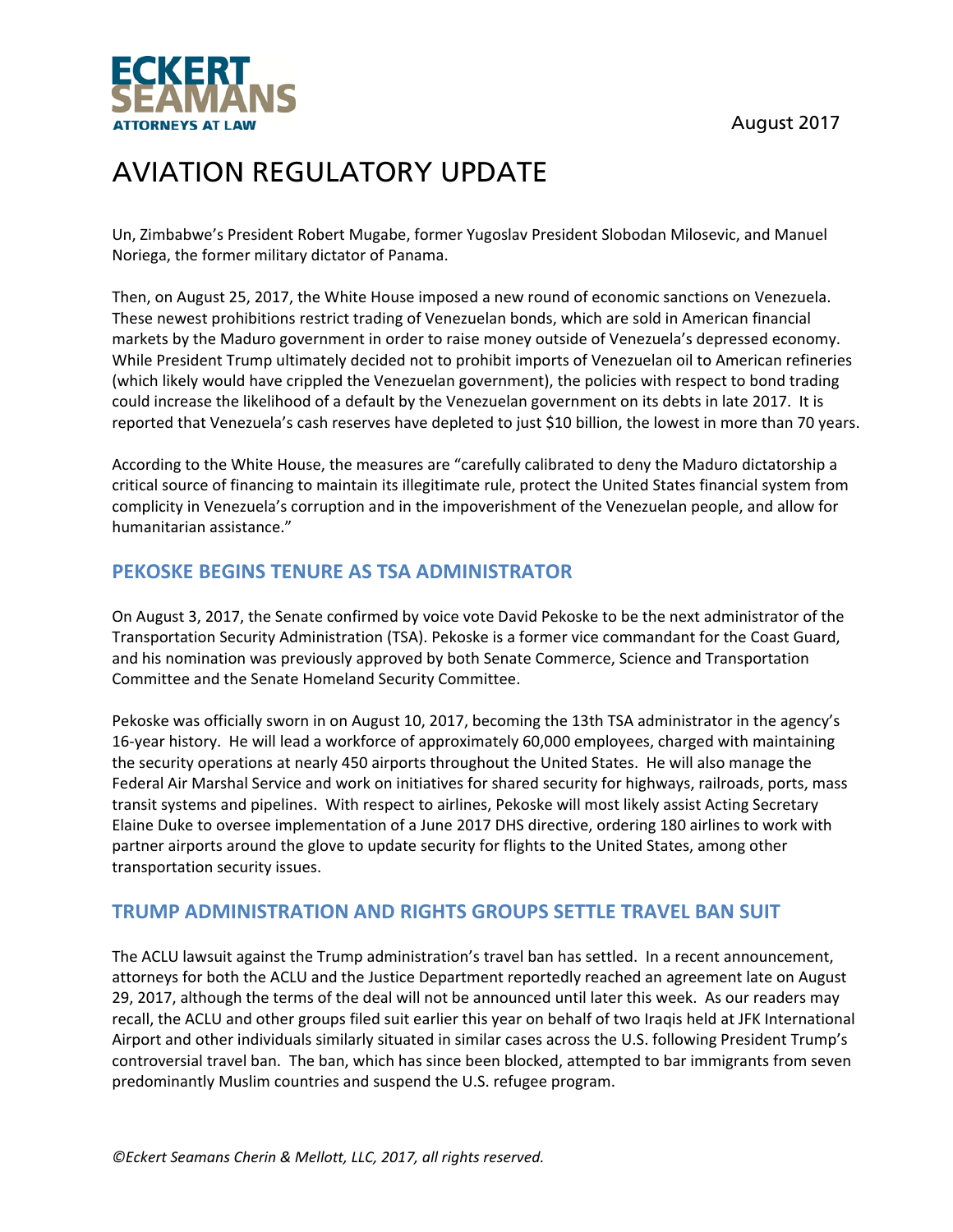



After the blocking of the first ban by other courts, the Trump administration introduced a revised version via a second executive order, which sought to block nationals from Iran, Libya, Somalia, Sudan, Syria, and Yemen for 90 days. Iraq was dropped from the list of affected countries. The Supreme Court will hear oral arguments in the fall on this revised ban. However, both executive orders are deemed illegal and unconstitutional by many rights groups.

A conference is scheduled for Thursday afternoon, at which time the terms of the settlement deal will be made public.

## **OFAC MAKES CHANGES TO SDN LIST**

On August 22, 2017, the U.S. Department of Treasury's Office of Foreign Assets Control (OFAC) made significant changes to its Specially Designated Nationals (SDN) List. As you may recall from prior updates, OFAC maintains a list of individuals and companies whose assets are blocked and with whom U.S. persons are generally prohibited from dealing. In most cases, entities listed are owned or controlled by, or acting for or on behalf of, targeted countries. The SDN list also includes individuals, groups, and entities, such as terrorists and narcotics traffickers designated under programs that are not country‐specific.

Notably, OFAC has (1) removed approximately 4,900 Cuba‐focused Internet domain names from its SDN and Blocked Persons List, all of which are primarily associated with travel related websites; and (2) added numerous individuals and entities from countries such as North Korea, China, Namibia, and Russia.

The newest additions to the SDN list include:

#### **Individuals**

- CHI, Yupeng (Linked To: DANDONG ZHICHENG METALLIC MATERIAL CO., LTD.).
- HUISH, Irina Igorevna (Linked To: VELMUR MANAGEMENT PTE LTD).
- KIM, Tong-chol (Linked To: MANSUDAE OVERSEAS PROJECT GROUP OF COMPANIES; Linked To: MANSUDAE OVERSEAS PROJECTS ARCHITECTURAL AND TECHNICAL SERVICES (PTY) LIMITED; Linked To: QINGDAO CONSTRUCTION (NAMIBIA) CC).
- KIRAKOSYAN, Ruben Ruslanovic (Linked To: GEFEST‐M LLC; Linked To: KOREA TANGUN TRADING CORPORATION).
- PISKLIN, Mikhail Yur'evich
- SERBIN, Andrey

#### **Entities**

- DANDONG RICH EARTH TRADING CO., LTD. (Linked To: KOREA KUMSAN TRADING CORPORATION).
- DANDONG TIANFU TRADE CO., LTD.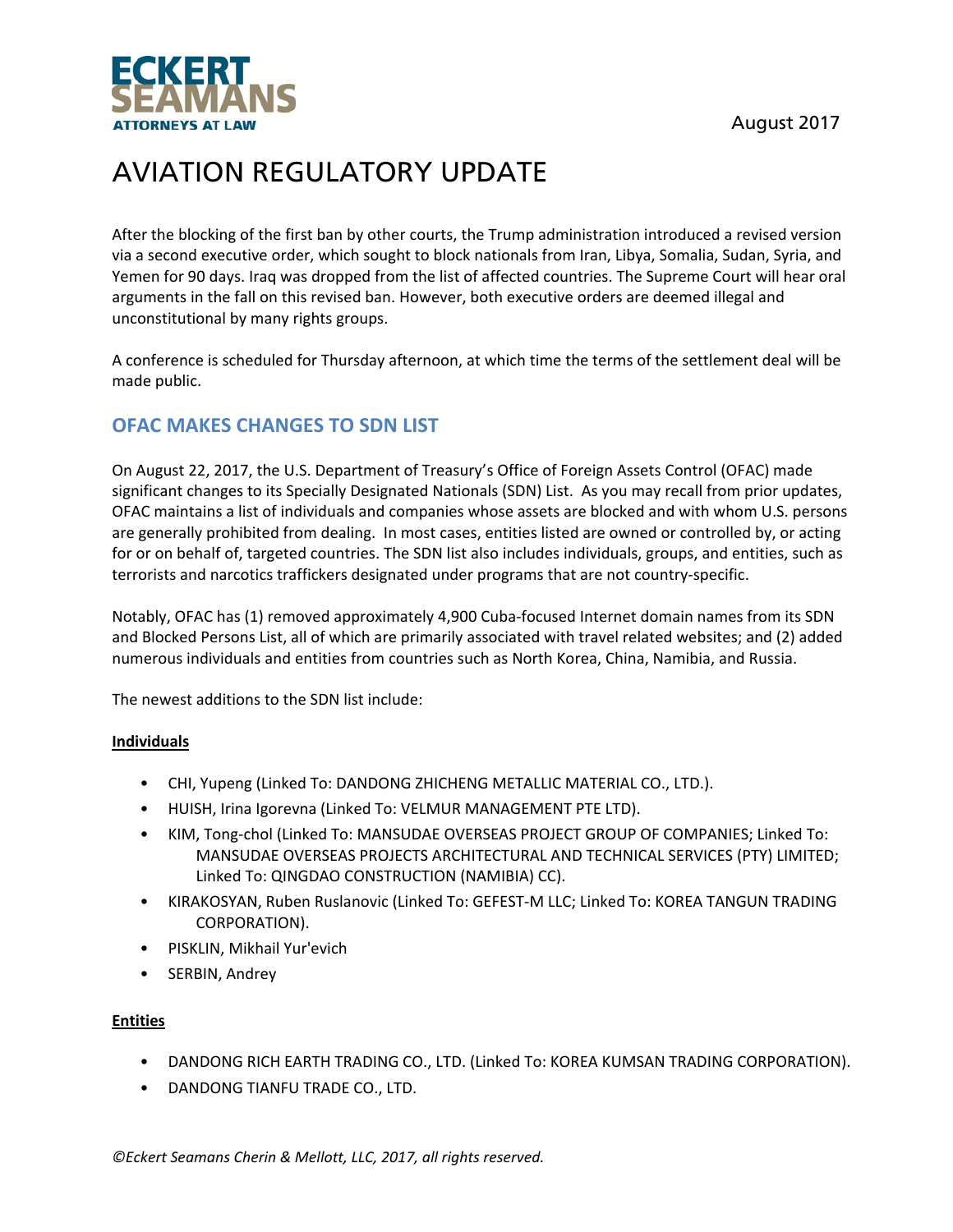August 2017



# AVIATION REGULATORY UPDATE

- DANDONG ZHICHENG METALLIC MATERIAL CO., LTD.
- GEFEST‐M LLC (Linked To: KOREA TANGUN TRADING CORPORATION).
- JINHOU INTERNATIONAL HOLDINGS CO., LTD.
- MANSUDAE OVERSEAS PROJECTS ARCHITECTURAL AND TECHNICAL SERVICES (PTY) LIMITED (Linked To: MANSUDAE OVERSEAS PROJECT GROUP OF COMPANIES).
- MINGZHENG INTERNATIONAL TRADING LIMITED (Linked To: FOREIGN TRADE BANK OF THE DEMOCRATIC PEOPLE'S REPUBLIC OF KOREA; Linked To: SUN, Wei).
- QINGDAO CONSTRUCTION (NAMIBIA) (Linked To: MANSUDAE OVERSEAS PROJECTS ARCHITECTURAL AND TECHNICAL SERVICES (PTY) LIMITED; Linked To: MANSUDAE OVERSEAS PROJECT GROUP OF COMPANIES).
- TRANSATLANTIC PARTNERS PTE. LTD.
- VELMUR MANAGEMENT PTE LTD (Linked To: TRANSATLANTIC PARTNERS PTE. LTD.).

### **D.C. CIRCUIT REJECTS FAA FLIGHT PLAN FOR PHOENIX**

In a 2-1 decision, the D.C. Circuit Court of Appeals on August 29, 2017 rejected flight path changes at Phoenix Sky Harbor proposed by the FAA under the agency's NextGen program. In making this determination, the court questioned how regulators can appropriately evaluate the potential noise impacts of more‐direct flight trajectories, and cited concerns with several aspects of FAA's consultation process with the city, including a failure by FAA to formally notify relevant stakeholders in Phoenix of the proposed route changes and a propensity by FAA to engage only with low‐level Aviation Department employees. The Court also found that the FAA's decision to avoid an in‐depth analysis of the flight plan changes (which would have boosted new traffic over certain parts of Phoenix by 300 percent) was "arbitrary" because the public was not afforded an opportunity to get involved in the analysis. FAA has noted that it "will carefully review the decision before deciding on [its] next steps."

### **FRONTIER AIRLINES FINED FOR VIOLATING DOT REGULATIONS**

On August 30, 2017, DOT fined Frontier Airlines for violating several consumer protection‐related regulations. Specifically, DOT reported that during compliance inspections at various U.S. airports, Frontier agents routinely failed to produce proper copies of the airline's written denied boarding statement when asked for it by Enforcement Office staff. In other cases, when the statement was produced, it contained inaccurate information, with compensation amounts below that which is required in 14 C.F.R. Part 250. Frontier also failed to display the required public disclosure of deliberate overbooking and boarding procedures at certain airport boarding gates locations and ticket counters being used by the carrier. Finally, DOT noted that Frontier displayed signage at certain airport ticket counters and/or boarding gates which appeared to limit Frontier's domestic baggage liability limit to amounts less than \$3,500. And in some cases, the displayed liability amounts were more than eight years outdated.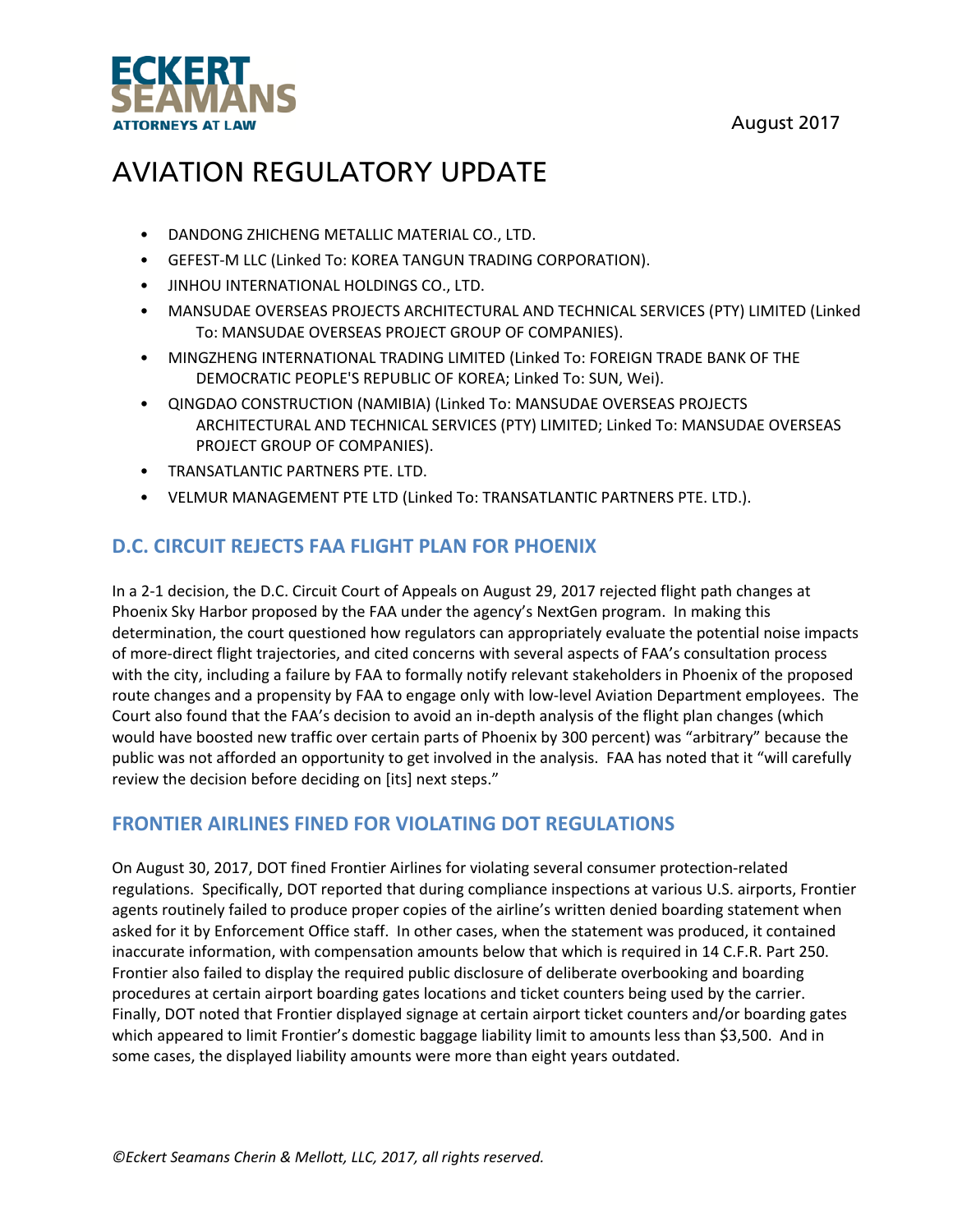



DOT determined that the above actions constituted violations of 14 C.F.R. Parts 250, 254, and 259, and were also unfair and deceptive practices under 49 U.S.C. 41712. As a result the Department fined Frontier \$40,000.

## **FAA PENALIZES GLOBAL MANUFACTURER FOR HAZMAT VIOLATIONS**

On July 28, 2017, the FAA proposed a \$54,000 civil penalty against Carboline Company for allegedly violating the Hazardous Materials Regulations. According to its website, Carboline supplies high performance coatings, linings and fireproofing products to customers around the world. It is a subsidiary of RPM International Inc. (NYSE: RPM), which is a multinational holding company with subsidiaries that manufacture and market high‐performance coatings, sealants and specialty chemicals, primarily for maintenance, repair and improvement applications.

According to the FAA, Carboline offered a shipment to FedEx for overnight delivery on September 15, 2016 containing two pails of flammable paint. The package was transported on a FedEx flight from Memphis to San Antonio the following day. When the package arrived in San Antonio, workers at the FedEx sorting facility there discovered the shipment was leaking, as Carboline allegedly failed to secure the lids of the cans with clips. In addition to an alleged failure to properly package the shipment to prevent a release of hazardous materials under normal transportation conditions, the FAA also determined that Carboline failed to provide emergency response information with the shipment, and failed to properly classify, mark, or label the shipment, or send it with a shipper's declaration of dangerous goods form.

This Aviation Regulatory Update is intended to keep readers current on matters affecting the industry, and is not intended to be legal advice. If you have any questions, please contact Evelyn Sahr at esahr@eckertseamans.com or *202‐659‐6622; Drew Derco at dderco@eckertseamans.com or 202‐659‐6665.*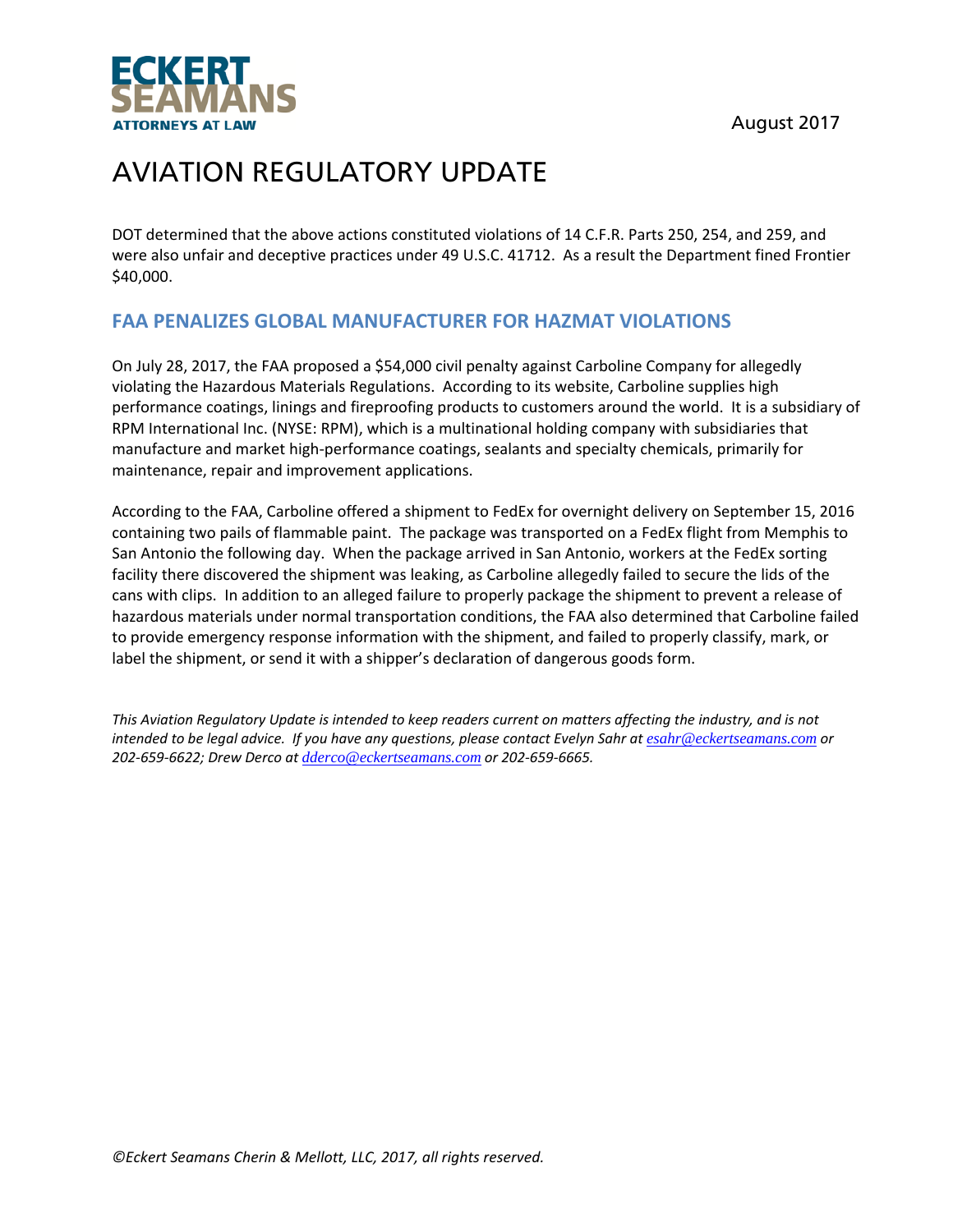

## **"TRAVEL BAN" TAKES ON NEW FORM AND IS EXPANDED TO RESTRICT VISITORS FROM EIGHT COUNTRIES**

On Sunday, September 24, 2017, the White House announced a new Executive Order ("Enhancing Vetting Capabilities and Processes for Detecting Attempted Entry Into the United States by Terrorists and other Public Safety Threats") on Extreme Vetting of citizens seeking visas from select countries. The Order impacts citizens from Iran, Libya, Somalia, Syria, Chad, North Korea and Venezuela but the required restrictions will not affect anyone who already holds a U.S. visa. The Order becomes effective on October 18, 2017.

U.S. Customs and Border Protection (CBP) has stated that it does not anticipate the new Executive Order to affect the operations of air carriers serving the U.S. market. Rather, official guidance suggests that "[p]assengers are still required to present a valid visa or other entry document to travel to the Unites States. Passengers who present a valid visa or other entry document are presumed to be either outside the scope of the Presidential Proclamation, to have received a waiver from the travel restrictions, or to be covered by court injunctions."

Passengers are still required to present a valid visa or other entry document to travel to the United States. Passengers who present a valid visa or other entry document are presumed to be either outside the scope of the Presidential Proclamation, to have received a waiver from the travel restrictions, or to be covered by court injunctions. Dual citizens will be processed according to the document they present.

## **U.S. TO REQUIRE ENHANCED SCREENING OF CARGO ORIGINATING IN TURKEY**

On September 7, 2017, the Transportation Security Administration (TSA) announced that it is issuing a new security directive, which will require enhanced screening of cargo originating from Turkey. Prior to the new directive, screenings for cargo from Turkey had been voluntary.

The new mandate follows a foiled terror plot in Australia, which revealed that a senior ISIS commander had shipped partially assembled components of a bomb on a commercial cargo plane from Turkey to Australia. According to TSA spokesman James Gregory, the directive is designed "[t]o adequately address emerging threats to cargo and raise the baseline for global aviation security, TSA has issued a security directive and an emergency amendment for enhanced security screening of cargo…."

To date, TSA has not publically disclosed which screening procedures will be utilized for the cargo.

## **ANTITRUST GROUP PETITIONS 11TH CIRCUIT TO OVERTURN ALLEGED AIRLINE COLLUSION OVER BAGGAGE FEES**

The American Antitrust Institute filed an amicus brief supporting airline passengers seeking to reverse a District Court judge's summary judgment ruling in March that allowed Delta and AirTran ( acquired by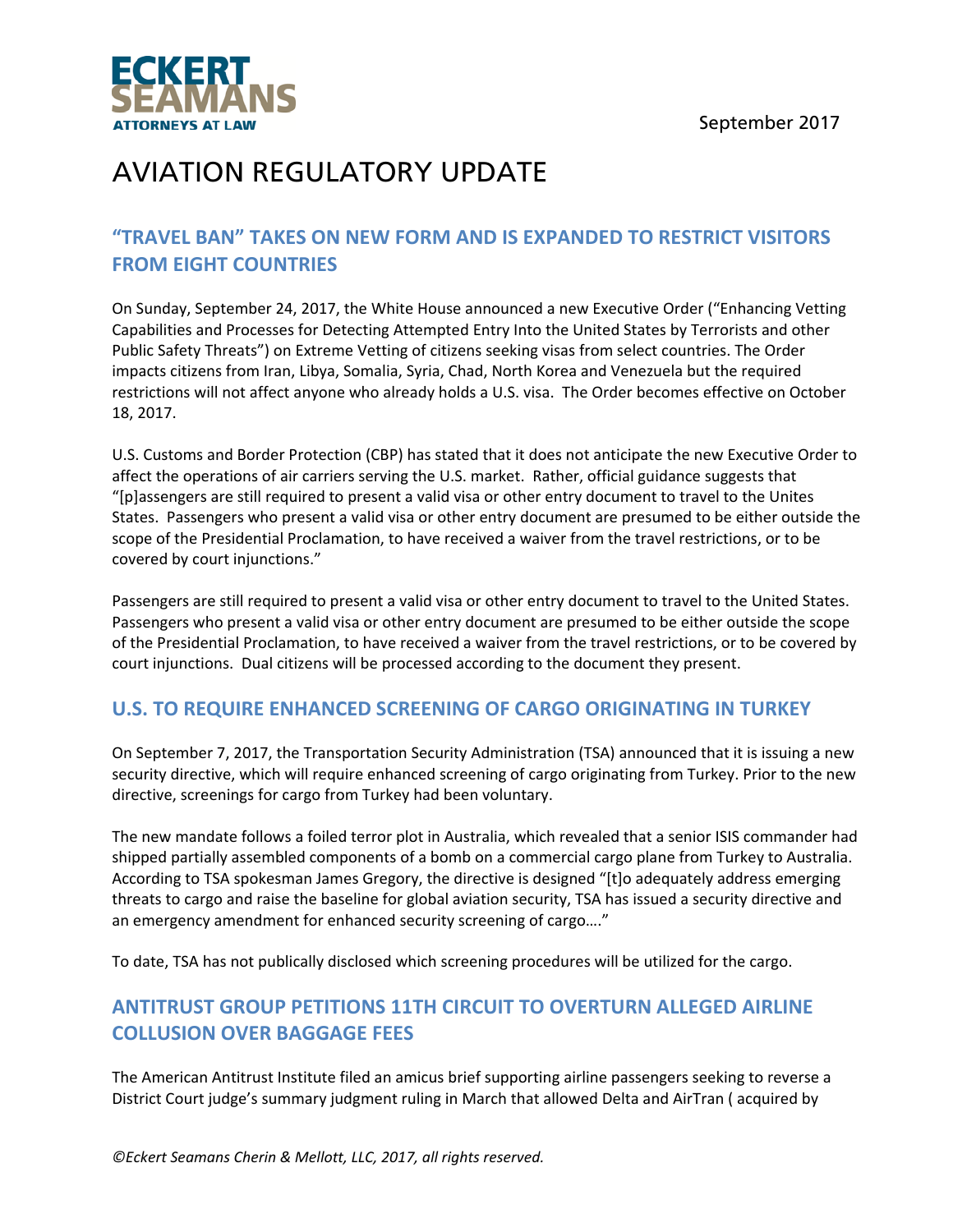



Southwest Airlines in 2014) to escape a lawsuit alleging the airlines colluded to institute a first‐checked baggage fee. The American Antitrust Institute argued that a public statement by the chief executive officer of AirTran in December 2008 indicated that the company would implement a baggage fee if Delta did so first, and should be viewed by the court as an unlawful invitation to collude.

The passenger suit stems from decisions made days apart in 2008 by Delta and AirTran to implement \$15 fees for the first bag checked by each passenger. According to the suit, the companies were among the only major carriers that had not implemented first‐bag checked fees by 2008 and were "holding off" because of concerns about competition from each other. The passengers alleged that once it was clear that both companies were considering the fees, Delta implemented them and that AirTran followed.

The certified class of plaintiffs includes roughly 28 million passengers and the 11th Circuit has yet to release a decision on the case. The case is Avery Insurance Group Inc. et al. v. Delta Air Lines Inc. et al., case number 17‐11733.

### **NEW AIRWORTHINESS STANDARDS FOR SMALL AIRPLANES BECOME EFFECTIVE**

On August 30, 2017, a final rule intended to overhaul airworthiness standards for general aviation (GA) aircraft took effect. Officially titled "Revision of Airworthiness Standards for Normal, Utility, Acrobatic, and Commuter Category Airplanes", the rule responds to Congressional mandates directing the FAA to streamline the approval of safety advancements for small GA airplanes. It also addresses recommendations from the FAA's 2013 Part 23 Reorganization Aviation Rulemaking Committee, which suggested a more streamlined approval process for safety equipment on those airplanes.

Under the final rule's provisions, categories such as commuter, utility, aerobatic or normal will be eliminated for future Part 23 airplane certifications. Instead, all newly certificated airplanes under Part 23 would be certified in the normal category. Airplanes already certified in the commuter, utility, acrobatic, or normal categories will continue to fall in those categories. Under the proposed rulemaking, all normal category airplanes would have a maximum seating capacity of 19 passengers or less, and a maximum takeoff weight of 19,000 pounds or less.

Airplane performance levels will be designated as low speed (a maximum design cruising speed or maximum operating limit speed of less than or equal to 250 KTAS) or high speed (airplanes with a maximum design cruising speed or maximum operating limit speed greater than 250 KTAS).

Under a change to the proposed Part 23, an applicant may use consensus standards acceptable to the FAA to demonstrate how compliance with Part 23 will be achieved. The change creates flexibility for applicants in developing means of compliance. The rule also adds new certifications standards to address GA loss of control accidents and in‐flight icing conditions.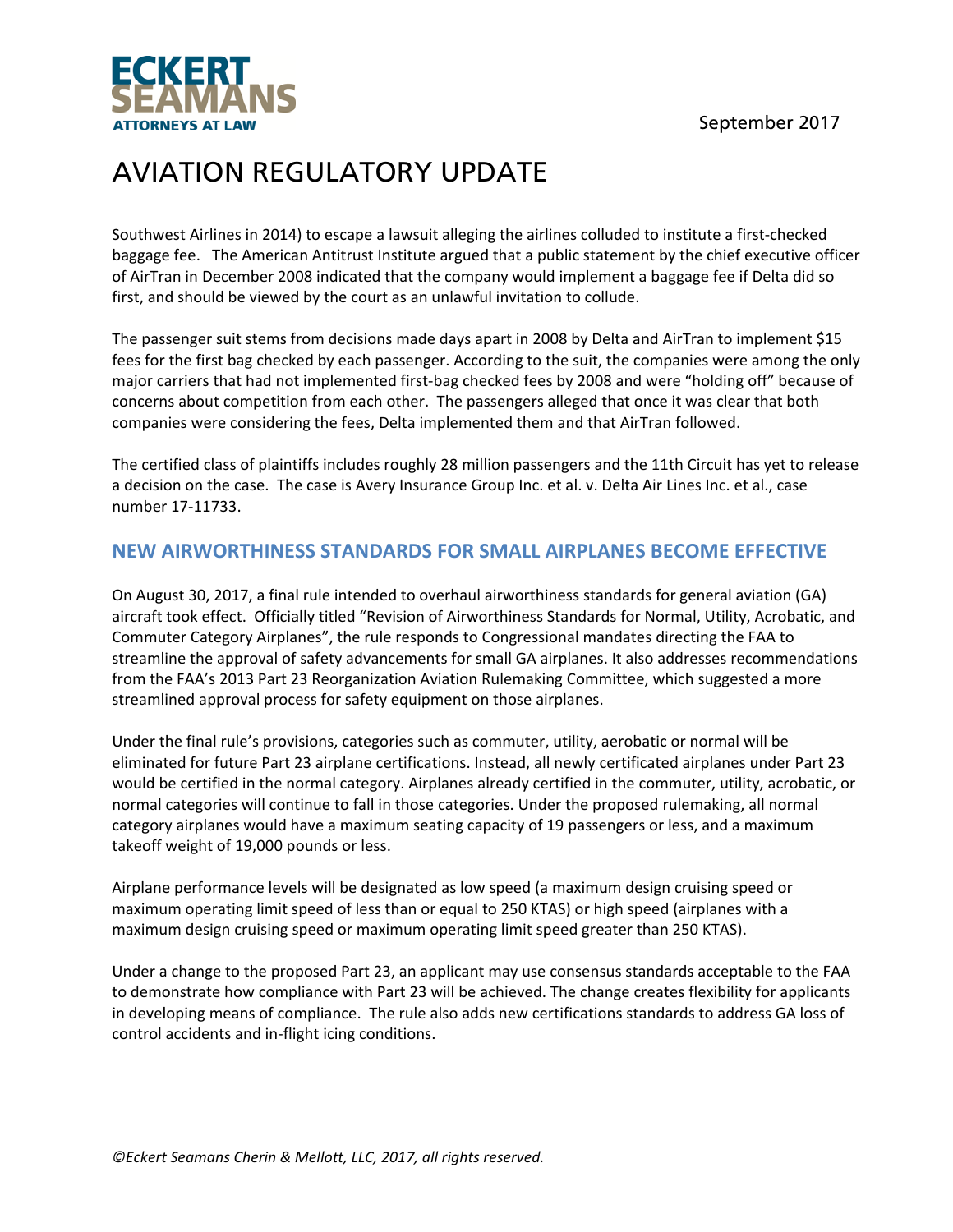

### **DOJ CHALLENGES CLOSED \$4.3B PARKER HANNIFIN DEAL**

The Department of Justice has filed suit against Parker Hannifin's \$4.3 billion acquisition of Clarcor on the grounds that the consummated merger combines the only two domestic companies providing aviation fuel filtration systems for the military and airlines. The merging of the two companies eliminates head to head competition for systems and parts and would lead to higher prices. DOT states that this deal created an illegal monopoly and would yield higher prices, less innovation, and less favorable terms for companies and the U.S. military. The suit asks for temporary relief to keep Clarcor's aviation fuel filtration business from disappearing while the case proceeds.

While suits seeking to undo a consummated merger are rare, DOJ notes that Hannifin failed to produce documents and data after requests were sent by the agency. Parker Hannifin stated that DOJ did not issue a second request for information after the waiting period for the transaction ended in January.

### **UNITED FINED \$80,000 FOR ANIMAL REPORTING INACCURACIES**

United Airlines has been fined \$80,000 for reporting inaccuracies in its certified annual animal report for calendar year 2015. On January 15, 2016, the airline submitted a report to ACPD, stating it had transported a total of 196,920 animals under applicable definitions in part 235. On December 20, 2016 United disclosed to the Office of Aviation Enforcement and Proceedings that the total number of animals transported in 2015 was inaccurate as originally reported, and that the correct number was 97,156. The error in reporting was discovered in a self-audit performed by the airline. As a result of the misreport, United's "incident per 10,000 animals transported rating" increased from 1.17 to 2.37. United's regional carriers were also forced to amend their reports, as they relied on the accuracy of United's submission for the year 2015 in making their own submissions.

## **FRONTIER AIRLINES FINED \$1.5 MILLION FINE FOR VIOLATING TARMAC DELAY RULE**

On September 15, 2017, the Department of Transportation (DOT or the Department) fined Frontier Airlines (Frontier) \$1.5 million for violating 14 CFR 259.4 (the Department's tarmac delay rule), 49 U.S.C. § 41712 (prohibition against unfair and deceptive practices), and 49 U.S.C. § 42301 (requirement to adhere to a carrier's tarmac delay contingency plan).

The consent order states that Frontier failed to adhere to the assurances in its contingency plan for lengthy tarmac delays for twelve domestic flights at Denver International Airport (DEN) on December 16, 17, and 18, in 2016. The delays occurred during an extreme winter weather event. Specifically, the carrier violated the Department's tarmac delay rule because it allowed an aircraft to remain on the tarmac for more than three hours for domestic flights before providing passengers an opportunity to deplane, and also lacked sufficient resources to implement its plan. The longest delay  $-$  4 hours, 25 minutes  $-$  was Flight 418 from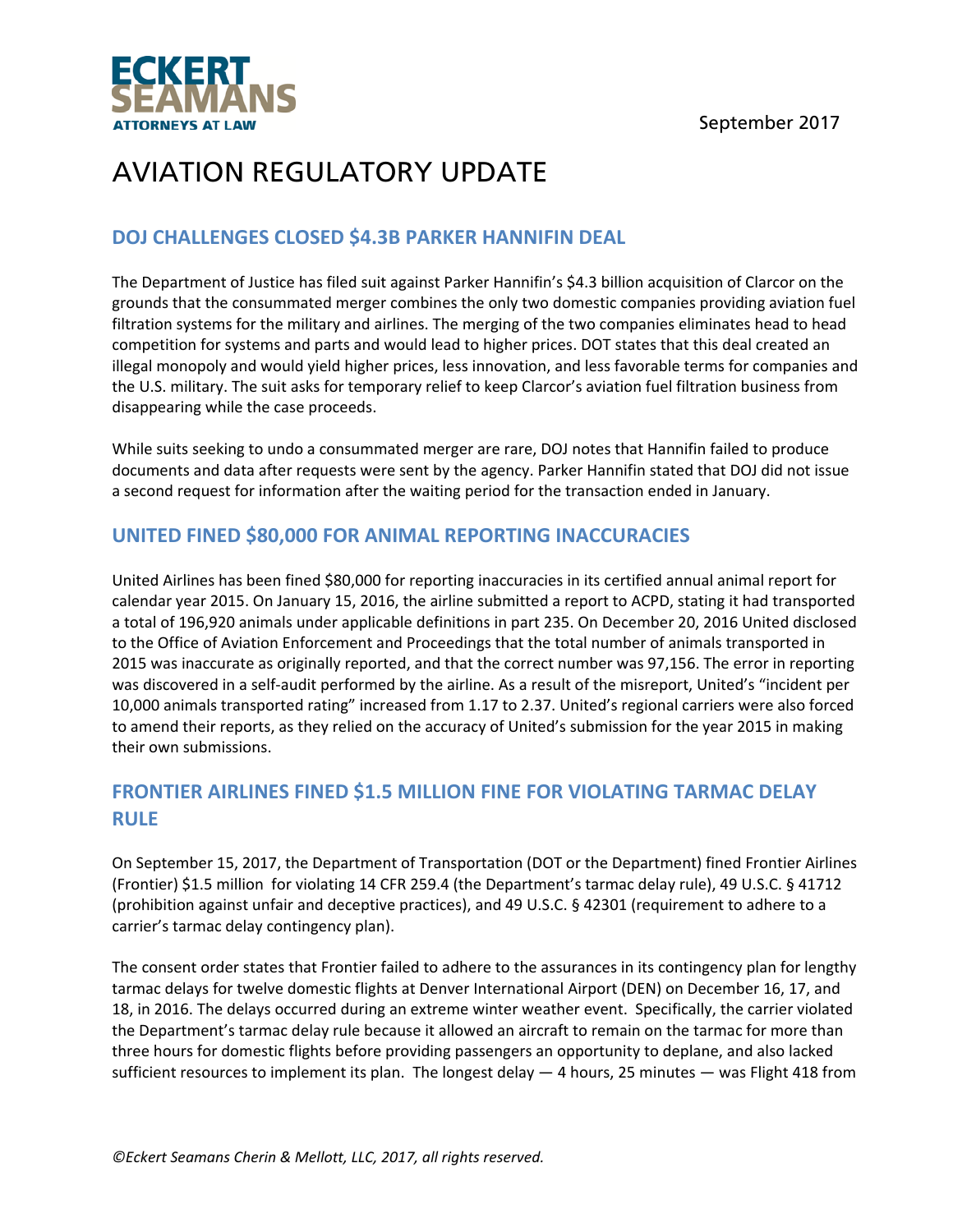September 2017



# AVIATION REGULATORY UPDATE

DEN to Atlanta Hartsfield‐Jackson International Airport (ATL). At the other end of the spectrum, Flight 509 to DEN from New York's LaGuardia International Airport (LGA) was two minutes over the limit.

Airline officials explained that 40 percent of the airline's network goes through Denver. When flights to Denver were canceled, crew and aircraft were not in their assigned locations, creating a domino effect for later flights from other cities. Compounding the problem, Frontier workers were unable to get to the airport during the storm. Frontier officials also conceded that they should have pre-canceled more flights in anticipation of the weather event. This would have allowed passengers to rebook on other flights as they did in January prior to a subsequent storm.

The penalty was the third DOT fine that Frontier has faced in as many months. In July, the department ordered the airline to pay \$400,000 for violating procedures for bumping passengers from oversold flights and for failing to properly accommodate passengers with disabilities. In August, Frontier was fined \$40,000 for failing to provide customers with required information about compensation for being bumped and for lost or damaged luggage.

## **FAA PROPOSES \$50,000 CIVIL PENALTY AGAINST DEBMED USA**

FAA has proposed a \$50,000 civil penalty against DebMed USA LLC for an alleged violation of the Hazardous Materials Regulations. The alleged incident took place on June 22, 2016 when the company offered 142 lithium metal batteries to American Airlines for air transportation from Dallas Fort Worth International Airport to San Francisco in a checked bag of a DebMed employee. Lithium metal batteries are prohibited as air cargo on passenger aircrafts and checked bags. Additionally, airline baggage is not an authorized method of moving hazardous materials such as lithium batteries.

### **FAA PROPOSES \$54,000 PENALTY AGAINST INTERSCIENCE**

Following an alleged violation of the Hazardous Materials Regulations, FAA has proposed a \$54,000 penalty against Interscience of Saint‐Nom‐la‐Breteche, France. It is alleged that Interscience offered six plastic bottles of flammable liquid disinfectant spray to American Airlines for air transport from Blagnac, France to Nuevo Leon, Mexico. The shipment was not accompanied by a shipper's declaration nor was it properly classed, described, packaged, marked, or labeled. Additionally, Interscience failed to ensure its employees received required training on hazardous materials.

### **FAA PROPOSES \$231,350 PENALTY AGAINST BURGESS AIRCRAFT MANAGEMENT**

The FAA has proposed a \$231,350 civil penalty against charter operator, Burgess Aircraft Management. The company allegedly conducted more than 200 revenue flights with pilots who had not completed instrument proficiency checks. The company's airman training program requires pilots to undergo recurrent checks to demonstrate their proficiency at flying in instrument conditions. Burgess did not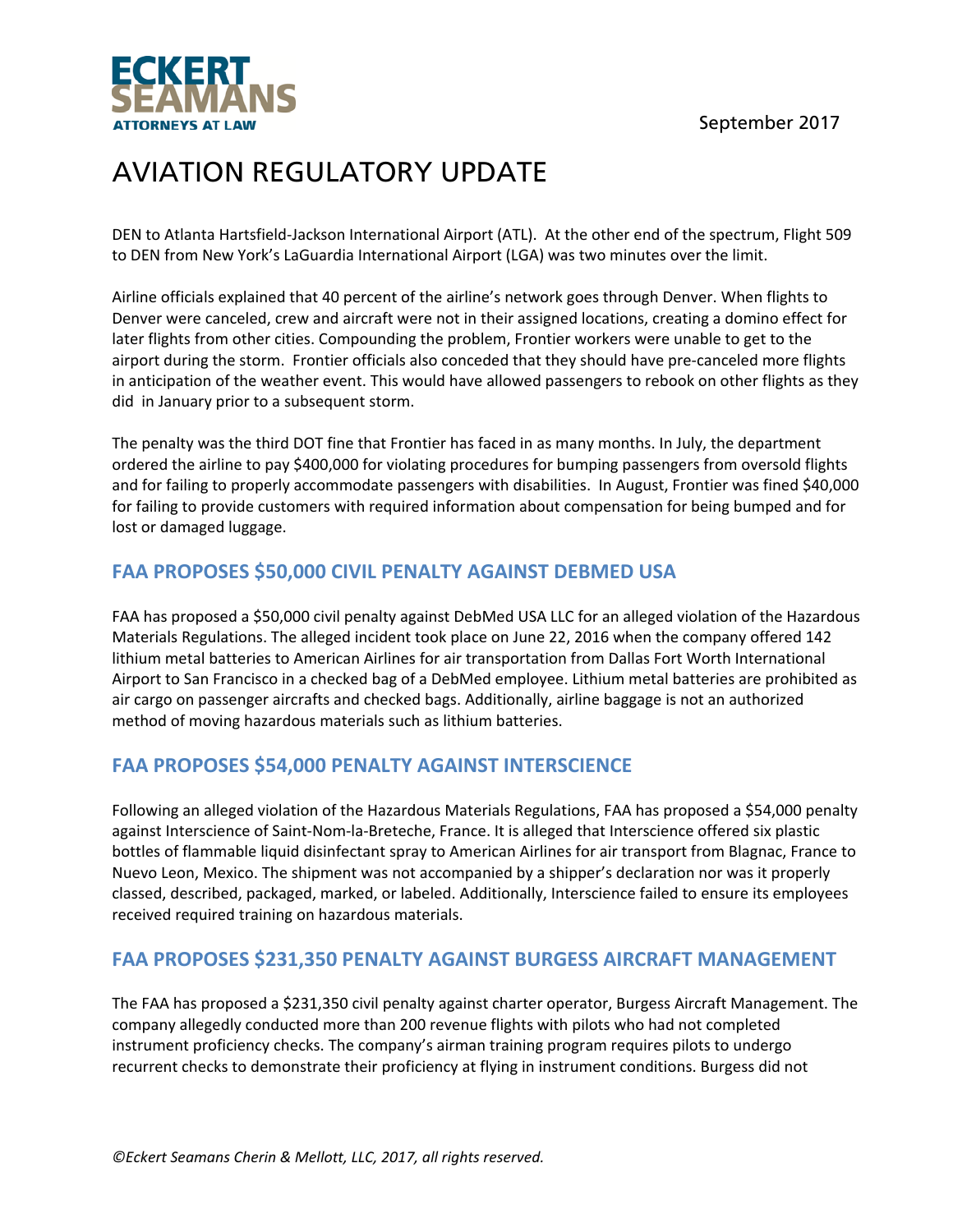

September 2017

# AVIATION REGULATORY UPDATE

administer proficiency checks to five pilots. The company also conducted 251 flights between November 2, 2014 and August 5, 2015 using pilots who had received incomplete proficiency checks.

This Aviation Regulatory Update is intended to keep readers current on matters affecting the industry, and is not intended to be legal advice. If you have any questions, please contact Evelyn Sahr at esahr@eckertseamans.com or *202‐659‐6622; Drew Derco at dderco@eckertseamans.com or 202‐659‐6665.*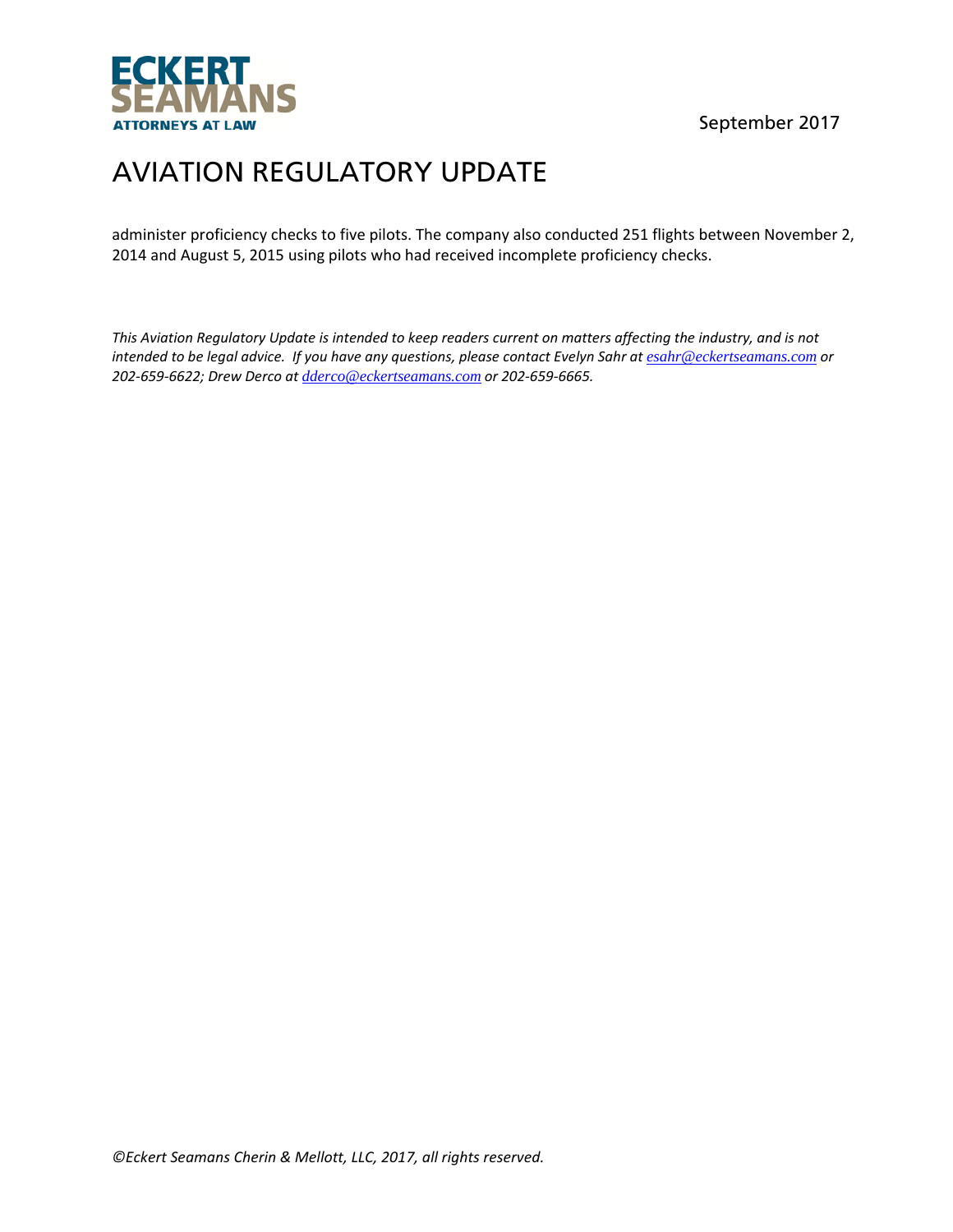

## **COMMENT DEADLINE ON REGULATORY REVIEW INITIATIVE EXTENDED TO DECEMBER 1, 2017**

On October 2, 2017, the Department of Transportation (DOT or the Department) DOT issued a Notification of Regulatory Review seeking comment from the public on existing rules and other agency actions that are good candidates for repeal, replacement, suspension, or modification. DOT provided a 30 day comment period for responses to that notice, which were originally due November 1, 2017. After receiving numerous requests, DOT has decided to extend the **comment period by 30 days, and comments are now due December 1, 2017.**

Please contact us if you have any questions or would like to consider submitting a comment.

In line with President Trump's wider initiative to remove onerous regulations, DOT's Regulatory Reform Task Force has, to date, reviewed over 130 previously planned regulatory actions to determine if the burden of the actions could be reduced or eliminated without compromising the mission of DOT. Following the Task Force's extensive review, the Department has withdrawn seven rules and revised six. Five additional rules are in the process of being withdrawn, with three more in the process of being revised. As of now, it is unknown which specific rules are affected or if they apply to the aviation industry.

## **DOT ENTERS INTO AGREEMENTS WITH ALASKA/VIRGIN AMERICA, SPIRIT, AND ALL NIPPON AIRWAYS**

On October 25, 2017, DOT entered into an agreement with Alaska Airlines/Virgin America and Spirit Airlines to expand the availability of airport kiosks accessible to individuals with disabilities. DOT also agreed with All Nippon Airways (ANA) to make the airline's mobile website accessible for persons with disabilities. Under DOT rules, airlines are required to ensure that all automated kiosks installed after December 12, 2016 at U.S. airports that process 10,000 annual enplanements or more are accessible. This requirement applies to U.S. and foreign carriers operating to, from, or within the United States until at least 25 percent of the kiosks under their control are accessible in each of the airports where service is conducted. Further, DOT mandated that 25 percent of kiosks must be accessible by December 12, 2023. Airlines are also required to ensure that their websites are accessible, but there is no current requirement for airlines to ensure that their mobile websites are accessible.

Alaska Airlines/Virgin America, Spirit Airlines, and ANA self‐reported to the Department. In lieu of penalties and other enforcement action, each airline offered to adopt measures providing accessibility beyond DOT requirements. Spirit agreed to make 50 percent of its kiosks accessible by December 31, 2017. Alaska Airlines/Virgin America agreed to do the same by December 31, 2019. Both airlines will install accessible kiosk models in the future until 100 percent of their kiosks are accessible.

ANA's agreement with the Department stems from ANA's previous non‐compliance with DOT website accessibility rules. The agreement specifies that ANA will update its current platform as well as conform its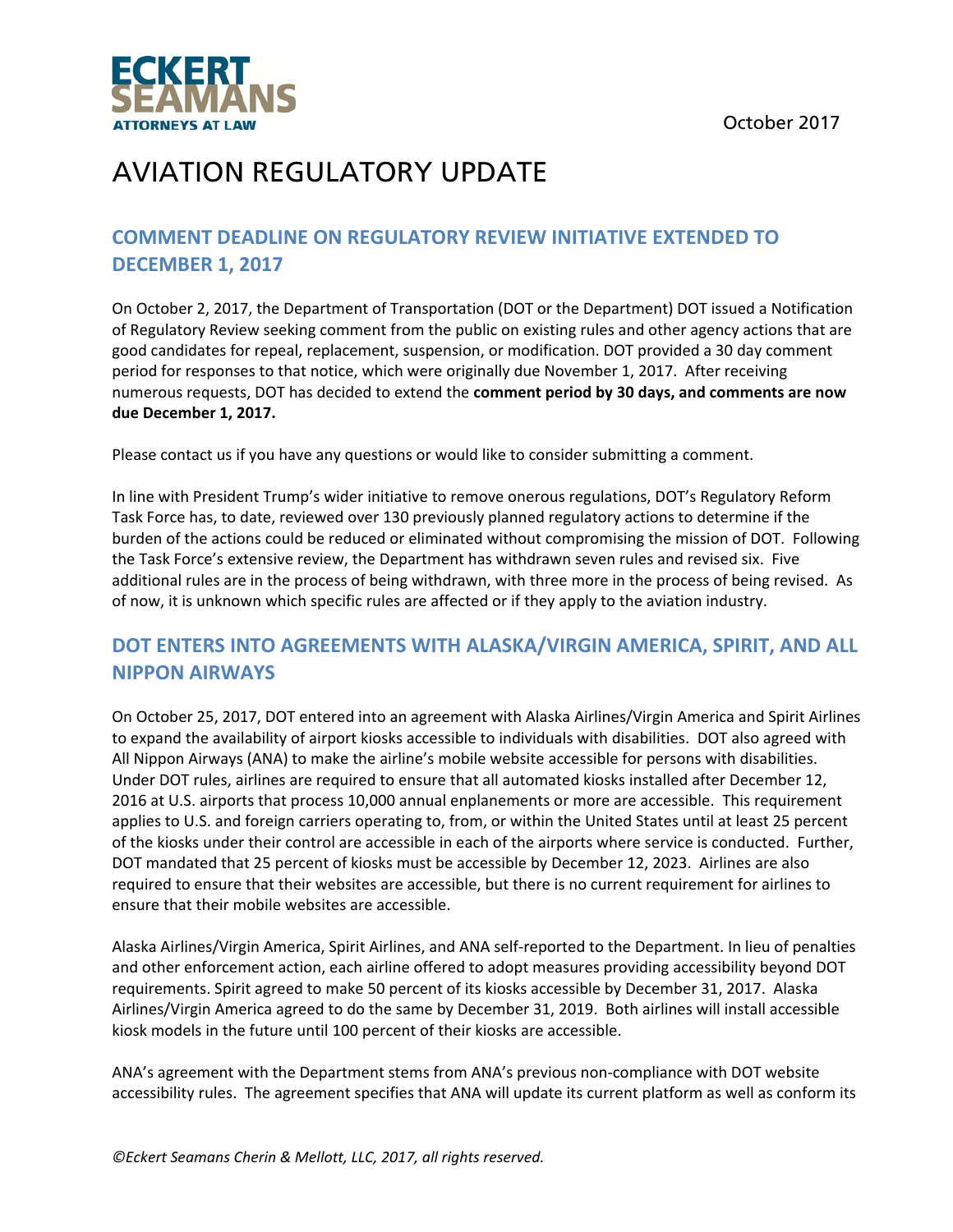

mobile site to accessibility rules. Despite no current DOT rule, ANA has agreed to conform to the World Wide Web Consortium (WC3) Mobile Web Best Practices (MWBP) and the airline will consult with individuals with disabilities regarding the mobile site's accessibility and usability no later than November 2018.

## **CNN GRANTED FIRST FAA FLYOVER RIGHTS FOR DRONES**

On October 18, 2017, the Federal Aviation Administration (FAA) for the first time granted a waiver to Part 107 to CNN. As background, 14 CFR Part 107 (Part 107), also known as the "Small Unmanned Aircraft Regulations", governs the commercial use of drones weighing less than 55 pounds. Absent a waiver, Part 107 generally prohibits the operation of drones over open‐air crowds like those found at concerts, festivals or other outdoor events for commercial purposes.

The waiver will allow CNN to operate its drones over open‐air crowds at altitudes of up to 150 feet and represents a change in FAA policy, which previously viewed all requests for exceptions from a "worst‐case scenario" point of view regarding possible damage that could occur should a drone suffer a malfunction or crash. The fact that the waiver was granted indicates that the FAA may have accepted a new "reasonableness approach", presented by CNN in its waiver request, which takes into account not just the potential impact of a crash, but also the safe operating history of the drone operator, technology, and builtin safety procedures.

The waiver may indicate a change in how the FAA addresses the commercial use of drones. CNN"s waiver is also likely to give cause for other commercial operators to request similar waivers of Part 107 requirements.

### **EU AGREES TO BREXIT‐PROOF EMISSIONS SCHEME**

On October 18, 2017, European Union (EU) lawmakers agreed on an amendment of the EU Emissions Trading System (EU ETS), also known as the European Union Emissions Trading Scheme, which was launched in 2005 and is the first and largest greenhouse gas emissions trading scheme in the world. While the amendment negotiation process primarily focused on Great Britain's possible exit from the EU and the effect it may have on EU ETS, the amendment exempts intercontinental flights from EU ETS until December 31, 2023. At that time, the first phase of the International Civil Aviation Organisation (ICAO)'s Carbon Reduction and Offsetting Scheme for International Aviation (CORSIA) scheme will begin. The amendment will prevent legal and time gaps between the two systems as the EU ETS exemption was originally due to expire at the end of this year.

### **CONGRESS URGED TO PASS TSA MODERNIZATION BILL**

On Wednesday, October 4, 2017, the Senate Commerce Committee approved the Transportation Safety Administration (TSA) Modernization Act, which would reform the TSA and authorize three years of funding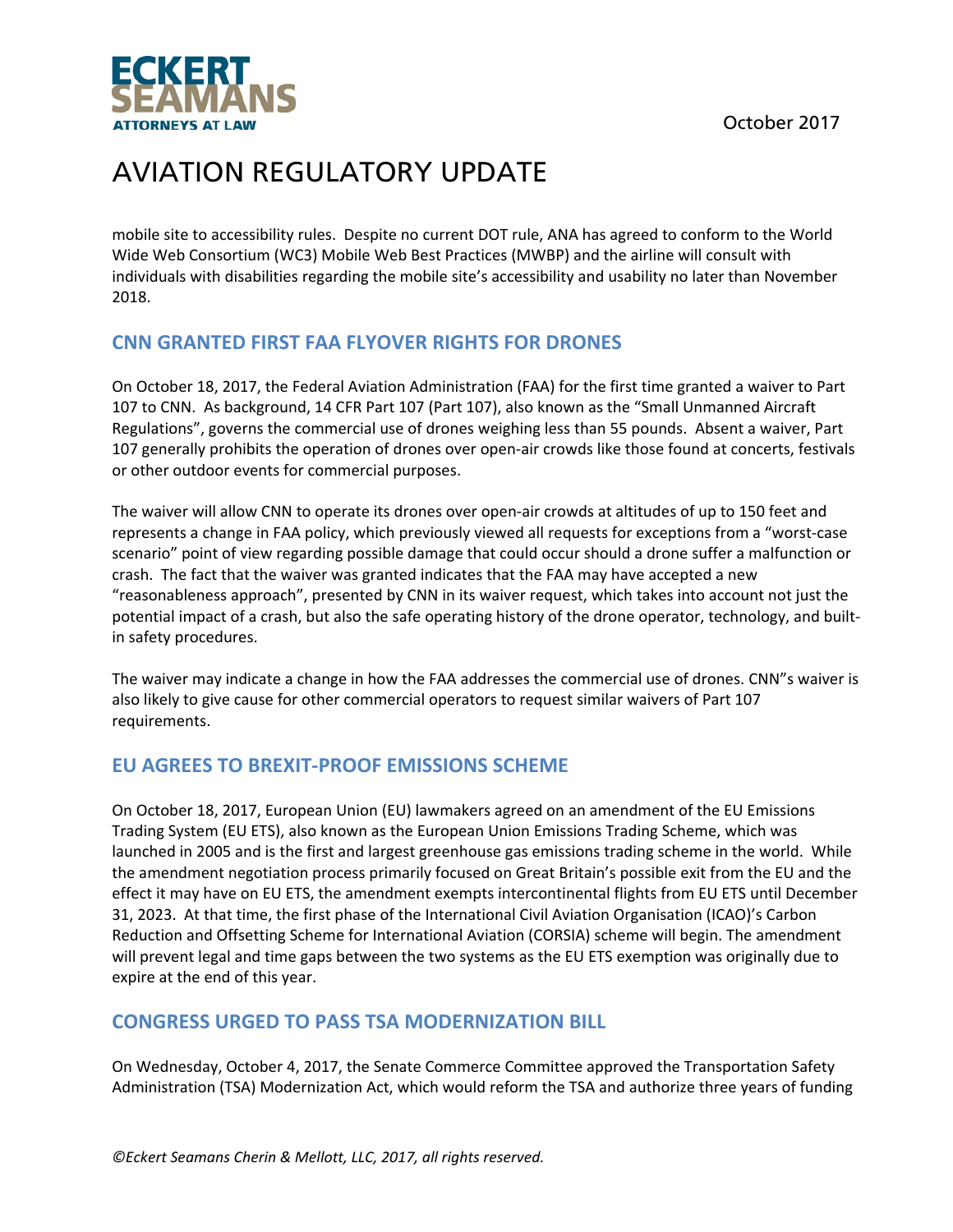



for the agency. If passed in its current form, the legislation would establish performance objectives and metrics for testing and verification of security technology; include institutions of higher education in third party canine activities; require TSA to conduct a pilot program to test screening equipment using CT technology; require TSA to conduct an assessment of the effects on privacy of expanding the use of biometric data; and make improvements for the screening of disabled passengers.

Several groups have urged Congress to pass the legislation. For instance, Global Business Travel Association (GBTA), U.S. Travel Association and Travelers United, among others travel groups, sent a letter to Senate leaders urging the chamber to consider a reauthorization bill for TSA that would speed up deployment of new screening technologies at checkpoints and increase safety in airports, reducing travel delays. The groups noted that earlier this month, additional resources were allocated to increase the Pre‐ Check enrollment and to expedite screening.

## **HOT‐AIR BALLOON ACCIDENT RESULTS IN NEW SAFETY PROGRAM**

Following a July 30, 2016 accident that resulted in the deaths of 16 people, the FAA, the Balloon Federation of America (BFA), state licensing authorities and other industry stakeholders collaborated on issuing a new commercial hot‐air balloon safety program. The program, called the "Envelope of Safety", establishes an accreditation program for balloon ride operations.

In order to meet the BFA's program requirements, commercial pilots of balloons that are capable of carrying more than 4‐6 passengers must: be commercially certificated for 18 months; have a 150 hours of flight experience; and hold an FAA second‐class medical certificate. Pilots also must pass a drug and alcohol background check, have attended a BFA‐sanctioned safety seminar within the last 12 months, and be enrolled in the FAA WINGS (pilot proficiency) program. The BFA will verify information annually, and will check the safety background of pilot applicants by researching FAA accident and incident data.

## **\$869,125 CIVIL PENALTY AGAINST COMPASS AIRLINES, LLC (D/B/A/ DELTA CONNECTION)**

On October 27, 2017, the FAA proposed an \$869,125 civil penalty against Compass Airlines, doing business as Delta Connection, for allegedly failing to provide flight crews with complete weather information. 14 CFR Parts 91, 121, and 135 require certificate holders to use weather reports and forecasts from specified sources. Those regulations require pilots and other persons responsible for operational control to have "enough weather information to determine whether a flight can be [safely] accomplished". Compass Airlines operated 47 flights between May 18, 2017 and June 19, 2015 while failing to employ an approved system to obtain weather forecasts and reports of adverse weather. On the flights at issue, Compass flew to and from Monterrey, Mexico and did not have the required Significant Meteorological Information (SIGMET) during the aircraft's operation. The FAA asserts that it is important that all operators have complete and accurate weather information to ensure the safety of their flight. The airline also failed to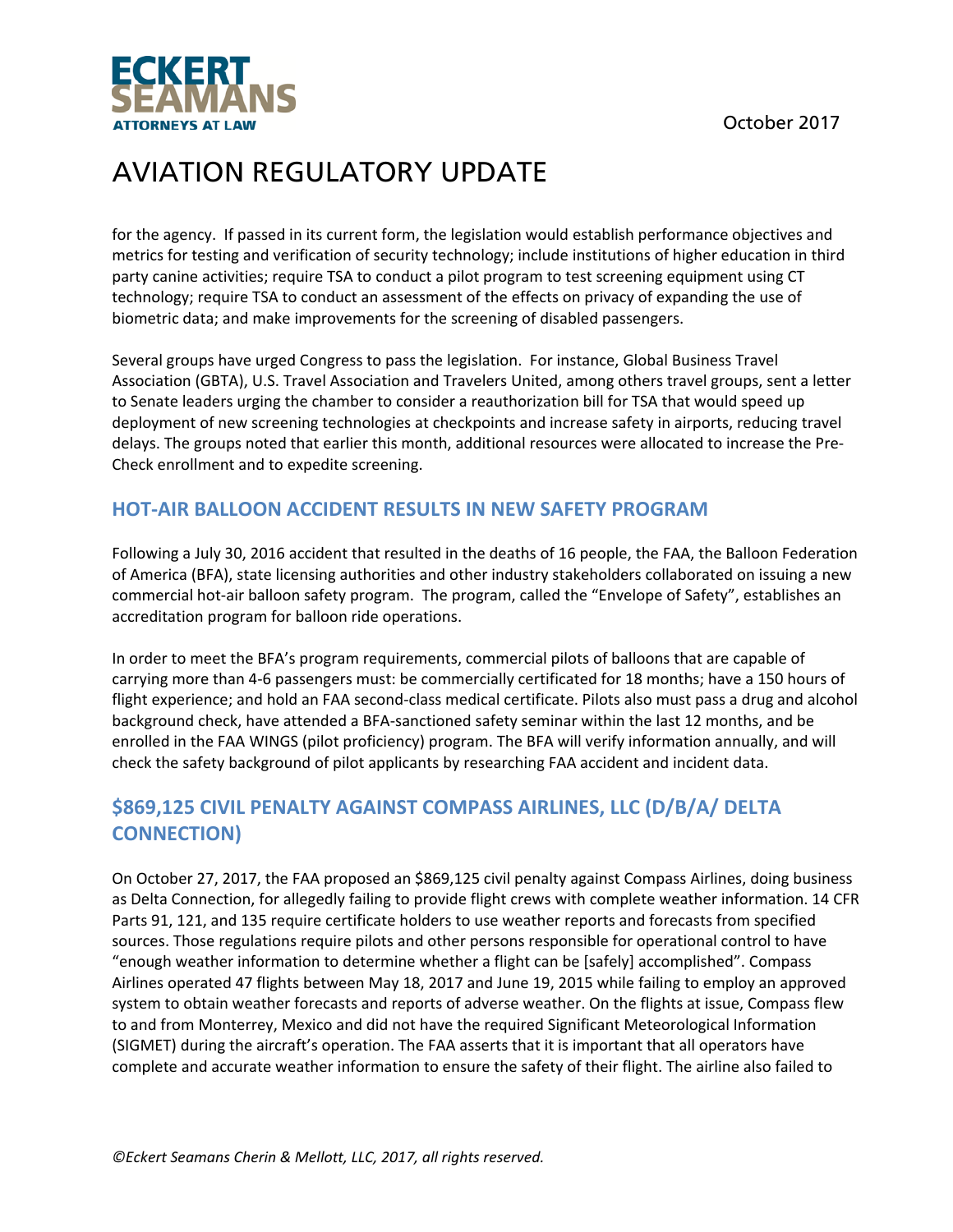October 2017



# AVIATION REGULATORY UPDATE

notify its operations personnel about potentially hazardous meteorological conditions. Compass has 30 days from receiving the FAA's civil penalty letter to respond to the agency.

## **PROPOSED PENALTY OF NEARLY \$3.7 MILLION AGAINST ADS‐B NAVIGATION UNIT MANUFACTURER**

On October 27, 2017, the FAA proposed a penalty of \$3,685,000 against NavWorx Inc. According to the FAA, the manufacturer allegedly produced and sold navigation units that did not meet FAA requirements and misled consumers about the capabilities of those products. In an investigation, the FAA found that NavWorx produced some ADS‐B navigation units containing GPS chips that did not meet the administration's System Integrity Level (SIL) standards.

In March 2015, FAA notified the aviation industry that it had tightened its SIL standards for GPS chips. The increased standards require operators to equip their aircraft with the appropriate ADS‐B transmitters by January 1, 2020. Such units, when properly manufactured and operated, broadcast an aircraft's precise position. The FAA alleges that rather than replace the chips in their units, NavWorx altered their units to transmit a code indicating compliance with the new SIL standard even though they did not meet actual standards. The FAA also alleges that the company refused to comply with its directions to modify the software to transmit an accurate code. NavWorx also advertised on its site that the units met the FAA's tighter standards for the 2020 deadline even though the units used a GPS chip incapable of meeting the established standards.

After issuing an emergency order suspending NavWorx's authorization, the FAA inspected the supplier's quality systems, facilities, technical data, and products. Following the emergency inspection, NavWorx's manufacturing authorization was reinstated. As of June 2017, the FAA published an ADS‐Airworthiness Directive requiring owners to remove or disable the substandard NaxWorx ADS‐B units and to modify their units by linking them with a certified chip which meets FAA standards.

This Aviation Regulatory Update is intended to keep readers current on matters affecting the industry, and is not intended to be legal advice. If you have any questions, please contact Evelyn Sahr at esahr@eckertseamans.com or *202‐659‐6622; Drew Derco at dderco@eckertseamans.com or 202‐659‐6665.*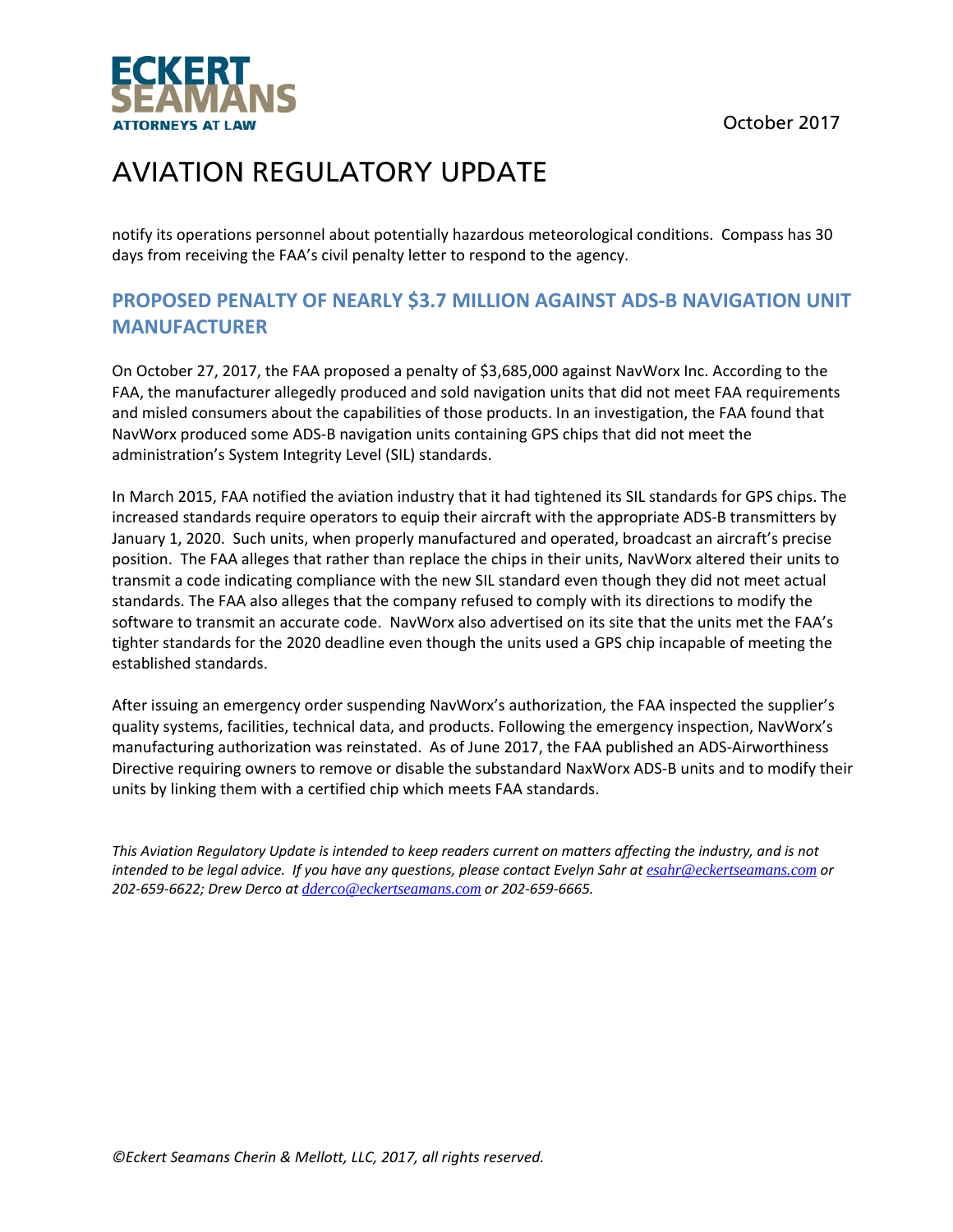

### **SENATE TAX BILL COULD IMPACT INTERNATIONAL AIRLINES**

On November 14, 2017, the U.S. Senate Committee on Finance convened a markup of the "Tax Cuts and Jobs Act" which is the Senate's version of tax reform legislation. Included in the Senate's tax reform legislation is a provision that would eliminate an income tax exemption derived by certain foreign corporations engaged in the international operation of aircraft by adding additional requirements for the tax exemption to apply. Specifically, the proposal calls for airlines headquartered in foreign countries to pay U.S. corporate income taxes if: (i) the carrier's home country does not have an income tax treaty with the United States; and (ii) the carrier's country of origin has fewer than two arrivals and departures, per week, operated by major U.S. airlines. Jurisdictions impacted include: the British Virgin Islands, Cabo Verde, Ethiopia, Fiji, French Polynesia, Jordan, Kuwait, Malaysia, Qatar, Samoa, Saudi Arabia, Serbia, Suriname and the United Arab Emirates.

### **REMINDER: DEADLINE TO RESPOND TO DOT REGULATORY REVIEW IS DECEMBER 1**

The deadline for submitting comments to DOT in response to its October 2, 2017 "Notification of Regulatory Review" proceeding is December 1, 2017. This is an important initiative as it affords U.S. and international airlines the opportunity to address some of the rules and regulations that have been enacted in the last ten or so years by DOT. The Trump Administration is dedicated to reducing unnecessary rules and regulations and is looking for information from the industry on the cost and burdensomeness of its rules so that it can properly assess the impact and efficiency of the rules. We have prepared a template comment which we are happy to adapt and submit on your behalf if you are interested.

### **OFAC IMPLEMENTS NEW RESTRICTIONS ON CUBA TRAVEL AND BUSINESS**

On November 9, 2017, the U.S. Department of Treasury's Office of Foreign Assets Control (OFAC) amended the Cuban Asset Control Regulations (CACR). The focus of the amendments is on restricting individual travel to Cuba and prohibiting transactions with certain Cuban military, intelligence, or security services.

Under the new regulations, travel to Cuba for "People to People Travel" and "Educational Travel" must be conducted under the auspices of a sponsoring organization and travelers must be accompanied by a representative of that sponsoring organization. Additionally, travelers to Cuba for "Support of the Cuban People" must now engage in a full‐time schedule of activities "that result in meaningful interaction with individuals in Cuba and that enhance contact with the Cuban people, support civil society in Cuba, or promote the Cuban people's independence from Cuban authorities."

Also effective November 9, 2017, persons subject to U.S. jurisdiction will prohibited from engaging in transactions with certain Cuban military, intelligence, or security services identified on the State Department's List of Restricted Entities and Sub‐entities Associated with Cuba ("Restricted List"). This list can be found at: https://www.state.gov/e/eb/tfs/spi/cuba/cubarestrictedlist/275331.htm. Notably, it appears that this restriction will not apply to "transactions concerning air and sea operations" that "support permissible travel." Additionally, these restrictions will not apply to any transactions related to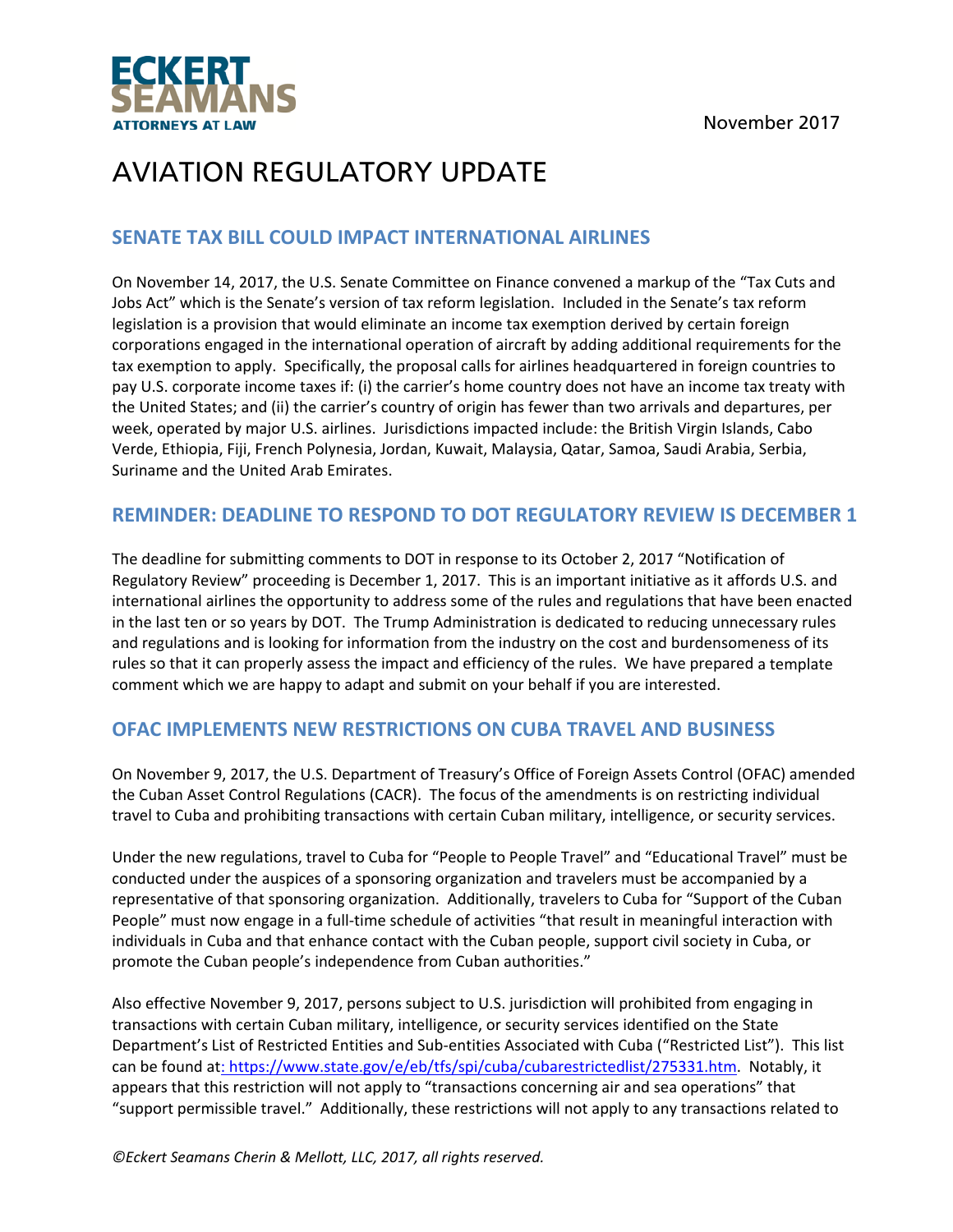

commercial engagements that involve direct financial transactions with an entity on the Restricted List, provided those commercial engagements were in place prior to the date that the entity was added to the Restricted List.

## **ALL NIPPON AND EVA FILE PETITION TO U.S. SUPREME COURT**

On October 17, 2017, All Nippon Airways and EVA Airways filed a petition for a writ of certiorari to the U.S. Supreme Court related to the filed-rate doctrine. As background, the filed-rate doctrine is a common law rule which provides that any entity that is required to file tariffs governing the rates, terms, and conditions of service must adhere strictly to those terms. The principle forbids a regulated entity from charging a rate other than the one on file with the appropriate federal regulatory authority. All Nippon is attempting to defend against "a class comprised of all 'persons and entities that purchased passenger air transportation' for travel" between the United States and Asia between January 1, 2000 and the present. The plaintiffs are seeking treble damages for an alleged conspiracy among the defendant airlines to fix the price of international passenger fares and fuel surcharges on transpacific flights in violation of Section l of the Sherman Act.

The petition addresses two issues. First, whether the filed‐rate doctrine still applies where rates are filed with a federal agency pursuant to a statutory regulatory scheme or whether it no longer applies to such rates if a court finds the agency lacks sufficient "practical ability" to regulate those rates. The petition notes that there is a Circuit split on this issue. And second, whether, and to what extent, the filed‐rate doctrine applies where a federal agency retains regulatory authority over rates but chooses to exercise that authority by establishing a regulatory system, which it periodically revisits and revises, that does not require each rate to be literally filed with the agency.

The U.S. Supreme Court will review the petition. However, the Court generally grants only 3‐5% of petitions for a writ of certiorari during any given Term so it is uncertain whether this case will ultimately be decided.

## **DOT DROPS PROHIBITION ON U.S.‐SUDAN CARGO SERVICE**

Going back as far as 1998, cargo service between the United States and Sudan has been banned. DOT, through Order 98‐2‐5, specifically prohibited any air carrier or foreign air carrier from engaging in air transportation between the United States and Sudan using aircraft of Sudanese registry; prohibited the issuance in the United States of any air waybill that includes a stop in Sudan, regardless of whether the flight in question serves the United States; and forbid U.S. air carriers from selling any transportation of cargo to or from Sudan anywhere in the world. Sudan, has taken recent and positive action to address many of the U.S. government's concerns that have persisted since the late 1990s.

As a result, DOT, on November 20, 2017, issued Order 2017‐11‐15 "Order Revoking Order 98‐2‐5." The effect of DOT's action is to immediately allow a broad range of cargo operations between the United States and Sudan including foreign air transportation by Sudanese carriers, the issuance of air waybills in the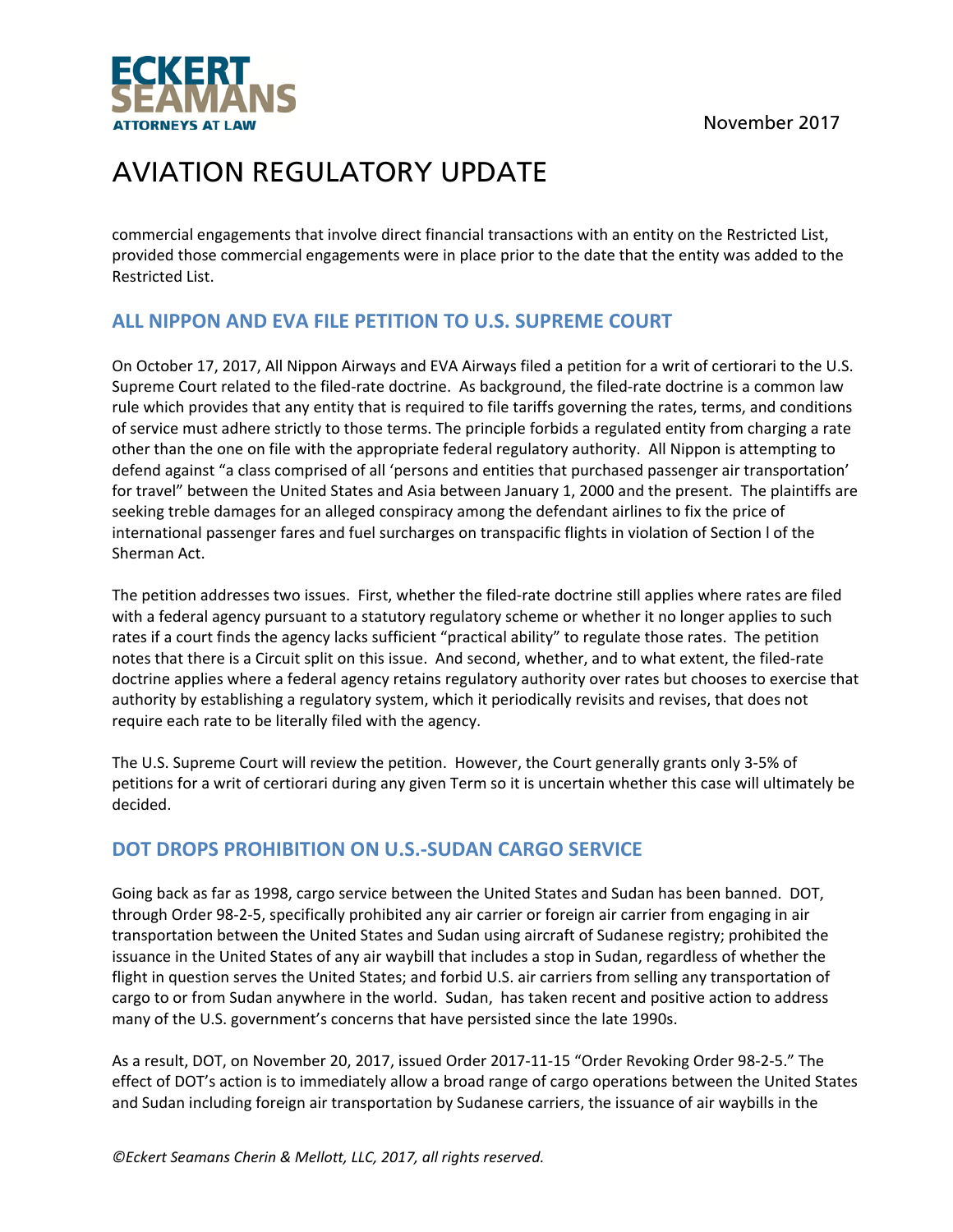

United States that include a stop in Sudan, and the sale by U.S. carriers of cargo transportation between Sudan to points in third countries. We note that DOT's Order does not affect any regulatory restrictions or requirements that may be maintained by other agencies, including the Departments of State, Treasury, Commerce, and Homeland Security.

## **PORT AUTHORITY OF NEW YORK AND NEW JERSEY TO CHARGE ADDITIONAL SECURITY FEE AT JFK**

All companies performing security guard services at John F. Kennedy International Airport (JFK) will be required to enter into a new Security Guard Privilege Permit with the Port Authority that will require the company to obtain a license under New York State General Business Law (GBL) and its security guards will have to obtain a license under New York State GBL. The Security Guard Privilege Permit will also require the payment of a five percent fee on gross receipts to the Port Authority. Finally, all security guards will be required to attend and successfully complete a 4‐hour training program provided by the Port Authority. The new Security Guard Privilege Permit is expected to become effective on January 1, 2018.

## **NEW YORK ATTORNEY GENERAL PROPOSES LAW TO PROTECT CUSTOMER DATA**

New York Attorney General Eric Schneiderman has proposed new legislation, called the SHIELD Act, which would require companies to protect the "sensitive data" of New Yorkers in their possession regardless of whether that company does business within the state. The SHIELD Act would also "expand the types of data that trigger reporting requirements to include username and password combinations, biometric data, and HIPAA covered health data." Mr. Schneiderman stated that the proposed legislation is in response to several recent data breaches that have affected the security of millions of Americans. "In 2016 alone", according to a press release from the state, "the [New York] Attorney General's office received a record 1,300 data breach notifications, representing a 60 percent increase over the previous year." The SHIELD Act has not yet been voted on by either house of New York's legislature. It is anticipated that other states will follow suit with their own versions of New York's proposed law in the near future.

## **DYNAMIC INTERNATIONAL AIRWAYS, LLC FINED BY DOT FOR TARMAC DELAY VIOLATION**

DOT's enforcement office recently fined Dynamic International Airways, LLC for allegedly violating 14 CFR Part 259 and 49 USC §§ 41712 and 42301. Specifically, DOT alleged that Dynamic failed to adhere to the assurance in its contingency plan for lengthy tarmac delays to provide adequate food and water no later than two hours after the aircraft touches down if the aircraft remains on the tarmac. DOT's November 2017 consent order directed Dynamic to cease and desist from future similar violations of 14 CFR Part 259 and 49 USC §§ 41712 and 42301, and assessed a \$15,000 civil penalty against the airline.

Specifically, an investigation by DOT's Office of Aviation Enforcement and Proceedings revealed that on December 21, 2016, an XTRA Airways aircraft flying from Simón Bolívar International Airport to JFK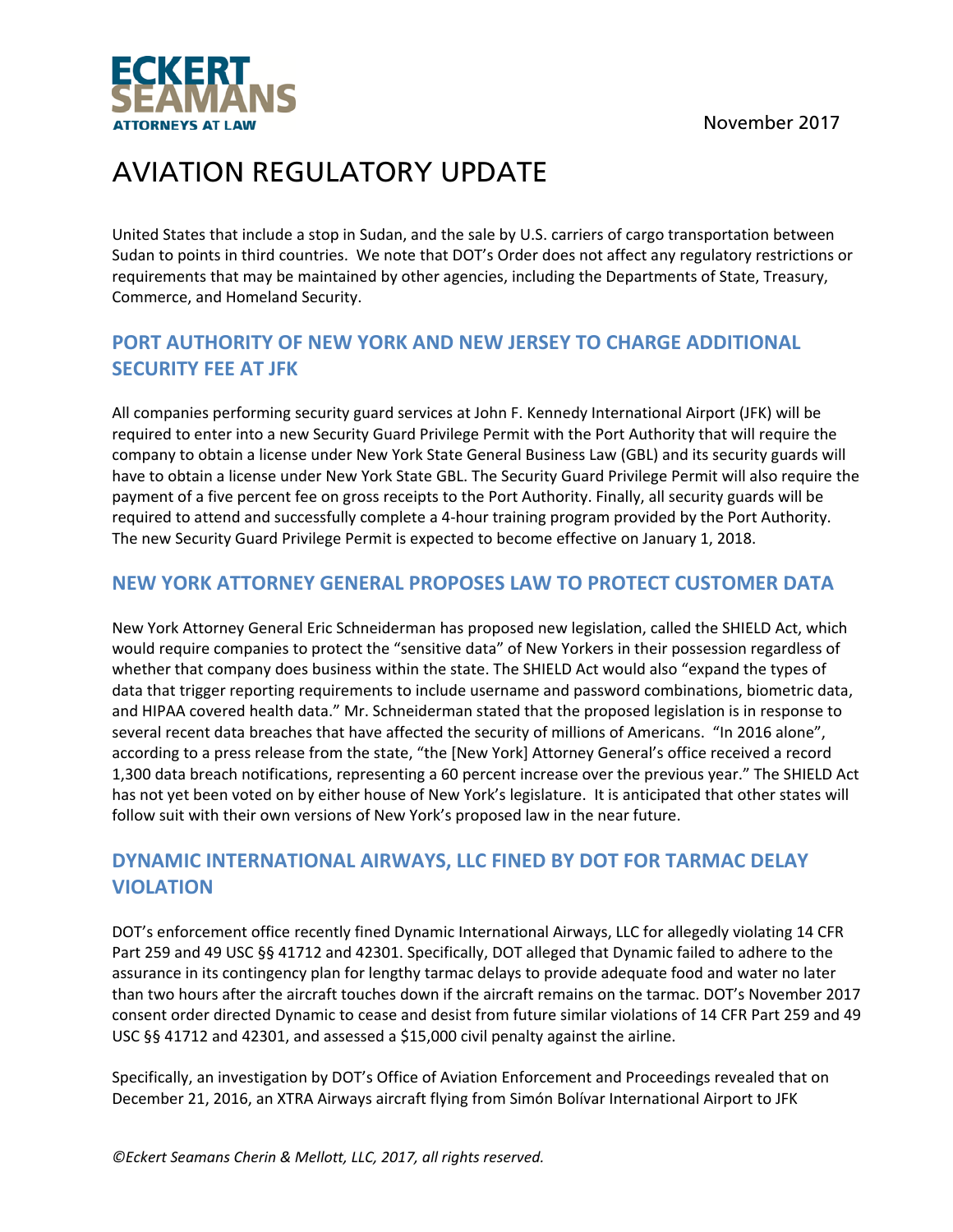

experienced a lengthy tarmac delay during a technical stop at MIA. Dynamic originally marketed the flight as a direct sales public charter and planned to operate it as Dynamic flight 2D 412 on December 19, 2016. However, when Dynamic was unable to operate the flight due to mechanical difficulty, it turned to XTRA to operate the flight on its behalf pursuant to an ACMI (i.e. wetlease) agreement.

Due to U.S. Customs and Border Protection restrictions at MIA, passengers were unable to deplane for the duration of the delay, which lasted over three hours, while the aircraft remained parked at the gate. Both Dynamic and XTRA confirmed that the passengers on the XTRA aircraft were not provided food or water before the tarmac delay exceeded two hours. XTRA stated that it requested food and water from Dynamic personnel at MIA, but that these requests were unsuccessful. DOT determined that although XTRA aircraft and crew operated the flight, Dynamic, as the charterer and marketing carrier, remained obligated to adhere to the terms of its tarmac delay contingency plan and ensure that passengers received adequate food and water during the tarmac delay. Dynamic's failure to do so violated 14 CFR 259.4(b)(3), 14 CFR 259.4(b)(7), and was deemed to be an unfair and deceptive trade practice.

## **GEM AIR RECEIVES \$72,400 PROPOSED FAA FINE**

On November 17, 2017, the Federal Aviation Administration (FAA) proposed a \$72,400 civil penalty against Gem Air for allegedly operating three aircraft when required inspections were overdue. Gem Air is a Part 135 operator from Salmon, Idaho.

The inspections in question are mandated by FAA airworthiness directives. The FAA alleges that Gem Air:

- Operated a Cessna T206H for 8.7 hours in August 2016 when a periodic inspection of a fuel‐injector line was overdue.
- Operated a Quest Kodiak 100 for 24.2 hours in January and February 2017 when a periodic inspection of an elevator control mechanism was overdue.
- Operated a Piper PA‐31‐350 for 246.1 hours between December 2015 and March 2017 when a periodic inspection of certain engine cowling components was overdue for one engine; and operated the aircraft for 198.8 hours between January 2016 and March 2017 when the inspection was overdue for the other engine.
- Operated the Piper PA‐31‐350 for 246.1 hours between December 2015 and March 2017 when periodic inspections of the engine exhaust systems were overdue.

The FAA also alleges Gem Air failed to keep a record of the current status of applicable airworthiness directives for the Piper PA‐31‐350 in question. Gem Air has asked to meet with the FAA to discuss the case and no final determination on the fine has been made.

This Aviation Regulatory Update is intended to keep readers current on matters affecting the industry, and is not intended to be legal advice. If you have any questions, please contact Evelyn Sahr at esahr@eckertseamans.com or *202‐659‐6622; Drew Derco at dderco@eckertseamans.com or 202‐659‐6665.*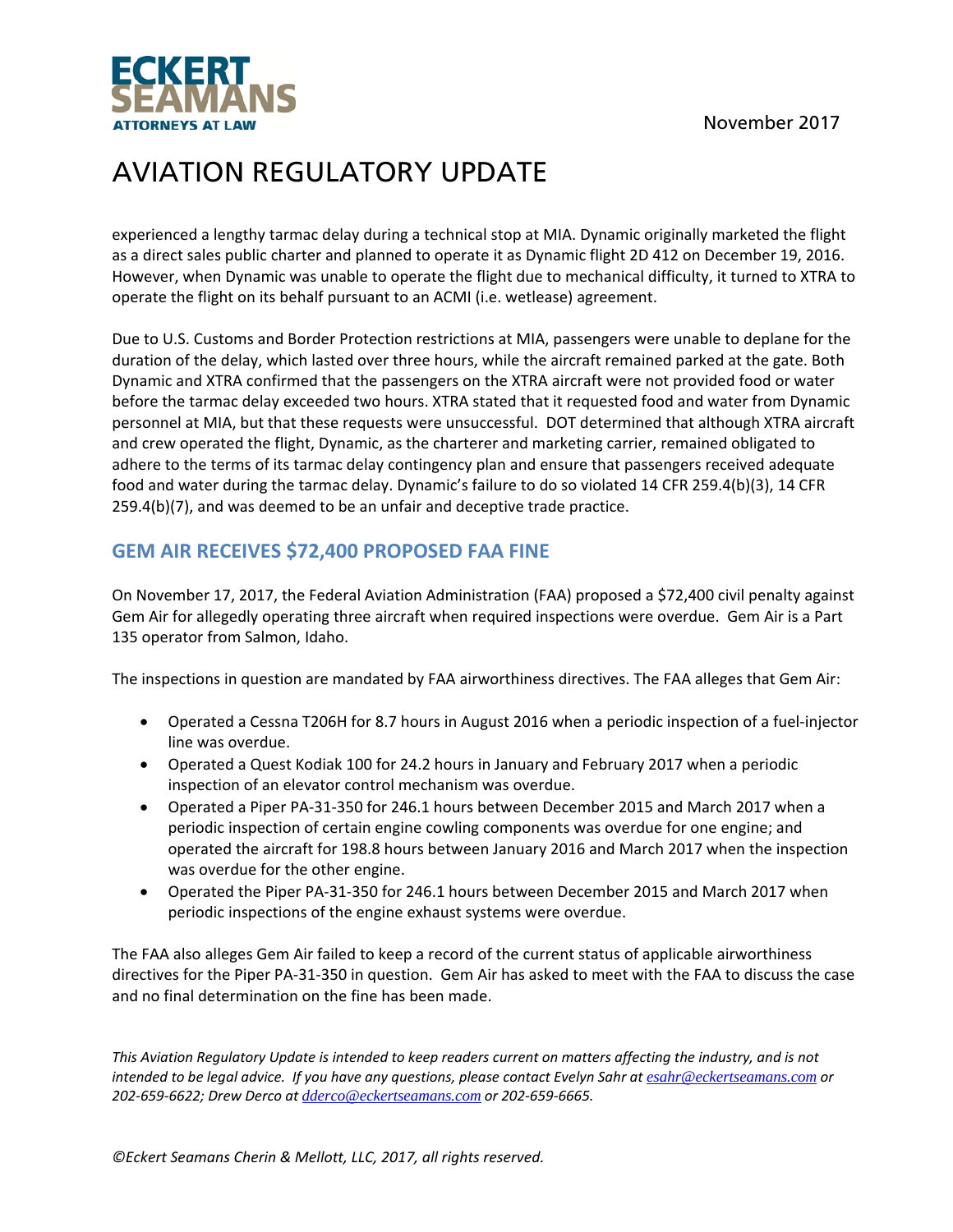

### **DOT WITHDRAWS TWO MAJOR PROPOSED RULEMAKINGS**

On Thursday, December 7, 2017, the U.S. Department of Transportation withdrew two significant notices of proposed rulemaking (NPRM) that would have resulted in costly implementation and compliance obligations on the airline industry. The decision corresponds with DOT and Trump Administration priorities of reducing unnecessary regulation on industry, and is consistent with Executive Order 13771, entitled "Reducing Regulation and Controlling Regulatory Costs" that was issued earlier this year. The proposed rulemakings being withdrawn are:

Transparency of Airline Ancillary Service Fees Supplemental NPRM

This supplemental notice of proposed rulemaking was issued on January 9, 2017 and proposed to require air carriers, foreign air carriers and ticket agents to clearly disclose to consumers at all points of sale customer‐specific fee information, or itinerary‐specific information if a customer elects not to provide customer‐specific information, for a first checked bag, a second checked bag, and one carry‐on bag wherever fare and schedule information is provided to consumers. The SNPRM also proposed to require airlines to provide useable, current, and accurate baggage fee information to ticket agents, including Global Distribution Systems (GDSs) and metasearch entities, and proposed to allow both airlines and ticket agents to permit customers to opt-out of receiving baggage fee information when using their websites. In making its decision to withdraw the SNPRM, DOT noted that its "existing regulations already provide consumers some information regarding fees for ancillary services" thus making additional rulemaking unnecessary.

Ancillary Airline Passenger Revenues NPRM

This notice of proposed rulemaking was issued on July 7, 2011, and proposed to collect detailed revenue information on airline‐imposed fees from large domestic certificated air carriers. Specifically, the NPRM proposed to create two stand‐alone reporting forms to capture ancillary revenues. It also proposed to define ancillary revenues as those charges paid by airline passengers that are not included in the standard ticket fare. The Department also solicited comments on which items should be identified as ancillary revenues, and proposed to collect data on nearly 20 separate charges for optional services, including baggage fees and on‐board food and services. DOT received approximately 280 comments. Consumer rights groups were in favor of the NPRM but most airlines and industry organizations commented that the rule, as proposed, would not increase public benefit or transparency of pricing.

## **16 STATE ATTORNEYS GENERAL WRITE TO DOT REGARDING ABANDONMENT OF TRANSPARENCY OF AIRLINE ANCILLARY SERVICE FEES RULEMAKING**

On December 19, 2017, Attorneys General from 16 states and the District of Columbia wrote to DOT Secretary Elaine Chao to voice their "serious concern" regarding the Department's decision to withdraw a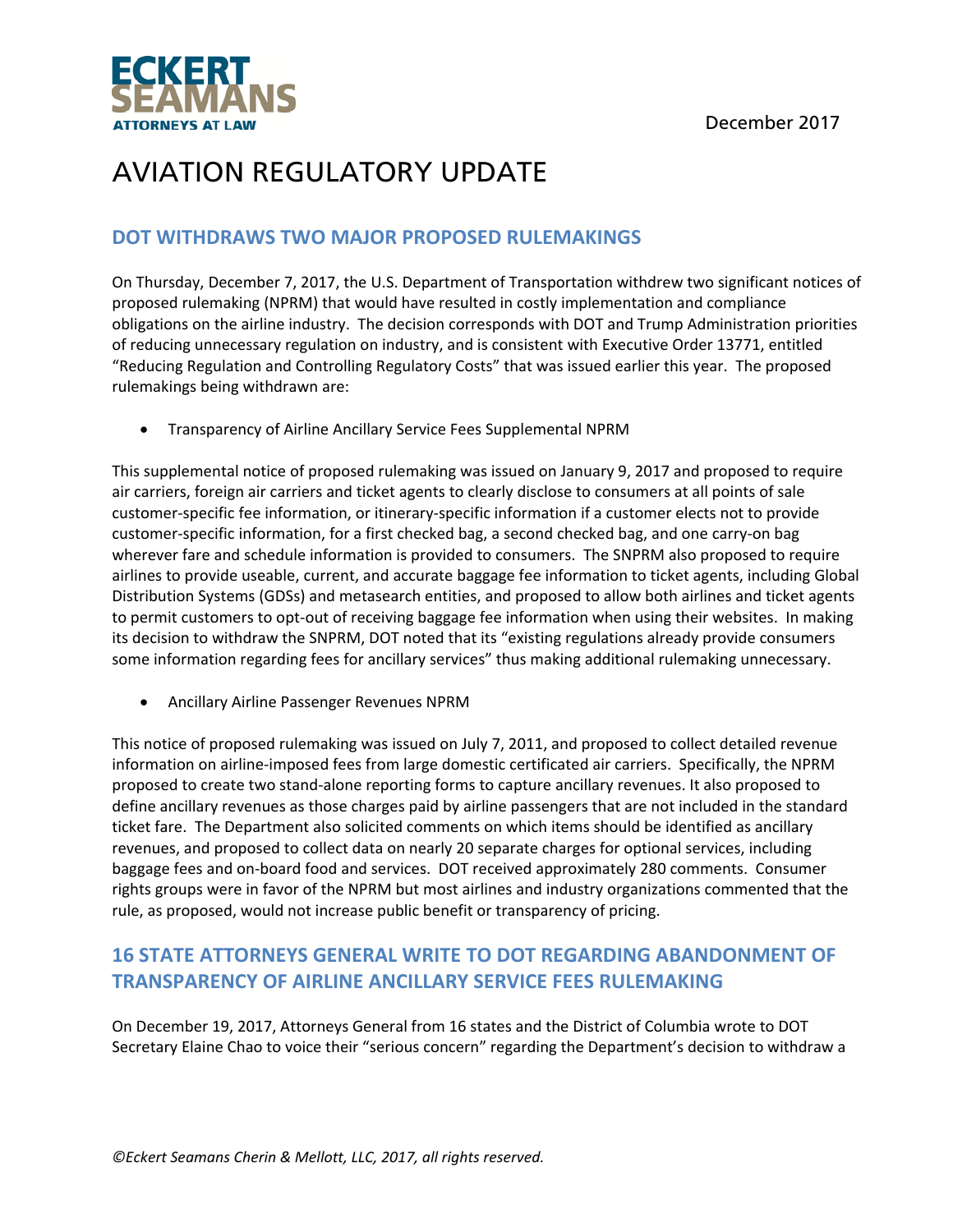December 2017



# AVIATION REGULATORY UPDATE

rule which would have required airlines and third‐party booking services to disclose baggage and other fees prominently at all points of sale.

As reported above, the rule, called "Transparency of Airline Ancillary Service Fees," was initially proposed by DOT in January of 2017. The letter submitted by the Attorneys General notes that the rule "would have made it far easier for consumers to understand the true cost of their airline tickets[]" and that "[i]t is critical that consumers are able to quickly and easily determine and understand the full costs of their travel to make informed choices[]". The Attorneys Generals' letter states that they believe that the Secretary's decision will frustrate efforts to protect consumers moving forward.

The letter submitted by the Attorneys General does not have a procedural or substantive effect on DOT's decision to eliminate the rulemaking.

## **TRUMP ADMINISTRATION RELEASES NEW REQUIREMENTS FOR THE U.S. VISA WAIVER PROGRAM**

On December 15, 2017, The Trump Administration established new requirements for the 38 countries participating in the U.S. Visa Waiver Program.

The Visa Waiver program allows citizens to travel to the United States for up to 90 days without a visa by way of obtaining a "travel authorization" to enter the United States. Among other requirements, the U.S. will now require countries participating in the program to use U.S. counterterrorism information to screen travelers, including those crossing their borders from third countries. According to the Trump Administration, many countries in the program already take these actions. The updated requirements will apply to all countries in the Visa Waiver program.

The new measures will also include a requirement that visa waiver countries systematically collect passenger travel data, including passenger name records, as well as enter into agreements that would permit U.S. federal air marshals to travel on flights from last point of departure airports. Countries that exceed a two percent threshold for citizens staying longer than authorized during visits to the United States—currently Hungary, Greece, Portugal and San Marino—will be required to conduct public awareness campaigns on the consequences of overstays. Penalties include barring individuals who overstay a visit from travelling visa‐free to the United States in the future.

### **PRESIDENT TRUMP'S THIRD "TRAVEL BAN" TAKES EFFECT**

In September, the White House announced a new Executive Order ("Enhancing Vetting Capabilities and Processes for Detecting Attempted Entry Into the United States by Terrorists and other Public Safety Threats") on Extreme Vetting of citizens seeking visas from select countries. The Order affects citizens of Iran, Libya, Somalia, Syria, Chad, North Korea and Venezuela and was originally scheduled to go into effect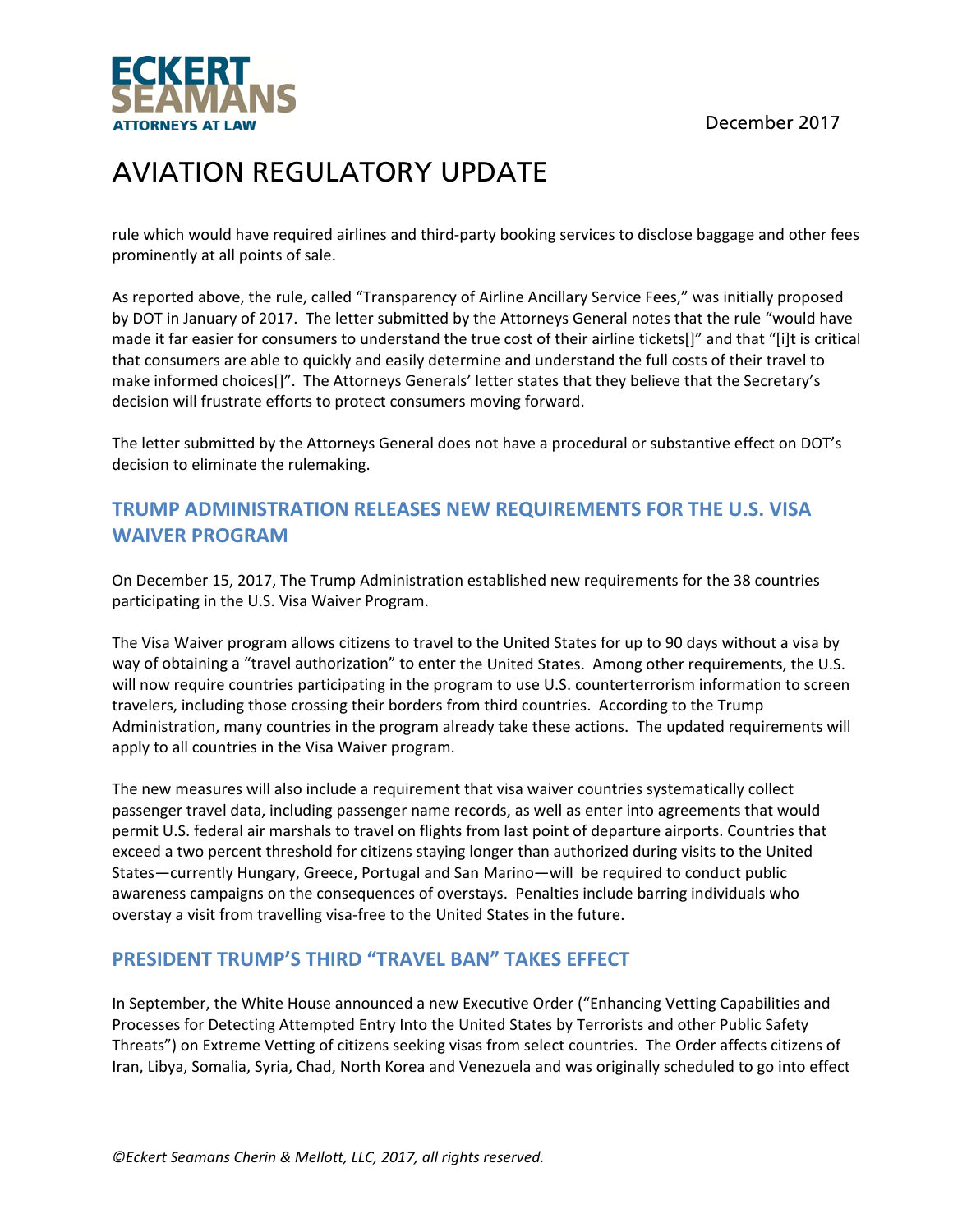

on October 18, 2017. The Order was then blocked by two federal district courts. However, on December 4, 2017, the U.S. Supreme Court issued an order allowing the travel restrictions to go into effect while the legal challenges against it continue. The order by the Supreme Court will have no practical effect on airline operations to the United States as foreign nationals will still need to ensure that they have a valid visa before travelling. The new restrictions will not affect anyone who already holds a U.S. visa.

#### **SUMMARY OF COMMENTS SUBMITTED TO DOT REGULATORY REFORM DOCKET**

On October 2, 2017, DOT published a request for comments requesting "input on existing rules and other agency actions that are good candidates for repeal, replacement, suspension or modification." In total, over 2800 formal and informal comments were submitted to the docket (Docket DOT‐OST‐2017‐0069) from all facets of the international aviation community, as well as individuals, and interested parties who deal with other modes of transportation such as busing, shipping and rail. Some of the aviation-related entities that commented include the International Air Transport Association, Airlines for America, the Regional Airlines Association, the Cargo Airline Association, the American Association of Airport Executives, the Air Line Pilots Association, and the Association of Asia Pacific Airlines; U.S. airlines including Delta Air Lines, United Airlines, American Airlines, Southwest Airlines, Sky West Airlines, Alaska Air, Atlas Air, Cape Air, and JetBlue Airways; foreign carriers such as Kuwait Airways, the Lufthansa Group, Air France/KLM, Qantas Airways, El Al, Avianca, Westjet, Singapore Airlines, and Etihad Airways; and others such as Airports Council International‐North American, Embraer, Bar Harbor Airport, the Memphis‐Shelby County Airport Authority, Florida Airports Council, and the Society of Travel Agents.

Comments addressed a broad range of topics, including the extraterritorial application of DOT regulations and their impact on foreign carriers operating to the United States, current regulations concerning passengers with disabilities (i.e. Part 382) and issues relating to the carriage of service animals and the provision of wheelchair assistance, code‐share performance data reporting, antitrust immunity, the mishandled baggage statistics rule, the tarmac delay rule, DOT regulation of airline customer service plans, DOT rules governing mistake fares, pilot training and qualification requirements, FAA operations specifications, and many others.

It will take the Department some time to review and evaluate comments filed to date before making any decision as to what changes, if any, should be made to existing regulations. We will continue to monitor this matter and keep our readers appraised of any new developments.

#### **U.S. SUPREME COURT DENIES REVIEW OF \$39.5 MILLION ANTITRUST SUIT**

On April 21, 2017, the Competitive Enterprise Institute (CEI) appealed a case to the U.S. Ninth Circuit Court of Appeals (the Ninth Circuit) regarding a \$39.5 million settlement between Air France, Air New Zealand, Singapore Airlines, etc. and a class of plaintiffs claiming the carriers fixed prices on long‐haul transpacific flights to Australia, New Zealand, and the Pacific Islands. CEI claimed the settlement unfairly lumped the claims of customers who bought tickets through travel agents with those who purchased directly from the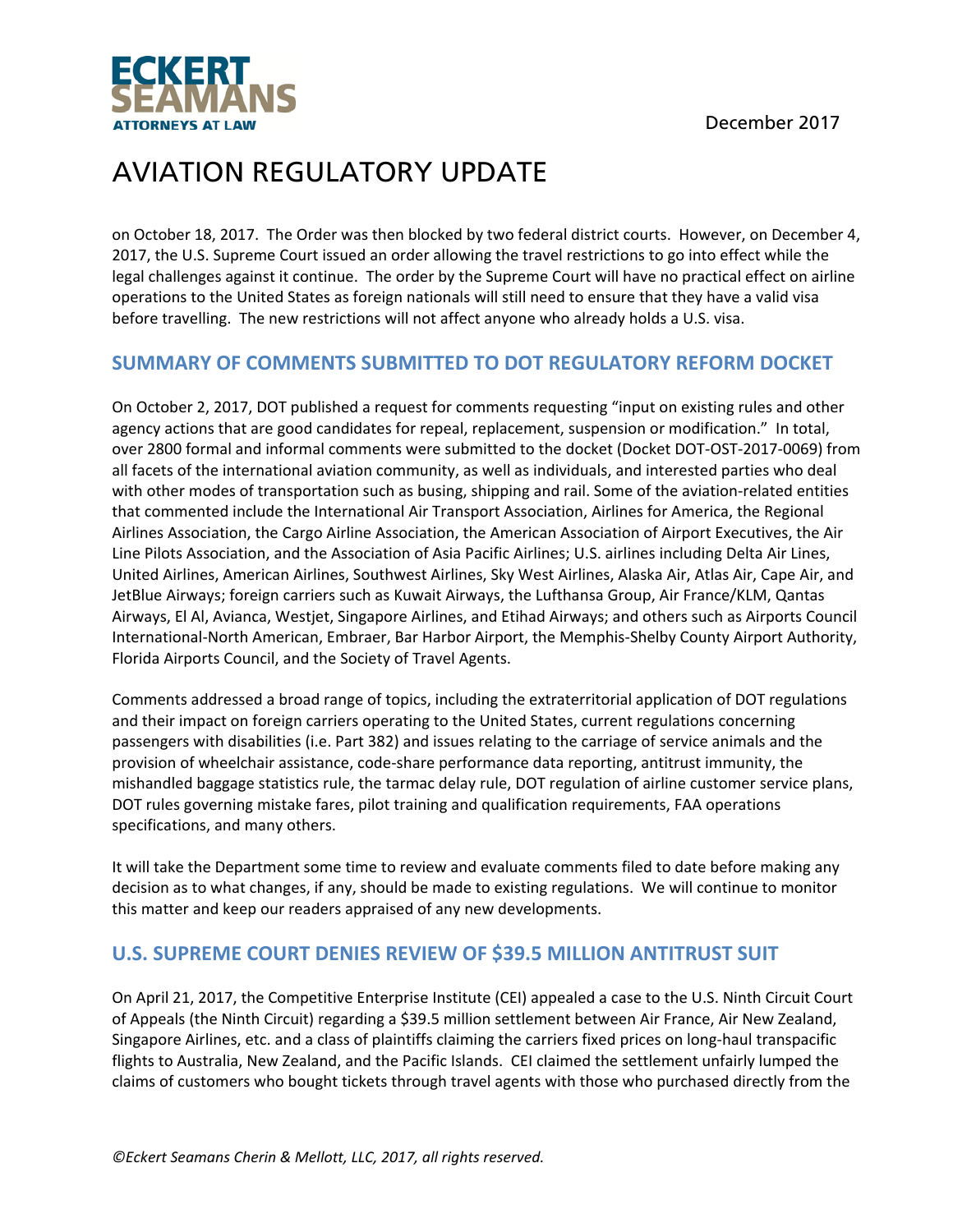



airlines. CEI asked that subclasses be created with separate representatives to independently advocate in the interests of the different groups. The appeal also asked the Court to consider a separate class for Japan Airlines' travelers whose city of origin was abroad rather than domestic. The Ninth Circuit, which heard argument in April, upheld the terms of the settlement 2‐1 and reasoned that the district court properly certified the settlement class and was not obligated to create subclasses for purchasers of U.S.‐originating travel and direct purchasers of airfare.

CEI petitioned the U.S. Supreme Court to overturn the Ninth Circuit's decision but on December 4, 2017, the Supreme Court denied the petition. As a result, the Ninth Circuit's decision will stand and the settlement agreement will go into effect.

### **NOTICE OF SETTLEMENT IN UNITED AIRLINES PERSONAL INJURY CASE BEFORE U.S. DISTRICT COURT**

On July 14, 2016, plaintiff Thelma Kiger filed a complaint concerning a personal injury claim against United Airlines, Inc. (United) in the civil docket for the U.S. District Court for the Southern District of Texas.

On February 18, 2016, the plaintiff, an 89‐year old woman, traveled from Los Angeles to Houston on United Airlines flight 1817. The complaint alleged that the plaintiff was given a wheelchair voucher by United for her arrival in Houston and was told prior to departure that a wheelchair would be waiting for her upon arrival at George Bush Intercontinental Airport. After waiting several minutes for her wheelchair upon arrival, a man operating an electric cart stopped near the plaintiff, escorted her onto the cart by foot, and later dropped her off near the escalator down to baggage claim without providing a wheelchair. The plaintiff subsequently fell on the escalator and sustained several injuries, including four fractured ribs, a fractured pelvis, and injuries to her left shoulder, left arm, back and legs.

The complaint alleged negligence in United's acts and omissions, as well as negligence per se and negligent training based on United's alleged failure to comply with DOT's disability regulations (Part 382). While the regulation does not allow for a private right of action for individuals to sue carriers for violations of Part 382, the plaintiff nonetheless attempted to incorporate the standards of Part 382 in her complaint. The Court did not reach the legality of this claim because the matter was ultimately settled.

### **CBP UPDATES DOCUMENTATION AND CLEARANCE REQUIREMENTS AT PORT OF ATLANTA**

U.S. Customs and Border Protection (CBP) at the Port of Atlanta recently announced two new policies impacting passengers and crew arriving into Hartsfield‐Jackson Atlanta International Airport (ATL) on an international flight. The new policies are as follows: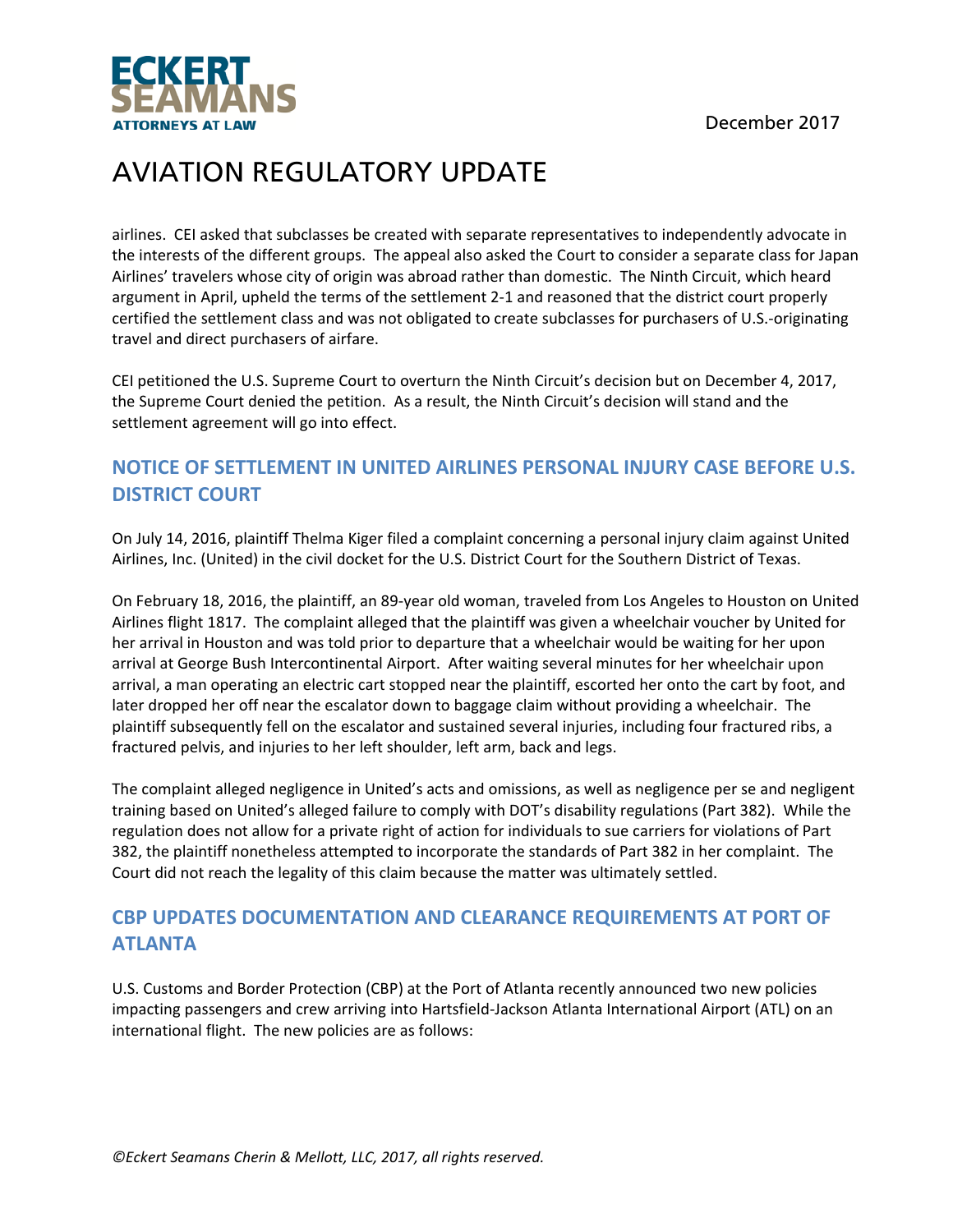

Effective December 11, 2017 passengers arriving into ATL on an international flight will no longer be required to submit a Customs Declarations Form 6059B upon arrival for primary inspection. (See Port of Atlanta Pipeline, Message 2018‐002)

CBP also announced that effective January 1, 2018, foreign crew members arriving into Hartsfield‐Jackson Atlanta International Airport on an international flight, when Atlanta is the initial U.S. Port of Entry, will need to be transported to the International Terminal / CBP Entrance and Clearance Office at Concourse F for CBP processing within one hour of arriving at ATL. This new procedure applies to crewmembers arriving on both passenger and cargo aircraft. (See Port of Atlanta Pipeline, Message 2018‐001)

### **ICAO REQUESTS COMMENTS REGARDING CORSIA**

On December 5, 2017, the International Civil Aviation Organization (ICAO) released a State Letter seeking comments from States on the ICAO's Proposal for standards and recommended practices for the "Carbon Offsetting and Reduction Scheme for International Aviation" (CORSIA). By way of background, on October 6, 2016, the 39th session of the ICAO Assembly concluded with the adoption of a global, market‐based measure scheme to address CO2 emissions from international aviation. "Under the scheme," according to ICAO, "aircraft operators will be required to purchase 'emissions units' to offset the growth in CO2 emissions covered by the agreement."

CORSIA will be implemented in phases. From 2021 until 2026, only flights between States that volunteer to participate in the pilot and/or first phase will be subject to offsetting requirements. In the second phase, all international flights will be subject to offsetting requirements, except flights to and from Least Developed Countries (LDCs), Small Island Developing States (SIDs), Landlocked Developing Countries (LLDCs) and States which represent less than 0.5% of international RTK, unless they volunteer to participate. The standards will ultimately apply to all airlines operating international flights from January 1, 2019, and airlines must be prepared to comply with them by that date.

## **THE UNITED STATES AND THE EUROPEAN UNION AGREE TO EXPAND COOPERATION IN THE AREAS OF AVIATION SAFETY AND AIR TRAFFIC MANAGEMENT MODERNIZATION**

On December 13, 2017, FAA Administrator Michael Huerta, Ambassador Kaja Tael, Permanent Representative of Estonia to the European Union, and the European Commission Directorate General for Mobility and Transport (DG MOVE) Director General Henrik Hololei signed Amendments to two U.S.‐EU agreements that will expand areas for joint efforts on aviation safety and air traffic management harmonization.

The first amendment enables the FAA and the EU to finalize arrangements for reciprocal acceptance of approvals associated with Flight Simulator Training Devices and Pilot Licensing. Additionally, the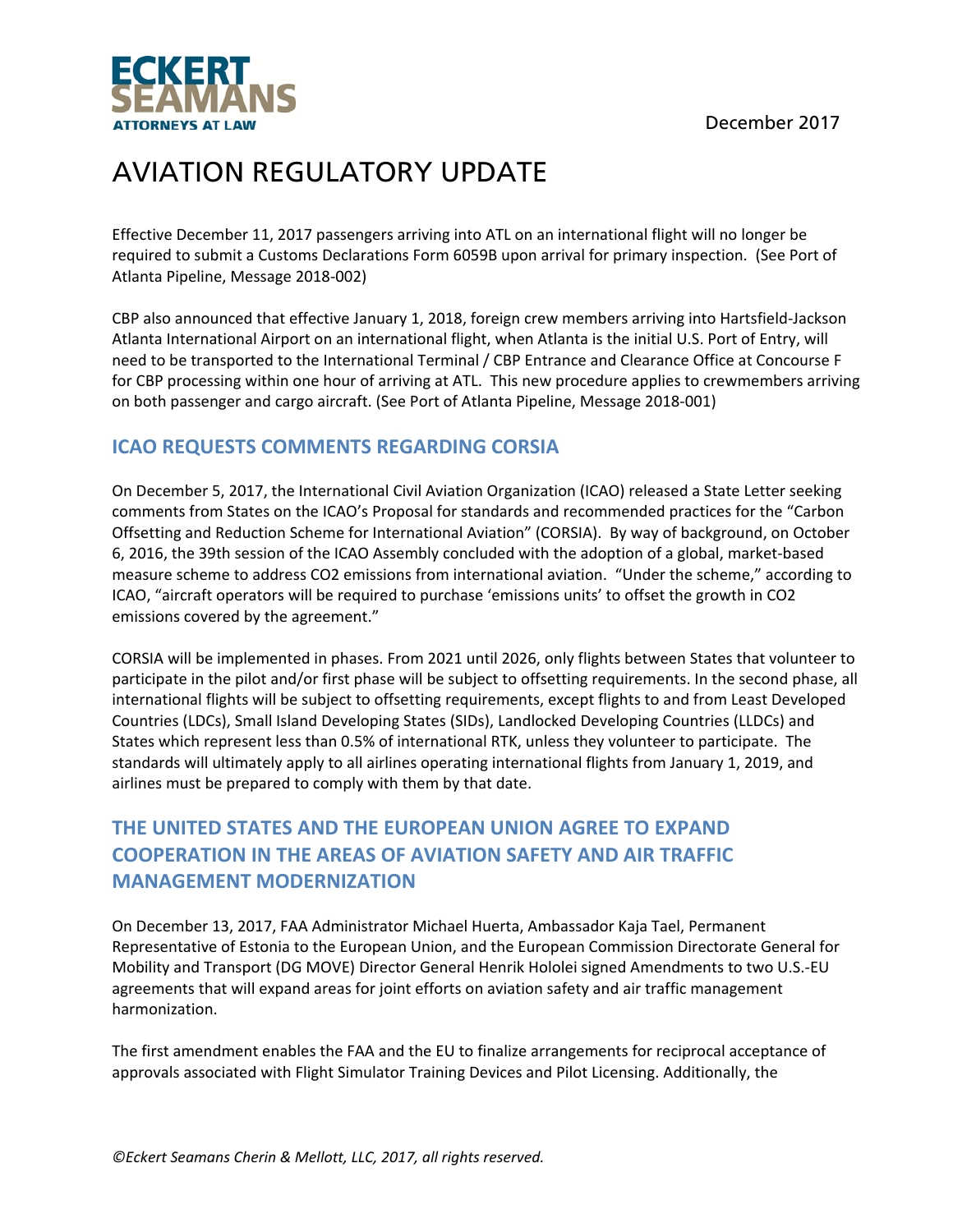

amendment permits future collaboration in aircraft operations and air traffic safety oversight. This is important, because by reducing duplication and leveraging resources, the FAA and EU can better allocate resources to areas with higher risks to aviation safety.

The second amendment expands collaboration in the area of air traffic management modernization. The FAA and EU will now share a stronger commitment to harmonizing air traffic technologies, standards and procedures under their modernization programs, NextGen (in the U.S.) and SESAR (in the EU).

### **LEGISLATION REINSTATES RULE FOR MANDATORY REGISTRATION OF RECREATIONAL DRONES**

On December 12, 2017, President Trump signed the \$700 billion 2018 National Defense Authorization Act (NDAA), a defense reauthorization bill which also contains a requirement that all owners of recreational unmanned aerial vehicles (UAVs), or drones, register their aircraft with the Federal Aviation Administration (FAA). The enacted law resolves uncertainty over the issue of registration stemming from a May 2017 decision by the U.S. Court of Appeals for the District of Columbia (D.C. Circuit), which overturned a prior registration requirement set forth in the FAA Modernization and Reform Act of 2012.

In December 2015, the FAA issued an interim rule requiring personal drone hobbyists to register their recreational aircraft with the agency. The rule, which has not been finalized, requires that owners of drones and model aircraft (aircraft weighing between 0.55 and 55 pounds) pay a \$5 registration fee and provide their name, email address, and physical address. In addition, these registered UAVs must display an assigned unique ID number at all times. Failing to register a drone or properly display the ID number could cause owners to incur civil and/or criminal penalties.

Over 800,000 people registered drones during the previous registration process that commenced in December 2015. The FAA has forecasted that 2.3 million consumer drones would be sold in 2017 in the U.S. alone. Drones can be registered at https://registermyuas.faa.gov/.

### **FAA PROPOSES \$1.1 MILLION CIVIL PENALTY AGAINST BRAILLE BATTERY INC. FOR ALLEGED HAZMAT VIOLATIONS**

On December 8, 2017, the FAA proposed the largest civil penalty ever for alleged violations of the requirements for offering an air shipment of lithium batteries. The \$1.1 million proposed penalty is against Braille Battery Inc. for a hazardous material violation. The FAA alleges that on June 1, 2016, Braille offered four shipments, each containing a 24‐volt lithium ion battery, to FedEx for transportation by air. One of the batteries apparently caught fire while it was being transported on a FedEx truck, after it had been transported on an aircraft, resulting in the destruction of the vehicle. The FAA alleges the lithium batteries in these shipments did not meet testing standards contained in the UN Manual of Tests and Criteria or the U.S. Hazardous Material Regulations, were not equipped with a means of preventing dangerous reverse